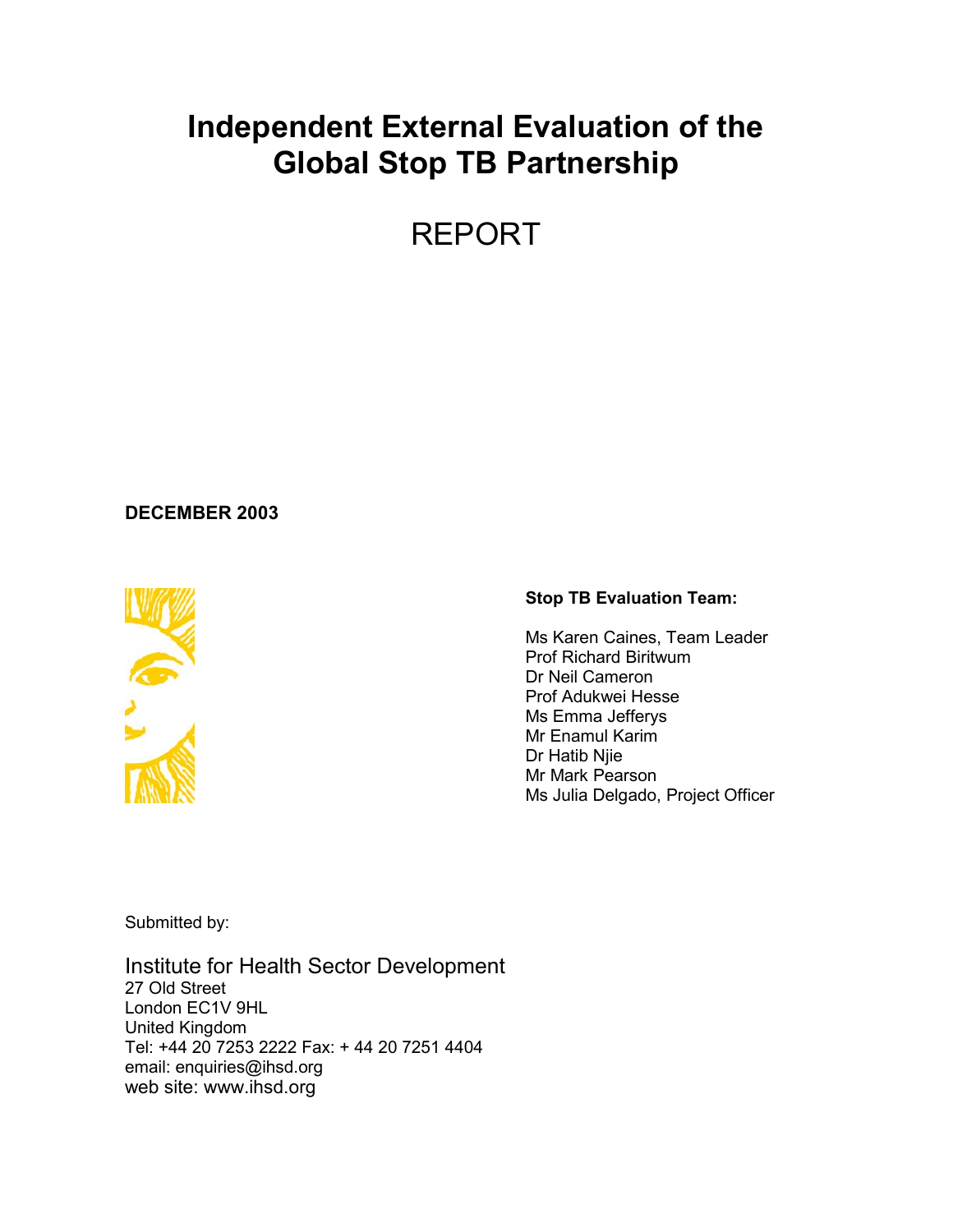## **REPORT OF THE INDEPENDENT EXTERNAL EVALUATION OF THE GLOBAL STOP TB PARTNERSHIP: EXECUTIVE SUMMARY**

## **Overview**

The Global Stop TB Partnership has established itself in a very short time as a widely respected global health partnership. The perception of partners themselves is that it has both added value to what they were already doing and has moved swiftly to introduce widely appreciated new initiatives such as the Global Drug Facility (GDF) and the Green Light Committee.

## **Relevance**

TB remains a global health emergency. The strategic objectives of the Partnership's Global Plan to Stop TB were formulated specifically to address the main constraints to effective TB control identified in close consultation with high burden countries themselves. They are clear and well defined, and specifically directed towards the intended problems and policy priorities of the principal stakeholders (eg in relation to UN MDG targets and indicators).

## **Efficacy**

The Partnership has scored some major achievements in only three years. It has built and is sustaining a broad network of partners; established a partnership architecture which commands broad support; heightened political commitment and marshalled widespread commitment to a detailed Global Plan to Stop TB; made significant progress against TB, even in difficult environments; highlighted work on new diagnostics, drugs and vaccines which are critical but working to longer timescales; and operationalised in a remarkably short time the Green Light Committee for second-line TB drugs and a complex Global Drug Facility covering grant-making, procurement and partner mobilisation for technical assistance for first-line drugs. This is a formidable record.

## **Efficiency**

The evaluation concludes that the Stop TB Partnership does add value, that any value it does add will have large health benefits compared to the costs involved and also in comparison with other uses of funds since the Partnership is promoting extremely costeffective interventions in DOTS, and that the net costs of the Partnership are low.

### Commitment and challenges for the future

Strong commitment has been expressed by partners to sustaining the Global Stop TB Partnership. Its mission and strategy continue to command support, as it deserves. At the same time, the Partnership currently faces some challenges.

Only 16 countries have yet reached the World Health Assembly targets for 2005 which the Partnership has adopted. Much more will need to be done in actual implementation in affected countries, including those not considered high burden countries, if the targets are to be met on time. A report outlining progress, identifying constraints and making recommendations is currently with the Coordinating Board.

Changes in donor funding priorities and the establishment of new financing mechanisms such as the Global Fund to fight AIDS, TB and Malaria have intensified competition for limited resources and increased uncertainty over funding flows for the Partnership. The Partnership has recognised that advocacy and resource mobilisation needs to be handled more effectively, with the establishment of a proto Resource Mobilisation Task Force and new capacity in the Secretariat. Even so, the aim of secured long term financing of \$20- \$30m per annum starting from 2004 to sustain the Global Drug Facility in its present form does not appear realistic in current circumstances and alternative options are needed.

In general, global health partnerships raise sensitive institutional issues, balancing the need for inclusiveness and loosely-knit structures with a necessary minimum of business-like approaches and oversight. The tension has become more apparent in the Stop TB Partnership as the initial enthusiasm and compromises of start-up have given way to the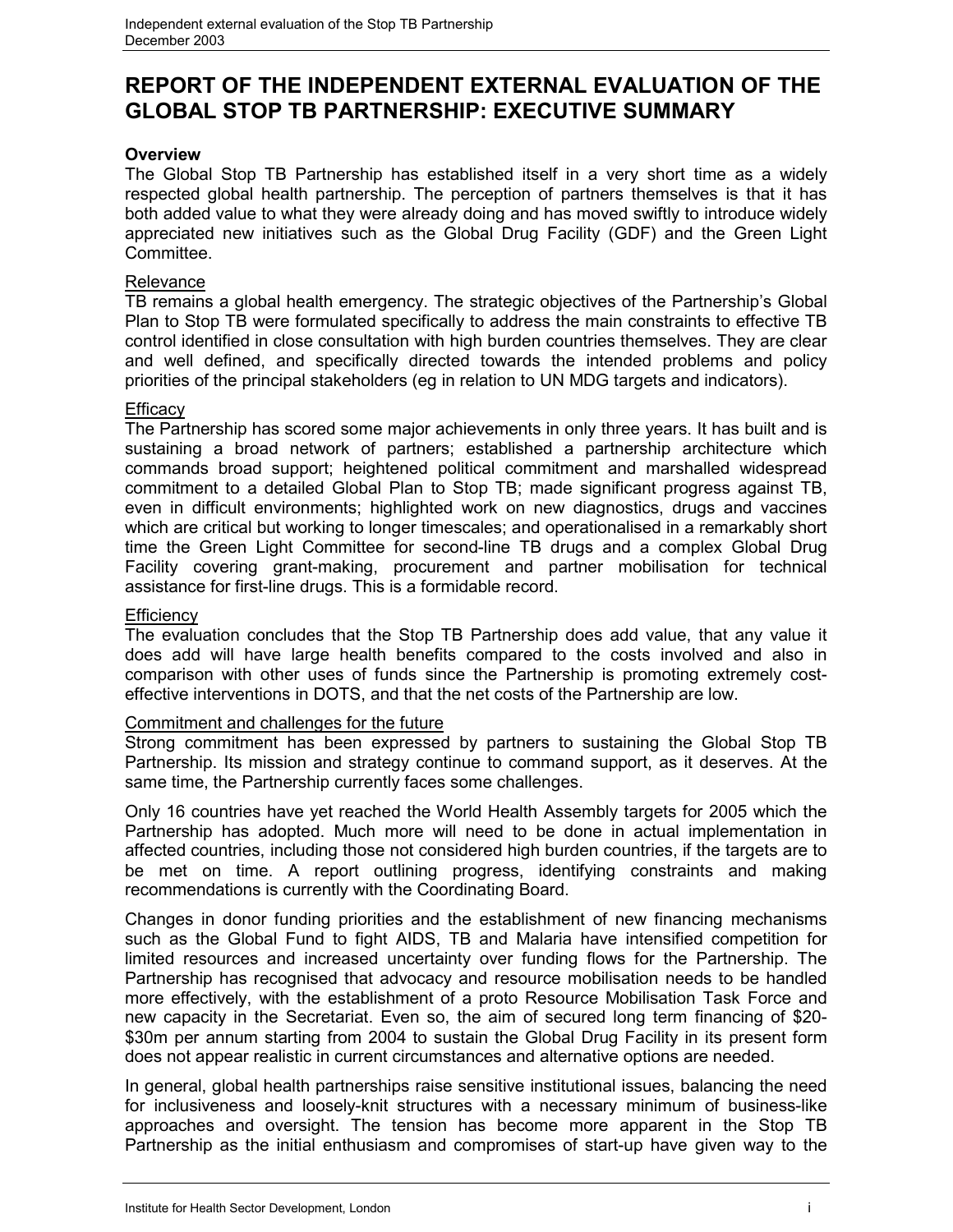accountability demands of sustainable operations commanding substantial resources. Two recurring themes in evaluation interviews have been the need for the Partnership to become more business-like and to operate with greater transparency and openness.

In line with the Terms of Reference, the prime focus of this evaluation has been on the optimal structure and function of the Partnership, with detailed recommendations for improvements in governance, Partnership and secretariat structure, workplanning, financial management, human resource management and transparency in the conduct of Partnership business and information flow.

## **Other Key Findings and Recommendations**

## **Institutional Issues**

 The broad building blocks of the Partnership architecture are appropriate. There is support for the concept of a Partners' Forum and a Coordinating Board, and for a focus of activities on DOTS expansion, DOTS-Plus for MDR TB, TB and HIV/AIDS, new diagnostics, new drugs and new vaccines plus the cross-cutting issues of resource mobilization and advocacy and communications, as being the key elements to stop TB both now and in the longer-term.

## The Board

- The Coordinating Board should address in plenary the extent to which the Board has a steering and/or coordinating function among Partnership constituencies and components. The evaluation team's recommends that the Board should "guide and provide oversight of the implementation of agreed policies, plans and activities of the Partnership; and ensure coordination among partnership components". The relationship between the Partners' Forum and the Board should be more explicitly defined, with strategic and operational decision-making resting with the Board.
- The current composition of the Board in the Basic Framework should be amended to accommodate representation from people with TB or TB/HIV, the corporate sector, the foundations separately from financial donors, and the GFATM formally. To avoid increasing an already sizeable Board, the number of seats for regional representatives should be reduced from six to three, rotating through all six regions.
- Processes to select Board members should be timely, transparent, fair and open, with explicit selection criteria. Before each round of rotations, the Board should agree the ideal balance of diversity and expertise being sought, including broader skills in, for example, advocacy or financial management.
- With the transition to sustainable operations, the Board should strengthen its oversight mechanisms, streamline consideration of issues through pre-processing by Board members, and delegate some authority for routine decision-making within agreed limits. An Executive Committee of the Board with defined delegated authority for decisionmaking should be established, composed of seven Board members including a Chair elected by the Board. The current Working Committee would be dissolved.
- If the Board accepts the recommendation for an Executive Committee, an ad hoc Board Task Force should develop proposals for the extent of authority to be delegated to the Executive Committee and/or Executive Secretary, to be considered at the Board's meeting in Spring 2004. It is critical that Board members have ownership of this process.
- The Board needs to address more aggressively its substantive function to mobilise adequate resources for the various activities of the Stop TB Partnership.

## Working Groups and Task Forces

 Core Partnership activities requiring active and continuing Board engagement and oversight should be eligible to be Working Groups, regardless of whether their functions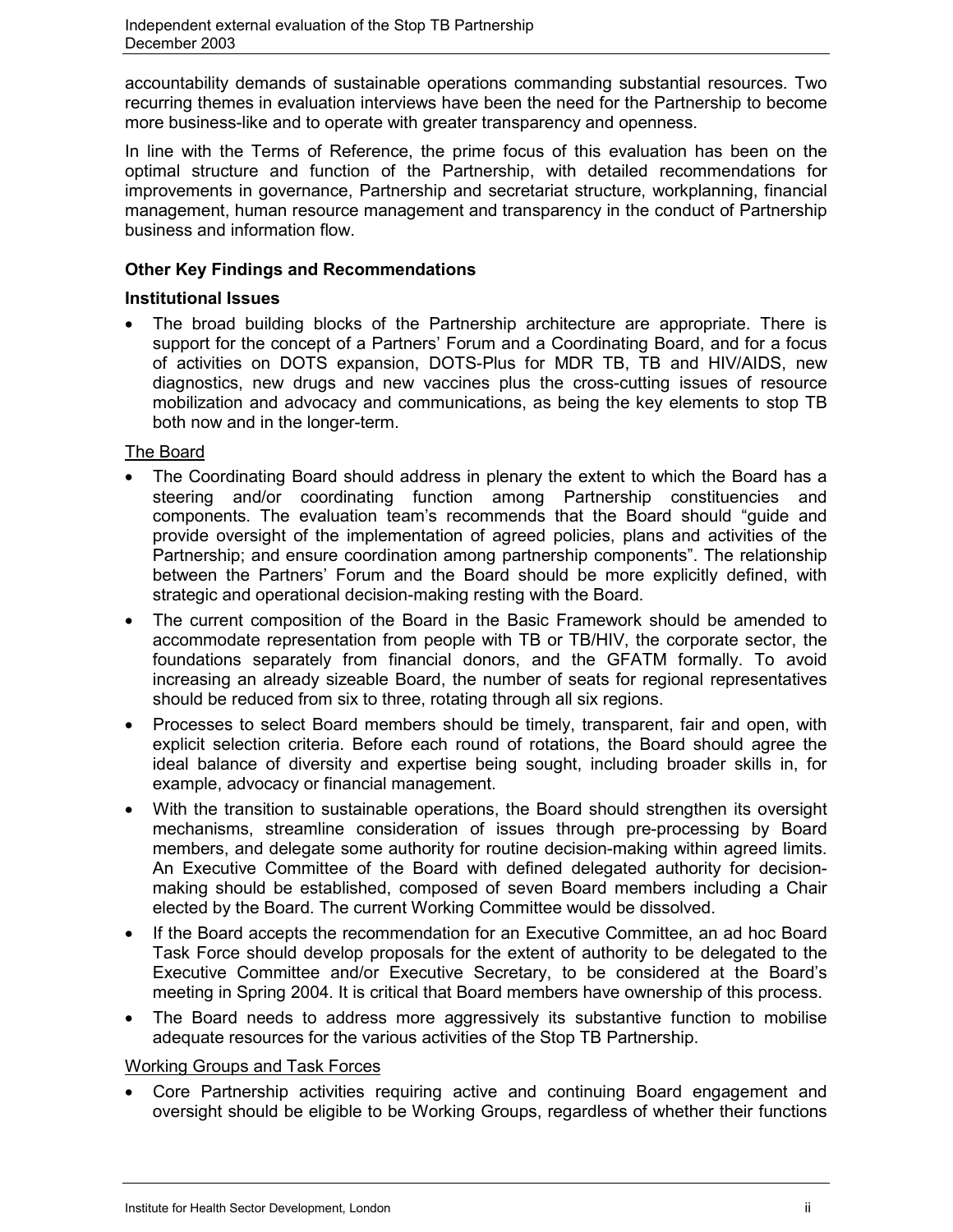are cross-cutting. Task Forces should be used for ad hoc tasks or activities which do not require direct and continuous Board engagement, and report to the Board.

- Both Working Groups and Task Forces should be limited to the term of each 5-year Global Plan with an automatic sun-setting clause, subject to review of relevance and efficacy for the next Plan.
- A comprehensive and cohesive vision of how the various Working Group streams of activity come together is urgently required. The evaluation endorses recommendations from a Secretariat project, in particular that the potential contributions of new tools and approaches should be incorporated into descriptions of overall strategies to meet global targets and that progress towards reaching targets for development of new tools should be included in annual Partnership reports. There should be an annual meeting of the Chairs and focal points of all six Working Groups.
- Information, communication and advocacy are central to the activities of the Partnership from the global to the community level. They merit a higher profile and more effective handling within the Partnership. The Advocacy and Communications Task Force should be reconstituted as a formal Working Group, with a seat on the Board for its Chair to ensure the availability in Board discussions of appropriate expertise in this area. It should develop a detailed plan for advocacy and communications, including identifying areas of potential collaboration with global partners with expertise in this area.
- Advocacy by the Partnership should include advocacy for research activities, from basic research to operations research. The Board should ensure some contribution to the cost of New Tools Working Groups' partnership activities through the budget of the Partnership Secretariat.

## The Secretariat

- Board members look to the Secretariat to play an activist role in shaping strategies, securing consensus and implementing initiatives. Secretariat functions should incorporate a greater emphasis on resource mobilisation, advocacy and communications, and on accountability mechanisms. Scope for greater delegation of formal authority to the Executive Secretary should be considered by the Board in the context of considering delegation of authority to an Executive Committee.
- The location of the Secretariat in WHO benefits both parties, despite the administrative frustrations encountered. Technical relationships are strong, without compromising the Partnership's independence. WHO has played a relatively hands-off and constructive role in governance. WHO's Programme Support Charge broadly offsets indirect costs incurred in hosting the Secretariat and WHO makes a substantial net contribution to the Partnership. Outstanding legal and administrative difficulties now need to be resolved, and the agreement formalised in an MOU between the Partnership and WHO.
- Ideally the Executive Secretary of the Stop TB Partnership should report to the Chair of the Partnership's Coordinating Board (as representative of the whole Board). However, on current WHO advice, so long as the Executive Secretary is a WHO employee, s/he must report formally to the WHO Director of Stop TB, though under the guidance of the Stop TB Coordinating Board. This position should be reconsidered if a different outcome is adopted in relation to the Roll Back Malaria Executive Secretary.
- The innovative process used recently to appoint a new Stop TB Partnership Executive Secretary could be a model for other Partnerships housed in WHO. There should be an early review of the grading of the post of Stop TB Partnership Executive Secretary, with a view to upgrading to D1 as a minimum.
- Staff in the Secretariat are deeply committed to the mission to Stop TB. After a difficult period involving loss of key staff and serious funding challenges, the Secretariat urgently needs clear and effective leadership, a more strategic approach, stronger management and decision-taking, and better internal communications. These are key issues to be addressed by the new Executive Secretary, in close cooperation with the Board.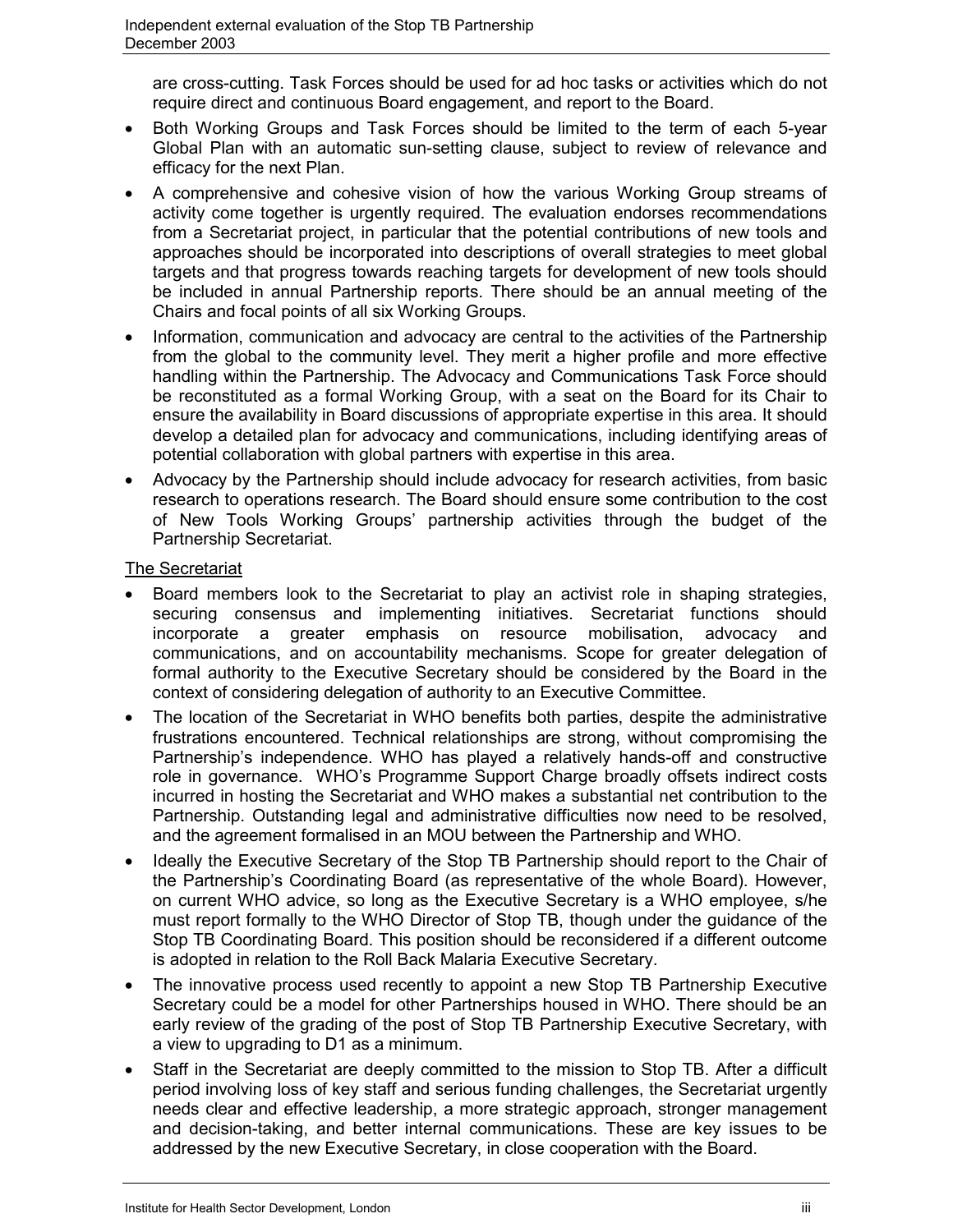- The summary picture of Secretariat human resources is that staff numbers may be a little too high, grades too low, contracts too uncertain and turnover too rapid. A comprehensive human resources strategy for the Secretariat should be developed as a matter of urgency, in concert with WHO's HRS and the MSU. The Secretariat is relatively strong on technical TB skills but there is need to develop a more managerial culture and strengthen expertise in advocacy and communications, resource mobilisation and planning/performance management.
- To free more of the Executive Secretary's attention for his external functions, he should be supported by a strong management structure, including a new senior Finance and Administration Officer position to ensure the effective management of financial and human resources across the Secretariat (including the GDF).
- The Stop TB Partnership and its MSU need to work together, on the model of the polio eradication initiative, to find ways to reduce delays and agree flexibilities for core Secretariat staff, within the context of a Secretariat human resources strategy. WHO should take urgent steps to reduce the unjustifiable delay in processing fixed-term recruitments not just for the Partnership Secretariat but for the whole of HQ.

## **Partnership Processes**

- There should be clear and transparent processes, agreed ahead of time and easily accessible, for all routine matters of due process. Processes for the appointment of the Board Chair and Vice-Chair should be agreed and publicised. The Basic Framework should be amended to make explicit that each of the recognised constituencies may raise issues for consideration by the Board, either through the Secretariat or through their representative on the Board. To the maximum extent possible, the decisions of the Board should be taken by consensus but the Board should agree a voting process as a fallback.
- Coordinating Board papers and reports should be accessible to partners and the general public, except for exceptional confidential issues, e.g. relating to commercial/contractual or personnel issues. All substantive partnership meetings and teleconferences should be fully documented and the notes made available.
- There is scope for improving performance and financial management and reporting. The Secretariat should provide a brief written progress report on past Board decisions for each Board meeting.
- Current budget processes lack credibility. More realistic and flexible approaches to planning are recommended in the evaluation report. The next Global Plan should set out best estimates of projected financial needs but introduce a rolling annual budgeting process. Alongside a fund-raising budget, the Board should approve a realistic operational control budget for the Secretariat (including the GDF) to provide the basis for activity implementation and for expenditure monitoring and accountability.
- The Secretariat should produce a common performance management report for the Board, all donors and the public. This should provide information on expenditures and trends in progress against an agreed set of performance indicators over time against targets. The Board should receive a specific summary report on the GDF, and a more detailed GDF monitoring report for internal management purposes should be introduced.
- The Board should develop a formal results-based management approach to monitoring progress against the Global Plan, with a mid-term review and end evaluation for each five-year cycle. In particular, it should seek the agreement of the Working Groups to annual financial and activity reporting on the understanding that the reports will be used effectively to assess collective progress towards targets.
- The Partnership should contract out a survey of global flows of funding for TB to feed into the next Global Plan.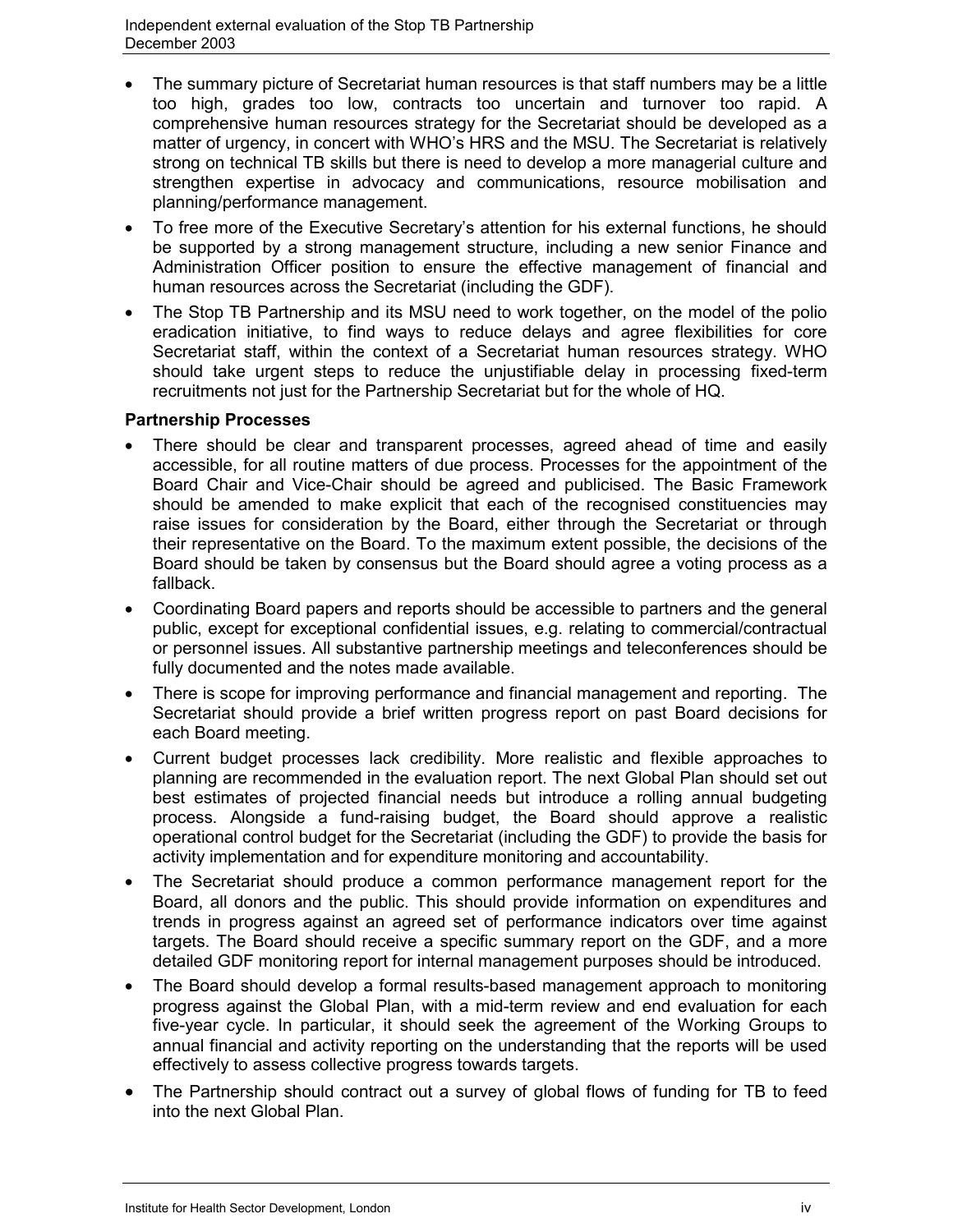## **CONTENTS**

| REPORT OF THE INDEPENDENT EXTERNAL EVALUATION OF THE GLOBAL STOP TB    |
|------------------------------------------------------------------------|
|                                                                        |
|                                                                        |
| I: THE GLOBAL STOP TB PARTNERSHIP AND THE APPROACH TO THE EVALUATION 1 |
|                                                                        |
|                                                                        |
| IV: INSTITUTIONAL ISSUES: WORKING GROUPS AND TASK FORCES32             |
|                                                                        |
| VI: PARTNERSHIP PROCESSES - A MORE OPEN AND BUSINESS-LIKE APPROACH53   |
|                                                                        |

## **ANNEXES**

| <b>Annex A</b> | Independent Evaluation of the Global Stop TB Partnership -<br>Terms of Reference                                |
|----------------|-----------------------------------------------------------------------------------------------------------------|
| <b>Annex B</b> | Evaluation Methodology and Interviewees                                                                         |
| <b>Annex C</b> | The Global Stop TB Partnership at Country and Regional Level                                                    |
| <b>Annex D</b> | <b>Country Visit Reports</b>                                                                                    |
| <b>Annex E</b> | Staffing of the Partnership Secretariat                                                                         |
| <b>Annex F</b> | Stop TB Partnership Secretariat Vacancies and Appointments /<br><b>Contract Renewals</b>                        |
| <b>Annex G</b> | Proposed Board Paper Front Page                                                                                 |
| <b>Annex H</b> | Planned and Actual Partnership Secretariat Expenditure 2002-5                                                   |
| <b>Annex I</b> | <b>Principles for Partnership Assessment</b>                                                                    |
| Annex J        | WHO Direct Contributions to the Stop TB Partnership                                                             |
| <b>Annex K</b> | Format for Summary Board Report on GDF                                                                          |
| <b>Annex L</b> | <b>GDF Comprehensive Monitoring Report</b>                                                                      |
| <b>Annex M</b> | <b>Global Financial Monitoring Framework</b>                                                                    |
| <b>Annex N</b> | Suggested Format for Financial Reporting                                                                        |
| <b>Annex O</b> | <b>Bibliography</b>                                                                                             |
| <b>Annex P</b> | Report on the Meeting of the Second Ad Hoc Committee on the<br>TB epidemic: Recommendations to Stop TB partners |
| <b>Annex Q</b> | <b>List of Report Recommendations</b>                                                                           |

*Annexes available in separate document*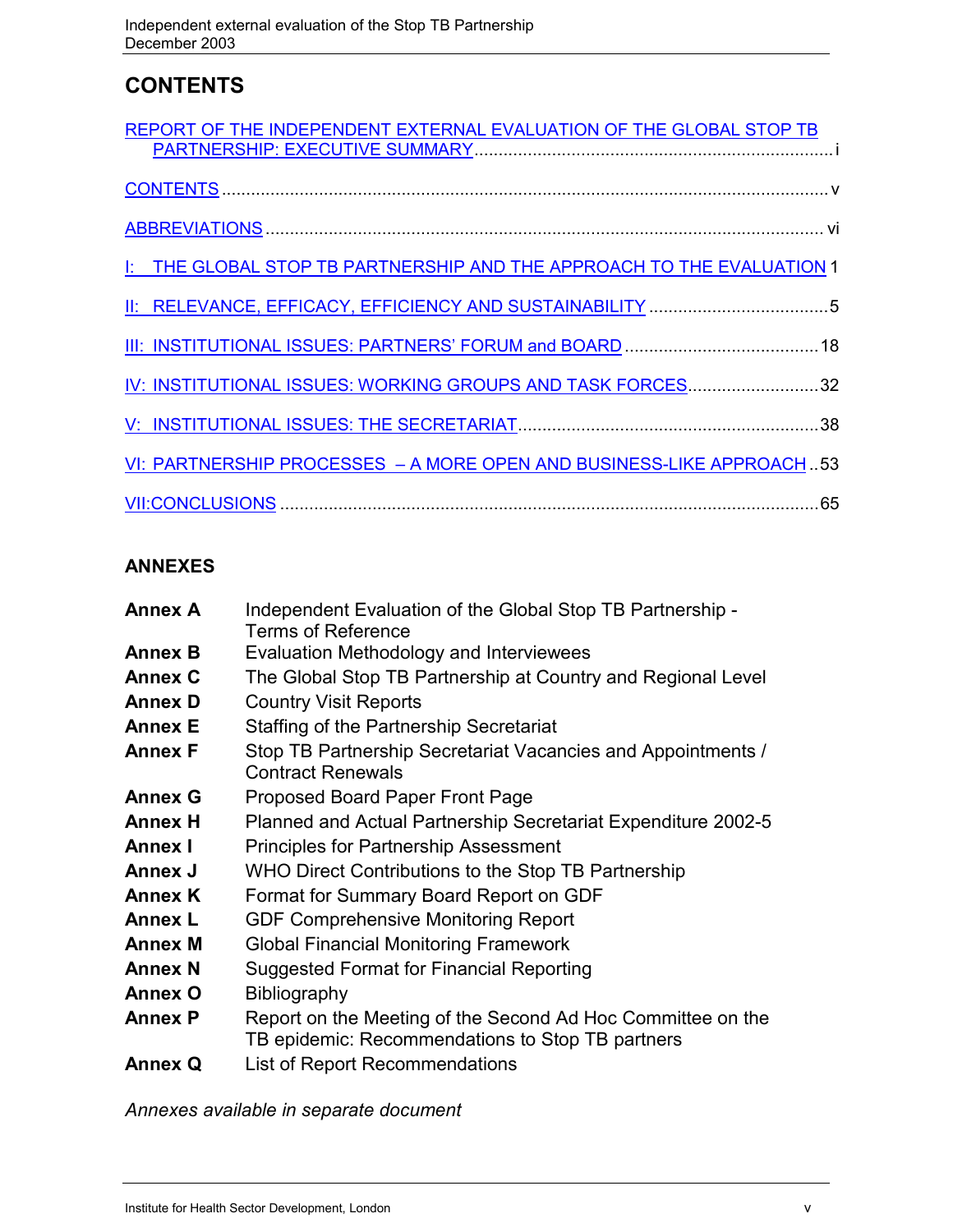## **ABBREVIATIONS**

| <b>AMS</b>    | <b>WHO Activity Management System</b>                             |  |  |
|---------------|-------------------------------------------------------------------|--|--|
| <b>ART</b>    | Anti-retroviral therapy                                           |  |  |
| <b>ATS</b>    | <b>American Thoracic Society</b>                                  |  |  |
| <b>CCM</b>    | <b>Country Coordinating Mechanism</b>                             |  |  |
| CDC           | Centre for Disease Control and Prevention                         |  |  |
| <b>CIDA</b>   | Canadian International Development Agency                         |  |  |
| <b>DOTS</b>   | Directly-Observed Treatment (Short course)                        |  |  |
| fte           | Secretariat staff full-time equivalent                            |  |  |
| <b>GAVI</b>   | <b>Global Alliance for Vaccines and Immunization</b>              |  |  |
| <b>GDF</b>    | <b>Global TB Drug Facility</b>                                    |  |  |
| <b>GFATM</b>  | Global Fund to fight AIDS, TB and Malaria                         |  |  |
| <b>GLC</b>    | <b>Green Light Committee</b>                                      |  |  |
| <b>HBC</b>    | (TB) High Burden Country                                          |  |  |
| <b>HRS</b>    | <b>WHO Human Resource Services</b>                                |  |  |
| <b>IUATLD</b> | International Union Against Tuberculosis and Lung Disease (UNION) |  |  |
| <b>KNCV</b>   | Royal Netherlands Tuberculosis Association                        |  |  |
| <b>MDG</b>    | <b>Millennium Development Goal</b>                                |  |  |
| MDR-TB        | Multi-drug resistant TB                                           |  |  |
| MoU           | Memorandum of Understanding                                       |  |  |
| <b>MSH</b>    | <b>Management Sciences for Health</b>                             |  |  |
| <b>MSU</b>    | Management Services Unit, WHO                                     |  |  |
| <b>NGO</b>    | Non-governmental organisation                                     |  |  |
| <b>NICC</b>   | National Inter-agency Coordinating Committee                      |  |  |
| <b>PSC</b>    | <b>WHO's Programme Support Charge</b>                             |  |  |
| <b>RBM</b>    | Roll Back Malaria                                                 |  |  |
| <b>STBP</b>   | <b>Stop TB Partnership</b>                                        |  |  |
| <b>SWAp</b>   | Sector-wide Approach                                              |  |  |
| TB            | <b>Tuberculosis</b>                                               |  |  |
| <b>TRC</b>    | <b>GDF's Technical Review Committee</b>                           |  |  |
| <b>TRP</b>    | <b>GFATM's Technical Review Panel</b>                             |  |  |
| <b>UN</b>     | <b>United Nations</b>                                             |  |  |
| <b>UNAIDS</b> | Joint United Nations Programme on HIV / AIDS                      |  |  |
| <b>UNICEF</b> | <b>United Nations Children's Fund</b>                             |  |  |
| <b>WHO</b>    | <b>World Health Organization</b>                                  |  |  |
| <b>WHA</b>    | <b>World Health Assembly</b>                                      |  |  |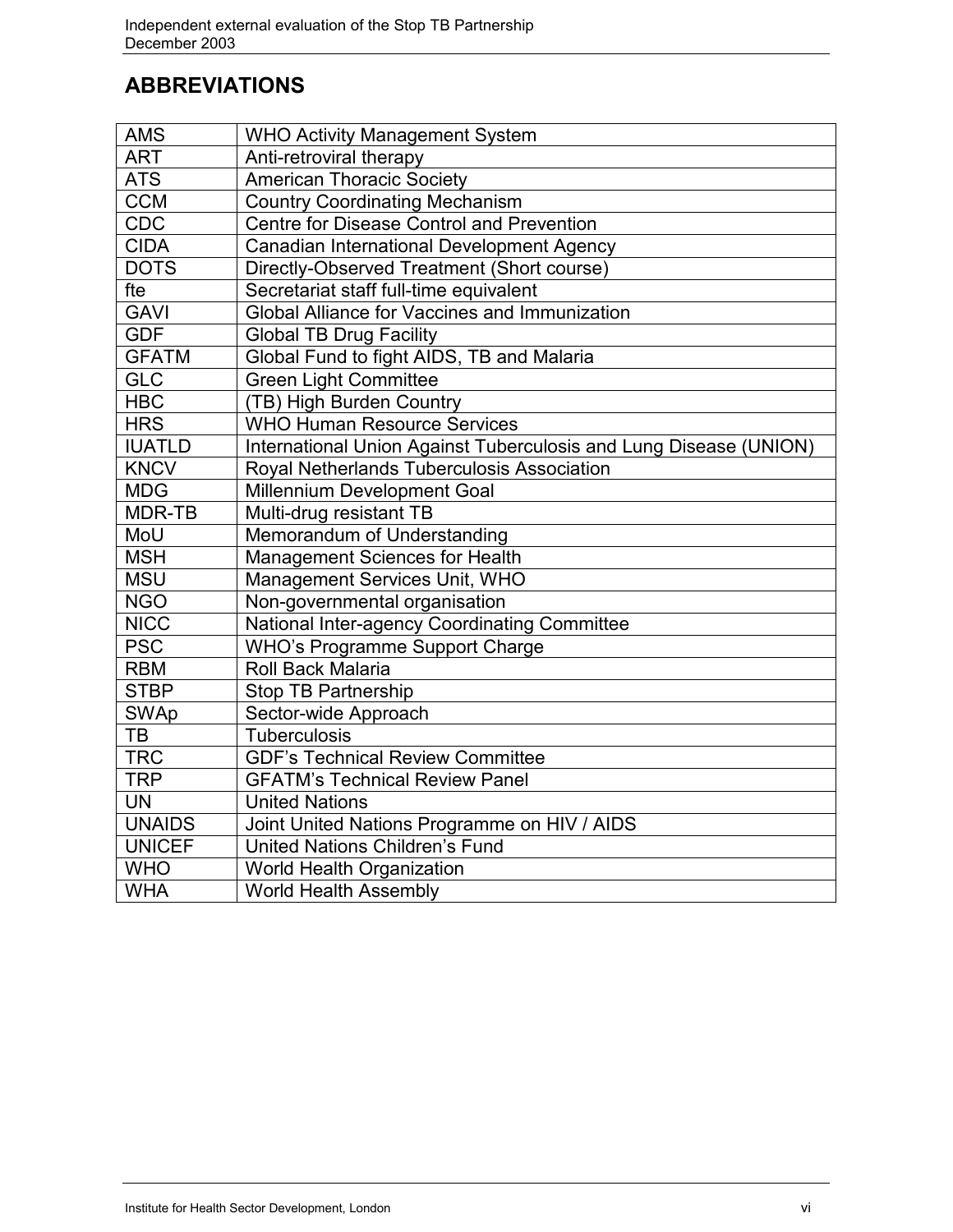## **I: THE GLOBAL STOP TB PARTNERSHIP AND THE APPROACH TO THE EVALUATION**

## **The Global Partnership to Stop TB**

1. Tuberculosis (TB) is one of the leading causes of infectious deaths worldwide. Despite a proven and affordable strategy to control it in DOTS, TB kills almost 2 million people every year. Many of them are young adults who should be in their most productive years. TB is a disease of poverty that traps the world's poorest, most marginalized and most vulnerable in a cycle of disease and impoverishment. It disrupts the social fabric of society through the stigmatisation of sufferers, and its impact on the family is profound, especially if the sufferer is the principal wage-earner<sup>1</sup>. Some parts of the world are now facing multi-drug resistant TB. TB is also a leading cause of death among HIV-positive people.

| Key events in the establishment of the Global Stop TB Partnership                                                                       |
|-----------------------------------------------------------------------------------------------------------------------------------------|
| 1991: WHA resolution set TB control targets for 2000; targets later postponed to 2005.                                                  |
| 1993: WHO declared TB a global health emergency.                                                                                        |
| 1996: TB Diagnostics Initiative created.                                                                                                |
| 1998: Report of the Ad Hoc Committee on the TB Epidemic.                                                                                |
| Stop TB Initiative for Global Action campaign launched.                                                                                 |
| 1999: Working Group on DOTS-Plus for MDR TB set up;                                                                                     |
| Green Light Committee established as its subgroup in 2000.                                                                              |
| March 2000: Ministerial Conference on TB and Sustainable Development (20 countries), leading to<br>the Amsterdam Declaration to Stop TB |
| 2000: Global Alliance for TB Drug Development established.                                                                              |
| 1 <sup>st</sup> meeting of DOTS Expansion Working Group.                                                                                |
| Feb 2001: Stop TB (Interim) Coordinating Board meeting, Bellagio.                                                                       |
| 2001: Global TB Drug Facility (GDF) established.                                                                                        |
| 2001: TB-HIV Working Group established.                                                                                                 |
| Global TB Vaccine Forum established.                                                                                                    |
| 2001: Global DOTS Expansion Plan                                                                                                        |
| October 2001: 1 <sup>st</sup> Stop TB Partners' Forum, leading to the Washington Commitment.                                            |
| October 2001: Launch of the Global Plan to Stop TB, Phase 1 2001-2005                                                                   |
| 28-29 October 2001: 1 <sup>st</sup> Global Stop TB Partnership Coordinating Board                                                       |
| 2001: GFATM launched, including TB                                                                                                      |
|                                                                                                                                         |

2. In 1991 the World Health Assembly set targets for TB control by 2000. However, it was clear by 1997 that most countries with a high burden of TB would not reach the targets. The following year an influential report by an Ad Hoc Committee on the TB Epidemic<sup>2</sup> concluded that weak political will and commitment was one major constraint and called for a Global Charter on TB. The Charter was to be an agreement between international agencies like WHO, the World Bank and donors on the one hand and the governments of endemic countries on the other, about specific steps to be taken to control the TB epidemic to a given timescale. As an adjunct to the Charter, it also recommended the establishment of a Global Drug Facility for the procurement and distribution of anti-TB drugs.

 $\overline{a}$ 

<sup>&</sup>lt;sup>1</sup> WHO/Stop TB Partnership *Towards a TB-free Future,* WHO/CDS/STB/2001.13<br><sup>2</sup> Clobal TB arassamme, WHO, Ranart of the Ad Has Committee an the Tuberau

Global TB programme, WHO, *Report of the Ad Hoc Committee on the Tuberculosis Epidemic, London 17-19 March 1998,* WHO/TB/98.245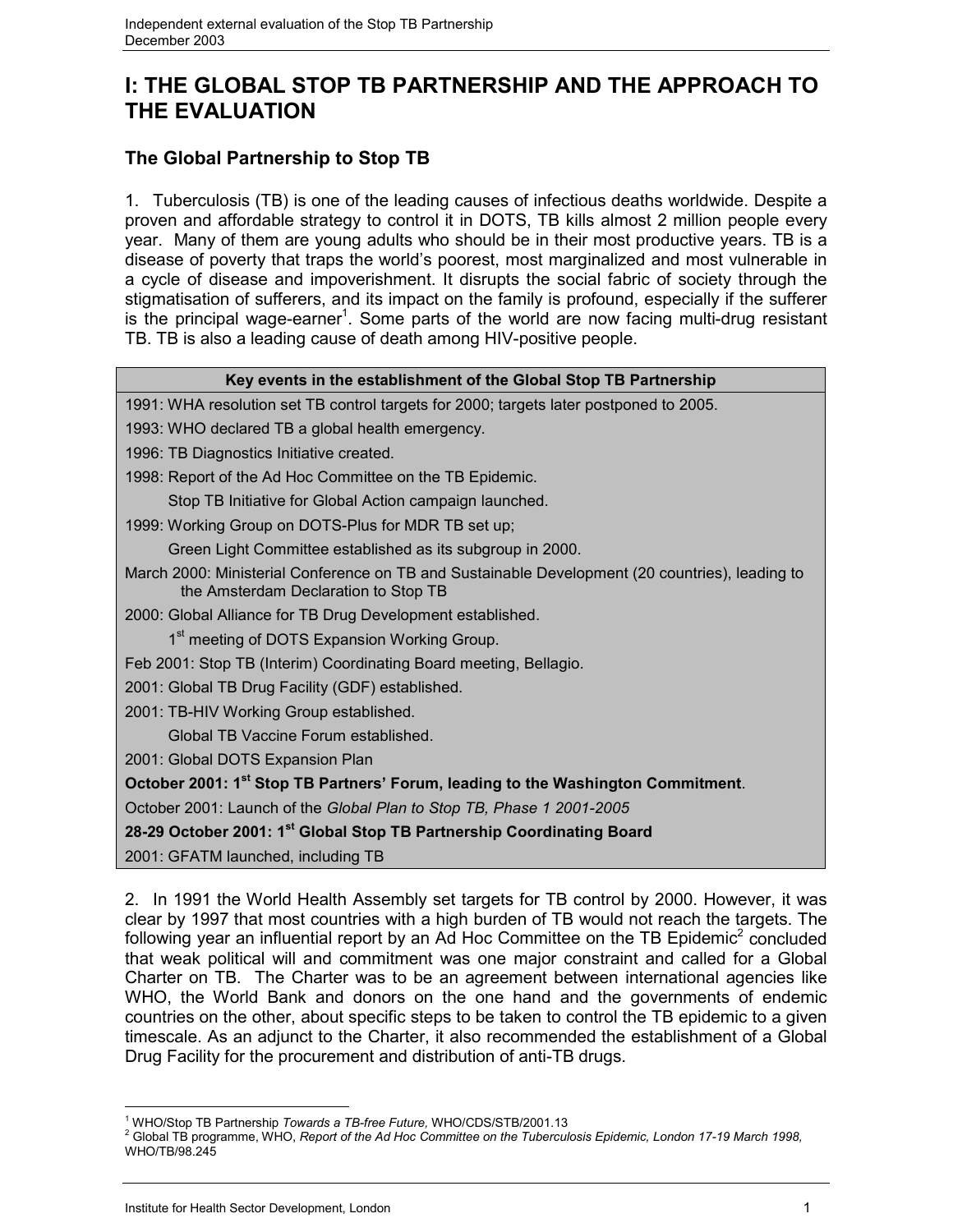3. In 2000, a milestone conference on Tuberculosis and Sustainable Development brought together Ministers from 20 of the 22 countries that account for 80% of the world's TB burden, and high-level representatives of UN agencies, technical agencies and donor countries. The resulting Amsterdam Declaration set time-bound targets to stop TB. The first official Global Stop TB Partners' Forum and the first meeting of the Global Stop TB Partnership Coordinating Board were held in 2001.

4. There is no consensus about what constitutes the precise start of the Global Stop TB Partnership. It seems a matter of continuous creation rather than Big Bang, with seminal moments in 1998, 2000 and 2001. This evaluation focuses on events since the Amsterdam Declaration of March 2000. But it recognises the important foundation laid by earlier events and that the formal structures of the Partnership mostly came into effect in 2001. Formally, the Partnership is a young entity, currently undergoing the transition from start-up to sustainable operations.

5. At its simplest, the Global Partnership to Stop TB is a global movement to accelerate social and political action to stop the unnecessary spread of TB around the world. It is open to all those who demonstrably share that aim.

6. The partnership has a broad mission and specific targets<sup>3</sup>. To achieve them, it is focusing particularly on the 22 countries with a high burden of TB. A *Global Plan to Stop TB* developed in 2001 maps the projected work programme from 2001-2005 for the Partnership Working Groups and the Secretariat.

### **Mission**

*To increase access, security and support to:*

- *ensure that every TB patient has access to TB treatment and cure*
- *stop transmission of TB*
- *protect vulnerable populations from TB*
- *reduce the social and economic toll that TB exerts on families, communities and nations.*

#### **Targets**

- *By 2005: 70% of people with infectious TB will be diagnosed, and 85% cured.*
- *By 2010: the global burden of TB disease (deaths and prevalence) will be reduced by 50% (compared with 2000 levels).*
- *By 2050: the global incidence of TB disease will be less than 1 per million population.*

### **MDG TB-related Target and Indicators**

*Target 8: By 2015, to have halted and begun to reverse the incidence of malaria and other major diseases.*

*Indicator 23: prevalence and death rates associated with tuberculosis Indicator 24: proportion of tuberculosis cases detected and cured under directly observed treatment short course (DOTS)*

## **The Evaluation of the Global Partnership to Stop TB**

7. This independent external evaluation of the Global Partnership to Stop TB was commissioned by the Stop TB Partnership Secretariat at WHO, at the request of the Partnership's Coordinating Board. The aspects of the Partnership to be evaluated are its relevance, efficacy, efficiency, sustainability, institutional development impact, process, governance and implementation. A fundamental question is "does the Partnership add value to the global efforts to control TB over and above what would be accomplished without the Partnership?" However, the Terms of Reference (Annex A) make clear that "this is not a performance evaluation so much as an enquiry as to the optimal structure and function of the Partnership". There is therefore a particular focus on issues of structure and functions.

 $\overline{a}$ 

<sup>&</sup>lt;sup>3</sup> Stop TB Partnership website: www.stoptb.org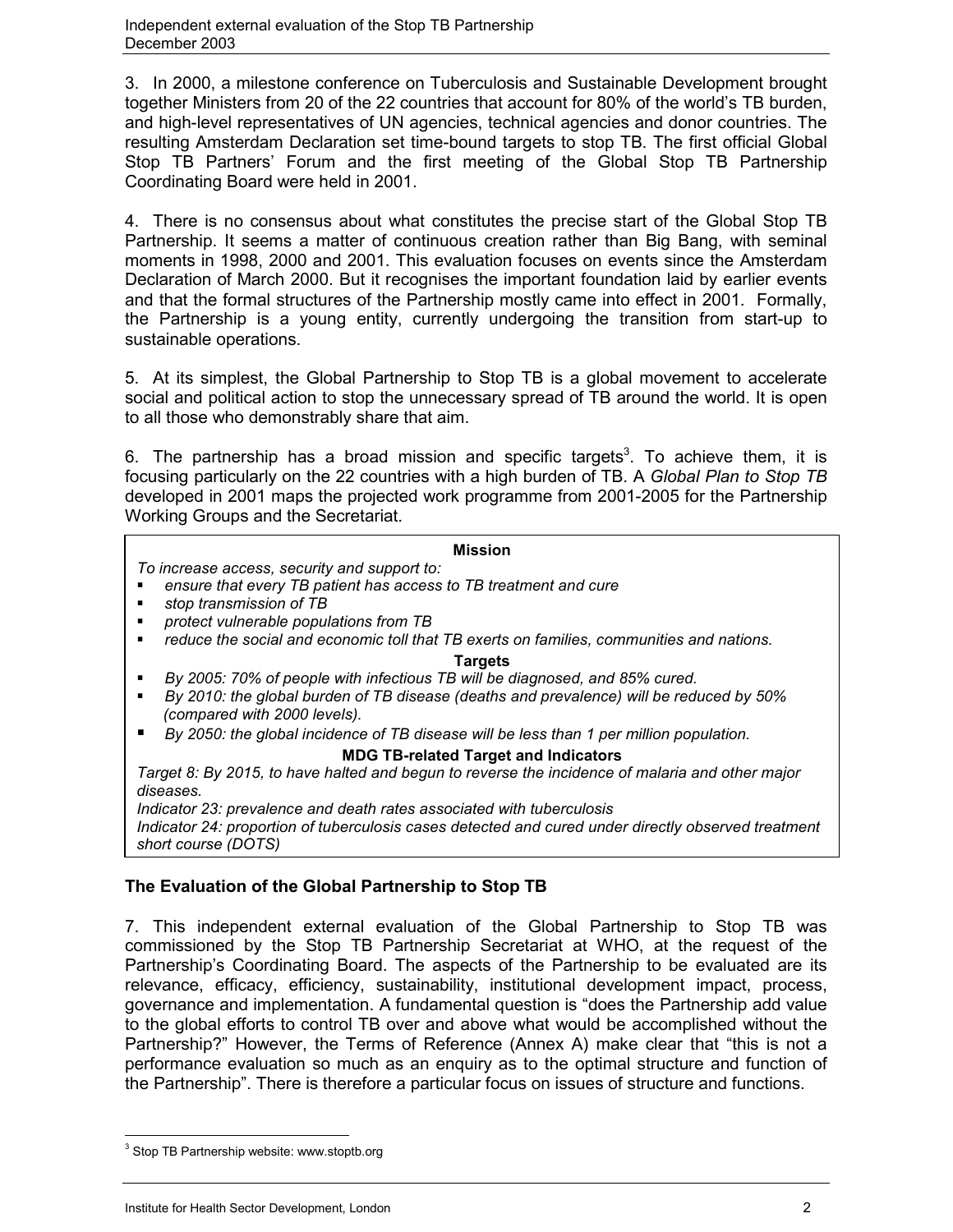8. The evaluation fieldwork took place between August and October 2003, followed by draft report-writing by November 11. Details of the approach to the evaluation are given in Annex B. It involved interviews with nearly 100 people at global regional levels, fieldwork in six countries, a review of the literature and internal documentation, and attendance at meetings of Partnership bodies. An overview of the findings from the country visits is attached at Annex C; individual country visit reports are at Annex D. The evaluation team is hugely indebted to all those who contributed so much thought and time to the evaluation.

9. The evaluation took place against the background of an independent evaluation of the Partnership's Global Drug Facility (GDF) by McKinsey & Co. from January-March 2003 and simultaneously with a number of other activities of direct relevance, notably:

- an extensive review of implementing global TB control by the 2nd Ad Hoc Committee on the TB Epidemic, convened by the DOTS Expansion Working Group
- the establishment of the Trust Fund Task Force of the Board
- Dr Philip Hopewell's Secretariat project on Re-examining the Roles and Responsibilities of the Stop TB Working Groups
- **a** consultancy on resource mobilisation by Finlay Craig

10. Given the TOR's emphasis on avoiding duplication of efforts and capitalising on ongoing processes and findings, issues covered by these studies have not been re-examined in detail by this evaluation. The team has, however, included the GDF in a wider examination of Secretariat performance and financial management, and reviewed progress on the GDF since the McKinsey evaluation.

11. The Global Partnership to Stop TB is one of a large number of global health alliances which have been established in recent years. They are needed because no single player has the funding, research and delivery capabilities required to solve a global problem like TB. But a 2002 McKinsey study<sup>4</sup> noted that they pose unique challenges: involvement of multiple partners from different institutions (and cultures), challenging and long-term objectives, needing to work effectively on an international basis and few guidelines as yet for setting up or managing such alliances.

12. The evaluation briefly reviewed the organisational features of three other bodies: the Global Alliance for Vaccines and Immunisation (GAVI), Roll Back Malaria (RBM) and the Global Fund to fight AIDS, TB and Malaria (GFATM). The chart below briefly summarises their key features. There are strong similarities between the Stop TB Partnership (STBP), GAVI and Roll Back Malaria.

- No legal identity for the partnership itself and being hosted in a UN agency the Stop TB Partnership and RBM in WHO and GAVI in UNICEF
- A broad Partners' Forum, typically meeting every two years, plus a partnership Board for decision-making. The Stop TB Partnership and GAVI have a Working Committee/Group but with somewhat different natures. Stop TB also has six very active Working Groups. The longer-established GAVI has had four Task Forces but is currently winding up three
- A Secretariat formally employed by the host agency. These tend to be relatively small on the basis that they should not in general be operational, and partnership activities should be mainstreamed to partners. Nonetheless, the Stop TB Partnership's Global Drug Facility is managed by the Secretariat. The Executive Secretary of the Stop TB Partnership reports up the WHO hierarchy, whereas the GAVI Executive Secretary reports to the Chair of the GAVI Board. As examined in detail in section V, the reporting lines of the RBM Executive Secretary are currently under discussion

 $\overline{a}$ <sup>4</sup> *Developing successful Global Health Alliances,* McKinsey & Company, for the Bill and Melinda Gates Foundation, 2002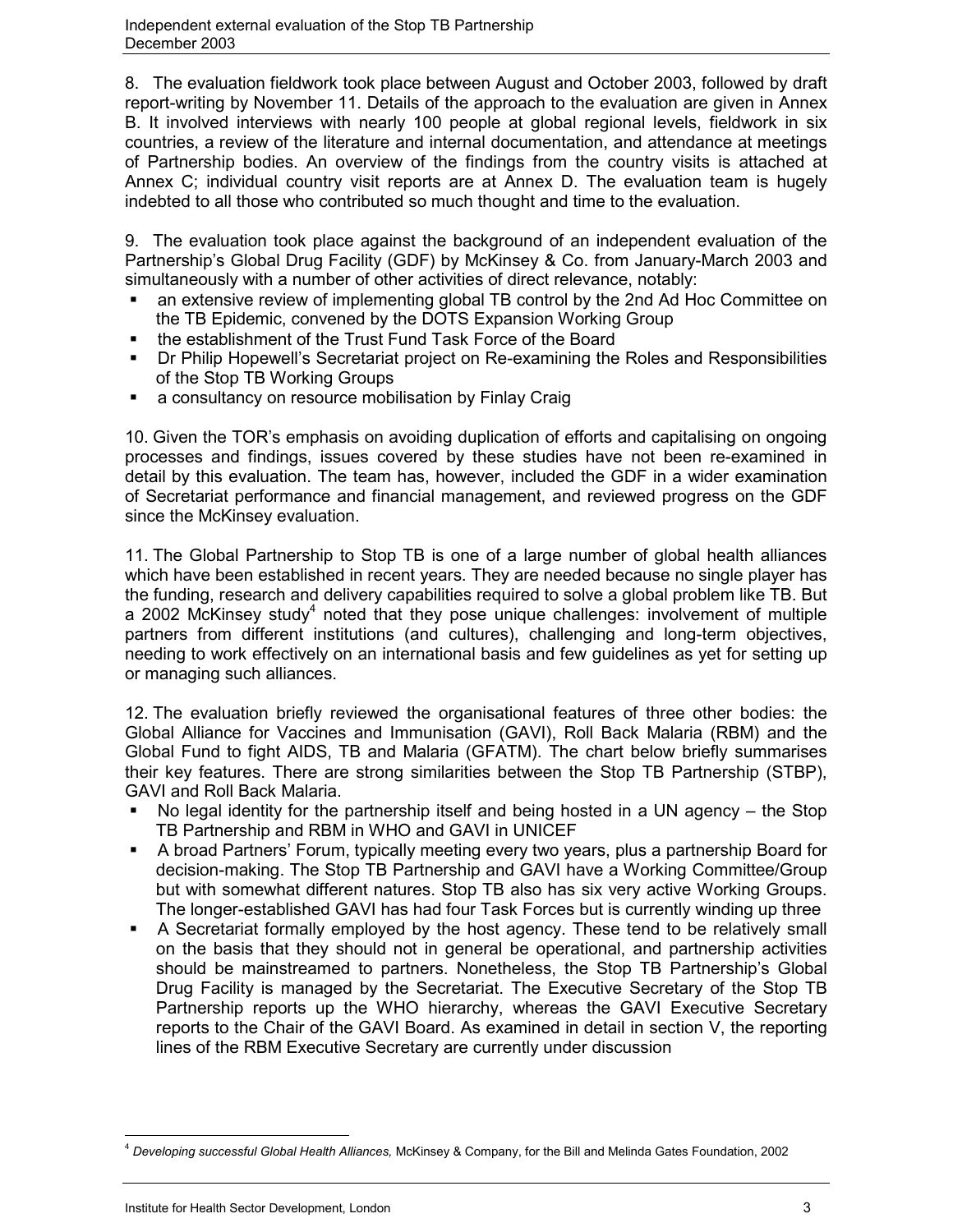13. The Global Fund also has a Partners' Forum, decision-making Board and a limited number of committees. It is a legal non-profit foundation, employs its own staff and has a sizeable secretariat but uses some WHO administrative systems.

| <b>Feature</b>                                                       | <b>Global Partnership</b>                                                                                                                                                                                                                      | <b>GAVI</b>                                                                                                                                                                                            | <b>RBM</b>                                                                                                                                                                                                                                                          | <b>GFATM</b>                                                                                                                                                                                                                                                                                                              |
|----------------------------------------------------------------------|------------------------------------------------------------------------------------------------------------------------------------------------------------------------------------------------------------------------------------------------|--------------------------------------------------------------------------------------------------------------------------------------------------------------------------------------------------------|---------------------------------------------------------------------------------------------------------------------------------------------------------------------------------------------------------------------------------------------------------------------|---------------------------------------------------------------------------------------------------------------------------------------------------------------------------------------------------------------------------------------------------------------------------------------------------------------------------|
|                                                                      | to Stop TB                                                                                                                                                                                                                                     |                                                                                                                                                                                                        | <b>Current /proposed by</b><br>external Evaluation                                                                                                                                                                                                                  |                                                                                                                                                                                                                                                                                                                           |
| <b>Status</b>                                                        | Not a legal entity. Hosted by<br>WHO.                                                                                                                                                                                                          | Not a legal entity. Hosted by<br>UNICEF.                                                                                                                                                               | Not a legal entity. Hosted by<br>WHO.                                                                                                                                                                                                                               | Legal entity - non profit foundation<br>registered in Switzerland                                                                                                                                                                                                                                                         |
| Partners'<br>involvement                                             | Partners' Forum (at least<br>every two years)                                                                                                                                                                                                  | Partners' Meeting (at least<br>every 2 years)                                                                                                                                                          | Annual Partners' meeting /RBM<br>Forum every 2 years                                                                                                                                                                                                                |                                                                                                                                                                                                                                                                                                                           |
| Agreed<br>operating plan                                             | Global Plan to Stop TB<br>2001-2005, including 5-year<br>plans for the Partnership's 6<br>Working Groups and for the<br>Secretariat.<br>GDF Strategic Plan 2002 to                                                                             | Strategic Framework 2004/5                                                                                                                                                                             | WHO Cabinet Project: Composite<br>Workplan (2000) which will be<br>replaced by RBM Strategic<br>Orientations 2004-2008 (currently<br>under preparation)                                                                                                             | Annual workplans based on the<br>approved principles and priorities of the<br>Board and the Global Fund Framework<br>Document                                                                                                                                                                                             |
|                                                                      | 2005                                                                                                                                                                                                                                           |                                                                                                                                                                                                        |                                                                                                                                                                                                                                                                     |                                                                                                                                                                                                                                                                                                                           |
| Policy setting,<br>decision making                                   | 27 member Coordinating<br>Board.                                                                                                                                                                                                               | 16 member GAVI Board                                                                                                                                                                                   | Secretariat /RBM Partnership<br>Board currently 17 members                                                                                                                                                                                                          | 18 member GFATM Board.                                                                                                                                                                                                                                                                                                    |
| Partnership<br>operations and<br>implementation                      | Working Committee/<br>Secretariat. Technical<br>Review Committee for<br>advising on GDF proposals.                                                                                                                                             | Working Group/Secretariat.<br>A 7 member Executive<br>Committee of the Board has<br>recently been approved.                                                                                            | Secretariat                                                                                                                                                                                                                                                         | Technical Review Panel for proposals;<br>Secretariat; partnerships with technical<br>organization and an Administrative<br>Service Agreement with WHO                                                                                                                                                                     |
| Forging<br>technical<br>consensus<br>among partners/<br>info sharing | Six working groups<br>3 Implementation Groups<br>DOTS expansion<br>٠<br>HIV related TB<br>$\bullet$<br>DOTS-PLUS FOR<br>$\bullet$<br>MDR TB.<br>3 new tools Groups:<br>diagnostics<br>$\bullet$<br>drugs<br>$\bullet$<br>vaccines<br>$\bullet$ | Previously 4 Task Forces:<br>R&D now ended; Advocacy<br>and Communications and<br>Implementation Task Forces<br>(now winding down); Financing<br>Task Force continuing.                                | Technical support networks<br>/TSNs organised around RBM<br>interventions                                                                                                                                                                                           | General: Four committees: (1)<br>Governance and Partnership,<br>(2) Resource Mobilization and<br>Communications,<br>(3) Portfolio Management and<br>Procurement, and<br>(4) Monitoring and Evaluation,<br>Finance, and Audit.                                                                                             |
| Administration<br>- nos.<br>- prof/general<br>- budget               | Secretariat 34 staff in<br>position (23 professional, 11<br>support staff. Secretariat<br>expenditure (excluding<br>GDF) of \$2.5m in 2001,<br>\$5.05m in 2002. Country<br>level commitments of<br>\$57.4m.                                    | Secretariat of 12 (8)<br>professional and 4 general<br>staff) plus currently 4 short<br>term staff. Secretariat budget<br>of \$3.9m for 2003. Country<br>level commitments of \$1.03bn<br>over 5 years | Secretariat currently 11<br>professional staff at HQ and 6<br>support staff. In addition there will<br>be 4 sub regional focal point and<br>a regional focal point positions<br>(yet to be recruited). 2004/5 Work<br>plan of \$23.5m, of which 25% is<br>HQ based. | Secretariat 74 staff (58 permanent / 16<br>interim). Secretariat staff budget of<br>\$38.7m for 2003, \$16 m of which is for<br>in-country Local Fund Agents to<br>oversee those entities in charge of<br>grant implementation (PRs). \$922m<br>committed over 5 years during Rounds1<br>and 2; \$130m disbursed to date. |
| <b>Executive Head</b><br>- reporting lines<br>- authority            | P6. Reports to WHO<br>Director, ADG and DG.                                                                                                                                                                                                    | D2. Reports to Chairperson of<br>the GAVI Board                                                                                                                                                        | Post advertised Oct 2003 as D2<br>(possibly D1), reporting<br>functionally to RBM Partnership<br>Board, but administratively to<br>WHO Director. Actual grade and<br>reporting line currently under<br>discussion.                                                  | Reports to GFATM Board                                                                                                                                                                                                                                                                                                    |
| Responsibility<br>for fund-raising                                   | <b>Board and Secretariat</b>                                                                                                                                                                                                                   | The Vaccine Fund<br>(independent legal entity)                                                                                                                                                         | Secretariat (Secretariat)                                                                                                                                                                                                                                           | Chairman of Board/Secretariat                                                                                                                                                                                                                                                                                             |
| Financial<br>management<br>arrangements                              | Through i) WHO and ii)<br>Trust Fund established at<br>World Bank in Nov 2002.                                                                                                                                                                 | Through Vaccine Fund and<br>Trust Fund Account in UNICEF                                                                                                                                               | Through WHO                                                                                                                                                                                                                                                         | World Bank acts as Trustee                                                                                                                                                                                                                                                                                                |
| Performance<br>mnagement<br>reporting                                | Reports to Coordinating<br>Board.                                                                                                                                                                                                              | Reports to GAVI Board.                                                                                                                                                                                 | Reports to RBM Partnership<br>Board                                                                                                                                                                                                                                 | Reports to GFATM Board                                                                                                                                                                                                                                                                                                    |
| Technical<br>support to<br>countries                                 | DOTS Expansion; DOTS-<br>Plus for MDR TB; TB/HIV<br>Working Groups.                                                                                                                                                                            | <b>Regional Working Groups</b>                                                                                                                                                                         | RBM Secretariat/WHO/Regional<br>Offices/TSN                                                                                                                                                                                                                         | None - through cooperating partners<br>UNAIDS, Stop TB, RBM                                                                                                                                                                                                                                                               |
| Country level<br>catalyst                                            | <b>Interagency Coordinating</b><br>Committee                                                                                                                                                                                                   | <b>Interagency Coordinating</b><br>Committee                                                                                                                                                           | National Malaria Programme<br>Officers appointed by WHO (RBM<br>champion appointed by<br>Secretariat)                                                                                                                                                               | Country Coordination Mechanism                                                                                                                                                                                                                                                                                            |
| Focus countries                                                      | Yes: primary focus on 22<br>high burden countries, but<br>Global Drug Facility serving<br>wider needs.                                                                                                                                         | General eligibility criteria<br>(<\$1000 per capita). Enhanced<br>efforts to be made in 7 large<br>population countries according<br>to the Strategic framework.                                       | No (focus on 8-12 countries)                                                                                                                                                                                                                                        | Yes: Priority to technically and<br>developmentally sound applications<br>from countries and regions with the<br>greatest need and greatest lack of<br>resources, and countries facing risk of<br>increased disease burden.                                                                                               |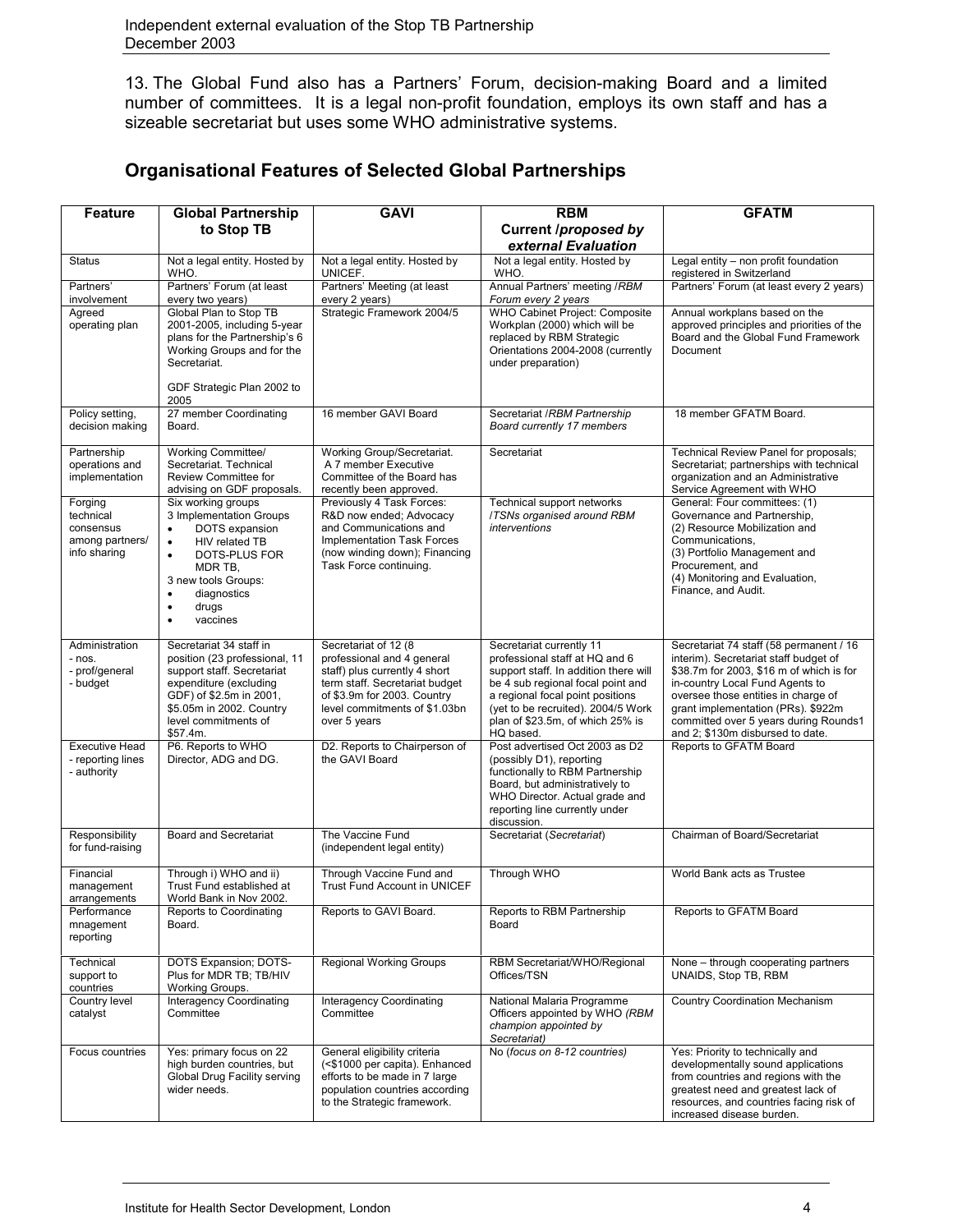## **II: RELEVANCE, EFFICACY, EFFICIENCY AND SUSTAINABILITY**

14. This section evaluates the relevance, efficacy, efficiency and sustainability of the Partnership.

## **Relevance**

15. WHO has estimated that worldwide in 2000 there were 8.2 million new cases of tuberculosis and 1.82 million deaths from TB, of which 226,000 (12%) were attributable to HIV<sup>5</sup>. The global incidence rate of TB is growing at approximately 0.4% per year, with much faster increases in sub-Saharan Africa and in countries of the former Soviet Union. Multidrug resistant TB (MDR-TB) is a serious threat, with a high prevalence in specific regions.

16. The strategic objectives of the Partnership to achieve its mission and targets are clear and well defined:

- **Expanding DOTS coverage**
- adapting DOTS to address the challenges of HIV-TB co-infection and multi-drug resistant TB
- accelerating the development of new and improved TB drugs, vaccines and diagnostics
- **•** broadening the Partnership.

17. The strategic objectives of the Global Plan to Stop TB were formulated specifically to address the main constraints to effective TB control identified in 1998 by the 1st Ad Hoc Committee on the TB Epidemic in close consultation with high burden countries themselves. TB remains a global emergency in 2003, and there is widespread consensus that the strategies remain relevant and appropriate.

18. TB is now on the global development agenda. For example, two out of the 48 indicators for the United Nations Millennium Development Goals (MDGs) relate to prevalence and death rates associated with TB, and the percentage of TB cases detected and cured using DOTS (directly observed treatment, short course). The Millennium Development Project has a sub-group of Task Force Five specifically dedicated to TB. One of the proposals of the July 2000 G8 Okinawa Summit was to reduce TB deaths and prevalence by 50% by 2010.

19. The mission and objectives of the Partnership are therefore highly relevant and specifically directed towards the intended problems and policy priorities of the principal stakeholders. Overall, the relevance of the Partnership and its objectives should be rated high.

## **Efficacy**

### *Progress*

20. The Partnership has set itself precise, measurable, time bound targets as given in section I. The most immediate are to achieve World Health Assembly targets of i) detecting 70% of smear-positive cases and ii) successfully treating 85% of all such cases by 2005.

21. The Partnership has a process of review and strategy modification demonstrably in place. Over the last few months, the 2nd Ad Hoc Committee on the TB Epidemic convened by the DOTS Expansion Working Group has undertaken an extensive and consultative review of progress achieved so far and identified the main constraints to achieving the global targets.

 5 Corbett E, Watt C, Walker N, Maher D, Williams B, Raviglione M, Dye C. The growing burden of tuberculosis: global trends and interactions with the HIV epidemic. *Arch int Med 2003; 163: 1009-1021*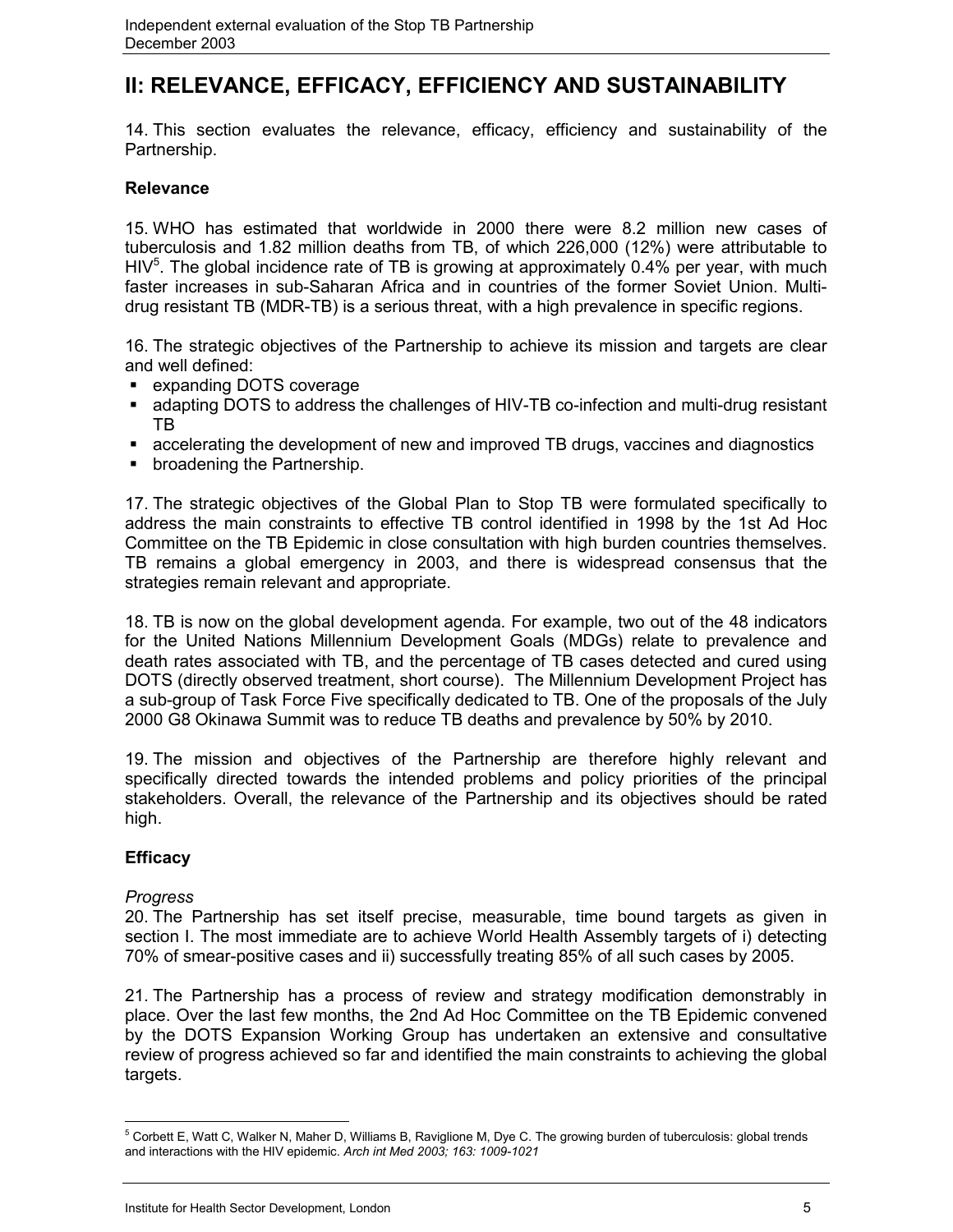## **2nd Ad Hoc Committee Balance Sheet on Progress**

## *Positive*

- *Increased funding flows for TB control, eg through the GFATM*
- *A series of implementation steps internationally (eg flow of anti-TB drugs through the GDF) and in many countries (eg expanded implementation of the DOTS strategy and improved case detection)*
- *A decrease in the estimated TB incidence rate from 1997-2000 in the American (-4.1%), Eastern Mediterranean (-1.4%) and South-East Asian (-1.3%) regions.*

### *Negative*

- *Insufficient international commitment to, and planning for, actions beyond the current scope of the main stakeholders in TB control*
- *A funding gap for TB control, largely representing the funding necessary to strengthen the general health service infrastructure and to provide high-quality technical support to countries*
- *Inadequate achievement of progress towards the 2005 targets globally for case detection and in particular regions for treatment success (72% in Africa and 77% in Europe)*
- *An increase in the estimated TB incidence rate from 1997-2000 in the African (4.3%) and European (2.8%) regions, with no change in the Western Pacific region.*

22. Amongst the major constraints identified for action are: inadequate information, communications, advocacy and social mobilization; a looming financing crisis facing the Global Drug Facility; the need to broaden the partnership to include more NGOs, the corporate sector, public/private partnerships at country level; broader health systems issues including primary health care, stewardship functions, and health in the context of poverty reduction; the health workforce crisis; response to the HIV/AIDS emergency; and investment in research and development to shape the future.

23. The Committee's findings and recommendations<sup>6</sup> for the strategic direction for the Stop TB Partnership over the next five years were submitted to the Partnership Coordinating Board in October 2003, and are to be discussed at the next Partners' Forum. The Report on the Meeting of the Second Ad Hoc Committee on the TB Epidemic: Recommendation to Stop TB Partners is available in Annex P.

### *Added value issues*

24. The key evaluation question posed by the Terms of Reference is "Does the Partnership add value to the global efforts to control tuberculosis over and above what would be accomplished without the partnership?"

25. The identification of "added value" in global health partnerships can be relatively nebulous. The partnership has defined three closely inter-related areas where the partnership will accomplish more than would be possible for partners individually:

- **•** information and communication
- **EX investment mechanisms, including information on resource flows for TB and identifying** funding gaps and priorities
- coordination and mobilisation (of partners)

26. There are - unsurprisingly – strong analogies here with the principles of its added value that GAVI has identified as the basis for defining its priorities:

- coordination and consensus-building
- funding support to countries (from The Vaccine Fund) to purchase vaccines and support the operational costs of immunization
- **innovation in processes and actions**
- **advocacy and communications**

 $\overline{a}$ <sup>6</sup> Report of the 2<sup>nd</sup> Ad Hoc Committee on the TB epidemic. *Implementing global TB control: solutions to DOTS expansion constraints DRAFT 2003*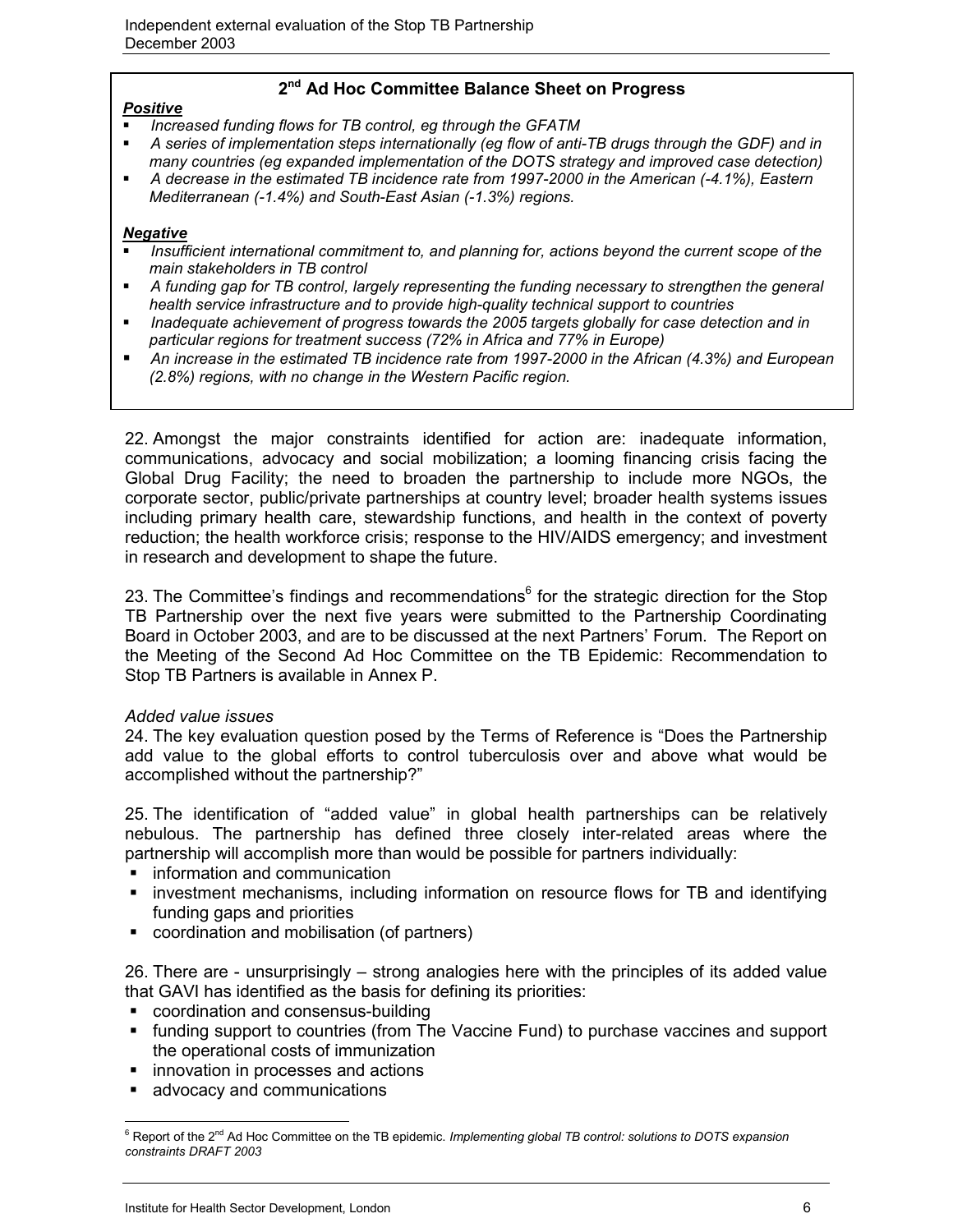27. The Stop TB Partnership has also defined a specific set of values:

- urgency **consensus** 
	-
- shared responsibility **and in the set of the set of the set of the set of the set of the set of the set of the set of the set of the set of the set of the set of the set of the set of the set of the set of the set of the**
- **equity** equity **sustainability** 
	-

inclusiveness

28. While these are likely to be the right added value areas and under-pinning values, the Stop TB Partnership does not appear to have in place specific indicators or mechanisms for monitoring them. It is recommended that the next Partnership Global Plan should include such indicators. It will be helpful for the Partnership to have some broader measures of the health of the Partnership<sup>7</sup>.

29. In circumstances where many players were already contributing to action against TB before 2000, the difficulty of assessing what achievements since then are directly attributable to the Partnership is widely recognised. Without exception, interviewees during the evaluation have taken the view that the Partnership does add value over and above what the partners could or would do individually. Interviewees commonly identify three key achievements of the Partnership to date:

- the Partnership itself
- the Global Plan to Stop TB
- the Global Drug Facility and Green Light Committee in increasing the availability, affordability and quality of first and second-line TB drugs

30. Intensive Partnership work on new tools – new diagnostics, new drugs and new vaccines – is also recognised as having a critical contribution to make to the campaign to combat TB but is inevitably working on longer timescales.

## *Added value from the Partnership itself*

31. Membership of the Partnership grew quickly and substantially from 75 in 2000 to 210 in 2001 and currently stands at around 280 organisational partners.

| <b>Classification of Stop TB Partners</b> | <b>Total</b> |
|-------------------------------------------|--------------|
| Non-governmental organisations            | 139          |
| Governmental organisations                | 69           |
| Intergovernmental organisations           | 11           |
| Academic institution                      | 31           |
| For profit organisation                   | 9            |
| <b>Others</b>                             | 19           |
| <b>Total</b>                              |              |

 *Source: Stop TB Secretariat, December 2003*

32. Over 3,000 individuals are on the Stop TB mailing list.

33. The level of interest and commitment of the Partnership's core members remains strong and is still growing. The demonstrable good will of members has contributed greatly to achieving consensus and avoiding major conflict in such a broad and loosely-knit entity. While it is arguable that some recorded achievements might have been secured without the Partnership, there is overwhelming agreement that they would have taken considerably longer.

 $\overline{a}$  $^7$  A partnership assessment tool developed for the UK Deputy Prime Minister's Office measures partnerships against six principles: see Brian Hardy, Bob Hudson and Eileen Waddington, *Assessing Strategic Partnership: The Partnership Assessment Tool,* Strategic Partnering Taskforce, Office of Deputy Prime Minister, UK, 2003 (see Annex I)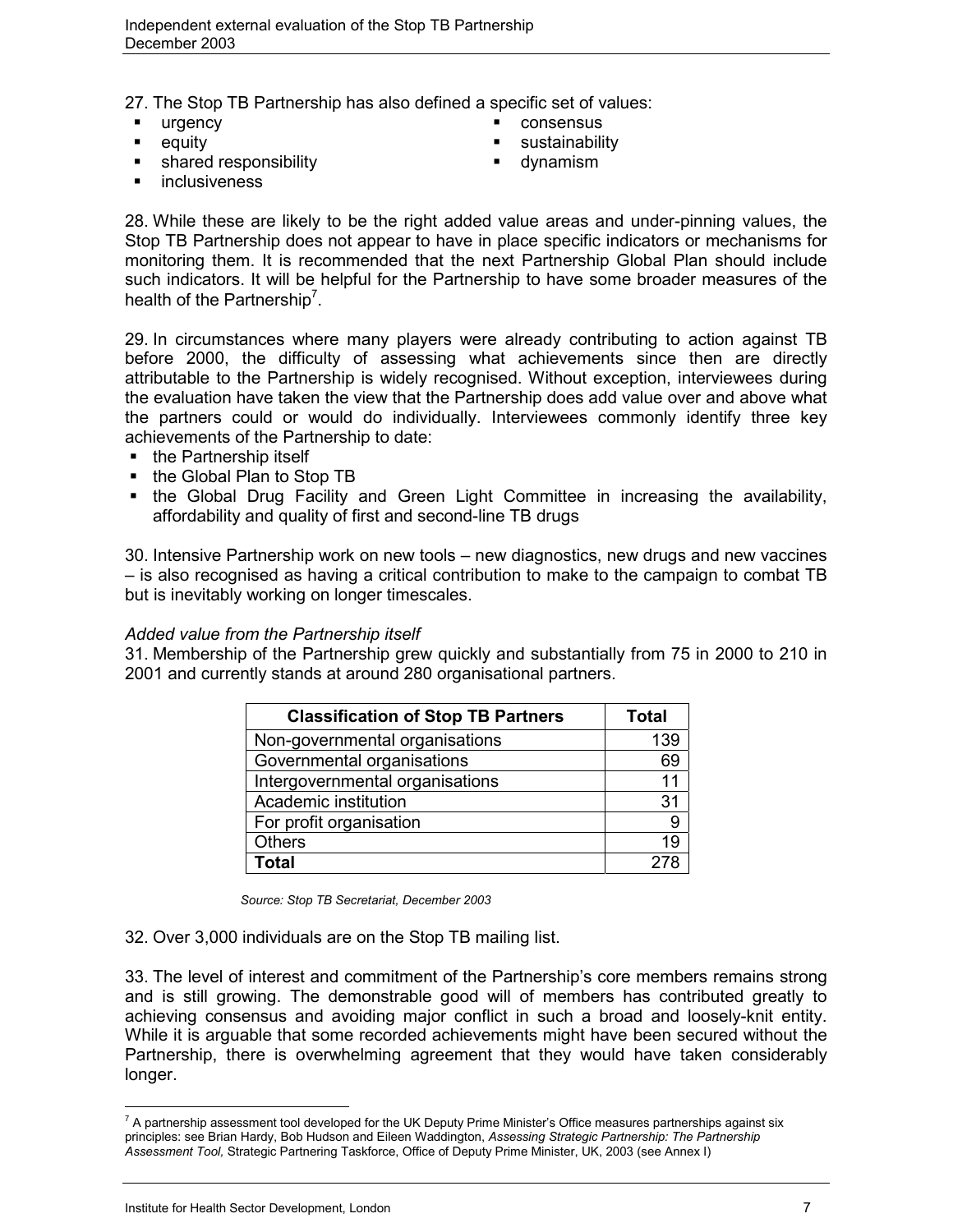34. The Stop TB Partnership has achieved a substantial level of success in heightening concern and political commitment at both the global and national levels by generating an awareness of the magnitude of the TB epidemic and the gravity of its impact on life and human suffering. Above all, it has succeeded in raising the profile and global response to the TB epidemic in high-level political forums such as the United Nations General Assembly (MDGs), the World Health Assembly resolutions, the G8 (Okinawa Summit), and regional institutions such as the Organization of African Unity (OAU - now the African Union). Many of the partners interviewed indicated that the commitments to action against TB from these forums have provided an enabling environment both for coherent fulfilment of policy objectives, and for significant gains in capacity on TB within their respective agencies.

35. The Stop TB Partnership has also been instrumental not only in championing the inclusion of TB in the GFATM, but also in bringing about significant increases in support from the funding partners e.g. USAID, CIDA, Netherlands.

36. The Partnership has built and is sustaining an effective umbrella network that has brought diverse groups together under a common vision. In a short time, the Partnership has galvanised a broad alliance between national governments, bilateral and multilateral funding agencies, humanitarian foundations, national and international NGOs, private/public partnerships around a common agenda and strategy for action in the Global Plan to Stop TB, 2001-2005.

37. This common platform is evident not only at the global level, but also at the regional and country levels, albeit with less intensity. There is a widespread perception that such a broad consensus could not have been achieved in so short a time by any one partner alone.

38. The close involvement of the high TB burden countries that was initiated at the Amsterdam Ministerial Conference and continued through their inclusion in the various components of the Partnership has not only fostered buy-in to, and ownership of, the Global Plan to Stop TB, but has increasingly placed primary responsibility for TB control in the hands of the affected countries. This is seen by many as an essential prerequisite for longterm sustainability. As the ultimate goal is the elimination of TB, building strategies and structures that will last must remain an underlying philosophy of the Partnership.

39. Findings from the six country visits (which may not reflect general experience) and consultations with regional and other country advisers, suggest that:

- The Global Stop TB Partnership is making significant progress (subject to data limitations) even in difficult environments, but there is still some way to go. In most countries visited, the last two to three years have seen:
	- much greater acceptance of the Stop TB Initiative and the DOTS Strategy
	- substantial improvement in attention to TB, and consensus on the way forward
	- policies, drug regimens and advocacy more in line with the DOTS strategy
	- the development of medium term plans for TB control supported by in-country technical assistance and NGO activities
	- better coordination among all partners through the use of Interagency-Country Coordinating Committees, Consultative Forums and Technical Meetings
	- increased national and international funding, training activities, IEC activities, and attention being paid to laboratory services, drug quality programme case finding and outcome information
	- some evidence of improved DOTS coverage and success rates (thought still short of 2005 targets)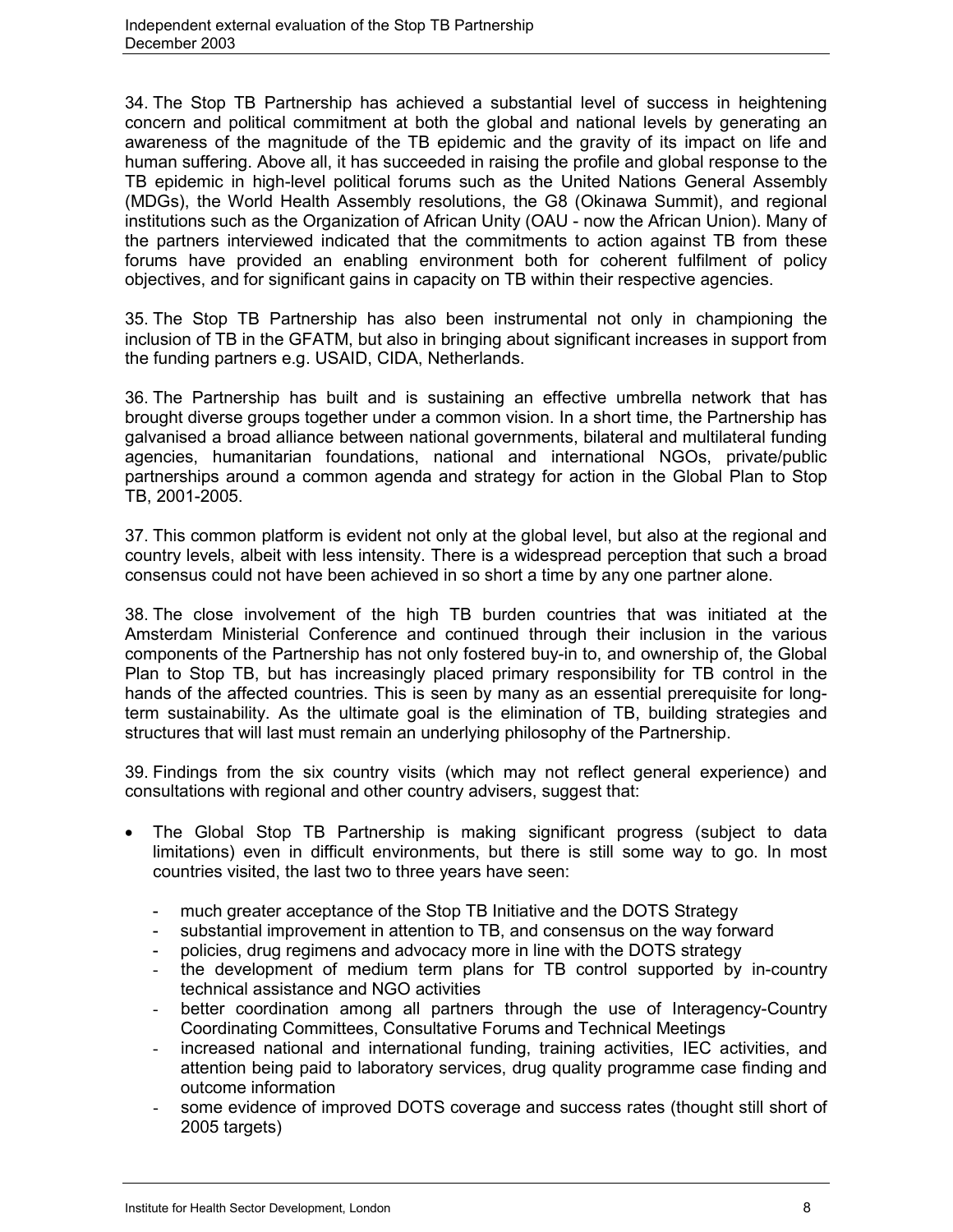- The Global Partnership has added value at the country level and provided tangible benefits, eg through the GDF) technical support (through visits, meetings and training events) and advocacy work from partnership members, which have helped build up the visibility of the programme. Peer interaction at Ministerial and senior government official level has been very important and should continue to be encouraged.
- The facilitation of national participation in global meetings and information exchange is seen as a major benefit. Appreciation was expressed for the excellent technical guidelines and IEC documents produced by the Stop TB Partnership Working Groups.
- The focus to date has mainly been on developing partnerships at national level. In future, the emphasis will need to shift towards regional and sub-national levels and to supporting operational activities. Decentralisation will make this increasingly important. Promoting ownership of the TB programme down to health unit level is a key task for the next three years, by developing directories of country partners and stakeholders, improving data collection and reporting, and training in partnership building where required as outlined in the draft StopTB/WHO document: The Power of Partnership.
- While the Global Stop TB Partnership as a brand has generally achieved recognition within the TB fraternity at national level, there is little evidence of this spreading to national and political leadership, let alone to state/provincial, district or community levels. Lack of clarity and distinction between the Global Stop TB Partnership and WHO's Stop TB Department was common, even among those directly involved.
- Consideration of programme sustainability as outlined in the report of the 2<sup>nd</sup> Ad Hoc Committee on the TB Epidemic should be part of all programme evaluations.
- Much closer collaboration with HIV/AIDS programmes is required. In some countries this also applies to Leprosy and poverty reduction programmes.
- Advocacy efforts at country level should be markedly strengthened.
- The ongoing place of World TB Day in global advocacy needs to be evaluated.
- Partner funding should, where possible, be via direct budget support.
- Partners should find ways to simplify and streamline report writing by country staff.
- Data quality was reported as a serious issue in most countries visited. The Global Stop TB Partnership was seen as a potential catalyst to support improvements in this area.

40. An overview of country and regional findings is at Annex C and six summary reports of the country visits at Annex D.

41. Internationally, significant progress has been made in engaging the corporate sector in the fight against TB. Proctor & Gamble have provided specialist support, Eli Lilly has contributed in the area of MTR TB and technology transfer, the GDF is discussing drug donation with Novartis, and the World Economic Forum through its Global Health Initiative is working closely with the partnership in developing strategies for wider involvement of the corporate sector. A notable success in this regard has been the production of Guidelines for Workplace TB Control in concert with WHO and ILO. These relationships now need to be expanded, and institutionalised in the Coordinating Board and Working Groups.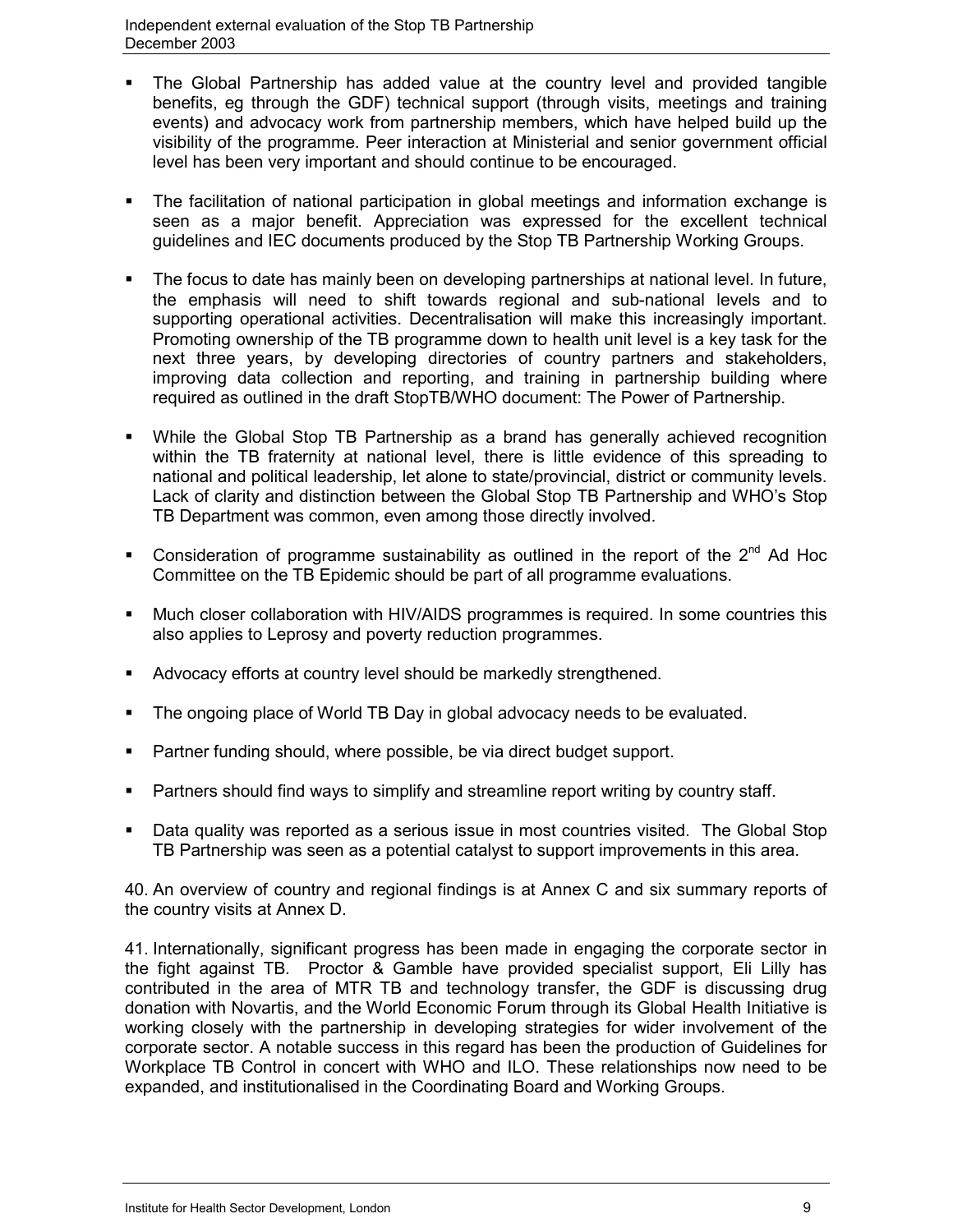42. At country level there have been only modest gains in recruiting the private for profit and non-formal health sectors into the national TB control programmes, even in countries such as India where they are major TB service providers. This is an area for intensified action.

## **The Global Plan 2001-2005**

43. One substantial achievement is the Global Plan to Stop TB 2001-2005 which described the state of the TB epidemic and provided plans for the actions and investments needed with the aim of both accelerating efforts and increasing investments. Its objectives are to expand the DOTS strategy and adapt it to meet the emerging challenges of TB drug resistance and HIV; improve existing tools by developing new diagnostics, drugs and a vaccine; and strengthen the Global Partnership itself. Its widespread, if not yet universal, adoption is directing focussed and orchestrated action to ensure appropriate and modern TB treatment at all levels of national health systems.

44. Significant effort and success in facilitating effective country response through the creation of appropriate country coordinating mechanisms (NICC, CCM or similar) have contributed to reducing duplication and/or contradiction of effort, improving the efficiency of resource application and utilization, moving towards equity of access to TB control services, special targeting of the poor and most vulnerable, and a speedier rate of taking DOTS Expansion to scale in many countries. By 2002, 18 of the 22 high burden countries (HBCs) had NICCs or an appropriate equivalent.

45. The HBCs have been identified for high level political and technical advocacy and intensified support since the Amsterdam conference in 2000. In 2000, only nine countries had comprehensive national TB control plans but, by mid-2003, 155 $8$  of the 210 eligible countries - including all but one of the 22 HBCs - had such plans and were implementing them. Many of the remaining countries are in various stages of developing one. Stop TB partners have played a major role in supporting the development of these national TB plans.

46. Nonetheless, as noted above, progress in reaching the global targets has been extremely mixed, with only 16 countries having achieved the global targets – accepting, of course, that countries began from a range of different starting points which has made the targets easier to achieve in some than others. Of these 16 countries, only two (Peru and Viet Nam) were high burden countries, though Peru's success means that it is no longer classified as a high burden country. While the global treatment success rate has risen to 82%, the rates for Africa and Europe are still only 72% and 77% respectively. Case detection remains low at only 36% globally, with 32% of all estimated sputum positive cases still being registered as of unknown outcome (Dye, WHO 2003). Much more will need to be done in actual implementation in the countries affected, including those not considered a global HBC, if the World Health Assembly targets are to be reached $9$ .

47. Inadequate national capacity to develop and implement effective national TB control programmes has long been identified as a major constraint to achieving the national and global targets. The Partnership has established an expanding global support network that is harnessing expertise for national programmes. The Working Groups have developed and are disseminating various technical and management guidelines that have been reported by countries to be of excellent quality and appropriateness. By relying primarily on in-kind support of the partners at the various levels of the Partnership, a greater degree of continuity is assured and direct costs to both the national programmes and external partners are minimized.

 $\overline{a}$ 

<sup>&</sup>lt;sup>8</sup> Report of the 2<sup>nd</sup> Ad Hoc Committee on the TB epidemic. *Implementing global TB control: solutions to DOTS expansion constraints DRAFT 2003*

<sup>9</sup> i) detecting 70% of smear-positive cases and ii) successfully treating 85% of all such cases by 2005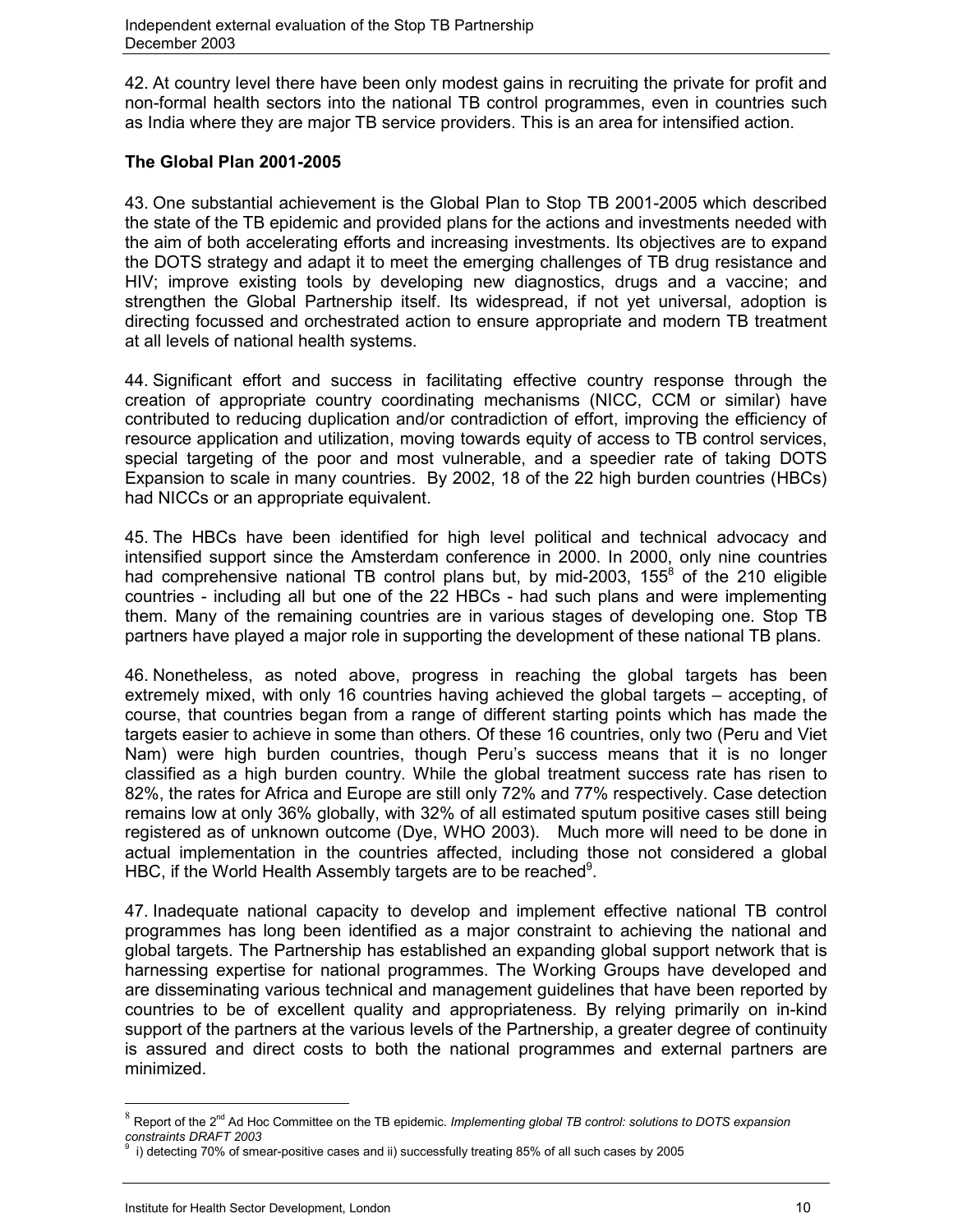## **Increasing the availability, affordability and quality of TB drugs**

48. Countries are being supported in developing proposals for support from the Global Drug Facility (GDF) and/or the Global Fund to fight AIDS, TB and Malaria (GFATM), and in accessing second-line TB drugs through the Partnership's Green Light Committee. The Green Light Committee is also the review body for the GFATM with regard to second-line TB drugs, and supplies the drugs to GFATM grantees using the GLC procurement agent.

49. The creation of the Global Drug Facility (GDF) featured very high on key informants' list of the achievements and added value of the Partnership. Participation in the GDF allows qualifying countries to benefit from a wide range of support services including drug grants, reimbursable / direct procurement services for TB drugs, capacity development in drug management, and surveillance and programme monitoring.

50. The report of a formal evaluation of the GDF undertaken earlier this year by McKinsey & Co. concludes that the GDF is well on its way to meet the objectives set on its establishment two years before, and that the Stop TB Partnership should continue to support it. Specifically, it finds that the GDF has demonstrated results in improving access to TB drugs in many countries. It has also had success, though to a lesser extent, in the second arm of its mission, indirectly to catalyse DOTS expansion. GDF could improve its effectiveness by strengthening advocacy, mobilization of partners and procurement practices. Furthermore, as GDF evolves from a start-up organization to a larger, more steady state form, key changes must be made to its organization to fill skill gaps, recruit more staff and formalize key management systems.

51. The GDF evaluation also finds that the GDF's unique bundled model comprising grantmaking, procurement and partner mobilization for technical assistance is critical to its success. Maintaining GDF's direct grant-making role is necessary for continued impact. To do this, McKinsey estimated that the Stop TB Partnership must ensure funding of \$20-30 million per annum for each of the next three years and identified a serious funding gap to meet the GDF's 2003 commitments.

52. At the time of the evaluation's fieldwork, too little had been done to address the funding shortfall since the McKinsey findings were considered by the Board in early April 2003. The GDF's future is still seriously challenged by uncertainties about funding for the grant facility. This issue is discussed further under the section on *Sustainability* below.

53. Overall, the Partnership's contribution in its short life to stronger collaboration, shared planning approaches and a new facility of the order of the GDF merits a high rating for efficacy to date. But the real test will be delivery of the Partnership's own targets. Those for 2005 may not prove realistic.

## **Efficiency**

 $\overline{a}$ 

54. The Partnership is promoting extremely cost-effective interventions: DOTS is internationally recognised as one of the most cost-effective ways of improving health. The 1993 World Development Report estimated that it cost \$1-3 per head for each healthy year of life saved**<sup>10</sup>** through short-term chemotherapy compared to standard treatment and \$5-7 in middle income countries. Costs are likely to have increased somewhat since; HIV coinfection may have served to reduce health benefits; and expansion of the DOTS

 $10$  Based on Murray CJ, DeJonghe E, Chum HJ, Nyangulu DS, Salomao A, Styblo K. Cost effectiveness of chemotherapy for pulmonary tuberculosis in three sub-Saharan African countries. Lancet 1991;338:1305–8.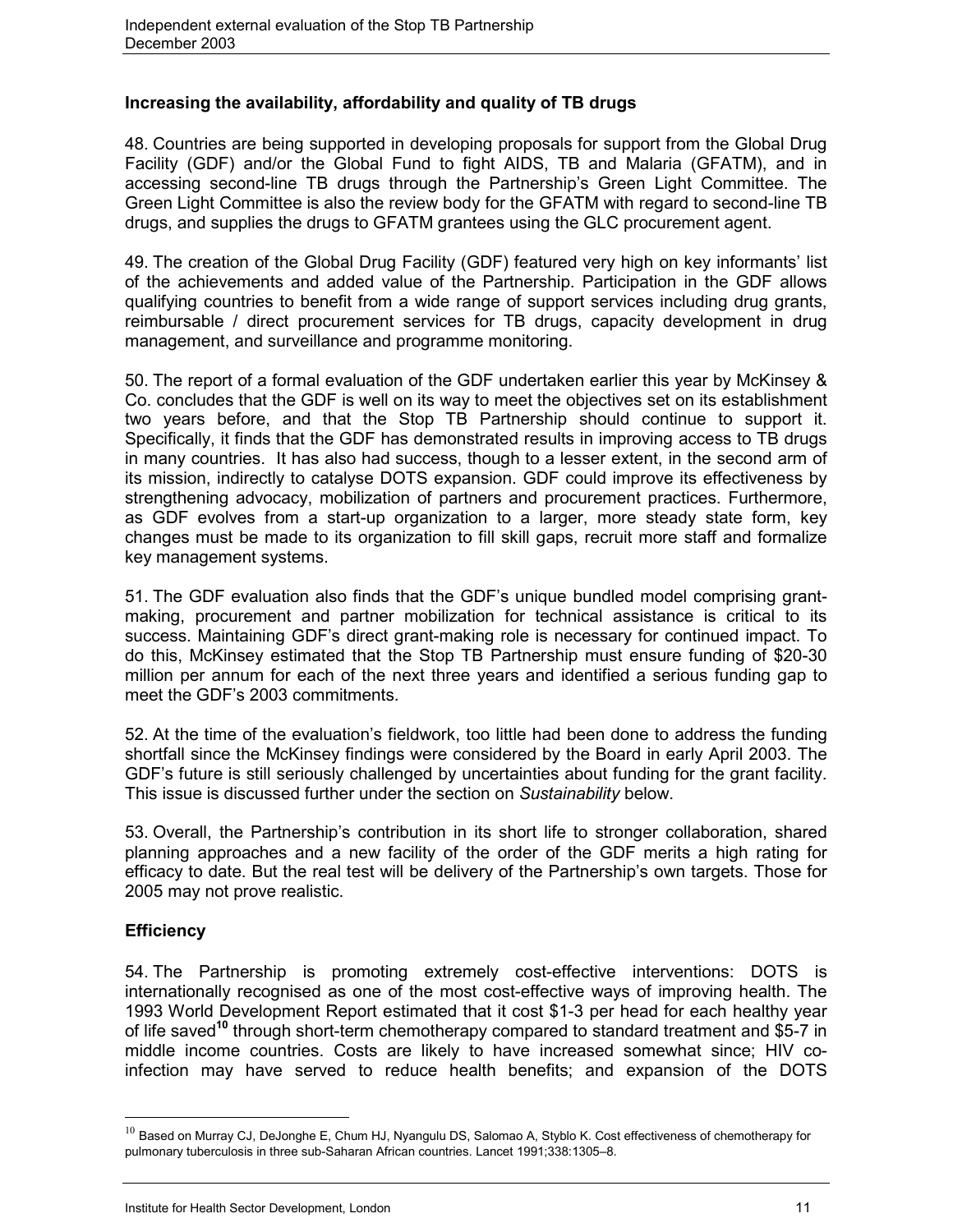programme towards harder to reach groups may have increased costs. Nevertheless, the basic finding on the cost-effectiveness of DOTS remains sound**<sup>11</sup>**.

55. As a comparison, treatment of HIV/AIDS through anti retroviral therapy (ART) – also recognised as a key intervention in its own right and for its contribution to TB control, and a major beneficiary of Global Fund support – has been estimated more recently to cost between \$1,100 and \$1,800 per year of healthy life year saved<sup>12</sup>. Even using extremely conservative assumptions, investment in DOTS results in at least ten times more health benefits achieved per dollar spent than ART. In addition, many of those benefiting from DOTS are from poorer income groups.

56. There have also been gains to efficiency of countries and partners' coordination under the umbrella of the DOTS Expansion Working Group and regional coordination efforts.

57. The direct costs of the Partnership Secretariat are relatively modest - US\$ 18.05m for the Secretariat in 2002, of which US\$13.0m was for the GDF.

58. The Secretariat claim that GDF procurement results in savings of the order of 30%. The available evidence tends to support this. Such savings<sup>13</sup> (which are not considered to be the most important benefit of GDF) have in part offset the actual costs incurred by the Partnership<sup>14</sup>. Though a rather artificial comparison, this is nonetheless illustrative. On the same basis, if the GDF grant facility had been expanded in line with its Strategic Plan, or even its approved 2002 budget, all non- GDF Secretariat costs would have been offset.

59. The general conclusions are that the partnership does add value, that any value it does add will have large health benefits compared to the costs involved and also in comparison with other uses of funds and that in any case the "net" costs of the Partnership are low<sup>15</sup>. On these grounds, the evaluation rates the Partnership's overall efficiency rating as high.

## **Sustainability**

### *Context and changes*

60. The key contextual changes include:

- the transition from start-up (where there was acceptance of the need to make compromises to get the Partnership off the ground) to sustainable operations. While interviews suggest a felt need for more transparency, business-like procedures and effective decision-making, partners express continued strong commitment to the Partnership
- changes in funding priorities and the establishment of new financing mechanisms such as the GFATM which have intensified the competition for limited resources and increased uncertainly over funding flows for the Partnership

 $\overline{a}$ 

 $11$  In "Interventions to reduce tuberculosis mortality and transmission in low- and middle-income countries" in the Bulletin of the World Health Organization 2002; 80:217-227.Borgdorff Floyd and Broekmans found that "Tuberculosis treatment could also be less than \$10 per DALY gained, but as high as \$68 when inpatient care was involved. DOTS is the most costeffective at around US\$ 5-40 per disability-adjusted life year (DALY) gained. The cost for BCG immunization is likely to be under US\$ 50 per DALY gained. Treatment of smear-negative patients has a cost per DALY gained of up to US\$ 100 in lowincome countries, and up to US\$ 400 in middle-income settings. Other interventions, such as preventive therapy for HIVpositive individuals, appear to be less cost-effective. Interventions to reduce tuberculosis mortality and transmission in low- and middle-income countries"<br><sup>12</sup> See Creese 2002

 $13$  The benefits (the savings) accrue to countries and result in greater provision than would otherwise be the case and hence directly benefit those suffering from TB. Figures presented here are based on a 30% reduction in drug prices as a result of GDF

procurement.<br><sup>14</sup> For example in 2002 savings of 30% on the \$10.75m expenditure on drugs amounts to some \$3.22m, almost 2/3 of non-GDF Secretariat spending

<sup>15</sup> Whilst the Secretariat attempts to capture the full formal costs of the Partnership including specific in-kind costs, it does not purport to capture the full costs (e.g. cost of donor Board attendance). The working assumption here would be that the partner considers that the benefits outweigh the costs involved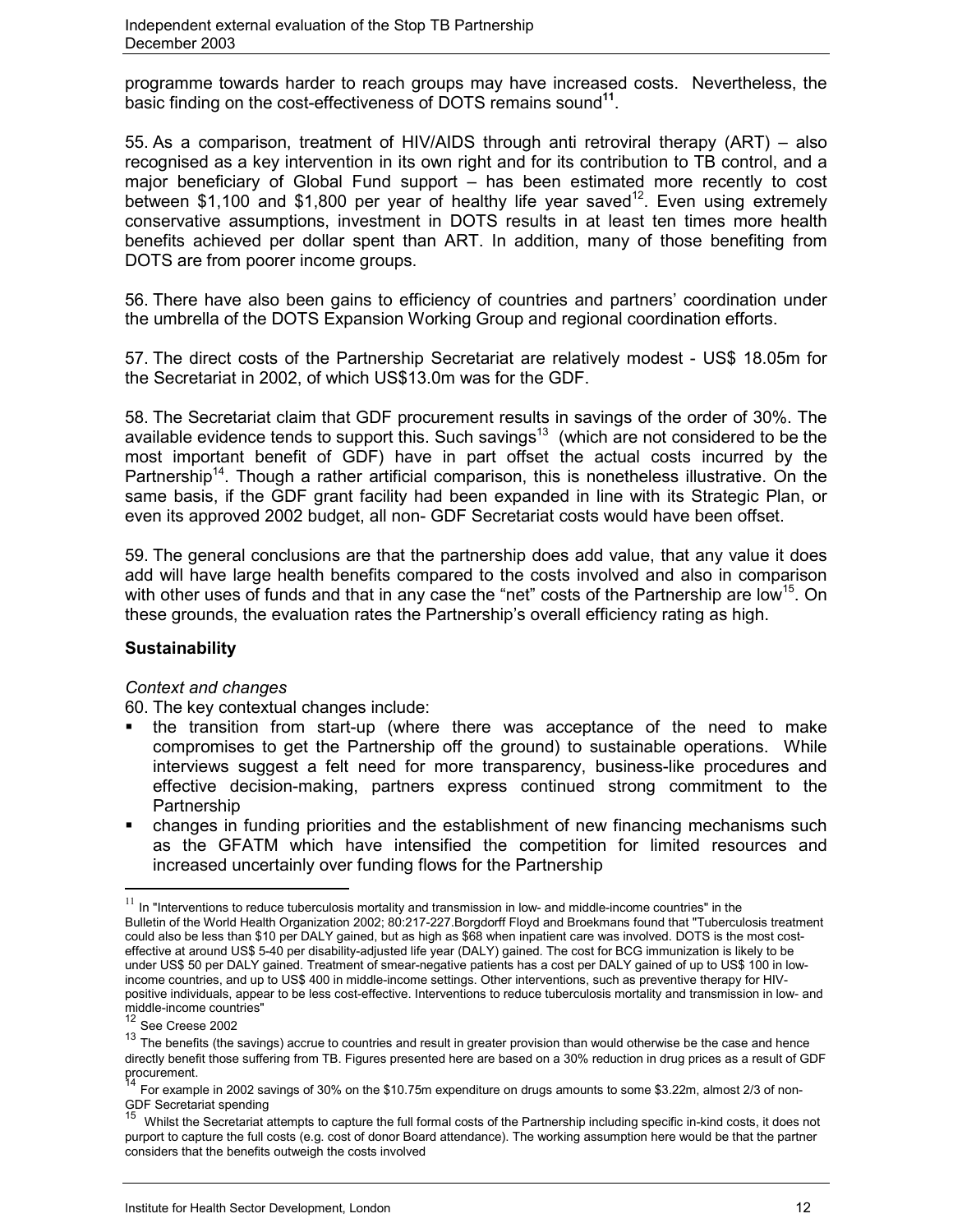## **Sustainability of the Global Stop TB Partnership**

61. The heart of the Partnership lies in the long-term commitment of individual partners of all kinds to work in concert to achieve the agreed goals. This is implicit in the Global Plan and in developing thinking to underpin a second phase Plan. Interviewees overwhelmingly made clear to the evaluation team their continuing deep-rooted support for the Partnership. While this is certainly sincere, it does need to be fully realised in terms of active participation (eg in the Partners' Forum) and resource mobilisation.

62. The establishment of the GFATM has also increased uncertainty over funding for the Partnership. Donors who might previously have provided direct support to the Stop TB Partnership are now increasingly channelling resources through the GFATM. While the GFATM has proved to be effective at mobilising support, it responds to country led proposals. This has resulted in a declining share of commitments to TB over successive funding rounds. It is also becoming increasingly clear that the GFATM itself is facing challenges in raising the funds needed to expand its programme of support.

## *Sustainability of TB Programmes at the country level*

63. In terms of financial sustainability, national TB programmes are also facing increased competition for limited resources and greater uncertainty over future funding flows. In some cases this has led to reduced support for TB. The decision by the UK's Department for International Development to refocus their health programme in the Russia Federation away from TB towards HIV/AIDS is one example.

64. From a wider perspective, countries are receiving support through a number of global initiatives (Stop TB, GFATM, GAVI, Roll Back Malaria etc), all of which have significant recurrent implications. It is important therefore to view sustainability from an overall country perspective and improve collaboration between the various global initiatives to assess the affordability of the sum of their efforts.

65. More broadly, these global health initiatives rely on basic service delivery infrastructure responding to and absorbing the additional resources they bring. In its current draft strategic framework, GAVI recognises that it is neither feasible nor cost-effective to address system barriers (such as human resource constraints, physical infrastructure, monitoring, management and social mobilisation) through an isolated focus on immunisation-specific action. A similar view is expressed in the 2nd Ad Hoc Committee meeting report on the TB Epidemic which concludes that, for further progress in TB control, the TB community must reach out to the broader health improvement and poverty reduction community who must in turn support TB control as a contribution to achieve the MDGs.

### **Recommendation:**

66. The Stop TB Partnership needs to play an active role in looking at the overall sustainability issues at country level raised by the various global health initiatives collectively, and in developing concerted contributions to country-based strategies for alleviating system-wide barriers to improved health services. Partnership advocacy efforts need to be targeted towards country level mechanisms, notably CCMs.

### *Sustainability of the Global Drug Facility*

67. A key question about sustainability arises in relation to the Global Drug Facility (GDF), which is seen by many as a central jewel in the Partnership's crown.

68. The evaluation team's assessment is that the GDF appears to be developmentally sound but has been facing a serious short term financing problem as well as a longer term funding challenge in supporting DOTS expansion programmes. The underlying problem has been a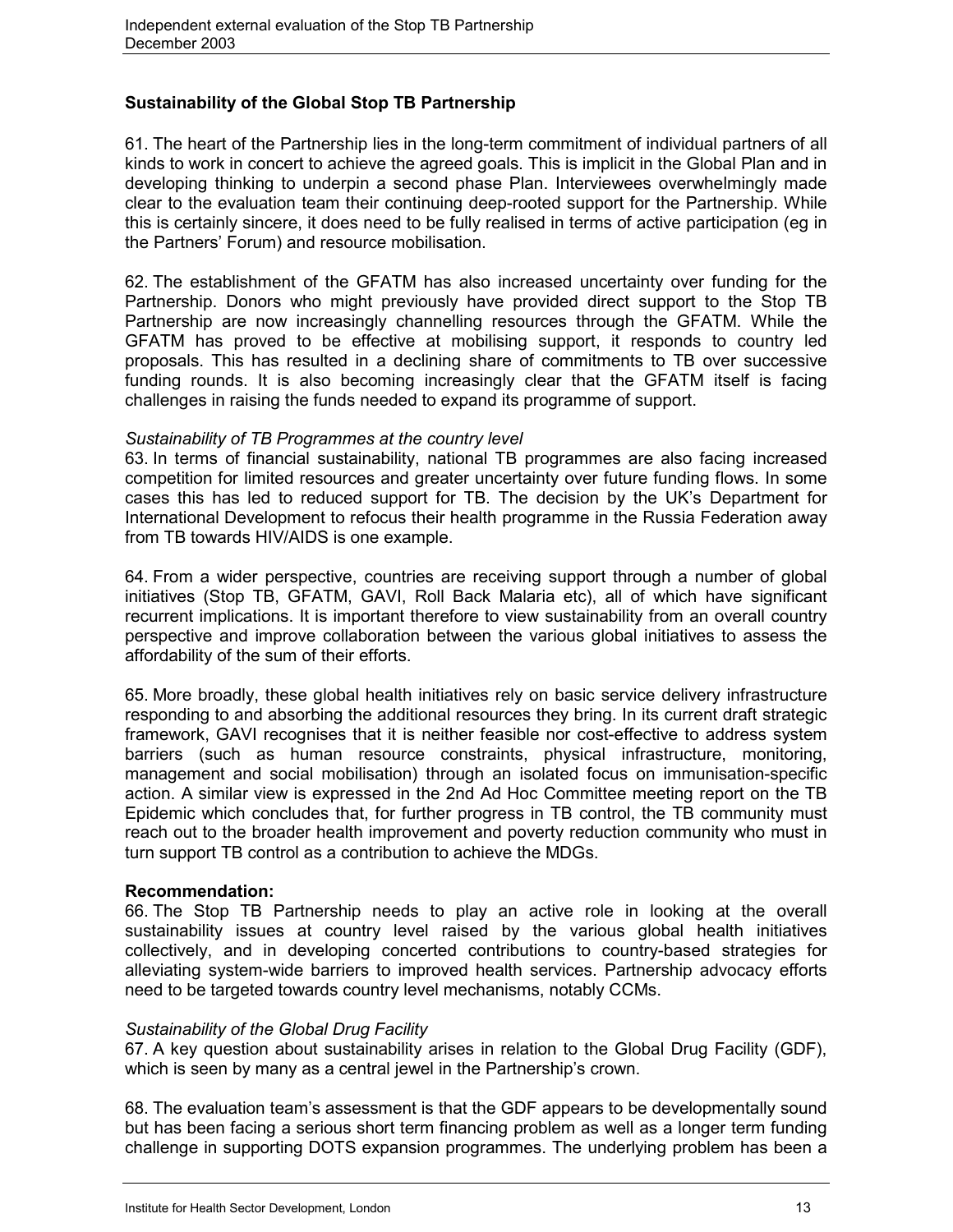failure to raise resources to fund the grant facility in line with its Strategic Plan targets approved by the Board. This has been compounded by the Board's failure to respond in a timely manner to the shortfall against plan, either by intensifying resource mobilisation efforts or scaling down new commitments.

69. The precise position has been very much a moving picture during the evaluation. The recommendations below were framed at the end of fieldwork but attempt to reflect subsequent developments up to 25 November 2003.

70. The aim of secured long term financing of \$20-\$30m per annum starting from 2004 does not appear realistic in current circumstances. If this is right, alternative courses of action are needed. Any failure by the Partnership to honour its country commitments for drugs through the GDF is likely to have serious credibility implications for the Partnership as a whole and perhaps also more broadly within WHO and the wider international health system. The situation has not been helped by a lack of clarity with respect to the financial position and a failure to keep the Board adequately informed. This has resulted in a degree of confusion about when additional funds are required.

## 71. **Recommendations:**

- Broad approaches include:
	- $\Diamond$ improving the information base upon which decisions can be made
	- $\Diamond$  implementation of more realistic planning approaches, including a plan to address the current short to medium-term financial problems
	- $\Diamond$  actions to limit liabilities and maximise income with appropriate communications strategies.
- Immediate actions are also required. These include establishment of a regular reporting system which identifies (a) when obligations are likely to fall due and (b) if, or when, the Partnership might be unable to meet its GDF commitments.
- This analysis needs to spell out clearly when and how much additional funding is required, when new procurement contracts (or extensions of the existing one) will need to be signed and when orders need to be placed and deliveries made if stock outs at the country level are to be avoided.
- During the course of the evaluation, the Secretariat has prepared a revised financial statement which sets out the financing requirements to meet existing commitments – that is, without taking on additional commitments. In short, a total of \$1.5m is required by the end of 2003, a further \$11.6m in 2004 (\$5.8m, \$1.3m, \$1.5m and \$3.0m during quarters 1, 2, 3 and 4 of 2004) with some \$5.6m required during 2005. It is understood that CIDA has signalled its intention to cover these funding gaps and its wish for Technical Review Committees to be resumed. The financial report should be updated and recommendations put to the Board.
- The evaluation recommended to the Board in October 2003 that, as recommended by McKinsey, a Board Task Force (for example, the Donor Task Force or a new Resource Mobilisation Task Force being recommended by the resource mobilisation consultancy) should be charged to take immediate action to raise new resources to enable existing DOTS expansion commitments made through the GDF to be met. The Board has since established a Proto-Resource Mobilisation Task Force.
- This should be complemented by: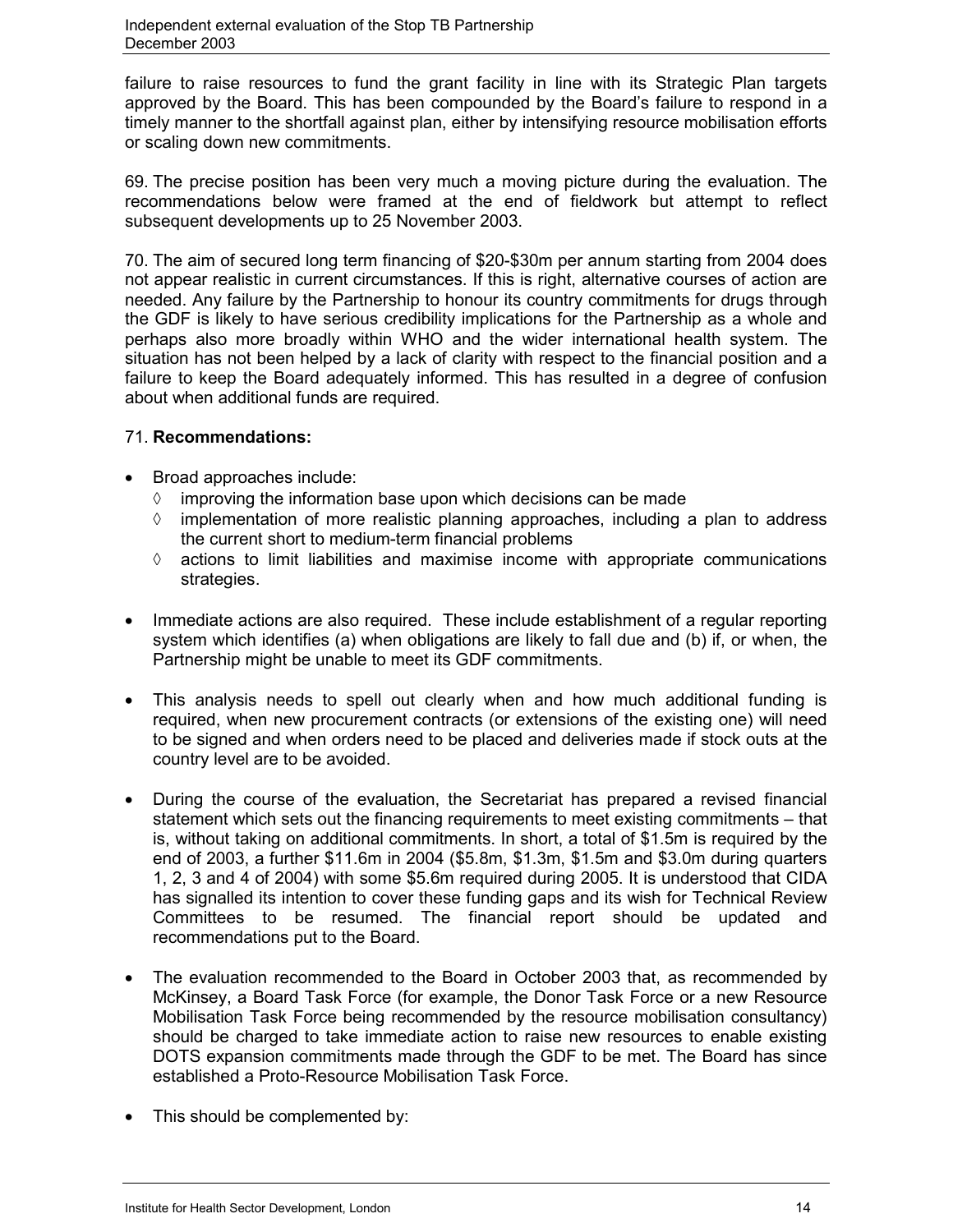- a. a strengthened communications strategy, aimed at existing and potential donors, challenging misconceptions about access to GFATM resources, and outlining possible repercussions of a failure of the Partnership to fund its GDF commitments
- b. board agreement that approval of new DOTS expansion projects under the GDF grant facility should not be considered unless there is a reasonable likelihood that the requisite funds can be secured<sup>16</sup>. This may require a significant scaling down of approvals. Any such action would require the development of a sensitive communication strategy to make this decision known to partner countries and to avoid unnecessary work on their part
- The GDF's Strategic Plan targets need to be reappraised and reflect more realistic assumptions about resource flows and other factors which may have changed since the Plan was approved. The draft 2004/5 Work plan proposed expenditure on drugs through the GDF grant facility of \$27.0m in 2004 and \$40.5m in 2005. During the course of the evaluation, the targets have been revised based on annual funding of \$15m per annum. This still implies funding levels well in excess of those achieved to date and further revision may be needed if such income is not forthcoming.
- The evaluation recommended in October that funding principles or guidelines to prevent excessive exposure in the medium term and a financial plan to comply with such principles should be developed. An initial draft has been prepared by the Secretariat. Once agreed, it will be important to consider what implications these guidelines have for the size of future TRC approvals and to reflect this in communication strategies.
- Future financial statements provided to the Board should include a detailed presentation of the medium term cash flow situation until the position has stabilised and should also monitor progress against any agreed principles or guidelines as set by the Board.

## *Broader Issues*

 $\overline{a}$ 

72. The establishment of the GFATM as a key financing instrument to support TB has dramatically changed the environment in which the Partnership operates. One of the questions it raises is whether it is feasible or desirable for GDF to retain its grant-making facility or focus purely on the direct procurement route utilising funding from other sources (including the GFATM but also countries' own sources). The McKinsey report envisages a continued grant-making role though it does emphasise the need to "proactively plan" for a phase of initially grant support and later procurement support.

73. The problem the Partnership is facing is that funding for the grant facility has faltered, whilst little progress has been made in accessing alternative funding sources although there is some evidence of demand from countries wishing to use the direct procurement route from their own sources<sup>17</sup>.

74. In order to attract additional funding, the GDF will need to demonstrate continually the extent to which it adds value. The McKinsey report, monitoring reports and research findings need to be fully utilised to this end. In some areas, such as price, comparisons are fairly readily available and show that the GDF has been successful in the past in securing drugs at very competitive prices. In more important areas, such as the impact on treatment regimens

<sup>&</sup>lt;sup>16</sup> The September 2003 TRC meeting recommended approval of 11 out of 15 proposals valued at \$11.9m over 5 years. Some were new proposals, others were resubmissions and others were approvals for year 2 and 3 disbursements of already approved programmes which would be extremely difficult to reject if agreed conditions were met. In the light of proposed new CIDA funding, these recommendations have now been approved by the Executive Secretary.

<sup>&</sup>lt;sup>17</sup> Contracts have been agreed or are under negotiation in Nepal, Philippines, Morocco and Lagos State, Nigeria whilst Namibia and Mozambique have expressed interest. Additional support is being provided in Afghanistan, South Sudan, Armenia, Georgia and Iraq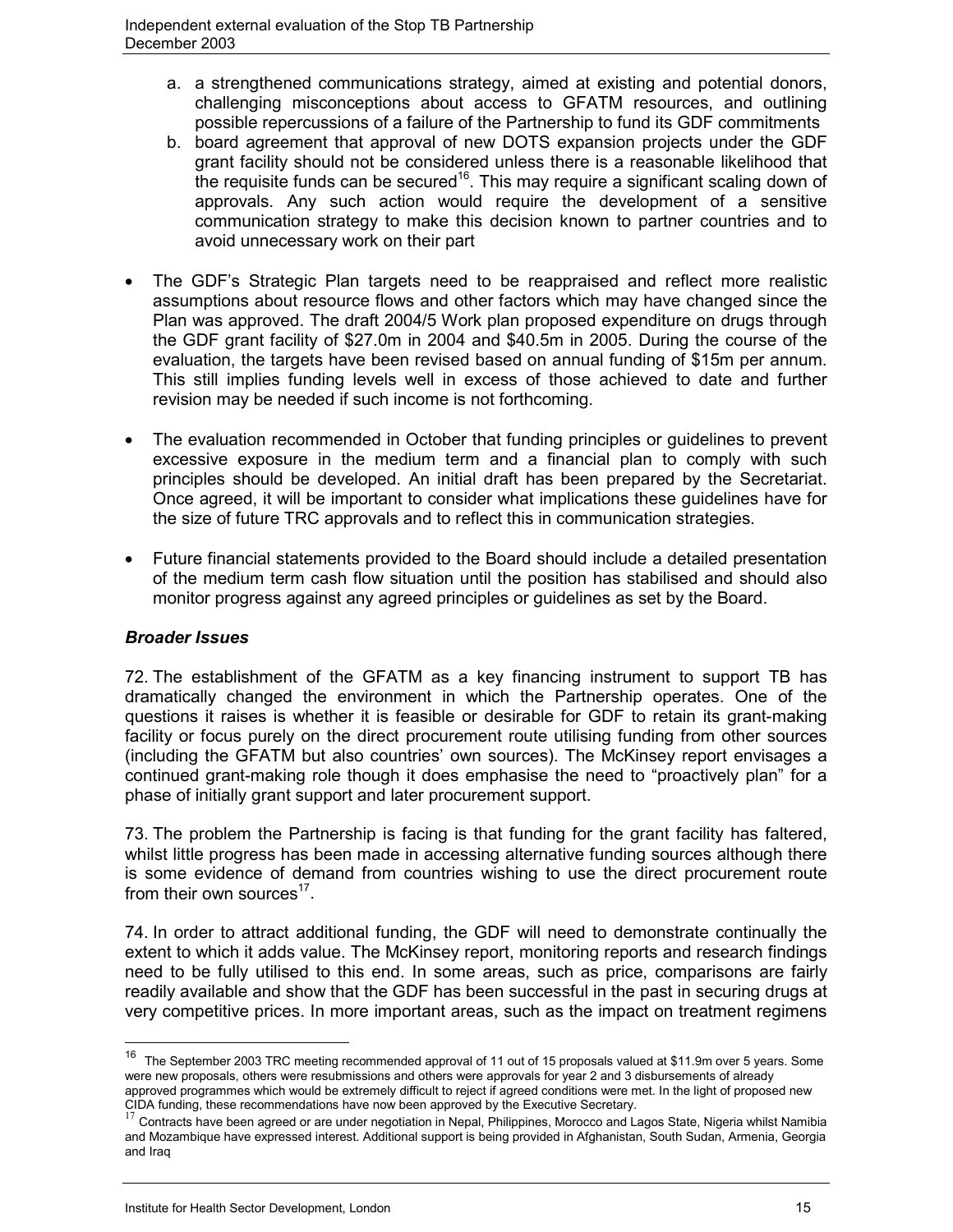and outcomes, data are more difficult to access and efforts should be made to build up a strong evidence base. Data on treatment outcomes will become increasingly available during 2004.

75. The future of grant support through the GDF has implications for the Partnership's financial relationship with WHO as the 6% Programme Support Cost (PSC) payments on drug purchases represents the majority of total WHO PSC revenue from the Partnership. To date, the costs incurred by WHO in hosting the Secretariat broadly balance PSC payments made to WHO. A significant change in the size of the grant support would have major implications for this balance. A decline in grant support would result in lower PSC and a net deficit for WHO in terms of its hosting role. This raises the question of whether Partnership means would be found to close the deficit or whether such a deficit would be recognised as a contribution by WHO to the Partnership.

## **Strengthening links with other related Global Initiatives**

76. The Partnership should view the changing global environment and the massive momentum that has been generated for addressing the HIV/AIDS pandemic (particularly the Global Fund, the USA Presidential AIDS initiative and WHO's 3 by 5 initiative) as offering great potential for furthering the goals and objectives of Stop TB, rather than as creating competitors for available resources. The Secretariat, working closely with the Task Force on Resource Mobilization currently being contemplated by the Board, must define the challenges posed by these and similar initiatives with a view to designing effective strategies to maximize the benefits that Stop TB can derive from the increased resources.

77. The fears being expressed about the possible negative impact of "3 by 5" on already stretched NTPs must be translated into positive action through a proactive approach. This would include the speedy conclusion of strategies and guidelines as to how NTPs can effectively strengthen numbers and quality of national TB control personnel (both managers and service providers), and strengthen health infrastructure including laboratory backup services, supplies and data management.

## **The Partnership and the Global Fund**

78. The relationship between the Partnership and the Global Fund has been subject to intensive discussion and activity within the Partnership Secretariat and Coordinating Board. High level discussion has also taken place among Coordinating Board members and the GFATM Secretariat. Grounds for collaboration are being further developed, including intensification of technical assistance from Stop TB Partners to GFATM grantees.

79. Links between the Partnership and the GFATM already exist:

- there is some overlap in Board membership on an individual basis. (Although UNAIDS is a member of the GFATM Board, Stop TB and RBM are not). The GFATM secretariat has been invited as an observer to Stop TB's Coordinating Board and Technical Review Committee (TRC) meetings, and this report recommends that the GFATM should have a formal seat on the Partnership Coordinating Board
- the Partnership's Green Light Committee acts as the mandated supplier to the GFATM of second line TB drugs
- all Coordinating Board decisions are reported to the GFATM secretariat
- the three GFATM Technical Review Panel (TRP) members for TB are members of the TRC of the GDF
- Global Fund portfolio managers are copied all GDF country and monitoring visit reports
- Global Stop TB partners participate in GFATM regional meetings, where invited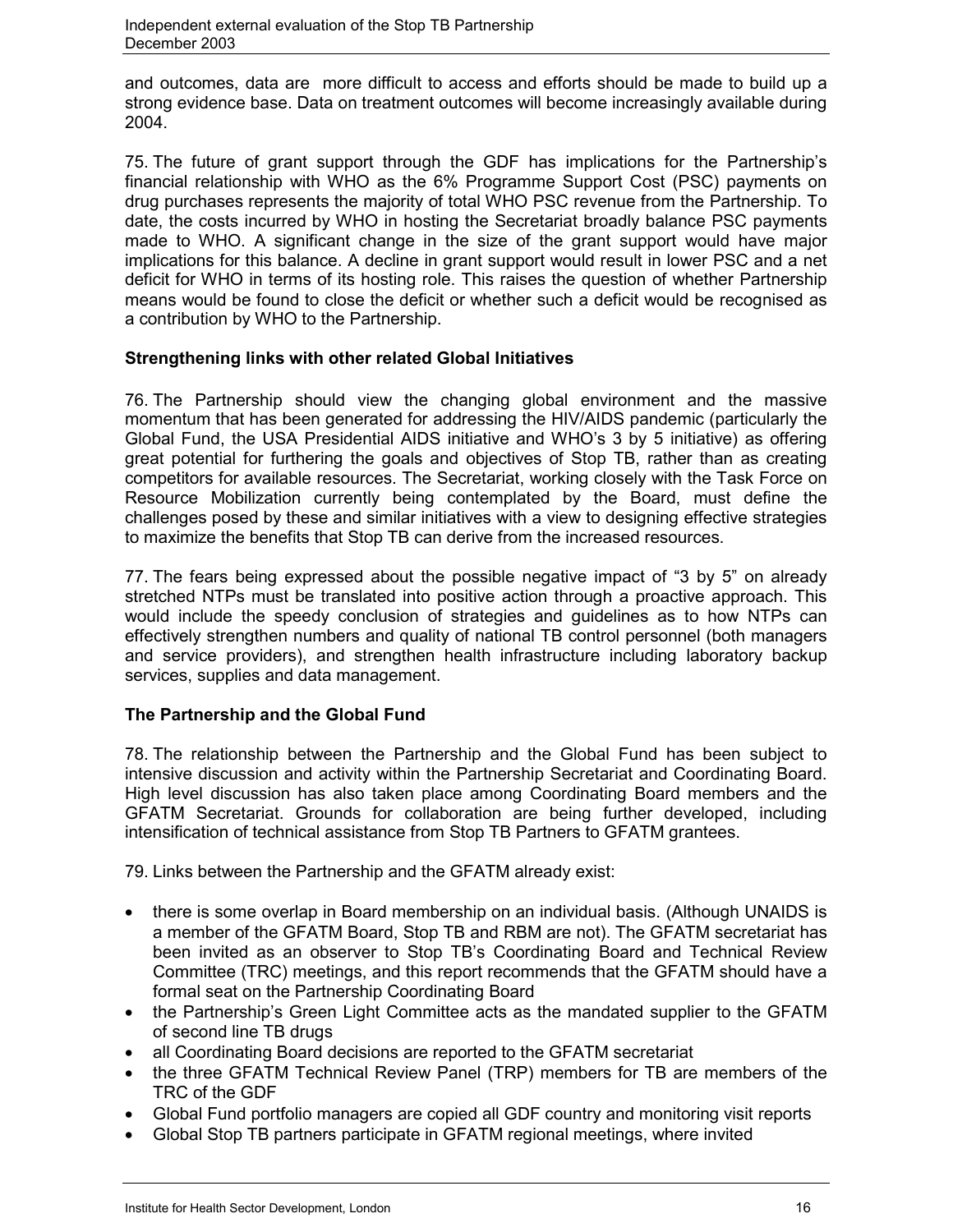- Secretariat staff have met with GFATM portfolio managers to explain GDF mechanisms and sent them the direct procurement flyer
- there is cooperation in countries applying for GFATM funding as well as accessing GDF

80. A draft Memorandum of Understanding (MoU) between the Stop TB Partnership and the GFATM has been developed between the two secretariats<sup>18</sup>. This MoU was cleared by the Stop TB Coordinating Board just as the evaluation report was finalised. It will be submitted to the GFATM Governance Committee early in 2004 for clearance. If recommended, the MoU will be presented to the GFATM Board for endorsement at its next meeting.

81. It would not be helpful for the evaluation team to cut across these negotiations but the team would wish to offer some observations:

- Links between the GDF and the GFATM are unlikely to offer a solution to the short term financing problems faced by GDF under the grant facility. However, such links have a major bearing on the long term future of the GDF, especially the maintenance of its grant facility.
- The GDF should strengthen the empirical base on which it makes its arguments for accessing GFATM resources. A case in point would be early provision of evidence on the relative impact of different approaches (in terms of treatment regimens, quality of drugs, timeliness of delivery and price), especially in countries where funds are being disbursed through GDF as well as other channels (including GFATM).
- While it seems unlikely that the GFATM will make the GDF the preferred supplier of firstline TB drugs, it has signalled its intention to use "mechanisms which adopt and use a package of services such as that of the GDF". The GFATM also sees "competent technical STBP members (for example, WHO, KNCV, IUATLD, CDC), (as) a premier source of technical support and advice on tuberculosis control to the Global Fund". Although a second best option, such support could bring benefits even in the absence of a bundled approach. Given the growing demand for technical support, some partners are likely to require financial support to enable them to undertake this function.
- The Stop TB Partnership could give guidance to the LFAs on criteria for assessing procurement plans for TB drugs.
- Increasing the share of GFATM resources for TB is more likely to be achieved by actions at country level, aimed at CCMs, to push for inclusion of TB in GFATM proposals rather than trying to persuade GFATM to earmark specific amounts to TB. Notwithstanding this, relevant Board members might usefully try to hold the GFATM accountable to its principle of "operat(ing) in a balanced manner in terms of different regions, diseases and interventions" especially as the share of GFATM funds allocated to TB has declined during successive rounds.

 $\overline{a}$ <sup>18</sup> Version November 12, 2003.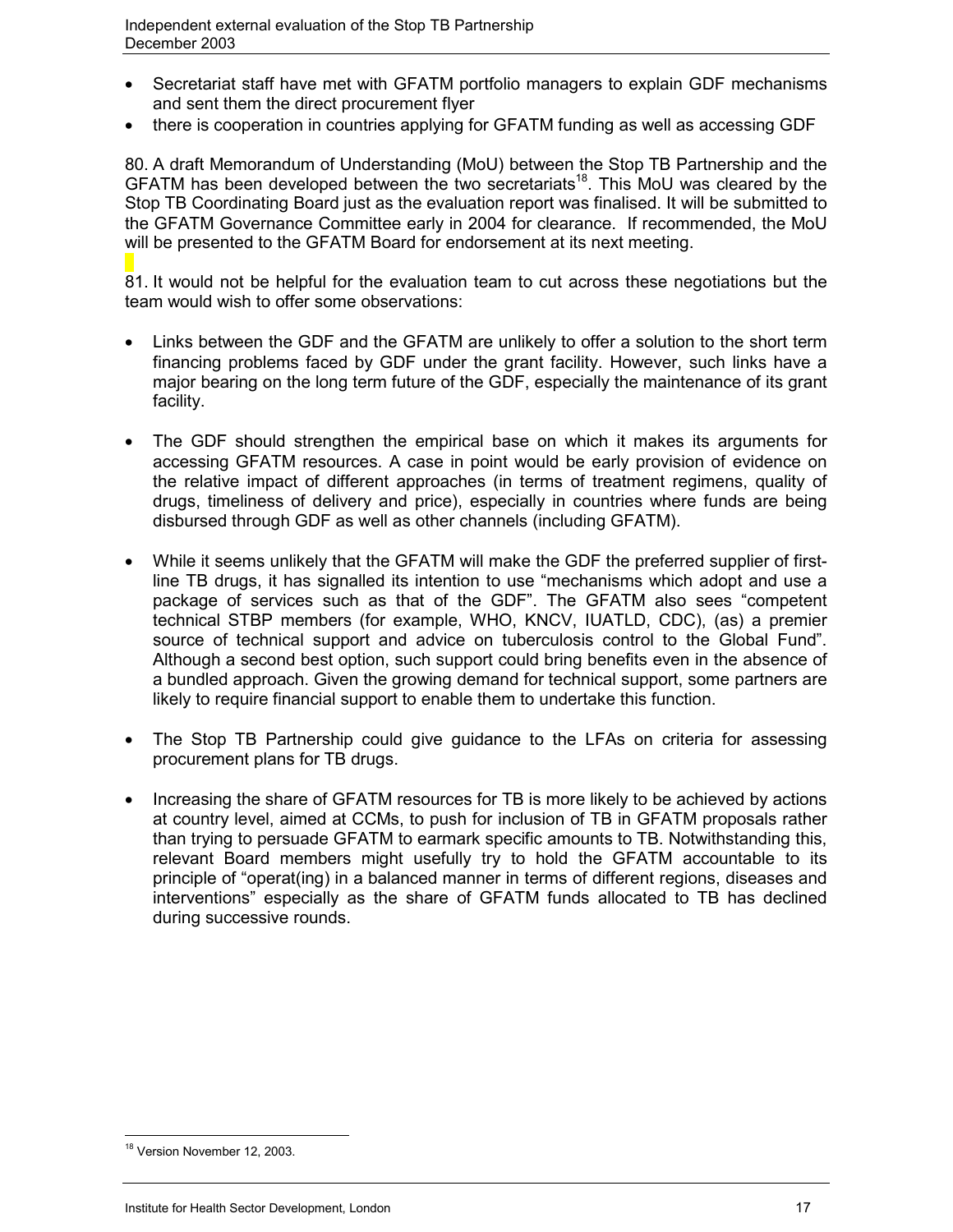## **III: INSTITUTIONAL ISSUES: PARTNERS' FORUM and BOARD**

82. As noted earlier, the Stop TB Partnership is one of a sizeable number of global health partnerships or alliances which have been established over the last few years. In terms of structure and governance, they tend to raise a set of sensitive institutional issues, balancing the need for inclusiveness and loosely-knit structures with a necessary minimum of business-like approaches and oversight. This is a tension which can become more apparent as the initial enthusiasm and compromises of start-up give way to the accountability demands of sustainable operations. The Stop TB partnership is at just that stage.

83. Key institutional elements in relation to the Stop TB Partnership are that it is not a legal entity, the decisions of the Board are not binding on its partner organisations and there appears to be a relatively high degree of autonomy between its component parts.

## **The Basic Framework**

84. The formal institutional, operational and administrative arrangements for the Global Partnership to Stop TB are set out in its Basic Framework approved in 2001. It remains generally valid. Recommendations for a limited number of specific amendments are made in the course of this report.

## **Partnership Structure**

85. The Partnership structure still reflects the decisions of an Ad Hoc Partners' Forum in 2000. The basic elements are a Partners' Forum, Coordinating Board linked to the WHO Scientific and Technical Advisory Committee on TB (STAG), Secretariat, Global Drug Facility (managed as part of the Secretariat) and six Working Groups. There is a Task Force on Advocacy and Communications but the original intention of a standing Financing Task Force was never operationalised as such. There have also been a number of ad hoc Task Forces.

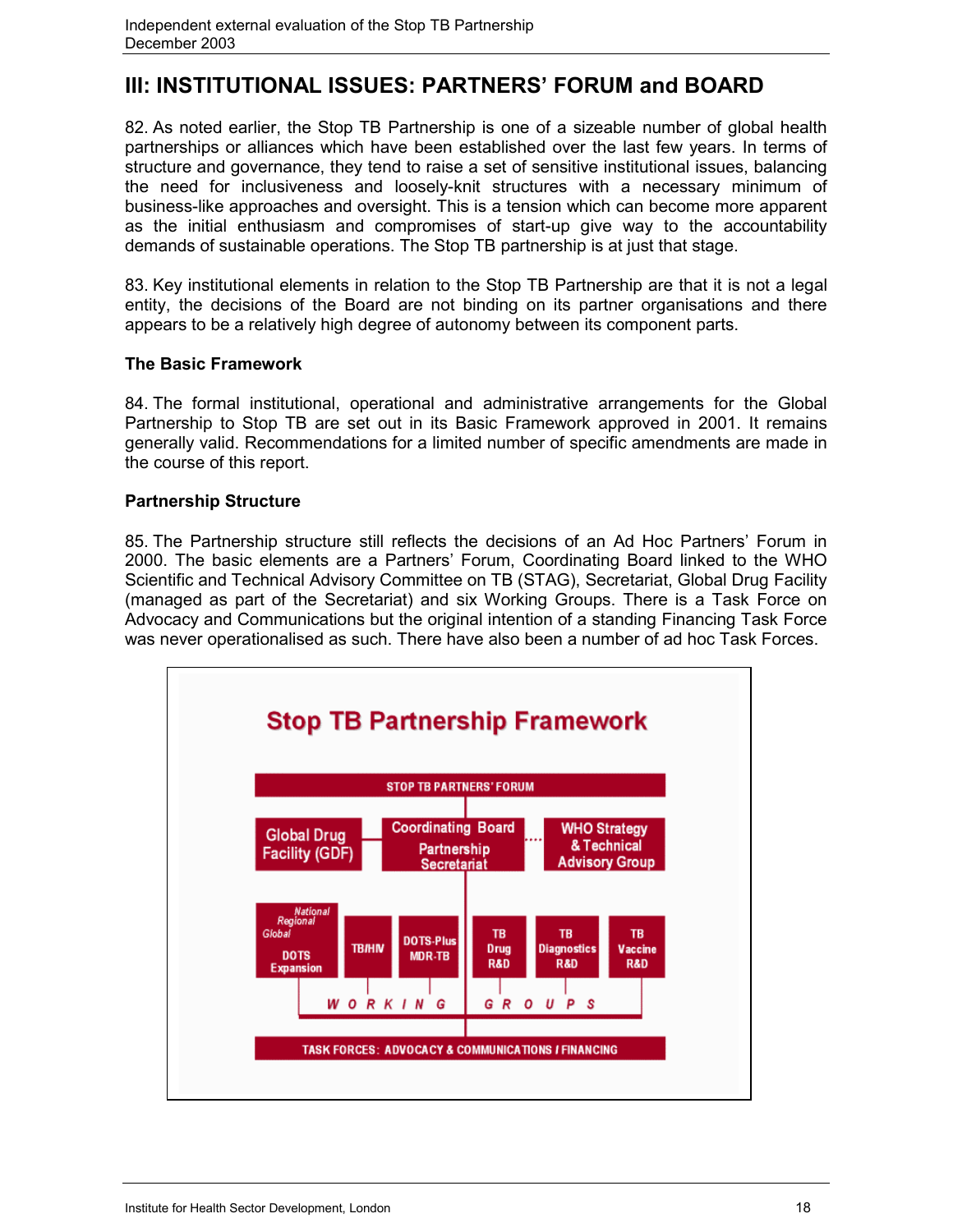86. There seems general agreement that these key building blocks of the Partnership architecture provide the foundation for a broad and durable alliance to stop TB. Interviewees continue to endorse the focus of activities on DOTS Expansion, MDR TB, TB and HIV/AIDS, new diagnostics, new drugs and new vaccines, plus the cross-cutting issues of advocacy and communications, as being the key elements to stop TB now and in the longer-term. However, these individual elements could and should be better articulated.

87. Generally there seems a helpful acceptance that the Working Groups should adapt or be absorbed, as progress is made. Structurally the allocation of advocacy and communications to a Task Force rather than a Working Group is a matter of current debate (see below).

## **The Partners' Forum**

88. Like other major health partnerships such as GAVI, GFATM and Roll Back Malaria, the Stop TB Partnership has a Partners' Forum and a Partnership Board.

89. While the Stop TB Partners' Forum provides global review and recommendations, it delegates to the Board the detailed specific actions required to implement the mission of the Stop TB Partnership.

90. The Forum is an assembly of the partners, where a partner is defined as "either an individual or an entity (government/organisation) that declared with reason(s) and substantiation of the alignment of its goals and values with those from the Partnership and that has expressed interest to become part of the Partnership to Stop  $TB^{19}$ . The current exercise to update the partnership directory indicates about 280 partners. Attendance (as observers and upon invitation of the Executive Secretary) is open to all interested in the objectives of Partnership.

91. Under the Basic Framework, the Forum must meet at least once every two years.

## **Functions of the Partners' Forum**

- *Identify problems and new challenges, and exchange information thereon.*
- *Consolidate and increase partners' commitment to the objectives of the Stop TB Partnership, and maintain and reinforce high-level political commitment to the Stop TB Partnership.*
- *Create and exploit opportunities for advocacy, communications activities, and social mobilization.*
- *Review overall progress towards implementation of the Stop TB Partnership, review reports presented by the Board, and make recommendations to the Board.*
- *Consider any other matter related to the Stop TB Partnership referred to it by the Chair of the Board or the Executive Secretary.*

92. The first official Stop TB Partners' Forum in 2001 reviewed progress since the Amsterdam Declaration, the Global Plan to Stop TB, and endorsed by consensus both the Basic Framework for the Partnership and the Washington Commitment. The Director General of WHO used the opportunity to sign the Memorandum of Understanding for the Global Drug Facility between the Partnership and WHO, its host agency. This summary encapsulates the value of the Forum – for broad and participatory consensus-building, partnership-wide endorsement of policies, strategies and plans, and high level global advocacy for TB.

93. A second Partners' Forum, originally scheduled for December 2003, will now take place in March 2003. It is intended to highlight progress at country level and the importance

 $\overline{a}$ <sup>19</sup> *Principles for Selecting, Classifying and Accepting Partners,* Secretariat paper, Osaka Coordinating Board Meeting, February, 2002.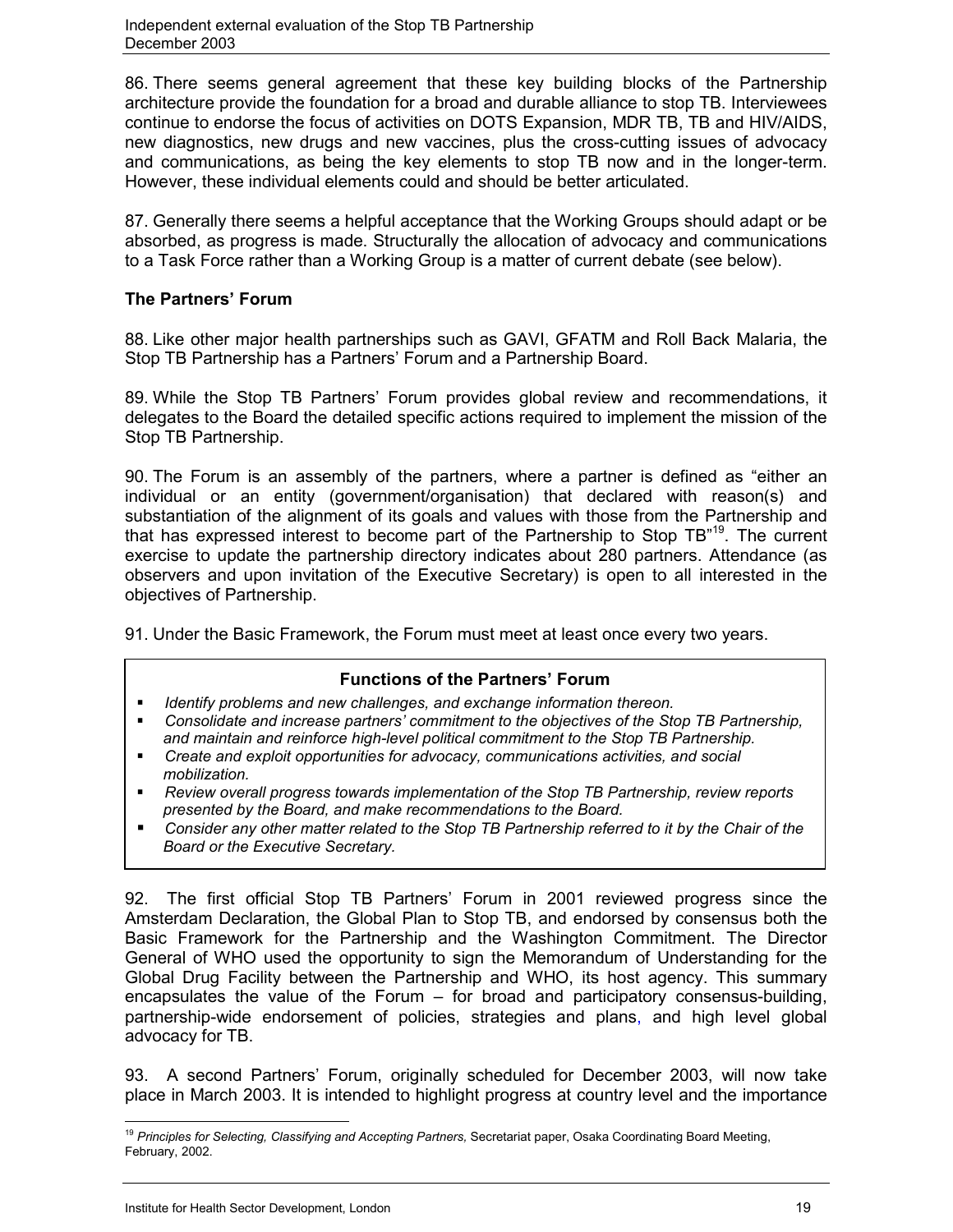of private and civil sector involvement. There seem no grounds for the evaluation to propose amending the principles of the Forum after only one meeting, though these could be reviewed in the light of the 2004 meeting.

- 94. There is though need to assure:
- the participation of partners at the highest levels of governments, organisations and agencies, without which the value of any consensus reached and institutional commitment to implementation are unlikely to be realised
- a more effective operationalisation of the constituency concept envisaged in the Basic Framework. For example, with the notable exception of the Working Group Chairs, the evaluation found scant evidence of regular two-way communication between Board members and their constituencies. It should be noted though that there are likely to be limits to how far the development of the constituency can sensibly be taken. Serious attempts in the AMRO/PAHO region have proved unrewarding. GAVI has also found this a challenge

## *95. Recommendations*

- In section V below, this report recommends a five-year cycle of planning, budgeting and reporting with a mid-term review of the Global Plan and an evaluation towards the end of the cycle to provide the platform for the next five-year Global Plan. Both the outcome of the mid-term review and the next cycle's draft Global Plan should be put to the Partners' Forum for endorsement, in line with practice to date. This suggests two Partners' Forum meetings in each five-year cycle. The Basic Framework should be amended to allow the Partners' Forum to meet at least once every three years rather than every two years.
- Each member of the Coordinating Board should take responsibility for mobilising participation in the Forum at the appropriate levels within their respective constituencies.
- The forthcoming Partners' Forum should be used to explore mechanisms for making the various constituencies more operational. As one example, the Stop TB Secretariat could support relevant constituencies in the design and operation of a constituency e-forum within the Partnership website, using the partners' directory as starting point. Constituencies should routinely seize opportunities offered by international meetings (UN, WHA, regional committee meetings e.g. of WHO, IUATLD, Partners Forum, etc) to engage their broader membership. Donor Board members could organise a more structured set of constituency relationships and communications, perhaps covering a number of global health partnerships not just Stop TB.
- A late session at the Partners' Forum in March 2004 could provide opportunity for participants to review the effectiveness of the gathering, lessons learned for the future and possible alternatives or additions, eg regional mini-partners' fora, piggybacking on WHO Regional Committee meetings.

## **The Coordinating Board**

96. The evaluation found support for the concept of a Coordinating Board, though opinions varied widely on its role and functions, and in particular on the relationship between the Board and the Working Groups.

*Functions*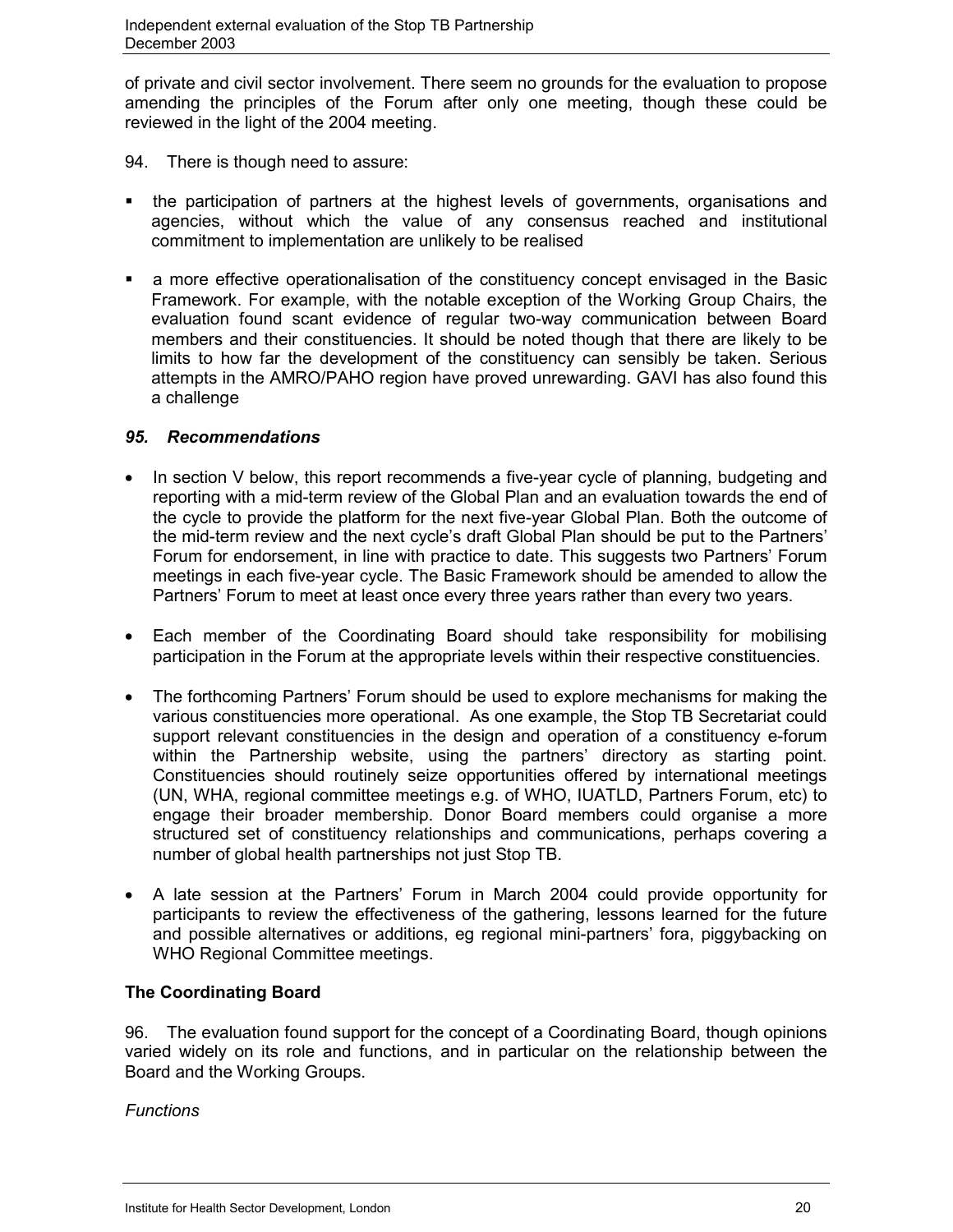97. The Board represents and acts on behalf of the Partnership and provides oversight of the implementation of the Global Plan to Stop TB. As the Partnership is itself not a juridical entity, the Board has no legal authority.

## **Board Functions**

- *Formulate priorities for action by the partnership in line with health policy and technical advice from WHO and in the light of the recommendations of the Forum*
- *Support the Partners according to agreed policy and strategy*
- *Approve the work plan and budget of the Secretariat and provide oversight of and guidance on its implementation*
- *Mobilize adequate resources for the various activities of the Stop TB Partnership, and identify funding gaps and priorities*
- *Coordinate and promote advocacy and social mobilization in support of the Stop TB Partnership in appropriate fora*
- *Review the progress of the implementation of the Stop TB Partnership and maintain a programme of frequent, high-quality information exchange, including reports of its meeting with all Partners and the public at large*
- *Review the annual financial statement prepared by the Executive Secretary;*
- *Represent the Stop TB Partnership in external fora and events*
- *Adopt appropriate rules or guidelines proper to ensure the proper running of the Stop TB Partnership*
- *Establish such committees as it may deem necessary*
- *Consider and approve any amendment to the Basic Framework*
- *Consider any other matter related to the Stop TB Partnership as may be referred to it by the Chair of the Board or the Executive Secretary*

98. Both GAVI and GFATM are unequivocal that their Boards are the paramount decisionmaking bodies of the Partnership. Within the Stop TB Partnership there seems broad consensus that the Board carries responsibility for coordinating the various constituencies of the Partnership. There is, however, a wide divergence of views on any hierarchical relationships among Partnership components and whether the Board has a directing or steering function within the Partnership.

99. The issue was explored in a facilitated session of selected Coordinating Board and Secretariat members in August but was not pursued in a subsequent full Board meeting.

100. The question is not academic. It has real significance to keeping the Partnership together and attaining its purpose and mission. It should now be addressed directly by the Board.

101. Although the functions listed above are silent on the matter, it is difficult to see how the Board can execute some – notably the responsibility to set priorities - without exercising a steering or guiding role. Its mode, however, is likely to be one of influence and persuasion rather than exercise of formal authority.

102. Among the Partnership components, the relationship between the Partners' Forum and the Board should be more explicitly defined. The implication of the Forum's function to "make recommendations to the Board on overall progress towards implementation of the stop TB partnership" suggests that the Partners' Forum is a vehicle to allow all stakeholders to express their views, and provide recommendations on partnership policy and strategies. In practice, major policies and strategies have helpfully been put to the Forum for endorsement. Formally strategic and operational decision-making should rest with the Board.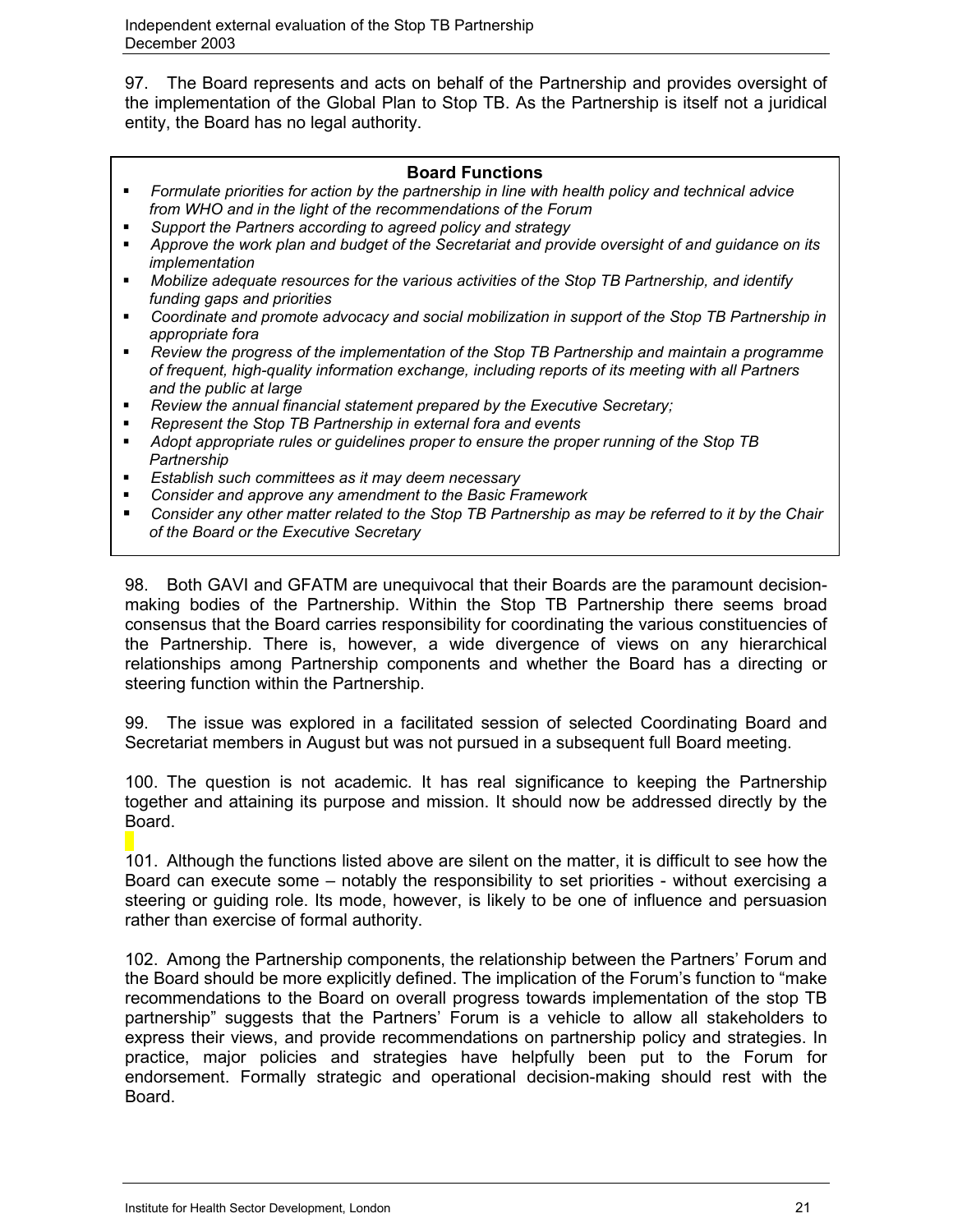103. The Coordinating Board has a clear, though formally advisory, role in relation to the Secretariat. WHO have made it a condition in hosting the Secretariat that the Executive Secretary and his staff report up the WHO management line, in accordance with WHO Staff Rules.

104. This evaluation recommends that all Task Forces established by the Board should report formally to the Board.

105. The heart of the debate lies therefore in the relationship between the Board and the Working Groups.

106. There is a spectrum of views. At one end is the view that the Board has neither the mandate nor the technical competence to provide effective coordination of what are seen essentially as independent entities dealing with highly detailed scientific matters. The participation of the Working Group Chairs in the Board is sufficient to foster coherence between groups. The proper functions of the Board are not to give direction but to provide moral support, high level endorsement of workplans and advocate for funding. Some in the New Tools Working Groups argue that the Board has not earned a locus. It has not been sufficiently active in advocating for funding of their research projects nor does it contribute to their relatively modest Partnership operating costs. The Working Groups are regularly requested to provide plans and progress reports without getting substantive feedback from the Board.

107. At the other end is the position that the individual Working Groups were not designed to make decisions on behalf of the Partnership and that, without improved coordination and cooperation between the Implementation and New Tools Working Groups, the global targets and the MDGs will not be achieved within their respective time frames. The Board must have responsibility for coordinating all components of the partnership, including the Working Groups, and should do so more effectively than to date.

108. One intermediate suggestion from some is to define a distinction between the administrative functions of the Board and the technical role of the Working Groups. This is superficially attractive, since it is demonstrably clear that the Working Groups are the reservoirs of specific technical expertise. In practice, however, it is unlikely to resolve the issue since few of the strategic decisions required – particularly decisions about priorities are without technical and politico-administrative dimensions.

109. The evaluation team has concluded that anxiety over possible conflict emerging between the Board and one or more Working Groups, if the Board sought to exercise a coordinating role, should not be exaggerated. Over and above the commitment of most partners to the Partnership, the Partnership structure and operating principles should act to safeguard the integrity of the partnership. It seems improbable that decisions will be reached in the Board without consensus based on the best available evidence, given:

- the presence of the Chairs of the Working Groups as full Board members to guide the Board on scientific and technical issues within their respective mandates
- the combination of high level expertise and consultative processes observed in the Working Groups and Task Forces
- the intimate working relationship with WHO which provides the secretariat for five of the six Working Groups, plus the Board membership of the Director of the WHO Stop TB programme
- the direct link between the Board and the WHO TB STAG whose Chair sits on the Coordinating Board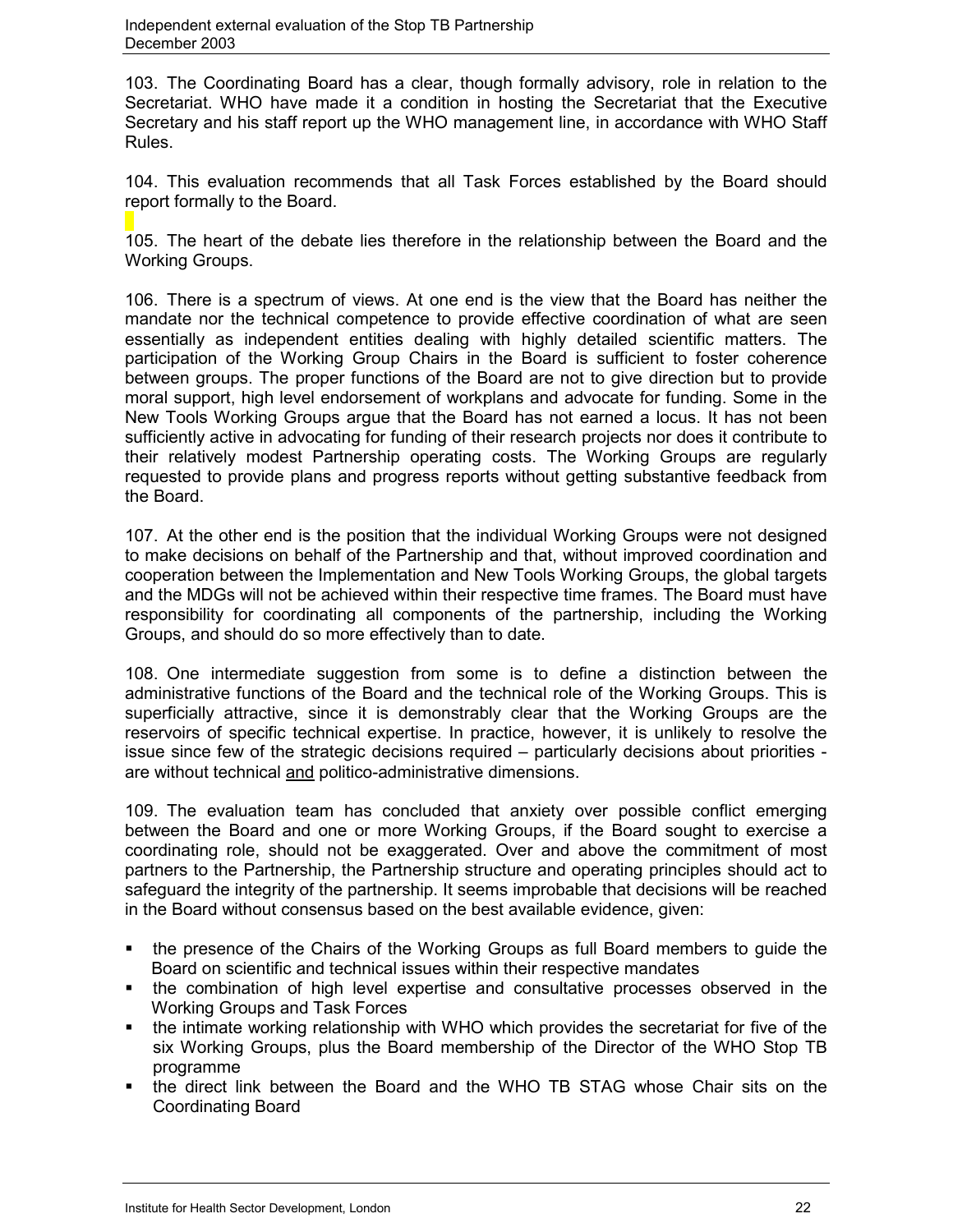## *110. Recommendations*

- The question of the extent to which the Coordinating Board has a steering and/or coordinating function among Partnership constituencies and components is a sensitive issue to be handled with care, but the Board should now address it in plenary.
- The evaluation team recognises the divided views on this matter. Its recommendation to the Board is that the Basic Framework be amended to include as Board functions "to guide and provide oversight of the implementation of agreed policies, plans and activities of the Partnership; and to ensure coordination among partnership components".
- The Board's exercise of these functions should be conducted with an emphasis on influence and consensus-seeking appropriate to a partnership of this nature. It will be appropriately conscious of the technical expertise of the Working Groups and other relevant technical bodies.
- The relationship between the Partners' Forum and the Board should be more explicitly defined. The evaluation team sees no reason to amend the functions of the Partners' Forum which envisage the Forum providing recommendations to the Board on progress towards implementation of the Partnership. It should be explicit that strategic and operational decision-making rests formally with the Board.
- The Board needs to address more aggressively its substantive function to mobilise adequate resources for the various activities of the Stop TB Partnership. It is currently awaiting a full consultancy report on resource mobilisation and agreed at its last meeting to establish a proto Resource Mobilisation Task Force.
- Advocacy by the Partnership should include advocacy for research activities, from basic research to operations research. The Board should ensure some contribution to the cost of New Tools Working Groups' partnership activities through the budget of the Partnership Secretariat.

*Board Composition*

## **Current Board Composition Maximum Numbers for Each Constituency**

- *4 High-burden country representatives 2 selected from the 2 highest burden countries and 2 others identified by the Board*
- *3 International organizations with a mandate for health development : WHO, World Bank, UNICEF*
- *6 Regional representatives not being WHO staff members but chosen by each of the 6 WHO Regional Offices as technically qualified in TB, having an extensive knowledge of countries in their regions and able to represent various sectors*
- *6 Chairpersons of the Working Groups as representatives of the working groups, not of their organizations*
- *4 Financial donors (public and private) selected by the Board*
- *3 NGOs/Technical Agencies representatives : 1 from IUATLD, 1 from CDC, and 1 selected by the NGO Partners*
- 1 *Chairperson of the WHO TB STAG*

111. The Basic Framework defines a maximum of 27 Coordinating Board members selected to reflect both the major groupings and the diversity of the Partnership. There are provisions for co-option; for example, the Soros Foundation Open Society Institute was co-opted until October 2003.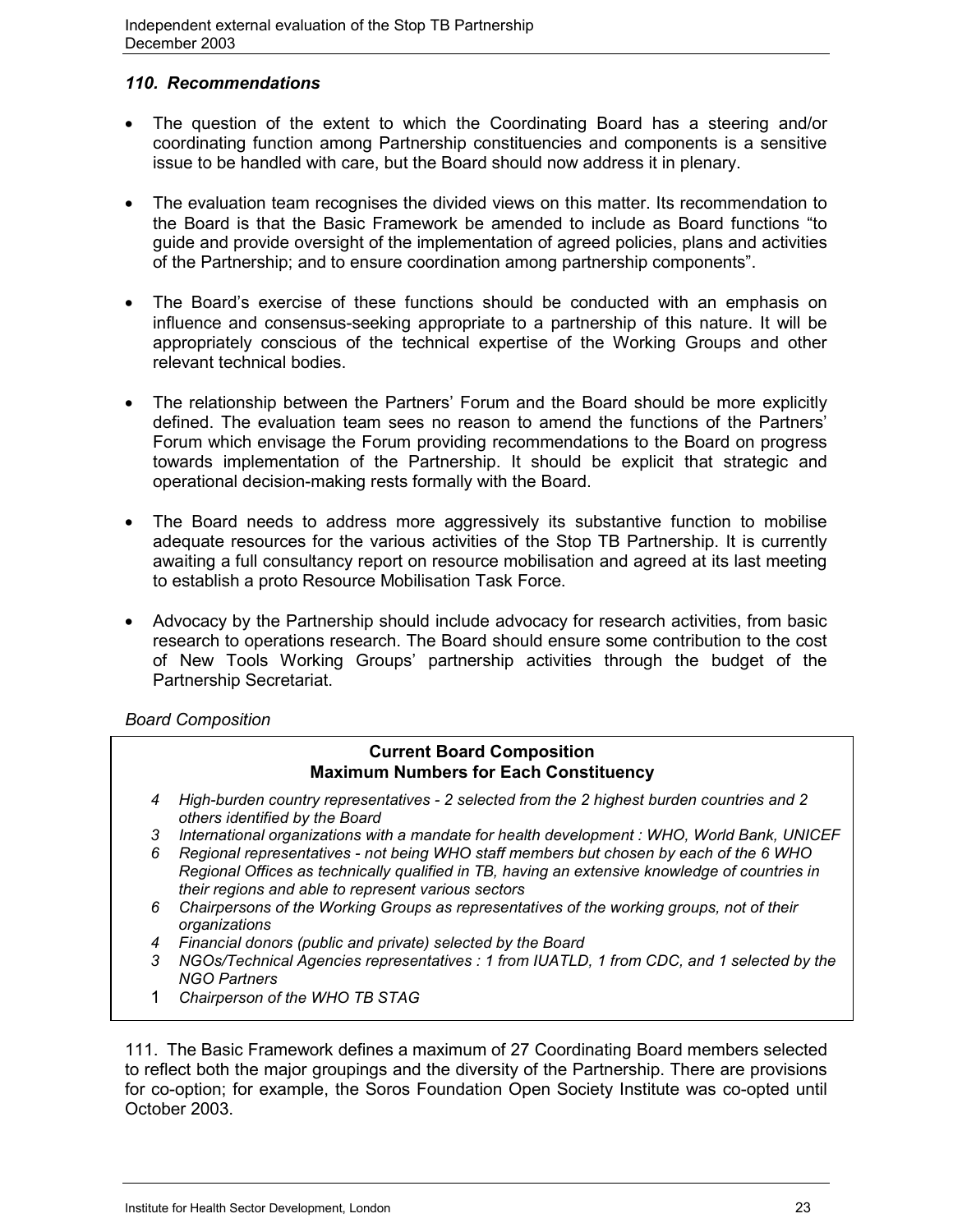112. This report has already noted the need to make the Partnership's constituency concept more of a reality, whatever the challenges. Individual Board members carry a particular responsibility for such efforts.

113. The current composition of the Board broadly reflects the nature of the Partnership but there are some well-recognised omissions. Most notable are the absence of representation from the principal clients - TB patients, and the corporate business sector.

114. Finding an appropriate representative for TB patients poses some challenges since TB is usually cured within six months, the disease still carries stigma and TB patient support groups do not exist in the same way as for HIV/AIDS. Nonetheless, there is widespread support for the principle of client representation on the Board and specific names have been suggested.

115. An appropriately selected rotating corporate sector representative would bring a business mindset, a breadth of implementation skills, and global reach in business networks for in kind and other contributions. The World Economic Forum, which has worked with the GFATM, GAIN and Roll Back Malaria and is already working with the Partnership Secretariat, would be willing to run this constituency on the Board's behalf. The benefit of doing this through the Forum has been shown to be getting a committed board member linked in to an existing process to gather broad constituency input ahead of board meetings.

116. Logical allies in the Global Fund and UNAIDS attend meetings but are not formal members. The major resource mobilization exercise to be spearheaded by the Board could benefit from the speedy and more formal inclusion of the foundations.

117. However, there is an issue about the size of the Board. The McKinsey study<sup>20</sup> of successful global health alliances advocates keeping the number of people on the main governance body small, and representative if necessary, citing the example of GAIN with its eight-member Board. The Stop TB Partnership Coordinating Board's present membership of 27 should not be enlarged.

118. Accommodating new constituencies would require hard choices among current representatives.

119. The table below sets out three possible options for change alongside the current position.

 $\overline{a}$ 

<sup>20</sup> McKinsey & Co, Developing *successful* Global Health Alliances, Bill and Melinda Gates Foundation 2002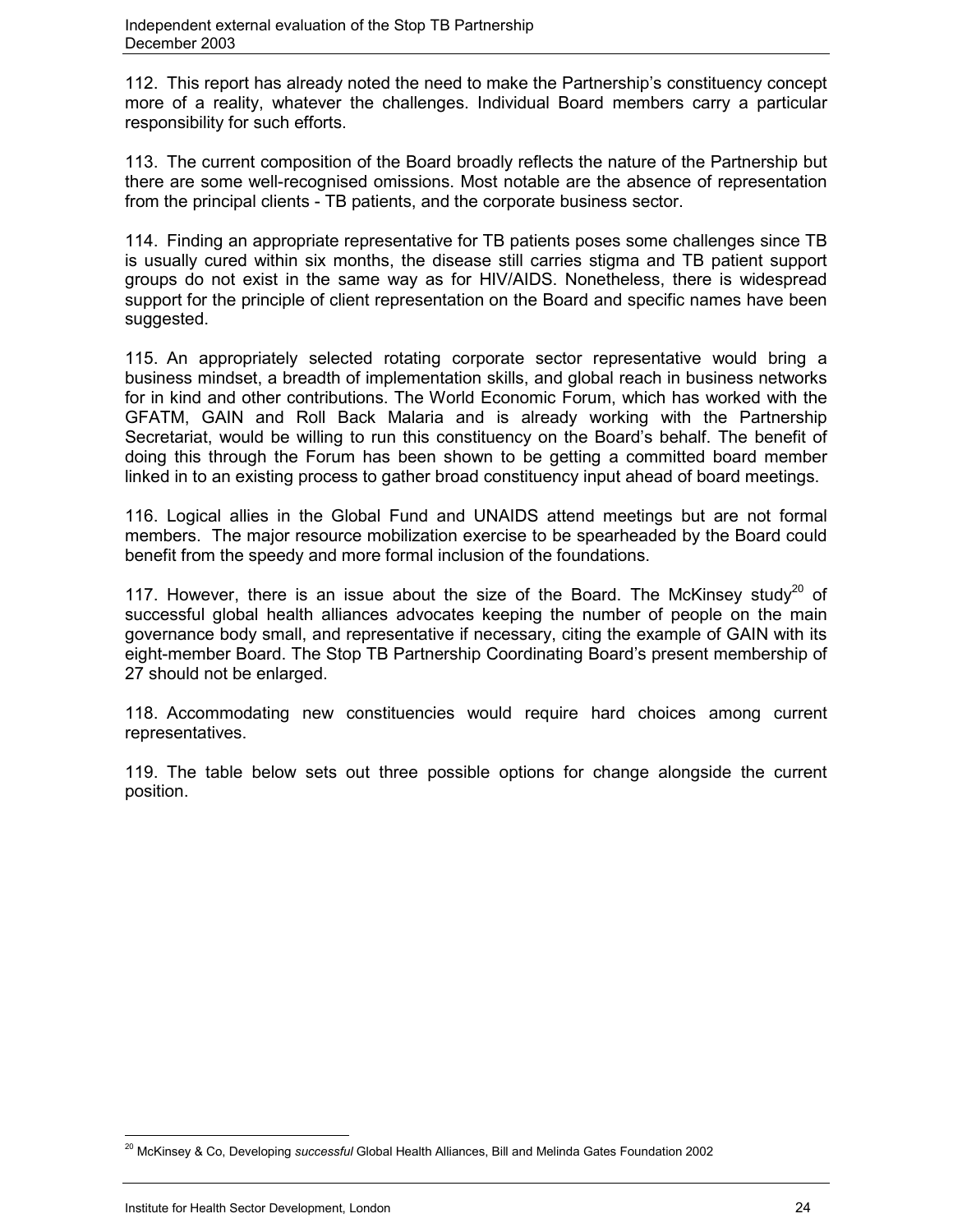| <b>CONSTITUENCY</b>                                         | <b>CURRENT</b>                    | <b>OPTION 1</b>                               | <b>OPTION 2</b>                               | <b>OPTION 3</b>                             |
|-------------------------------------------------------------|-----------------------------------|-----------------------------------------------|-----------------------------------------------|---------------------------------------------|
| High-burden country representative                          | 4                                 | 4                                             | 4                                             | 3                                           |
| International agency with mandate<br>for health development | 3<br>(WHO, World<br>Bank, UNICEF) | 3<br>WHO, World<br>Bank, plus one<br>selected | 3<br>WHO, World<br>Bank, plus one<br>selected | $\overline{2}$<br>WHO, World<br><b>Bank</b> |
| Regional Representatives                                    | 6                                 | 3 (possibly<br>non-HBC)                       | 6                                             | 0                                           |
| Chairpersons of the Working Groups                          | 6                                 | 6                                             | 3                                             | $\overline{2}$                              |
| <b>Financial donors</b>                                     | 4                                 | 3                                             | 3                                             | $\overline{2}$                              |
| <b>Foundations</b>                                          | 0                                 |                                               |                                               |                                             |
| NGOs/Technical Agencies                                     | 3                                 | 3                                             | 3                                             | 3                                           |
| Chairperson of the WHO TB STAG                              |                                   |                                               |                                               |                                             |
| People with TB or TB/HIV                                    | 0                                 |                                               |                                               |                                             |
| Corporate business sector                                   | 0                                 |                                               |                                               |                                             |
| <b>GFATM</b>                                                | 0                                 |                                               |                                               | 0                                           |
| <b>TOTAL</b>                                                | 27                                | 27                                            | 27                                            | 16                                          |

120. Option 1 proposes retaining the current number of seats but:

- adding seats for people with TB or TB/HIV, the corporate sector and the GFATM.
- providing permanent seats for WHO and the World Bank with the international agency constituency selecting a third representative (eg UNICEF, UNAIDS etc). The model would be in line with that for NGO/Technical agencies.
- rotating regional representation through three rather than six seats, with a preference for extending membership to countries not on the HBC list. Such countries may in the end make the difference to achieving the global targets and now need to be more closely involved in the development of Partnership strategies and tactics.
- designating one of the current four seats for financial donors as specifically for foundations.
- 121. Option 2 follows a similar model to Option 1 but proposes:
	- retaining all six regional seats
	- rotating representation of Working Group Chairs through three seats.

122. Option 3 addresses the issue of size more fundamentally, proposing a 16 member Board

- reducing high-burden country representation from four to three, and dropping regional representatives
- providing permanent seats for WHO and the World Bank and relying on WHO to network among international agencies
- rotating representation of Working Group Chairs through two seats
- reducing financial donor seats to two, plus a third seat for foundations.

A leaner and more executive Board of this kind made up of carefully selected, dedicated members (appointed after extensive consultation within each of the constituencies) could provide a more effective-decision making body. However, the essence of partnership lies in relationships. Evaluation interviews suggest that retaining a sizeable Board as a broad and mainly consultative gathering of the constituencies best suits the current state and dynamics of the Stop TB Partnership. Recommendations for improving focus on strategic issues and exercise of oversight are given in section VI.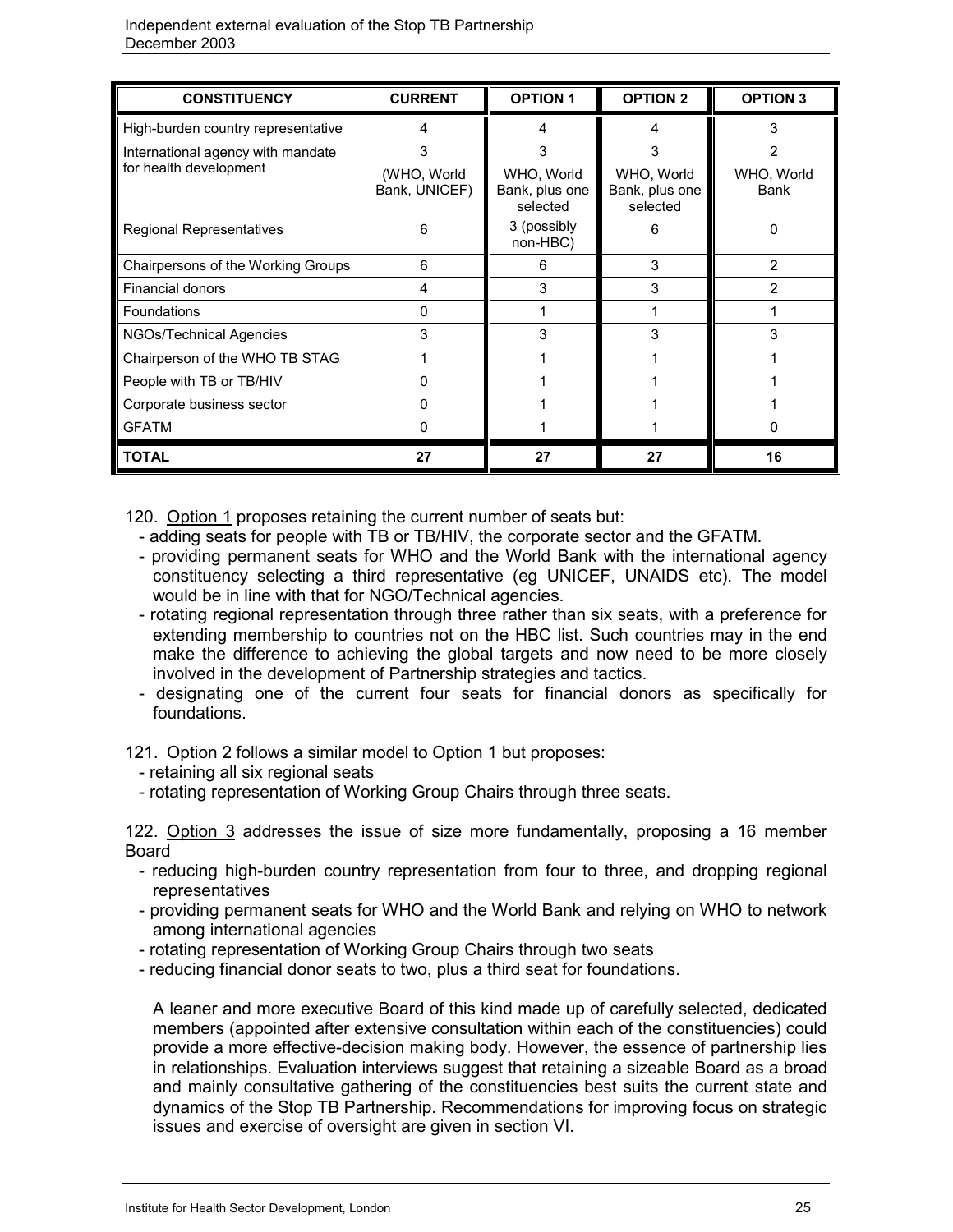123. Given the critical role of the Working Groups and the need for close understanding between them and the Board as described above, the evaluation strongly favours Option 1 as maintaining full representation of the Working Groups. The contribution of those Working Group Chairs who currently attend Board meetings is very substantial but the full benefit of this option will only be realised if all Working Group Chairs regularly participate in person.

124. Similarly, individual representatives of high burden countries have attended less consistently than other members. Rectifying this is important if the realities on the ground and the needs of the endemic countries are to be effectively articulated within the Board.

## *125. Recommendations*

- The current composition of the Board in the Basic Framework should be amended to accommodate representation from people with TB or TB/HIV, the corporate sector, the foundations separately from financial donors, and the GFATM formally. All except the GFATM seat should rotate, with a maximum of two terms.
- To avoid increasing commensurately an already sizeable Board, the number of seats for regional representatives should be reduced from six to three, rotating through all six regions.
- Given four dedicated seats for high-burden countries, preference for regional seats should be given to appropriately qualified individuals from non-high burden countries.
- WHO and the World Bank should have permanent seats but the third member for international agencies with a health mandate should be elected by the constituency rather than designated for UNICEF. WHO should take responsibility for supporting an active constituency.

## *Rotation and selection of Board members*

### *Rotation*

126. Board member term of office is for three years, renewable. Representatives of high burden countries, regions, donors and the one rotating NGO post will not normally serve more than two terms consecutively. To refresh the Board, a working assumption of rotation after the first three-year term is advisable.

127. The Basic Framework envisages staggering of terms to avoid mass changes of members. In April 2003 the Board approved a roster for turnover of individual members which is still current but may need tweaking in line with actual terms of office. In the interests of transparency, the Stop TB website should carry a simple table of current Board members and terms of office.

128. While the Chair of the Board will clearly want to brief all new Board members, the outgoing Board member should take responsibility for a seamless handover to his or her successor.

## *Selection of Board members*

129. At present roughly half the seats on the Stop TB Coordinating Board fall automatically to permanent organisations/agencies (WHO, UNICEF, World Bank, IUATLD, CDC), positions held outside the Board (the Chairs of the Working Groups and of WHO's TB  $STAG$ ) and to the two highest burden countries<sup>21</sup>.

 $\overline{a}$  $^{21}$  Current highest burden member representatives are India and Philippines rather than India and China, the actual highest burden countries.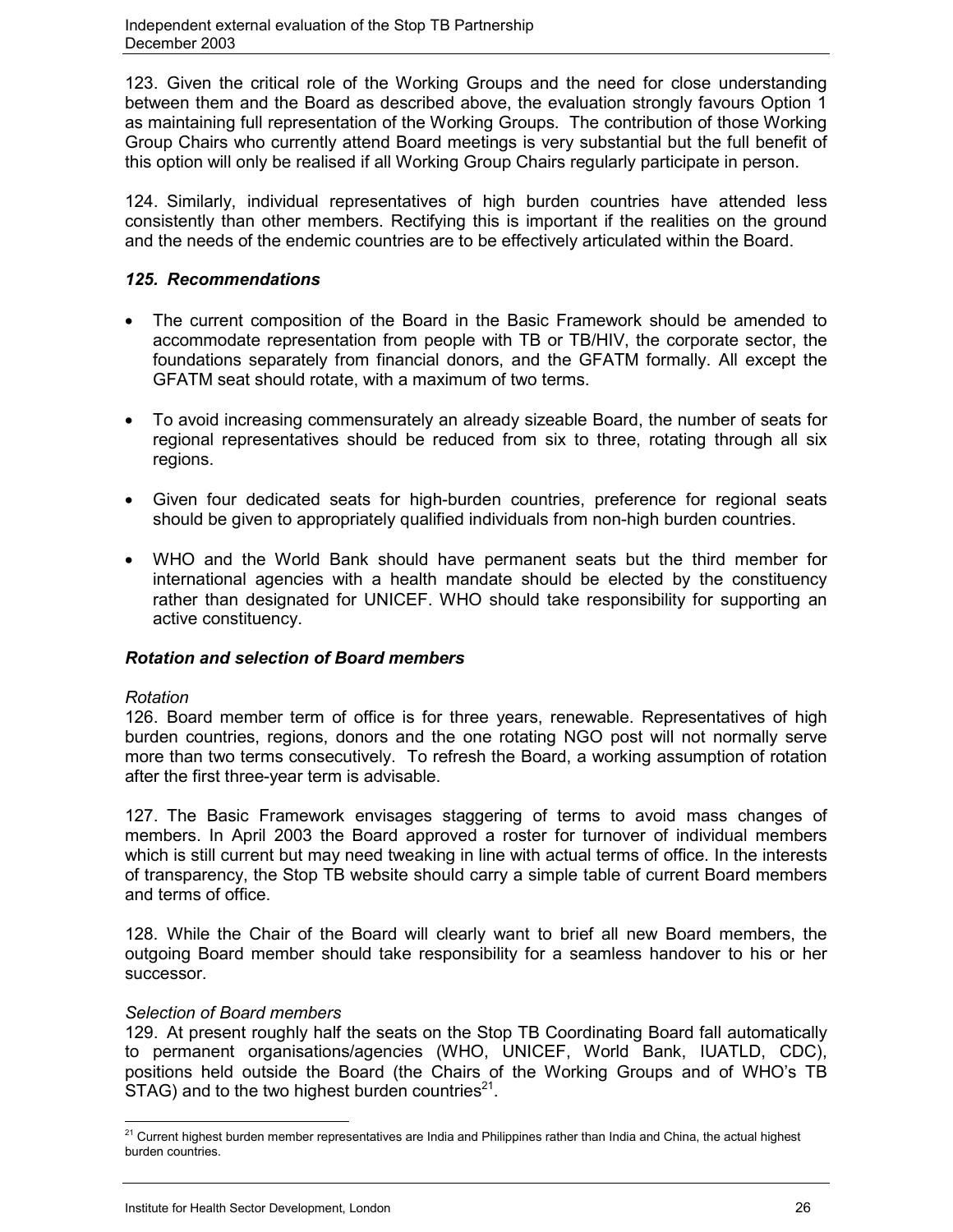130. The Basic Framework does not cover the selection processes for other Board members. The Board selects two further high-burden countries and four donor representatives; the six WHO regional offices choose a representative each; and NGO Partners select one NGO representative to sit with IUATLD and CDC.

131. The process in each case should be timely, transparent, fair and open.

132. The precise process must be tailored to the needs of the individual constituency but should ideally include an invitation notice which:

- announces the forthcoming vacancy, and sets out the process and timing for selection
- describes the core responsibilities of Coordinating Board members
- **specifies the criteria for selection**
- invites nominations, supported by details of the partner's commitment to strengthen networks and contribute to the Partnership's objectives, and a CV of the individual nominated

133. This invitation notice should be posted on the Stop TB Partnership's website in addition to being distributed to as wide as possible a range of appropriate potential partners. The Board/constituency should positively seek a balance of new blood.

134. Criteria for selection of the successful candidates from among those expressing interest should be explicit. For example, the NGO constituency has used a weighted questionnaire.

135. General Board membership criteria include commitment to TB action, potential to contribute to the partnership and relevant skill, experience or access to resources. The Board composition of itself ensures a range of technical and geographic representation, but the Board should also give explicit consideration to the balance and dynamics of the Board in appointing individual Board members. For example, in order to ensure an appropriate balance of expertise and/or diversity in the Board at any given moment, specific criteria might be applied to individual Board appointments (e.g. a preference for a constituency representative with advocacy or financial management skills, or a woman rather than a man). Before each such round of rotations, the Secretariat should provide for Board consideration an overall assessment of the ideal balance of skills and other characteristics being sought.

| NGO Stop TB Board member: selection questionnaire                 |                       |  |
|-------------------------------------------------------------------|-----------------------|--|
| Criterion                                                         | <b>Maximum points</b> |  |
| 1. Length of time organisation has existed                        | 5                     |  |
| 2. Reach: international/regional/national                         | 15                    |  |
| 3. Description/number of members                                  | 5                     |  |
| 4. Areas of activity                                              | 15                    |  |
| 5. Projects completed in last 5 years                             | 10                    |  |
| 6. Past and possible future contributions to stop TB              | 15                    |  |
| 7. Structure of organisation (providing constitution and byelaws) | 10                    |  |
| 8. Annual reports for the last two years                          | 5                     |  |
| 9. Participation in collaborative projects in last 5 years        | 10                    |  |
| 10. Collaboration with government and WHO (give examples)         | 10                    |  |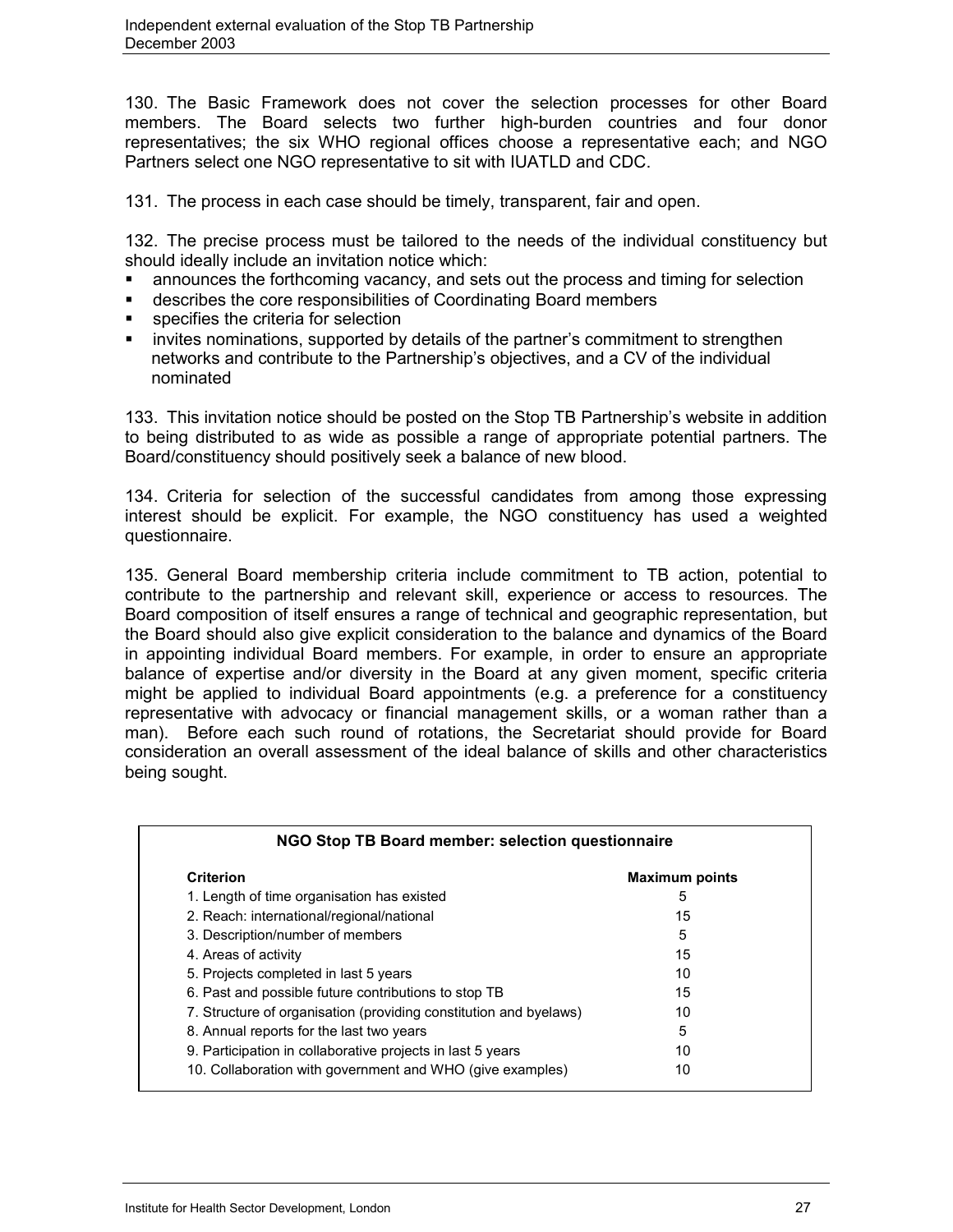## *136. Recommendations*

- The public Stop TB website should carry a simple table of current Coordinating Board members and terms of office.
- The processes to select Board members for rotating Board seats should be timely, transparent, fair and open. The criteria for selection should be explicit. Processes will need to be tailored to the needs of the individual constituency but should ideally include Stop TB website publication of an invitation notice with full details.
- To refresh the Board, a working assumption of rotation after the first three year term is advisable.
- Before each round of rotations, the Board should agree an overall assessment of the ideal balance of diversity and expertise being sought, including broader skills in, for example, advocacy or financial management.
- In making new appointments, the Board/constituency should positively seek a balance of new blood.

*Handling of Board Business and The Stop TB Coordinating Board Working Committee* 137. With the transition to operational mode, it becomes increasingly important for the Board to guide and provide oversight of the implementation of agreed policies, plans, budgets and activities of the Partnership. Effective contributions and timely and legitimate decision-taking of the kind required are difficult to achieve in a Board of 27 members meeting at six monthly intervals. Moreover, the current number and the complexity of Board agenda items make adequate consideration in Board meetings difficult.

138. While there is scope to call more Board teleconferences, this is an imperfect vehicle for consideration of detailed or complex issues, and not well-suited to performance or financial oversight.

139. In 2001 the Board established a Working Committee to work closely with the Secretariat.

## **Terms of Reference for the Working Committee**

- *Assist the Secretariat in preparing the Board meeting, and related background papers*
- *Liase with Board members on any further follow-up*
- *No decision-making authority on behalf of the Board*
- *Board members chosen by consensus from among Board members on the basis of interest, experience and time, with balanced representation from north and south and stakeholder groupings. The Chair of the Board and the agency hosting the Secretariat to be represented on the Committee*

140. The Working Committee has proved a useful support to the Board by undertaking a limited number of process functions. It has focused on preparation for, and follow-up, of Board meetings; the Partners' Forum; the GDF; the partnership evaluation; interim and substantive Executive Secretary appointments; and Technical Review Committee recommendations. The Chair of the Board sits on the Working Committee but does not chair it.

141. The key limitation is that the Committee has no decision-making authority on behalf of the Board. Nor do its terms of reference include any oversight function, although early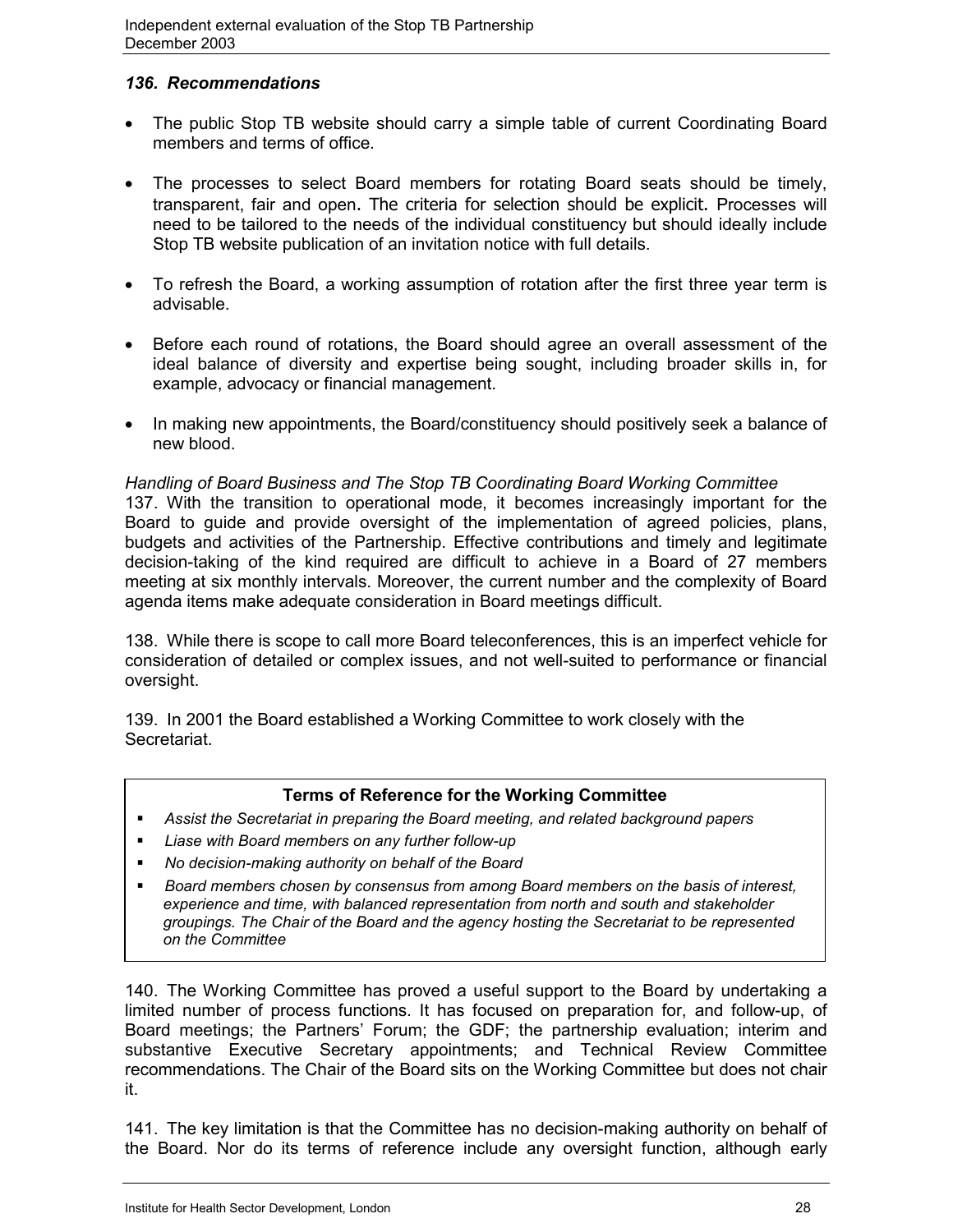papers suggest an original intention that it should guide and evaluate secretariat activities on behalf of the Board.

142. Some strengthening of current Board mechanisms is required to address these issues. If the Board is prepared to delegate defined decision-making authority, some routine issues could be dealt with between meetings and reported to the Board.

143. The Board may wish to consider the options detailed in the table opposite:

- an Executive Committee with delegated authority for decision-making
- the Working Committee for TRC recommendations and pre-processing Board issues, plus an Executive Committee for oversight functions and routine management decisions
- a leaner, more executive Board meeting more frequently (as discussed above)
- current arrangements: Board plus Working Committee without delegated authority

144. One complementary option might be to delegate enhanced authority to the Executive Secretary. Scope for this should be explored when the Board has made a decision on its own Committee operations. However, given the limitations on delegation within WHO and the importance of retaining Board accountability for Partnership issues, it seems unlikely that this option alone can provide a full solution.

145. Similarly, the option of establishing a Finance and Audit Committee or Task Force would meet the oversight function but not assist in relieving the full Board of more routine matters.

146. Overall, it seems preferable to seek a single solution to the greatest number of problems. On balance, the evaluation team recommends the establishment of an Executive Committee of the Board with specified decision-making powers (option 1) as being more in tune with the spirit of the Partnership, easier to achieve and without the risk of duplication. The functions of the Executive Committee are suggested opposite. The current Working Committee would be dissolved on establishment of the Executive Committee.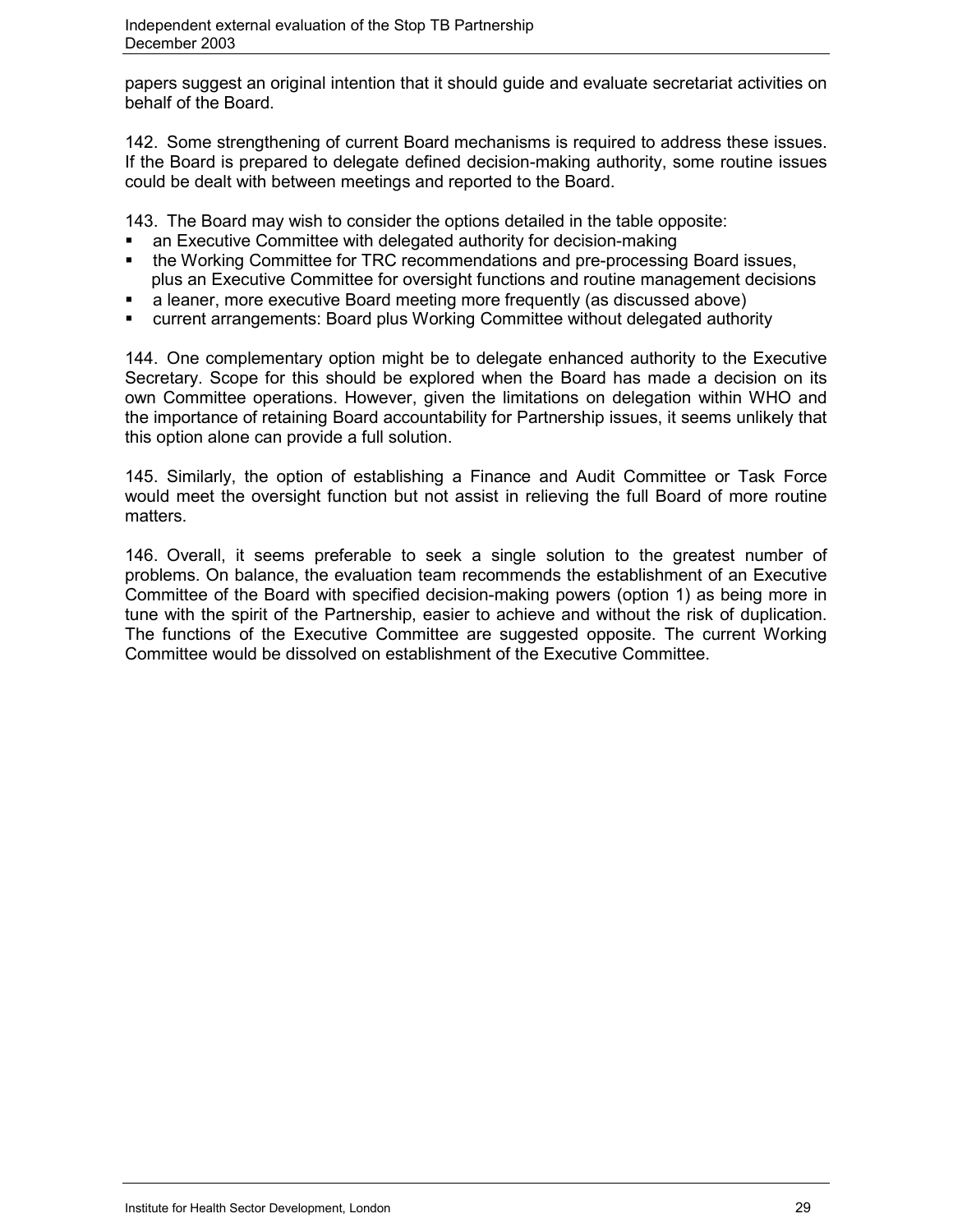# **Handling Selected Board Business: Some Possible Options**

- *An Executive Committee with delegated authority for decision-making*
- *The Working Committee for TRC recommendations and preprocessing Board issues, plus an Executive Committee for oversight functions and routine management decisions*
- *A leaner, more executive Board meeting more frequently (as discussed above)*
- *Current arrangements: Board; Working Committee without delegated authority*

i) Option 1: *establish an Executive Committee* of, say, seven Board members representing the main constituencies.

The function of the Executive Committee would be to:

- oversee the Partnership's strategic planning, workplanning and budgeting processes, assess the options and make recommendations to the full Board
- monitor, evaluate and report to the Board on the progress and outcomes of Partnership activities, (working with the Secretariat and, as necessary, with other Partnership components)
- preprocess issues for Board consideration
- on the basis of delegated authority from the Board, determine recommendations from the Technical Review Committee, specified routine management matters and issues judged not to require the consideration of the full Board

Such an approach would allow the Board itself to focus on major strategic issues.

The levels of decision-making authority would need to be specified by the Board within agreed boundaries, eg specified funding limits, and decisions within approved strategies or policies. A requirement would be that all decisions must be reported fully and promptly to the full Board. A quorum of five members would be required for the Committee to take decisions. Such an Executive Committee would supersede the current Working Committee.

ii) Option 2:

*- delegate to the current Working Committee responsibility for determining Technical Review Committee recommendations and preprocessing issues for consideration by the Executive Committee and/or the full Board; and*

*- establish an Executive Committee* with delegated authority from the Board to undertake the planning and monitoring functions set out in Option 1, and to take decisions on specified routine management issues and issues judged on agreed criteria not to require the consideration of the full Board. Again, the Executive Committee should be composed of seven Board members, with a quorum of five needed to take decisions, and should be chaired by the Chair of the Board.

This option, which has been proposed to the evaluation team, would build on current Working Committee arrangements but introduce an Executive Committee to take decisions and fulfil a planning and monitoring function. While this has some merits, there would be a real risk of duplication between the two bodies.

iii) Option 3: if the Board decided to move to *a leaner and more Executive Board* with a limited membership of, say, no more than 16 (see above), they might undertake the range of functions in plenary and meet more frequently. It should be noted, however, that the GAVI Board, which has only 16 members, has nonetheless found it necessary to create a seven-member Board Executive Committee to facilitate the ongoing planning, management and monitoring of GAVI's activities, including Secretariat functions. The GAVI Board has however retained all decision-making authority.

iv) Option 4: retaining current arrangements. This is likely to mean more and/or longer Board meetings. The October 2003 Board meeting was extended to 2.5 days and ideally a further Board meeting is required soon.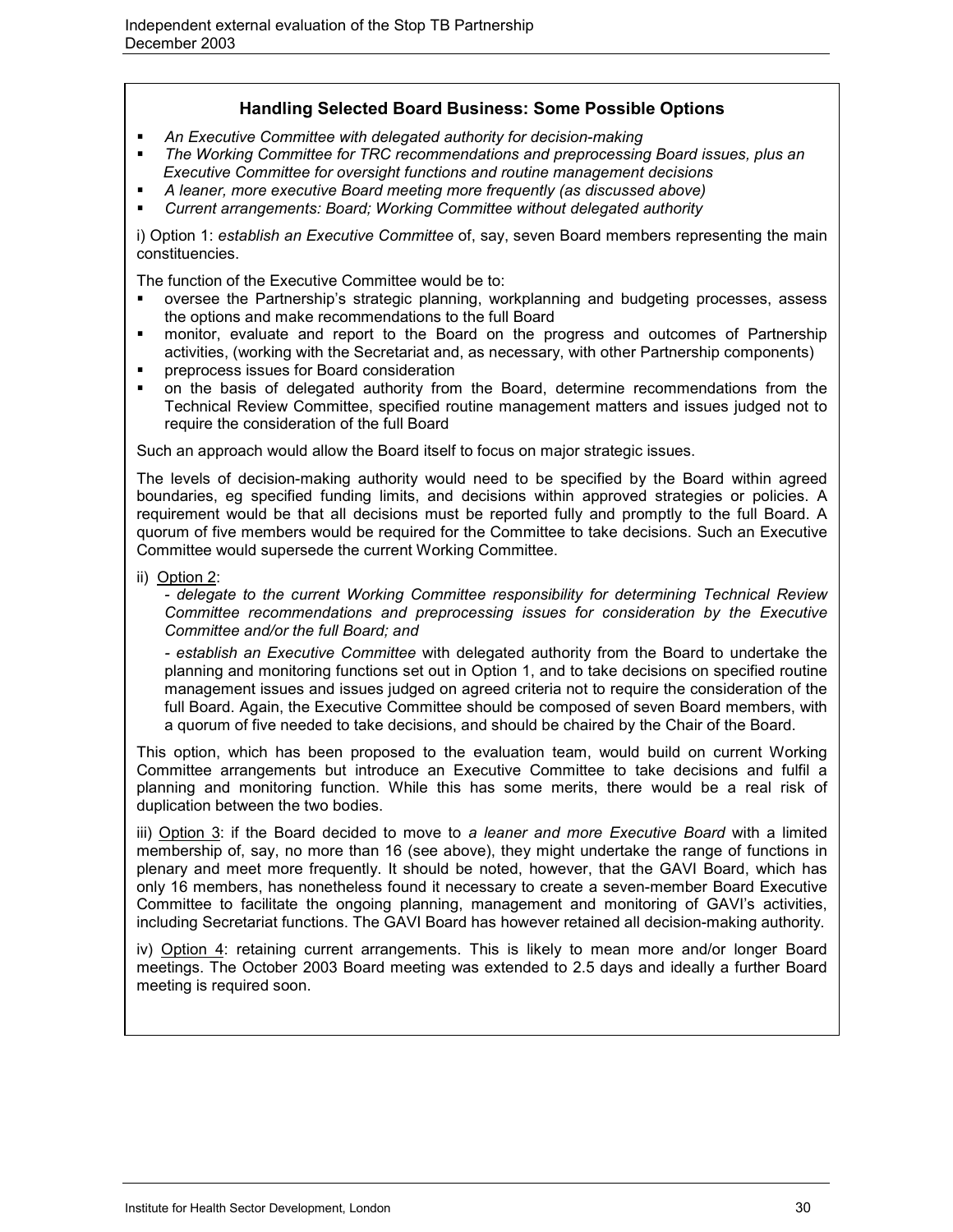147. It is recommended that the Executive Committee should have seven members, with a quorum of five. The current criteria for membership of the Working Committee should apply to the Executive Committee, ie Board members chosen by consensus from among Board members on the basis of interest, experience and time, with balanced representation from north and south and stakeholder groupings. It should include the Chair of the Board as of right, and the Board representative of WHO as the agency hosting the Secretariat. Terms of office should be for two years renewable, staggered from establishment of the Committee.

148. The Chairmanship of such an Executive Committee has been the subject of considerable comment. Options include the Chair of the Board to chair the Executive Committee, the full Board to elect a Chair when appointing members, or the Committee to elect its own Chair.

149. Having the same Chair for the Board and the Executive Committee is a common organisational feature of both the public and private sectors. It is the model adopted by GAVI. It does not entail giving one person decision-making powers which would rest with the Committee as a whole, or with the Board. Having a quorum should safeguard the breadth of representation of interested parties in decision-making. But it has the advantage of locating ultimate responsibility for the handling of Board issues on one person. The role of the Chair is not to do everything personally but to ensure on behalf of the Board that it is being done.

150. Nonetheless, in a partnership like Stop TB, other factors are also important, particularly if the Committee is to have decision-making authority, (e.g. for approving TRC recommendations, signing off proposals for expenditure within plan, approving increases to Secretariat staffing not covered by plan). These factors include the engagement of a range of partners in key issues and a balance of power among them. The balance of opinion among those who commented on the proposal was that the Board should elect the Chair of the Executive Committee for a fixed term of two years renewable. The Chair of the Board would be eligible for election.

151. If the Chair of the Executive Committee is someone other than the Chair of the Board, there will need to be a very close working relationship between the two Chairs. There should be some careful delineation of their respective roles and responsibilities for process issues and for the Executive Committee's preliminary oversight function. The Executive Secretary would need to relate to two key Chairs as well as (for different purposes) the WHO Stop TB Director. All concerned should act to facilitate this complex set of relationships.

# *152. Recommendations*

- With the transition to sustainable operations, the Board should consider and determine options for strengthening Board oversight mechanisms, streamlining Board consideration of issues through pre-processing by Board members, and delegating authority for decision-making on routine matters within agreed limits.
- To handle these functions, the evaluation team recommends the establishment of a Executive Committee of the Board with defined delegated authority for decision-making. The Executive Committee should be composed of seven Board members, with a quorum of five needed to take decisions. The current Working Committee would be dissolved.
- After appointing the members of the Committee, the Board should elect its Chair for a fixed term of two years renewable.
- If the Board accepts the recommendation for an Executive Committee, it should establish an ad hoc Board Task Force to develop proposals for the extent of the Executive Committee's delegated powers, to be considered at the Board's meeting in Spring 2004. It is critical that Board members have ownership of this process.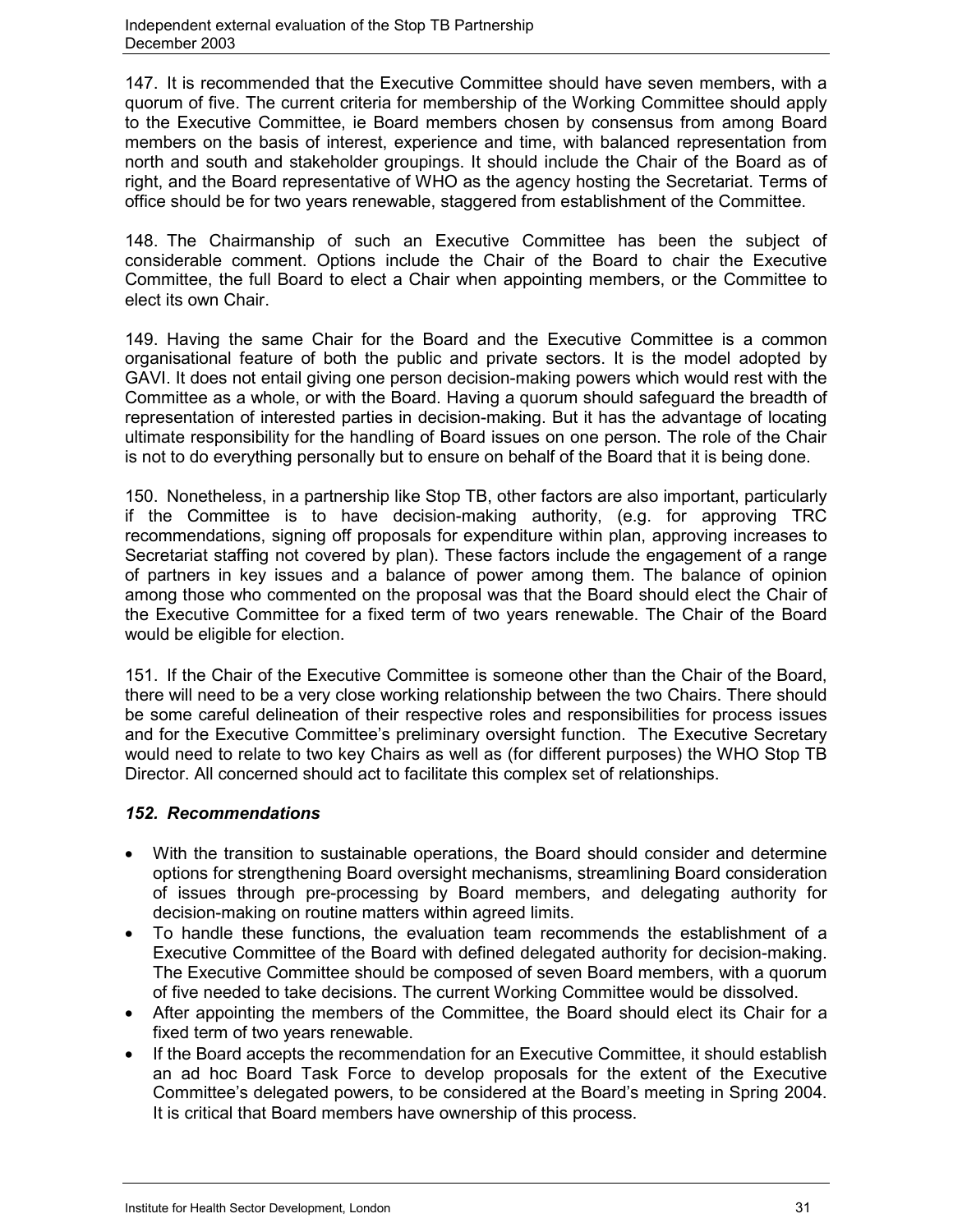# **IV: INSTITUTIONAL ISSUES: WORKING GROUPS AND TASK FORCES**

# **Working Groups**

### *Number and focus of Working Groups*

153. The Basic Framework describes the Working Groups as the primary means for coordinating activities mandated by the Board. Interviewees variously described them as the engine or the pillars of the Partnership indicating the critical role they play. There are currently six.

| <b>Stop TB Partnership Working Groups</b> |                                       |  |  |  |  |  |  |
|-------------------------------------------|---------------------------------------|--|--|--|--|--|--|
| <b>Implementation Working Groups</b>      | <b>New Tools Working Groups</b>       |  |  |  |  |  |  |
| <b>DOTS Expansion</b>                     | New TB Diagnostics                    |  |  |  |  |  |  |
| DOTS-Plus for MDR-TB                      | New TB Drugs Development              |  |  |  |  |  |  |
| TB/HIV                                    | TB Vaccines Development and Coalition |  |  |  |  |  |  |

154. The Global Plan to Stop TB maps input from the Working Groups covering major aspects of TB prevention and control. The Working Groups have been crucial in development of TB prevention and control policy, strategies, in setting standards of practice in the areas of research and clinical care, and public health related to TB.

155. The outputs and products of the Groups find ready translation into concrete activities that support national TB control activities through the partnership - a network that is much wider than any one of the constituencies or partners can provide. This has facilitated consensus building and acceptance as well as consistency and coherence in what is being recommended for adoption by countries, an advantage that is appreciated by the TB endemic countries.

156. There is strong agreement that these are currently the key areas for technical activities. Longer-term it is helpful to ensure that bodies like Working Groups do not outlive their usefulness. One option would be to limit their life to the term of each 5-year Global Plan with an automatic sun-setting clause, subject to review of relevance and efficacy for the next Plan.

157. This would not prevent a decision at any time that a Working Group is no longer needed. It has already been agreed that DOTS-Plus should be mainstreamed into the DOTS strategy by 2005, with a merger of the two Working Groups.

158. During the evaluation, the suggestion was made that all six Working Groups might be consolidated into two, one for implementation and one for research and development. The general consensus is that it is too early for this more general consolidation.

#### *Functions and operation of the Working Groups*

159. The Basic Framework sets out some generic proposals for Working Group composition, functions and operation.

#### **Basic Framework: Generic Functions of the Working Groups**

- Map out activities in the specific area, including activities by different Partners, policy and research developments, opportunities for further action, and resource needs
- Plan, implement and monitor coordinated action, building on the mandates, interests and comparative strengths of the different Partners
- Report to the Board and the Forum on progress, constraints and assistance required
- Coordinate with other Partners, Working Groups or other committees to ensure synergism of activities, including advocacy, communication, and resource mobilization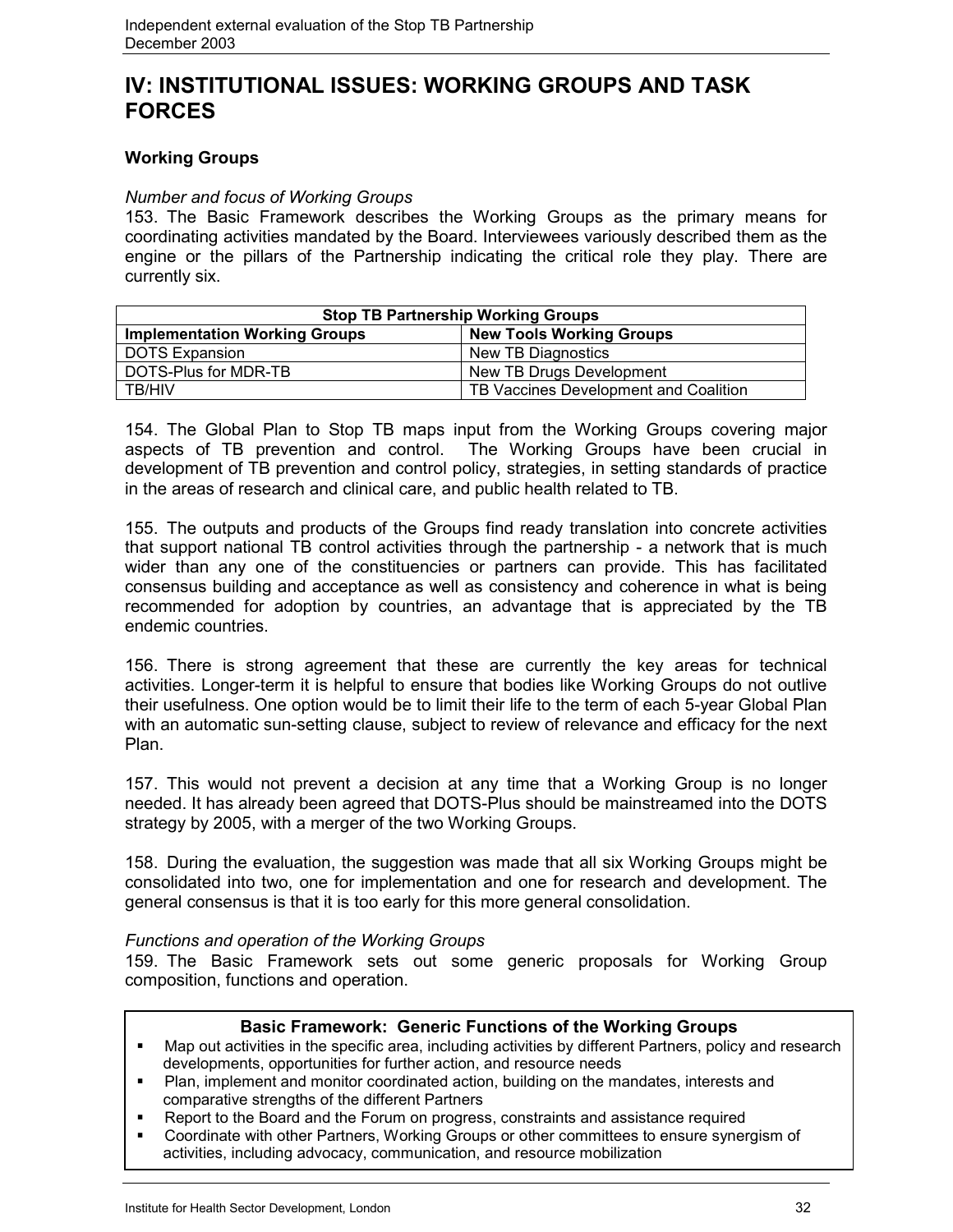160. The six Working Groups predated the formal establishment of the Global Stop TB Partnership. Following the advent of the Global Stop TB Partnership, the predecessor bodies with their autonomous governance structures, secretariats and funding sources were formally transformed into the Working Groups of the Partnership, with limited structural or administrative adjustments. The Working Group on New TB drugs is in fact the Global Alliance for TB Drug Development, a non-profit, section 501(c) 3 organisation with its own governing board and CEO who serves – and must necessarily serve - as the Chair of the Working Group for so long as this arrangement is in place.

161. The other five Working Groups are - historically and continuingly - linked closely with WHO which hosts their secretariats. This intimate relationship is not seen as posing significant difficulties for either side. In the interests of effective partnership, assurance of independence, and avoidance of conflict of interest, the positions of Working Group Chair and Secretary should not be held simultaneously by people from the same institution.

162. Inevitably this direct conversion into Partnership Working Groups has resulted in some organisational oddities but these have been outweighed by the benefits of a ready-made Partnership structure focused on the key necessary elements. The evaluation concurs with the conclusion of the Secretariat Project on "Re-examining the Roles and Responsibilities of the Stop TB Working Groups" that uniformity in the structure of the Working Groups is not necessary. There is sufficient diversity in each of the areas represented by the groups that differences in structure are not undesirable.

163. Absorption into the Partnership has brought about some degree of interchange across the various Working Groups but there remains critical need for the development of a single cohesive vision of how the various streams of activity come together to deliver the Partnership's mission. The Global Plan is a major achievement but it is nonetheless a compilation of individual Working Group workplans rather than a synthesis. There is need for more effective coordination.

164. In addition, there is a strong sense among some partners that the New Tools Working Groups have not been given sufficient attention by the Board. It has been suggested that the horizon for delivery of the new tools has been seen as relatively so distant (diagnostics by 2005; drugs by 2010 for registration and 2012 for availability to high burden countries; vaccines by 2010) that attention has focused predominantly on the immediate epidemic in countries. This, it is suggested, has created a mind set amongst many Board members that DOTS Expansion is the Partnership, and anything not directly related to it is accordingly treated as of secondary importance.

# *Evolution of the DOTS Expansion Process*

165. DOTS Expansion is the common pathway to the implementers at country level. However, the strategy must be seen as dynamic. Development of new tools and lessons from operational research in the field continuously feed into it to increase its acceptability and effectiveness.

166. A comprehensive vision of the long-term strategy is critical. Given the long-lead times for development, decisions and investments are already being made. Some of the milestones are no longer very far away, and there is need for concerted action on trials.

167. There is a related issue about priorities. For example, the Board was advised in October 2003 that improved diagnostic tests suitable for use in developing countries are already available but have not been seriously considered for accelerated introduction. Accelerated development of new, more effective, affordable and easier to use diagnostic tools would help reduce the increasing pool of infectious cases that is fuelling the TB epidemic and provide an additional tool to fight TB/AIDS. Prioritising the introduction of new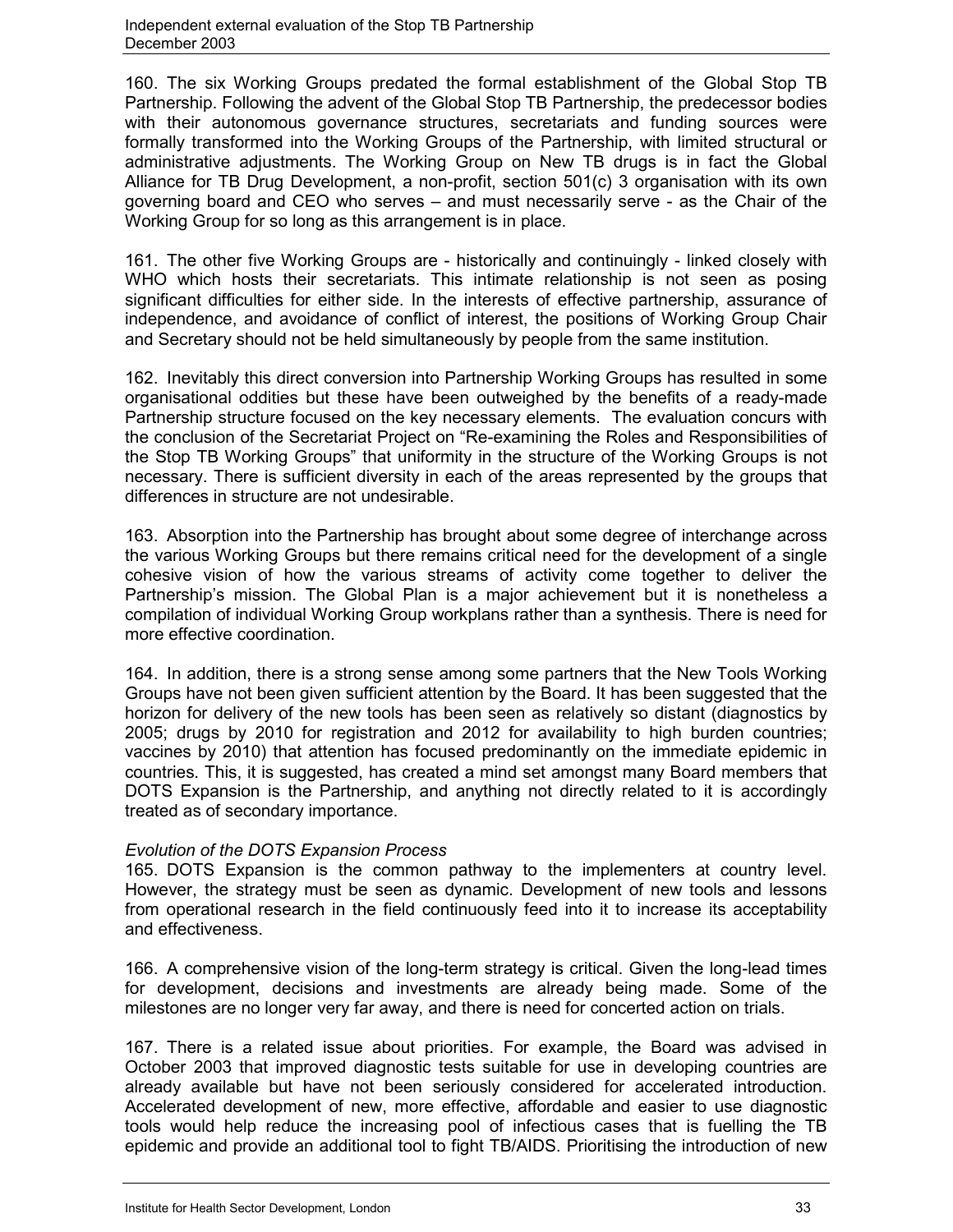drugs or formulation of new combinations of existing drugs could simplify treatment regimens, shorten treatment duration and thereby increase patient compliance and make patients non-infectious more rapidly - thus increasing cure rates and at the same time minimizing MDR-TB. It has been suggested to the evaluation team that these areas have not been afforded an appropriate degree of priority and support by the Board.

168. This is a moving picture. Both the 2nd Ad Hoc Committee on the TB Epidemic and the Board have been looking at approaches for improving coordination and cooperation among, and between, the Implementation and New Tools Working Groups. The Board has asked for an action plan on the 2nd Ad Hoc Committee recommendations to be prepared. The Secretariat project on "Re-examining the Roles and Responsibilities of the Stop TB Working Groups" has recently reported to the Board.

169. These moves need to be demonstrably owned at Board level. Presentation of reports from each of the Working Groups is now to be a regular feature of Board meetings. This must not become a sterile exercise. What is required is active engagement and response.



# *170. Recommendations*

- Working Groups should be limited to the term of each 5-year Global Plan with an automatic sun-setting clause, subject to review of relevance and efficacy for the next Global Plan.
- The positions of Working Group Chair and Secretary should not be held simultaneously by people from the same institution.
- A comprehensive and cohesive vision of how the various Working Group streams of activity come together is urgently required.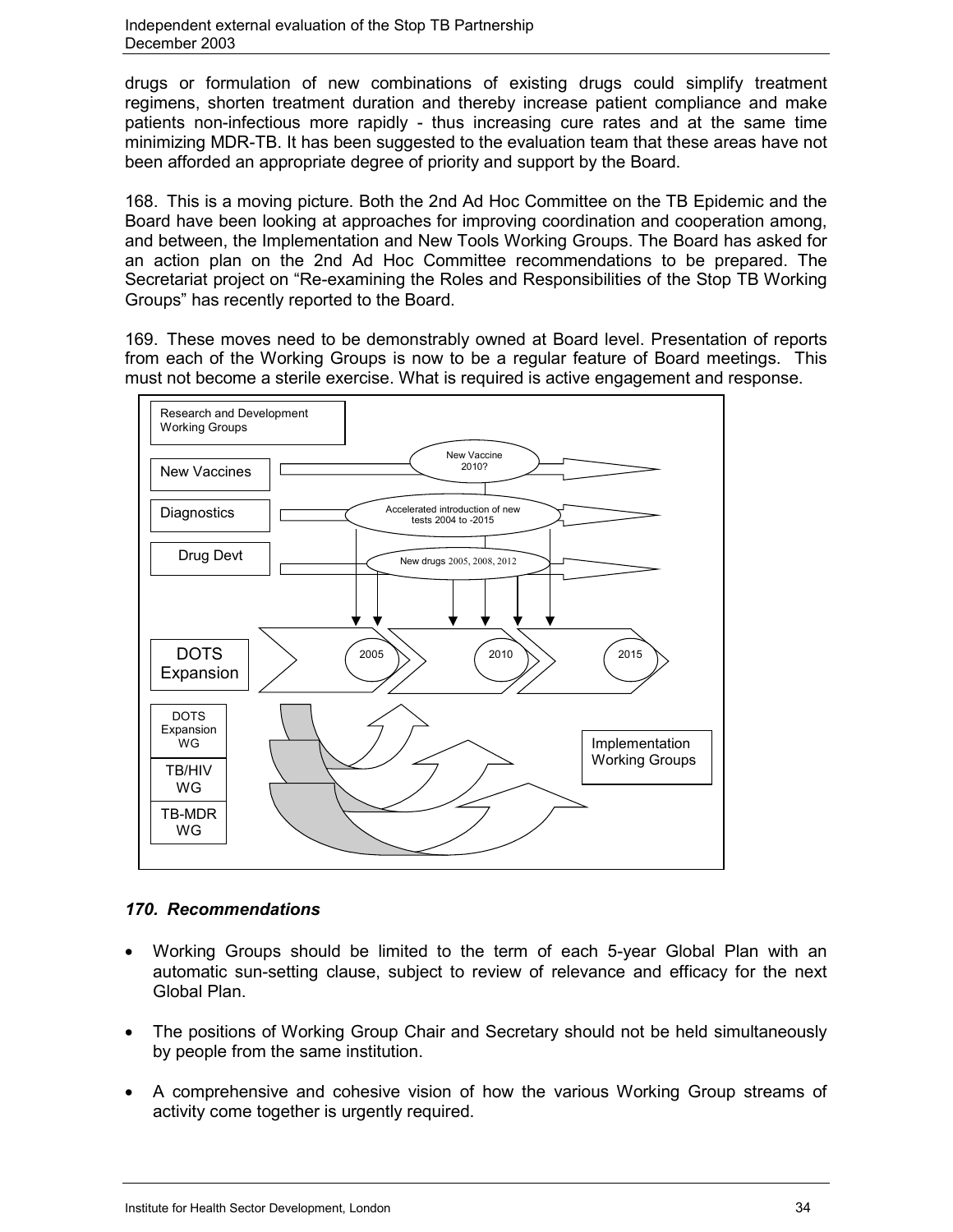- The evaluation team endorses the recommendations from his project presented by Dr Hopewell to the October 2003 Board meeting, in particular that:
	- the potential contributions of new tools and approaches should be incorporated into descriptions of overall strategies to meet global targets. Where feasible, estimates of their impact should be included in disease trends
	- progress towards reaching targets for development of new tools should be included in annual Partnership reports
	- there should be an annual meeting of the Chairs and focal points of all six Working **Groups**
- These activities should be supported by the Secretariat. A full-time position to provide support and facilitation to the Working Groups is just being established.

# **Task Forces**

171. The Basic Framework includes Task Forces on Financing and on Advocacy and Communications in its organogram but does not otherwise discuss Task Forces. The Financing Task Force has never been operationalised as such.

172. There are no clear specifications for Task Forces. In general, they are used for ad hoc, time-limited tasks. For example, in 2003 there have been Task Forces for the Executive Secretary interim and substantive appointments.

173. However, the Advocacy and Communications Task Force is of a different nature. Its task represents a core stream of continuing Partnership activities, as would any Task Force on resource mobilisation, superseding the Donors' Task Force.

174. It has been argued that Working Groups must be reserved for specific technical/ implementation activities, and that cross-cutting activities in support of all Working Groups – like advocacy and resource mobilisation – should therefore be handled in Task Forces.

175. As a matter of principle, the evaluation team has reservations about this approach. The crucial need is to ensure that the designated structure provides adequate support and oversight for the function. One key distinguishing feature between a Working Group and a Task Force is that Working Group Chairs have a seat on the Coordinating Board.

# *176. Recommendations*

- Core Partnership activities requiring active and continuing Board engagement and oversight should be eligible to be Working Groups, regardless of whether their functions are cross-cutting.
- Task Forces should be used for ad hoc tasks or activities which do not require direct and continuous Board engagement.
- The Terms of Reference for all Task Forces should set clear time-limits for the life of the body. Any long-running Task Forces should, like Working Groups, be limited to the term of each 5-year Global Plan with an automatic sun-setting clause, subject to review of relevance and efficacy for the next Plan.
- Appointment of members to Task Forces should be transparent and fair.
- Task Forces should be accountable to the Coordinating Board.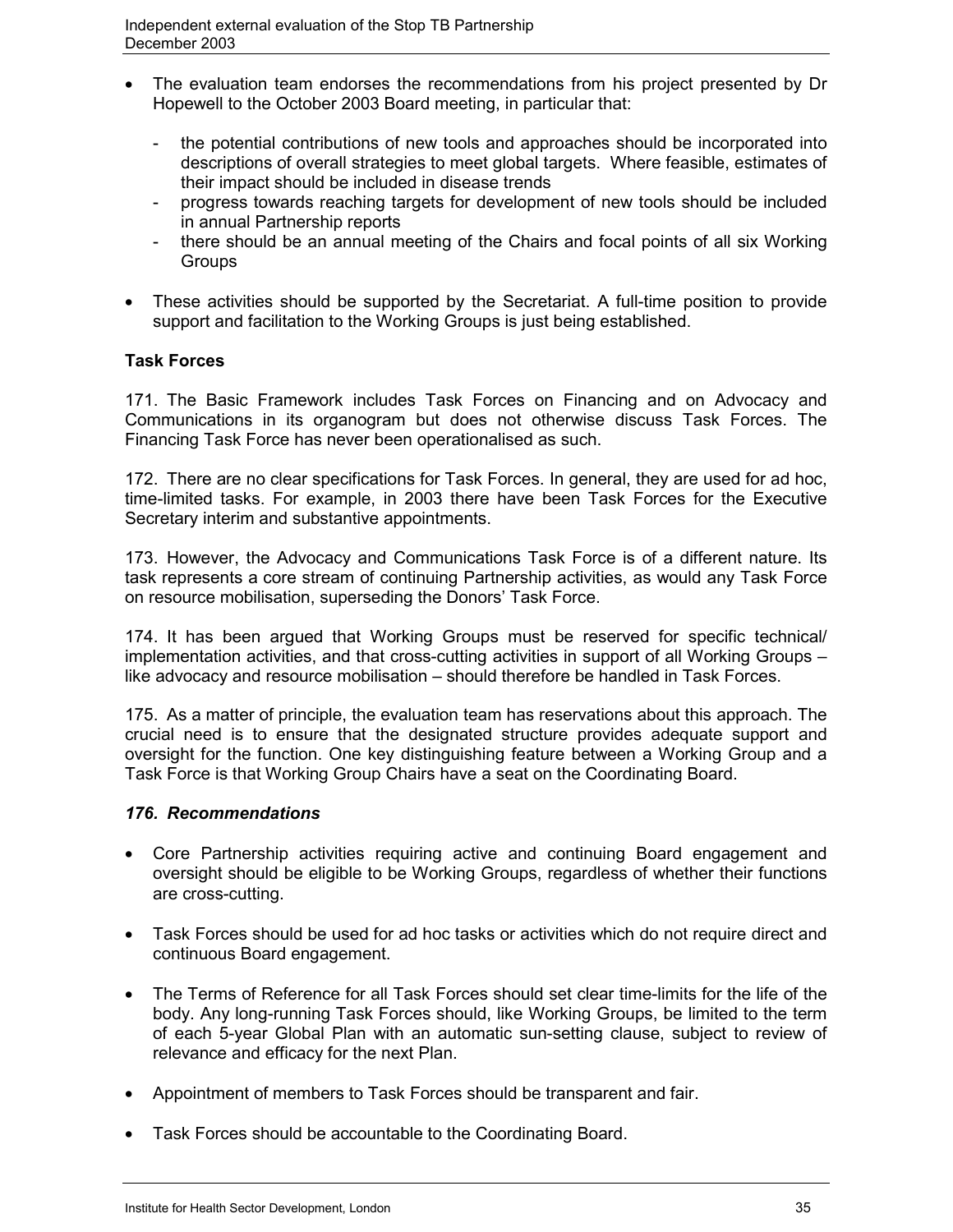#### *Advocacy, communications and social mobilisation*

177. The state and status of advocacy and communications within the Partnership, and of the Advocacy and Communications Task Force, featured prominently in evaluation fieldwork. Many interviewees expressed the view that this area of activity has tended to be marginalized and has not received the attention and support necessary for effective implementation. The evaluation shares the view of the 2nd Ad Hoc Committee on the TB Epidemic which has recommended that structures within the Stop TB Partnership dedicated to advocacy and communications must be strengthened and formalised at the global level.

178. Within the current Task Force on Communications and Advocacy there are several sets of important skills. The two key areas are advocacy for resource mobilisation and communications for social mobilisation. Both areas are political and both involve advocacy and communications skills, even if the approaches often differ. There has been some debate about separating the activities into different Task Forces or Working Groups. At this stage it seems premature to recommended separation and such a move may well be detrimental to the kinds of synergy required in Stop TB. Other recommendations in this report should help to provide the vision building and task allocation needed to ensure successful collaboration.

179. It is widely agreed that information, communication, advocacy and social mobilisation are central to all the activities of the partnership, cutting across all components of the partnership from the global to the community level. The country visits indicate that where advocacy and communications efforts of the Partnership have been effective, the commitment of governments has demonstrably increased.

180. Yet there is a marked absence of an active global partner specialising in communications and advocacy. This is reported to be a major handicap to a more effective articulation of the work and needs of the Partnership and to the provision of more timely and effective support to TB affected countries.

181. In order to expand capacity rapidly, a more detailed plan for advocacy and communications needs to be developed. It should identify clear areas of need and potential collaboration with agencies like the Johns Hopkins University's Health Communications Partnership (JHU-CCP), the Rockefeller Communication for Social Change Consortium, the Massive Effort Campaign, Results and Tb Alert. Greater involvement in advocacy and social mobilisation activities from other more technical orientated agencies such as CDC, KNCV and the IUATLD should be encouraged, when doing programme reviews, advising on programme development and holding training sessions.

182. An approach of this kind is vital if Stop TB is to position itself as a major global brand. It would support not only advocacy and communications for global resource mobilization, but also capacity-building at country level for advocacy, communications and social mobilization efforts.

183. Building stronger capacity at country level will be essential if Stop TB goals are to be achieved. The ideas on developing and expanding partnerships especially involving NGOs and civil society as set out in the draft StopTB/WHO document "The Power of Partnerships" should be explored at regional and country level. These developments imply an expanded partnership-building role for country TB managers who, while providing technical leadership and coordination, must also help to promote the ideas and understanding of the implications to senior management, politicians, partners and other stakeholders.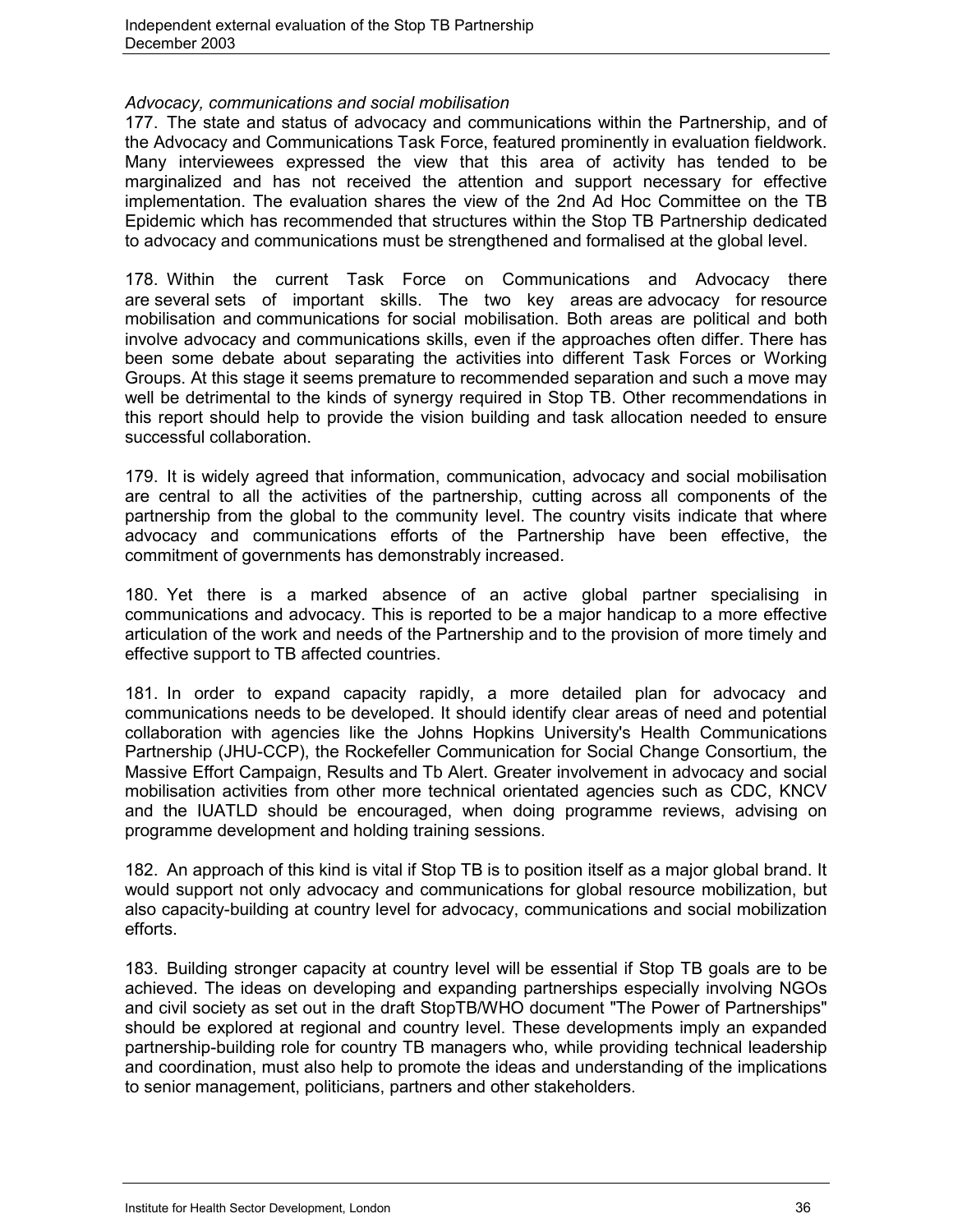# *184. Recommendations*

- Advocacy, communications and social mobilisation need a higher profile and more effective handling within the Partnership.
- The evaluation endorses the recommendation of the 2nd Ad Hoc Committee that global level structures must be strengthened and formalised.
- Specifically the Advocacy and Communications Task Force should be reconstituted as a formal Working Group of the Stop TB Partnership with representation on the Coordinating Board in the person of its Chair. Given the Board's function to coordinate and promote advocacy, the Terms of Reference of this Working Group should specify that it reports to the Coordinating Board.
- The Working Group should develop a more detailed plan for advocacy and communications. It should identify areas of need and potential collaboration with active global partners specialising in communications and advocacy, like the Johns Hopkins University's Health Communications Partnership (JHU-CCP), the Rockefeller Communication for Social Change Consortium, the Massive Effort Campaign, Results and Tb Alert. .( – I think we can omit this repetition HN) Greater involvement in this area from other more technical orientated agencies such as CDC, KNCV and the IUATLD should be encouraged.
- The ideas on developing and expanding partnerships especially involving NGOs and civil society as set out in the draft Stop TB/WHO document "The Power of Partnerships" should be explored at regional and country level.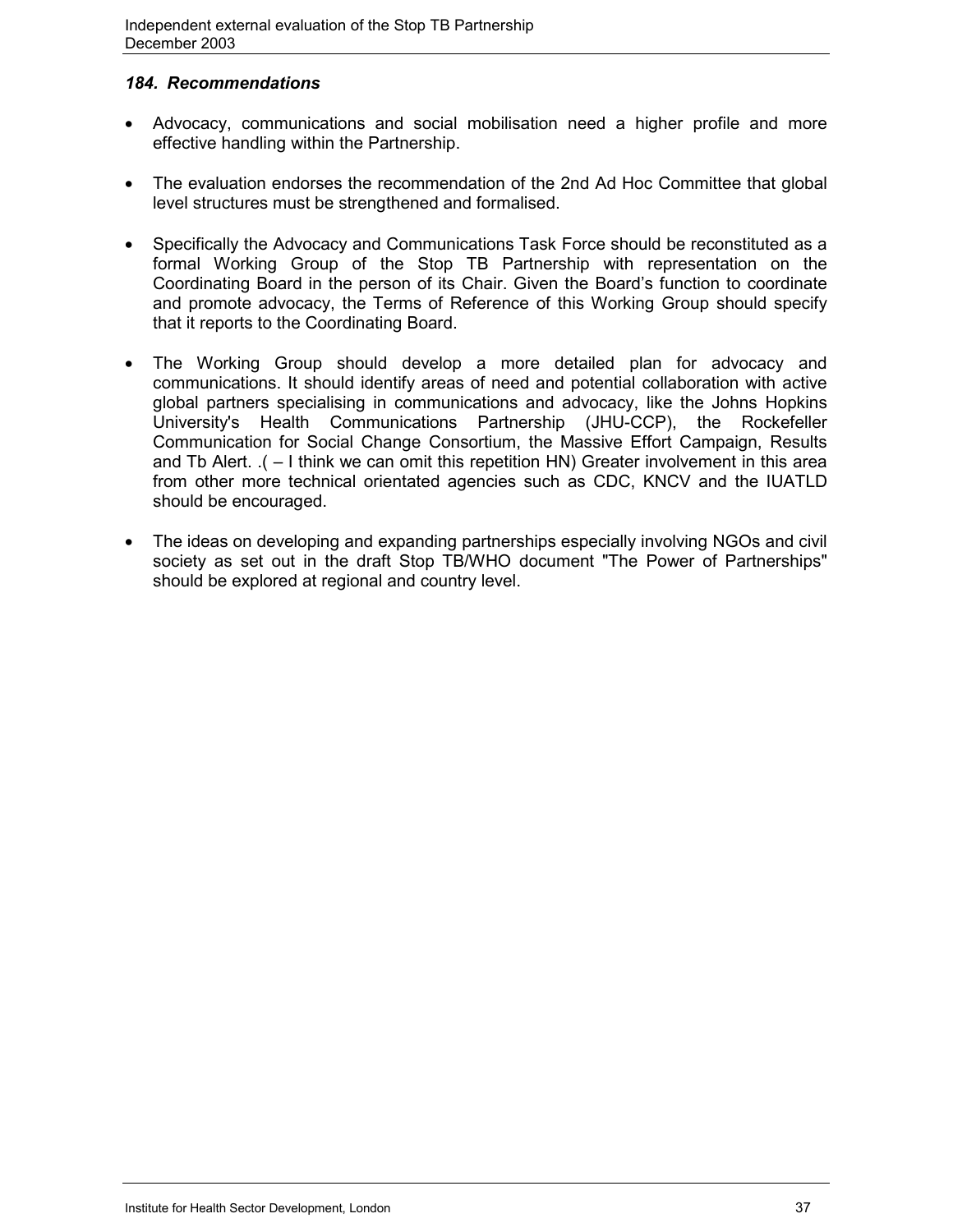# **V: INSTITUTIONAL ISSUES: THE SECRETARIAT**

185. The evaluation was asked to examine in detail the composition, staffing, structure and work schedules of the Secretariat.

# **Functions**

186. The Secretariat is the administrative component of the Stop TB Partnership. Its purpose is to support the Stop TB partners in fulfilling the Partnership's mission.

#### **Secretariat functions as defined in the Partnership's Basic Framework**

- *Prepare, for approval by the Board, an annual work plan and budget for the Stop TB Partnership, including plans and budget for the Secretariat, and any group established by the Board*
- *Coordinate and monitor the progress of activities*
- *Collect and collate information and disseminate them within and outside the stop TB Partnership and its components*
- *Develop communication strategies to support its campaign, promoting greater awareness of the social, economic and political aspects of the global TB epidemic*
- *Maintain close and regular contact with the Working Groups to facilitate coordination and support their work*
- *Provide the administrative support to the Board, the Working Groups and the Forum*
- *Contract for procurement, quality control and monitoring/evaluation functions of the Global TB Drug Facility with suitably pre-qualified agencies, in accordance with the policies of the host Organization (i.e. WHO)*

187. A slightly different definition of secretariat functions and responsibilities currently on the Stop TB partnership website puts greater emphasis on accountability mechanisms and on mobilising financial and other resources at three levels:

- general resource mobilisation to promote increased investment in TB through a wide range of local, national and international funding mechanisms
- specific resource mobilisation for specific global initiatives, such as the GDF and the Stop TB Trust Fund
- specific resource mobilisation for the activities of the Secretariat itself.

188. This report has already made clear the need for more, and more effective, Partnership activities in relation to resource mobilisation, advocacy and communications. Both are areas involving the Board as well as the Secretariat. It is vital that the strategies for these closely related areas are fully articulated. They must then be underpinned by a clear delineation of the respective roles and responsibilities of the Board, of any relevant Working Group or Task Force and of the Secretariat. The Executive Secretary should develop for Board consideration a set of proposals drawing on the recommendations of current relevant reports (including the reports of the 2nd Ad Hoc Advisory Committee, the resource mobilisation consultancy and this evaluation).

189. Subject to the outcome of that work, the Basic Framework specification of Secretariat functions should be amended in line with the website specification to reflect more fully the Secretariat's responsibilities for resource mobilisation, advocacy, communications and social mobilisation, and for accountability mechanisms (such as a report on Secretariat activities to each regular Board meeting and an annual report on the activities of the Board and Secretariat).

190. The Partnership Secretariat serves the biennial Partners' Forum, the Board (usually two meetings per year), the Working Committee (occasional meetings and, say, about seven teleconferences per year on the basis of the notes posted on the website) and a number of Task Forces and ad hoc committees (eg, in 2003 for the interim and actual appointments of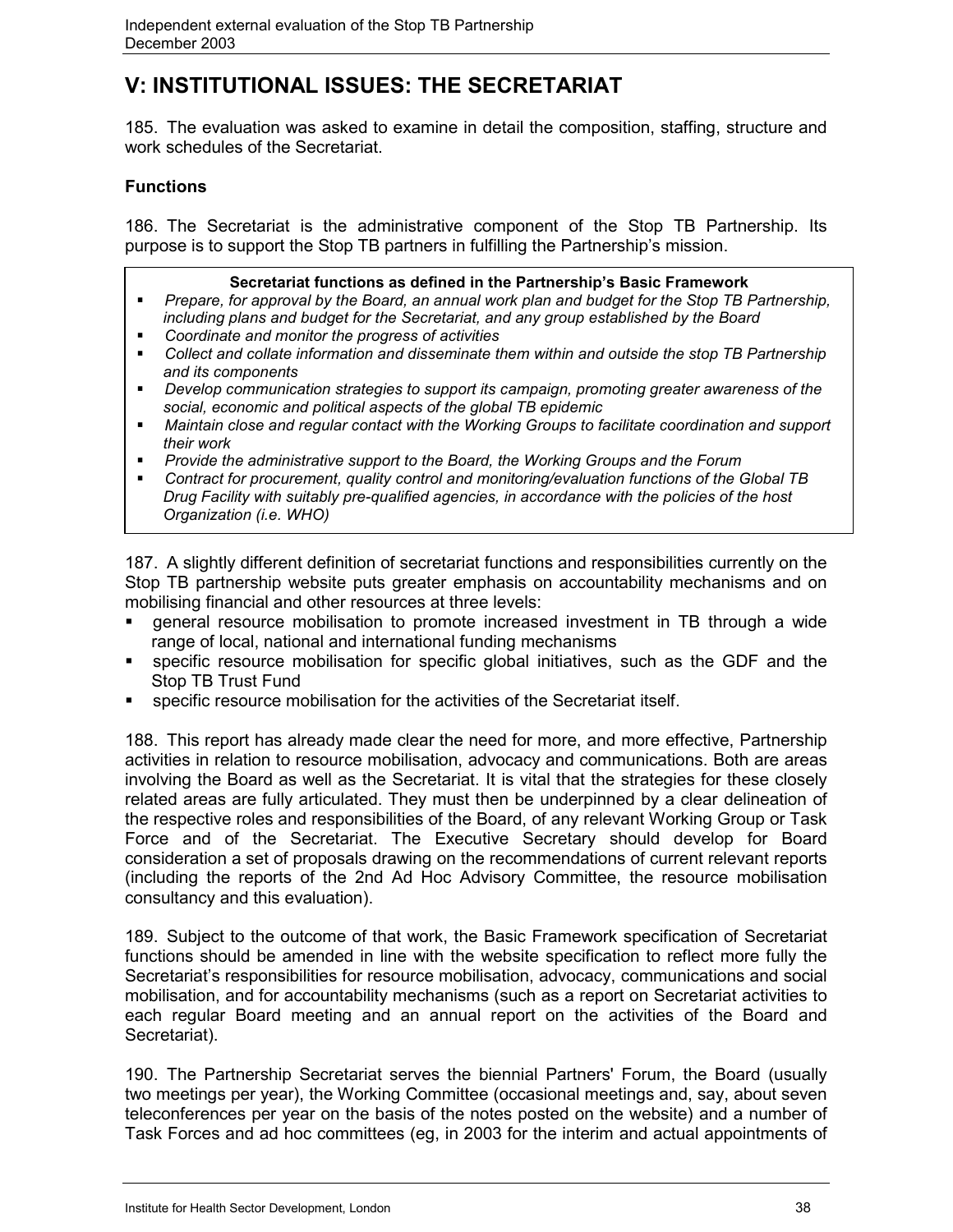the Executive Secretary, the evaluations of the GDF and of the Partnership, and more continuous Task Forces like that for Advocacy and Communications). It should serve a Board Executive Committee, if established. While the Secretariat has a function to maintain close contact with the Stop TB Partnership Working Groups, the secretariats for those groups are provided by partners (WHO, plus the Global Alliance for TB Drug Development/CDC).

191. It is not clear that the Secretariat does at present prepare for approval by the Board an annual workplan and budget for the Partnership, including not only Secretariat bids but also plans for any group established by the Board (ie the Working Groups). The need for such an annual exercise is recommended in section VI on partnership processes.

192. The function "to coordinate and monitor the progress of activities" is ambiguous. If it refers to coordinating the full range of activities planned by the Partnership to achieve the Partnership's targets, it is unclear what locus the Secretariat has, except in support of the Board. The Secretariat has no formal authority over the Working Groups or Task Forces. This function should be clarified. An alternative wording of the function might be "to support the Board in coordinating and monitoring activities of Partnership bodies, in pursuit of Partnership targets".

### *Functions of the Executive Secretary*

193. The functions of the Secretariat and those of the Executive Secretary should be considered together.

194. Formally, the Executive Secretary is responsible for the overall management of the Secretariat and specifically for:

- directing production, implementation and monitoring of the Global Plan to Stop TB
- coordinating partnership building through mobilizing and coordinating partner organizations involved in TB control and related activities
- directing developments, strategies, implementation and evaluation of advocacy and communications
- $\blacksquare$  directing development and management of the Global Drug Facility<sup>22</sup>

195. Support to the Board on resource mobilisation should now be included as a key responsibility.

196. More broadly, the Executive Secretary has to be the dynamo for the Partnership. Board members may be committed but are always part-time, with their own jobs to do. Being Executive Secretary is a demanding role: part visionary, part practical manager, part politician, part fund-raiser.

197. The new Executive Secretary has the support of many Board members to provide leadership and drive for Partnership activities, working closely with all its component parts. Given the Secretariat's track record of success to date in establishing mechanisms like the GDF, they look to it to play an activist role in shaping strategies, securing consensus and implementing initiatives.

198. How far the Board will feel comfortable to go beyond this to formal delegation of authority should be considered  $-$  by the Board  $-$  in the context of the consideration recommended above of delegation of authority to an Executive Committee. It is notable, for example, that the GAVI Board has not delegated decision-making powers either to its Executive Committee or its Executive Secretary.

 $\overline{a}$ <sup>22</sup> WHO vacancy notice HQ/03/TBP/FT238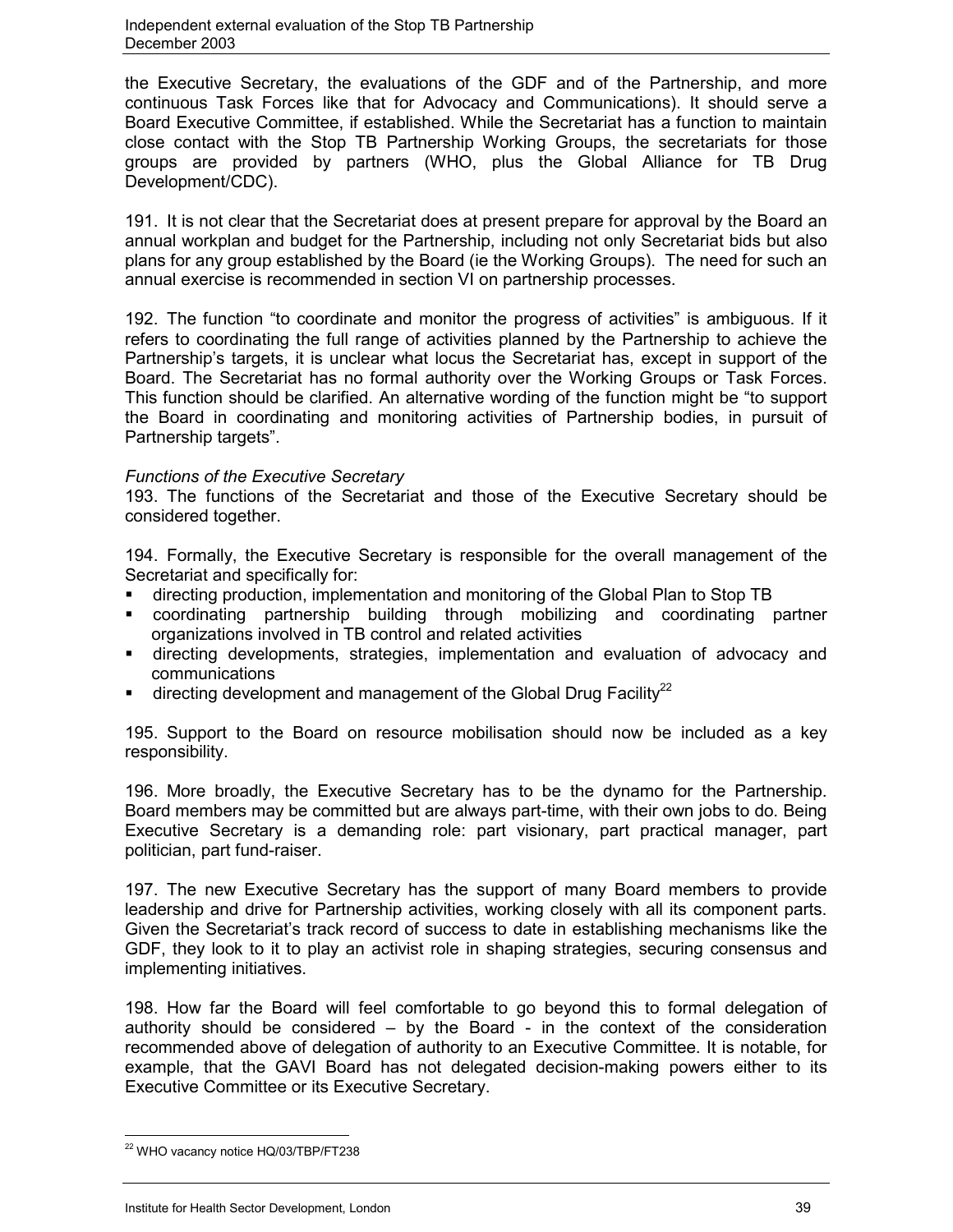199. The major spending decisions from the Secretariat's budget at present relate to TRC recommendations. It could be argued that the Executive Secretary should determine them on the basis of the TRC's expert advice and clear funding principles to be established by the Board. But these are critically important issues for the Partnership's relations with countries, and the evaluation team would favour their being taken by the Executive Committee as representative of partners.

# **The Global TB Drug Facility and the Green Light Committee within the Secretariat**

200. At the Coordinating Board meeting in April 2003, the Board decided on the basis of the GDF evaluation that the GDF should continue to function as part of the Partnership Secretariat and to report to the Executive Secretary. The Board mandated the Acting Executive Secretary to recruit a new GDF manager as soon as possible, and other staff as needed. The evaluation team recommended to the Board in October that filling the GDF manager position with a suitably experienced candidate was an outstanding and immediate priority. Support for the Green Light Committee is now managed in tandem with the GDF.

201. It has been suggested in the course of fieldwork that the Secretariat's responsibility for the Global Drug Facility and the Green Light Committee might be transferred to WHO or to the DOTS Expansion Working Group.

202. This too has been an area of rapid development during the evaluation. Consideration is currently being given to the establishment of GDF-type mechanisms for HIV/AIDS and malaria. The McKinsey report found that additional GDFs were both desirable and feasible but noted that the approach should be adapted to the needs of the disease in question. Options are now being explored under working groups established as part of the 3x5 Initiative, with inputs as necessary from the Stop TB Partnership. Although thinking is still at an early stage, it is important to consider the implications for the TB GDF.

203. In governance terms, one option would be to transfer the TB GDF to WHO and group all three GDFs as separate units within the relevant WHO cluster. This would be consistent with the principle that operational functions of global partnerships should generally be taken on by individual partners.

204. In the longer-term, when the TB GDF has reached steady state, transfer may be an option to consider. But now is not an opportune moment to move the GDF, which needs the close involvement of the Stop TB Partnership Coordinating Board in determining future strategy and funding. Immediately it also needs strong operational leadership, oversight and support from the new Executive Secretary and a new GDF manager. Transfer now could be disruptive and possibly undermine the hard won links which have been built with country programmes. All these factors suggest that the present governance arrangements should be maintained at present. It is understood that this also reflects the current thinking of the working group.

205. In terms of operational impact, the GDF evaluation found that the existing TB GDF could gain significantly from the establishment of additional GDFs through greater leverage at the country level, from reputational benefits and from the presence of economies of scope and scale (notably in areas such as administrative support including information systems, global data collection, brand building and advocacy). Downside risks relating to a possible loss of focus and diversion of expertise and funds away from TB were felt to be low. The extent of the possible benefits is not yet clear and will depend on the models adopted. It may prove necessary to establish additional institutional arrangements to ensure such benefits are fully captured. The Stop TB Partnership would clearly need to be involved in the establishment and operation of such arrangements.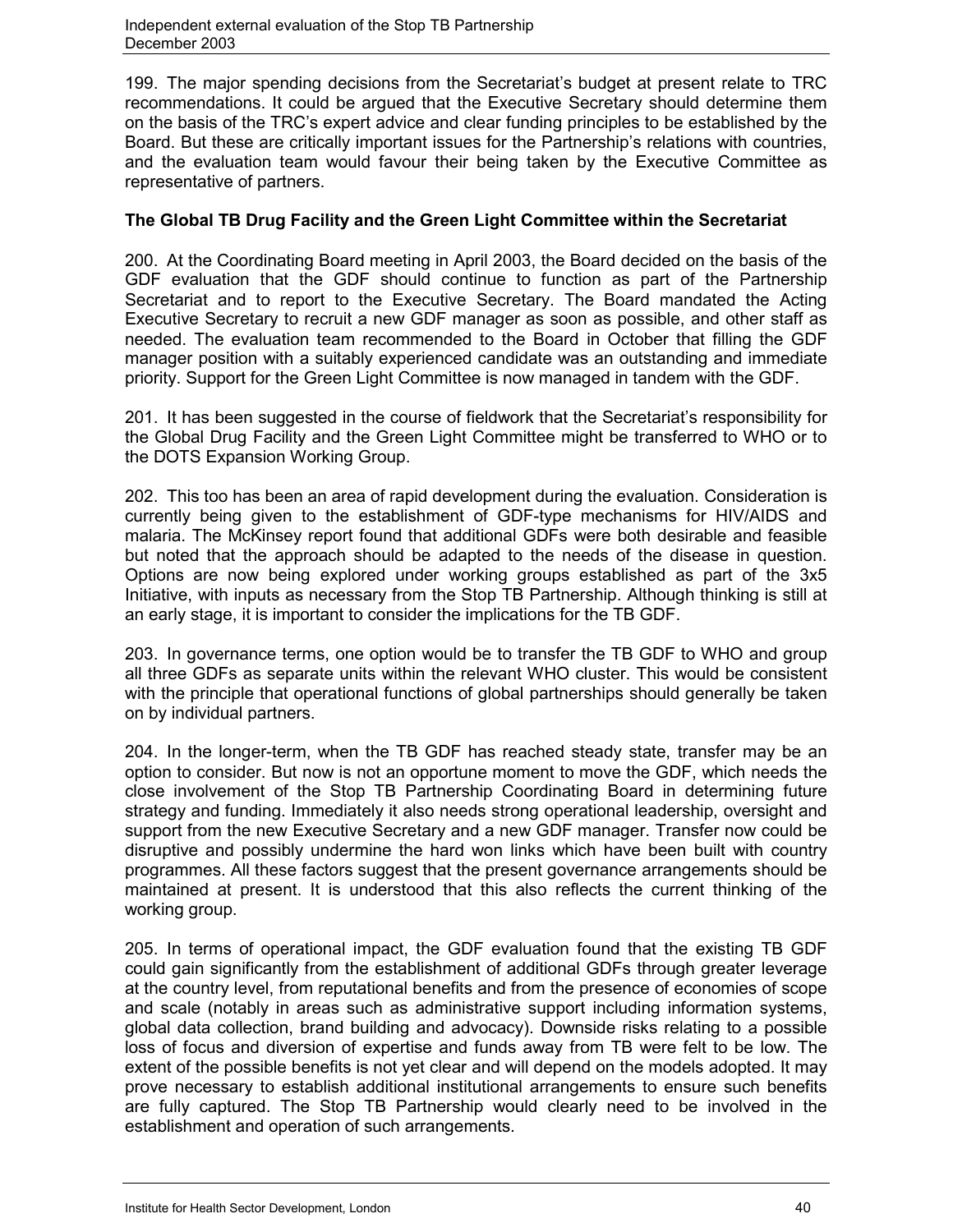206. It is recommended that:

- the GDF and support for the Green Light Committee should at present continue to function as part of the Stop TB Partnership Secretariat, notwithstanding consideration currently being given to the establishment of GDF-type mechanisms for HIV/AIDS and malaria
- the position of GDF manager should report to the Executive Secretary, as decided by the Coordinating Board in April 2003, and should be filled as a matter of urgency

# **Location of the Partnership Secretariat within WHO**

207. In establishing the Global Stop TB Partnership, it was decided not to create a legal entity. It therefore has no powers of its own to employ staff, enter into contracts etc. The Secretariat is hosted by WHO who undertake those functions on the Partnership's behalf. GAVI is similarly hosted by UNICEF and Roll Back Malaria also by WHO. One consequence is that the staff of the Secretariat are actually WHO staff, and that the Coordinating Board is formally advisory to WHO in relation to the Secretariat, including the operation of the GDF which accounts for the bulk of Secretariat expenditure and operations.

208. The general advantages of such hosting arrangements are access to infrastructure, systems (human resources, legal, financial etc), technical support from an existing institution, the ability to establish operations quickly. This enables the Partnership to operate with a smaller Secretariat than would otherwise be the case. Specific additional benefits in UN agencies are tax-free salaries and immunities for staff. The main general downside is that the systems may not be ideally suited to the needs of the Partnership, and there may be a risk that the mission of the Partnership will not be seen as a high priority – though in this case, Stop TB is also a priority of WHO which has its own department under the same name (a source of brand confusion).

209. There are several clear advantages for both parties in the present arrangements for the Stop TB Partnership Secretariat. WHO has a special role as a partner and as the global public health authority with a mandate from its member countries. WHO is empowered to make policy and positioned to assist in implementation of strategies that are in line with its policies. The partnership benefits from easier access to countries through WHO's regional and country networks, and through direct funding and logistics support from the Organization. At country level, great appreciation was expressed about the very substantial contribution WHO makes to the Partnership which has profited from the WHO brand name. Within WHO HQ, the Secretariat has access to a wide range of technical expertise. WHO in turn benefits from speedier development of global consensus on TB-related strategies and policies, global advocacy and increased donor support for its coordinating functions.

210. Against the background of strong technical relationships, the history of resolving the legal and administrative arrangements between the Partnership and the WHO has been fraught and immensely time-consuming for all concerned. They are not yet finalised. No general Memorandum of Understanding (MOU) between the Partnership and WHO has been signed. The Basic Framework sets out the Partnership's understanding but has not been formally ratified by WHO. A time-limited MOU relating only to the GDF was signed, but now needs renewal. The Coordinating Board has felt impelled to set up a Task Force to seek to resolve difficulties encountered in operating a Partnership Trust Fund which it established at the World Bank, apparently without the involvement of WHO. Contract processes (dealt with in the GDF evaluation) and human resources procedures have been a source of tension.

211. To avoid continuing waste of effort, these issues now need to be tackled intensively and with good will on both sides to bring them to resolution, including a general MOU between the Partnership and WHO, and a renewed GDF MOU if separate agreements are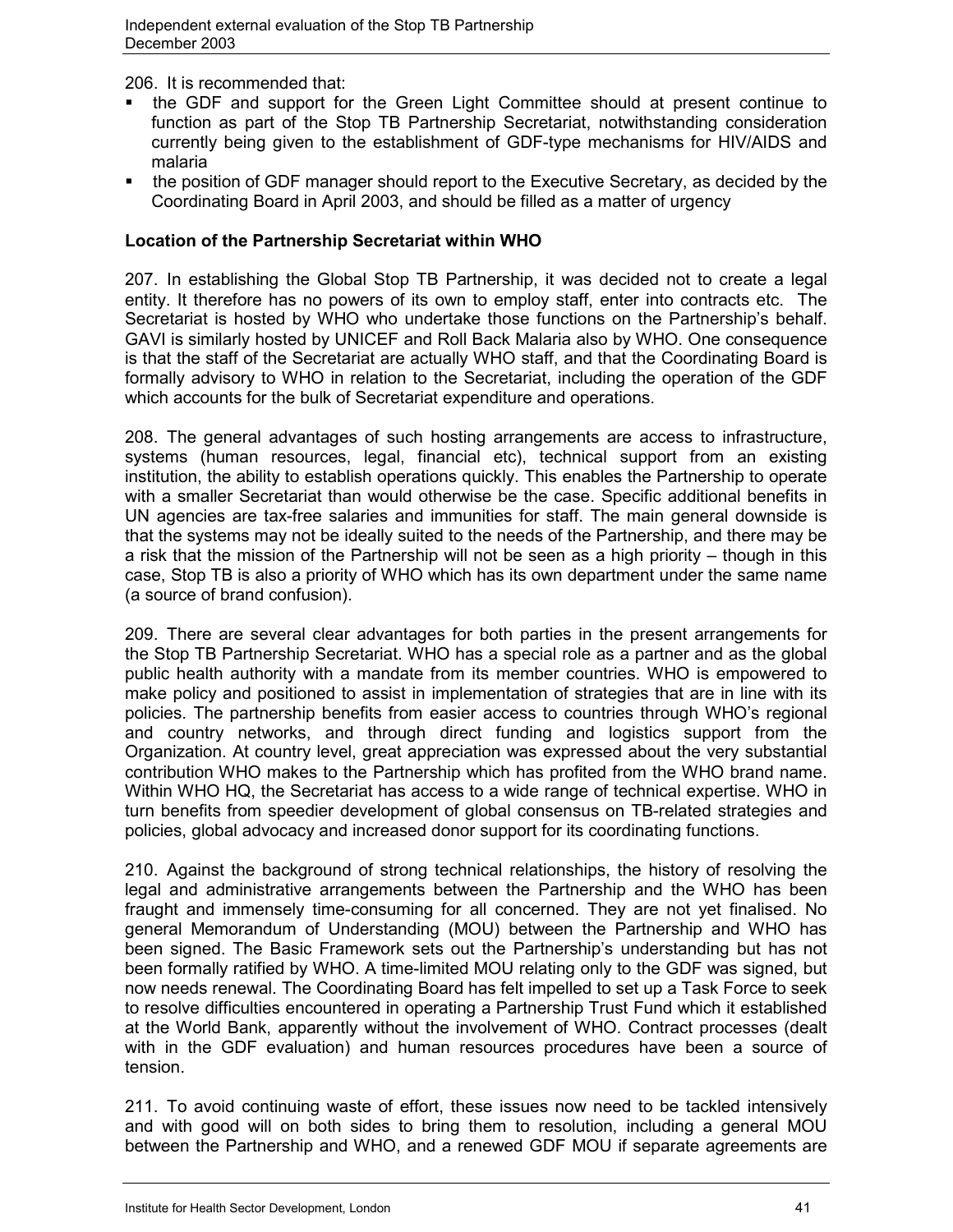required. The remit of the Trust Fund Task Force could be extended to provide the Partnership input, supported by the Secretariat.

## *Financial aspects*

212. In return for hosting the Secretariat, WHO levies a Programme Support Charge (PSC) on all donations, generally of 13%, (or 6% for drug procurement under GDF). This charge is to cover general support costs such as accommodation, lighting, heating, and professional support, e.g. legal, financial, human resource and administrative services. One specific cause of concern among donor partners has been that these payments seem too high in relation to costs actually incurred by WHO.

213. WHO estimates that indirect costs incurred by WHO in 2001/02 amounted to some \$1.8m compared to PSC revenue of some \$2.0m. WHO also provided technical support inputs to the Partnership of \$4.3m over the same period (for detail, see Annex J).

214. This suggests that WHO makes a substantial net financial contribution to the Partnership and that the PSC revenue broadly offsets the indirect costs incurred by WHO. Attempts to avoid PSC through the establishment of the Trust Fund would, on this basis, appear unwarranted. This finding is heavily dependant upon the level of grant support for DOTS expansion through the GDF. If this were to increase (decrease) significantly, it could – depending on the level of services consumed - result in a net financial surplus (deficit) for WHO in its hosting role.

215. In principle PSC paid by the Partnership should broadly balance the costs incurred by WHO in providing support services of an appropriate quality. This balance should be reviewed on a periodic basis (eg twice during the Global Plan period, at the mid-term review and the final evaluation).

# *Human resource aspects*

216. The human resource aspects are considered in more detail below, with specific recommendations. Both the Secretariat and WHO have met frustrations. There is scope for the Secretariat to assist itself considerably by developing a human resources strategy and working closely with the WHO administration to realise it. There is also scope for WHO to exercise some flexibility, and take action on behalf of all its clusters to reduce unconscionably long recruitment delays.

#### *Governance*

217. The GDF evaluation concluded that the GDF's governance model had worked moderately well, balancing the roles of WHO who provide the legal umbrella for the GDF and of the Stop TB Partnership who provide funding and technical assistance through partners. It recommended that the model continued to be appropriate, though there was need for WHO and the Coordinating Board to clarify their respective roles and establish clear accountability for decision-making, oversight and legal liability.

218. Unsurprisingly, this evaluation has reached a similar conclusion in relation to the rest of the Secretariat. One risk is that WHO as host organisation and line management might be seen as dominating the Partnership Secretariat, or even the Partnership. In practice both evaluations have found that WHO has to date played a constructive and relatively hands-off role in governance.

219. Other options are possible. The Partnership could, like the GFATM, seek to be established a legal entity able to handle its own affairs. Or it could remain a non-legal entity, with its Secretariat hosted by another partner with less rigid procedures. The evaluation team was asked by the Evaluation Steering Committee not to explore these options. But it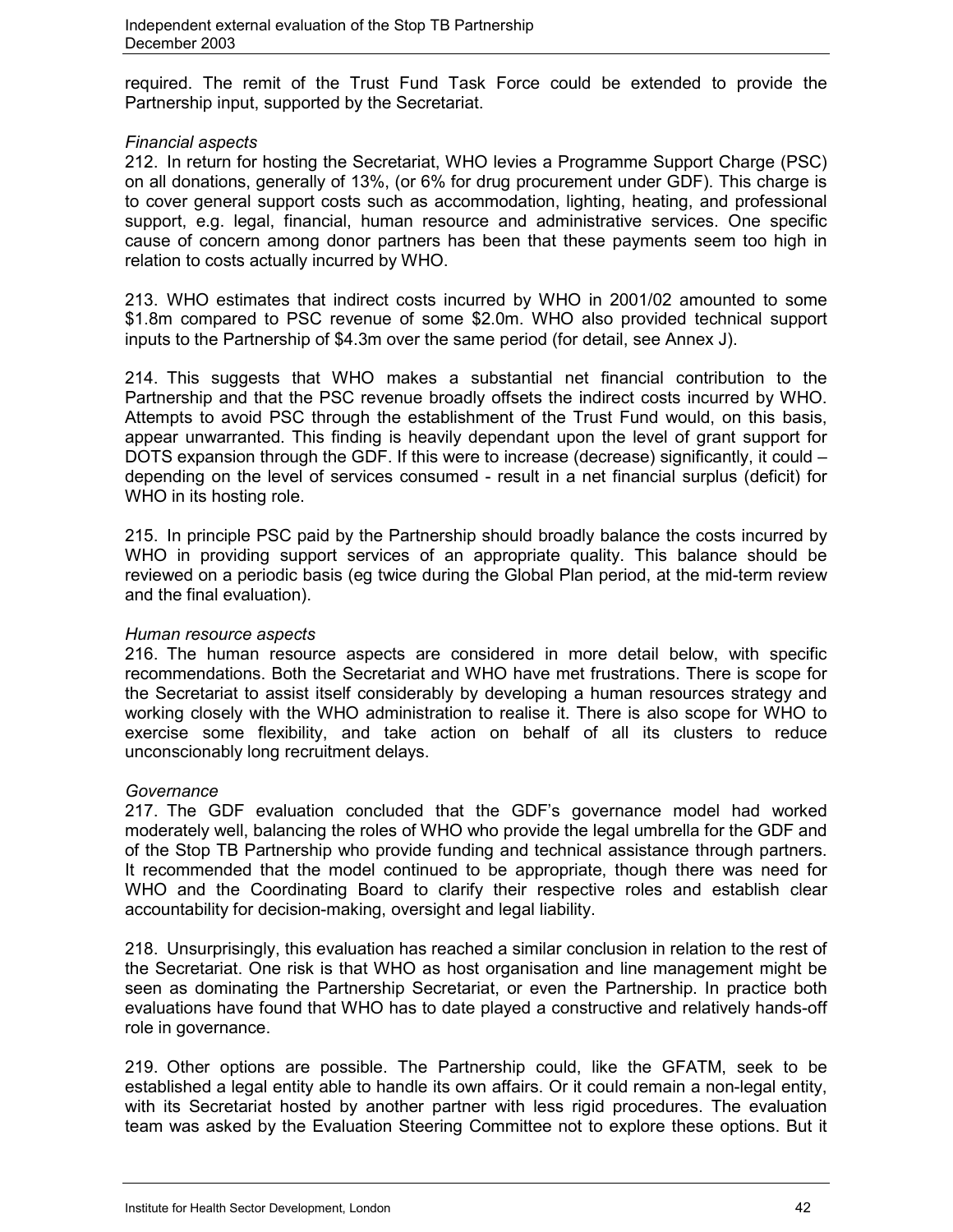notes for the record that, where the issue has arisen, Board members remain of the view that the Secretariat should be hosted in WHO despite the administrative frustrations.

# **The Partnership Executive Secretary**

#### *Executive Secretary reporting lines*

220. As set out in the Basic Framework, the Executive Secretary reports to the Director of Stop TB and the Director General of WHO, not to the Partnership Coordinating Board. This is in contrast with the Executive Secretary for GAVI who reports to the Chairperson of the GAVI Board, while being a staff member of UNICEF which hosts the GAVI Secretariat.

221. Ideally the Executive Secretary of the Stop TB Partnership should similarly report to the Chair of the Partnership's Coordinating Board as representative of the whole Board. The evaluation team was advised during fieldwork that this is not compatible with being a staff member of WHO since the Executive Secretary – like other members of the Secretariat – is subject only to the authority of the Director-General and the technical and administrative direction of his Director. Formally, as WHO staff, they may neither seek nor accept instructions in regard to performance of their duties from any government or authority external to WHO (Staff Rule 1.10 which seeks to ensure the independence of the World Health Organization, and to protect its staff from undue influence). This reporting line to WHO management is seen as part of the trade-off in having the Secretariat located in WHO.

222. In practice, the arrangement has been made to work through a strong sense of partnership and diplomacy by the Partnership Executive Secretary and successive WHO Stop TB Directors. WHO's general stance is seen as operating through the Board and other Partnership components as a (very influential) partner rather than directly through the Secretariat as a line manager. In the absence of robust institutional mechanisms to protect the Secretariat in the event of differences of view between the Board and WHO, there is a heavy onus on both the Board Chair and the WHO Director of STB to be alive to the sensitivities and to resolve issues speedily among partners in the Board.

223. It should be noted that, towards the end of the evaluation, the WHO post of the Executive Secretary for Roll Back Malaria was advertised<sup>23</sup> on the basis that s/he would be accountable to and report functionally to the RBM Partnership Board and ultimately the RBM Partners' Forum. S/he would report administratively to the Director of WHO's RBM Department. Subsequent discussion with WHO's central Human Resources Services indicated that the RBM advertisement was not in line with WHO Staff Rules and that the appropriate formulation should be that the Executive Secretary for RBM should operate "under the guidance of the RBM Board and report to the WHO Director, RBM, on both technical and administrative matters".

224. The evaluation recommends that:

- the posts of Executive Secretary for the Stop TB Partnership and for the RBM Partnership are directly analogous in respect of reporting lines and the same conditions should apply to both
- ideally the Executive Secretary of the Stop TB Partnership should report to the Chair of the Partnership's Coordinating Board as representative of the whole Board. However, on current WHO advice, the Executive Secretary of the Stop TB Partnership must, under the guidance of the Stop TB Coordinating Board, report formally to the WHO Director of Stop TB, so long as s/he is a WHO employee. This position should be reconsidered if a different outcome is adopted in relation to RBM
- whatever more detailed guidance WHO provides on the practical meaning of "under the guidance of the Board", goodwill between the Director of Stop TB and the Coordinating

 $\overline{a}$ <sup>23</sup> WHO vacancy notice HQ/03/HTM/FT427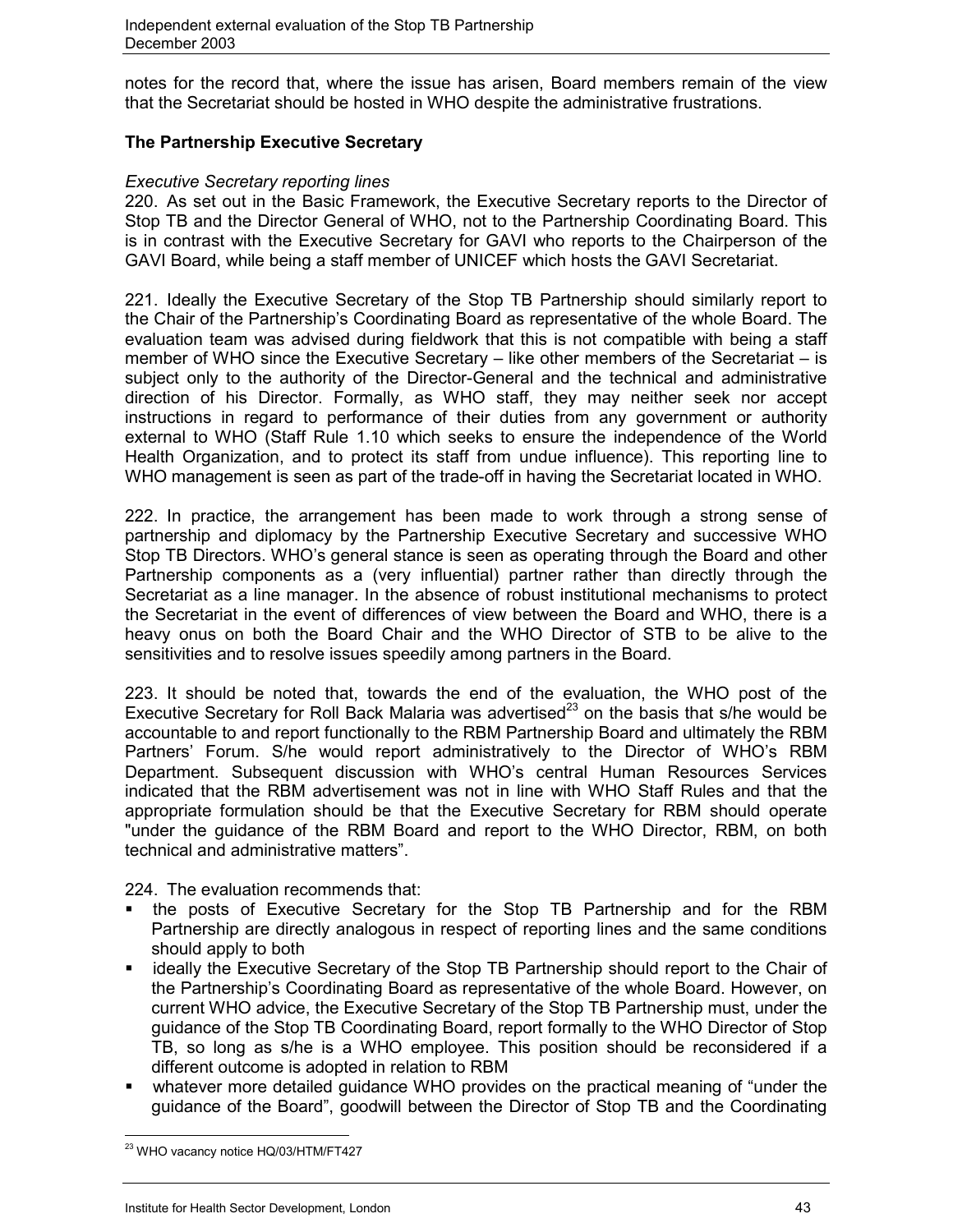Board are critical to making these reporting arrangements work in practice. There is no evidence of problems to date but there must remain potential for difficulties. It should be the responsibility of the Chair of the Board and the WHO Stop TB Director to spot and resolve problems swiftly, not to leave the Executive Secretary in a difficult position. The WHO Stop TB Director could seek the advice and suggestions of the Board Chair in setting the Executive Secretary's annual objectives and on his/her performance appraisal, under WHO's Personnel Management and Development System (PMDS)

## *Executive Secretary appointment process*

225. During the evaluation, Dr Marcos Espinal was appointed to the post of Partnership Executive Secretary on a two-year fixed term appointment. The appointment was made using an innovative process which could be a model for other Partnerships housed in WHO. Formally, the Executive Secretary is appointed by the Director-General of WHO in consultation with the Coordinating Board. The process adopted was closely coordinated between the Coordinating Board and WHO, while meeting WHO requirements: see Box below. Both the Partnership and WHO Human Resources Services perceive the approach as having worked well – albeit at the cost of short-listed candidates having to face two final interview panels.

#### **Executive Secretary Selection Process**

- *Vacancy notice issued by WHO and also disseminated by the Partnership network*
- *All CVs received reviewed by Coordinating Board Panel*
- *Teleconference-interviews of top 9 candidates produced shortlist of 4 candidates*
- *Short-listed candidates interviewed face to face by Coordinating Board Panel, then WHO Selection Panel which retained authority for reaching an independent recommendation*
- *Both Panels came to consensus*
- *WHO Director-General approved the appointment*

# *Level of appointment*

226. The terms of reference and a grading of P6 for the Executive Secretary post were determined for the recent appointment exercise.

227. We should, however, record our conclusion that, assessed against WHO's post classification criteria, the post of the Stop TB Partnership's Executive Secretary properly merits the grading of at least Director 1 (D1) rather than P6, given the level of responsibilities, his very public position as the visible embodiment of the Partnership, and the wide range of tasks beyond WHO in relation to partners and countries. These are in addition to considerable internal management responsibilities, including oversight of a sizeable Secretariat with operational functions. By comparison, the GAVI Executive Secretary is a higher-graded Director 2 (D2) within UNICEF but he has no supervising Director.

228. An upgrading of the Stop TB Executive Secretary from P6 to D1 would have no financial implications for the Partnership or the postholder, since D1s and P6s are paid at the same rate. WHO central Human Resources Services have advised that there would be no bar to the Executive Secretary as a D1 reporting to the Director of Stop TB who holds the higher grade, D2. Such an upgrading would provide headroom for higher graded positions for some team leaders (eg a P6 post for the GDF manager) to attract candidates of appropriate stature and experience.

229. The evaluation team had originally concluded that the Director of Stop TB and the Partnership Coordinating Board should review the position in one year, based on evidence of the Executive Secretary's responsibilities and duties in the interim. It is understood that a new post classification system is due to be introduced from 1 January 2004.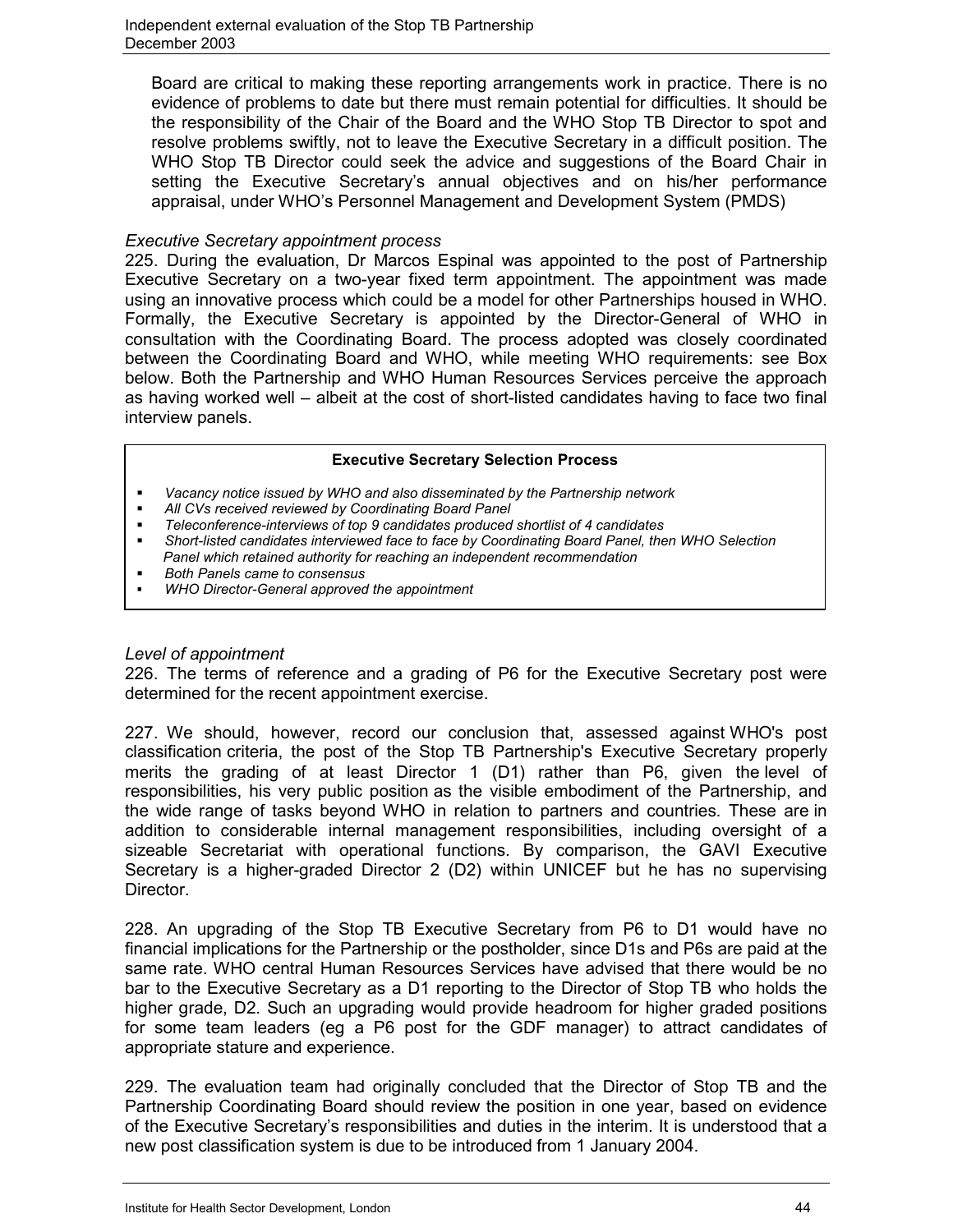230. However, the post of Roll Back Malaria Executive Secretary discussed above has now been advertised as a D2, with the possibility of appointment as a D1 depending on the qualifications and experience of the selected candidate. On the face of it, these two Partnership Executive Secretary posts have very similar functions and responsibilities and merit the same grading.

231. It is recommended that there should be an early review of the grading of the post of Stop TB Partnership Executive Secretary, with a view to upgrading to D1 as a minimum (or D<sub>2</sub> if that is the grading confirmed for the post of RBM Executive Secretary with its broadly analogous responsibilities).

# **Secretariat Staffing**

# *Numbers, grades and costs*

232. The Partnership's Basic Framework envisaged that the Secretariat would be led by the Executive Secretary and 'comprise such staff as the Board may recommend'. An earlier Governance Mechanisms paper and the current website section on the Secretariat propose that a reasonable staffing level for the Secretariat would be around 15, with limited secretarial assistance. This apparently excludes GDF staffing but assumes four professional staff to support the Working Groups and one to cover finance and personnel issues. In practice the Working Groups are serviced by partners and the Secretariat is just establishing one professional post to facilitate coordination among the Working Groups.

233. In October 2003, the total Stop TB Secretariat complement of staff of all kinds plus vacancies amounted to 33.55 fte (22.55 professional, including two part-timers, and 11 general support staff). It had 20 positions (13 professional and seven general staff) for partnership support and innovations, advocacy and general management functions. In addition, the GDF section of the Secretariat had 14 positions (10 professional staff and four general staff). An overview is given below, with a full breakdown in Annex E.

| Total staffing complement (fte)       | P6 | P5   |   |   |   |   |   |       | P4 P3 P2 G5 G4 G3 Total P Total G | Total |
|---------------------------------------|----|------|---|---|---|---|---|-------|-----------------------------------|-------|
| Partnership support and innovations   |    | 2.55 |   |   |   |   | 2 | 4.55  | 2                                 | 6.55  |
| Advocacy and communications           |    |      | 2 |   |   |   |   | 4     | 2                                 | 6     |
| General management and administration |    |      |   |   |   |   |   | 4     | 3                                 |       |
| <b>Global Drug Facility</b>           |    |      | 3 | 2 | 2 |   | 3 | 10    | 4                                 | 14    |
| <b>Total figures</b>                  |    | 7.55 | 6 |   | Δ | 2 | 8 | 22.55 | 11                                | 33.55 |
|                                       |    |      |   |   |   |   |   |       |                                   |       |
| Total staff in post (Oct 2003)        | P6 | P5   |   |   |   |   |   |       | P4 P3 P2 G5 G4 G3 Total P Total G | Total |
| Partnership support and innovations   |    | 2.55 |   |   |   |   |   | 5     |                                   | 6.55  |
| Advocacy and communications           |    |      |   |   |   |   |   |       |                                   |       |

| Advocacy and communications           |  |  |  |  |       |       |
|---------------------------------------|--|--|--|--|-------|-------|
| General management and administration |  |  |  |  |       |       |
| Global Drug Facility                  |  |  |  |  |       | 10    |
| <b>Total figures</b>                  |  |  |  |  | 18.55 | 25.55 |
|                                       |  |  |  |  |       |       |

234. Comparisons with other Partnership Secretariats need to be treated with care, given the differences in functions – and particularly operational functions like the GDF. And there are differences in philosophy. The GAVI Board, for example, explicitly seeks to mainstream activities to partners and to maintain a very lean secretariat. In October 2003, the GAVI Secretariat had a total staff of 12 staff (8 professionals and 4 general staff) plus 4 short term staff, with a bias to higher grades than the Stop TB Partnership Secretariat. Most fundraising is done by a separate entity, the Vaccine Fund, though the GAVI Executive Secretary plays a key role in resource mobilisation for the Alliance.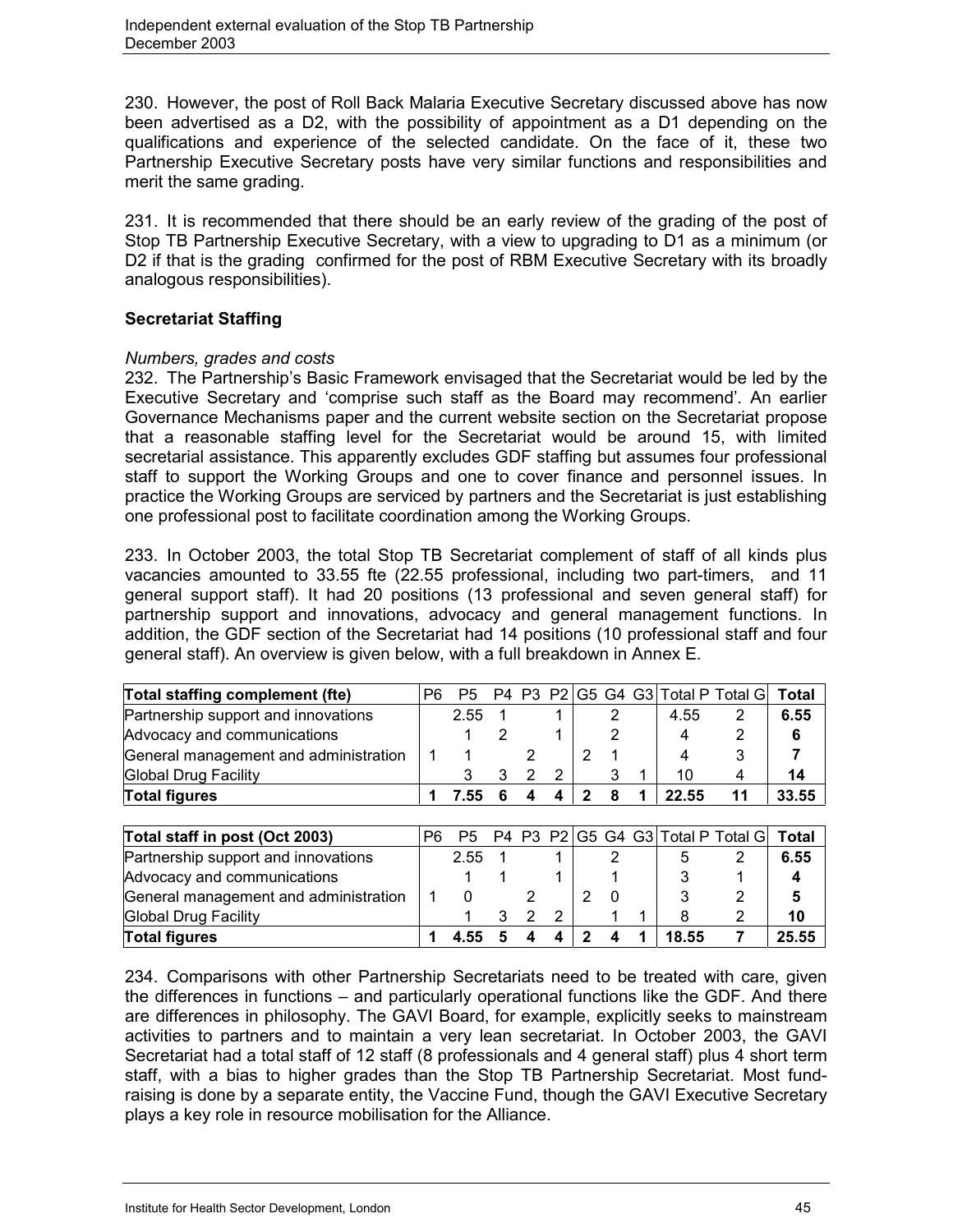235. By comparison, a GFATM discussion paper on governance in October 2001 argued that the GFATM should be adequately resourced for its wide range of responsibilities, and not be in a position where it had to beg for resources or place over-reliance on voluntary inputs from already overstretched staff in the technical agencies. It concluded therefore that the Secretariat should be core funded with the possibility of voluntary inputs, including secondments from key stakeholders, at the margin. The GFATM Transitional Working Group subsequently approved Secretariat strength of 12-15 professional staff, with associated support staff. By October 2003 the GFATM had a Secretariat of 74 staff.

236. The McKinsey evaluation earlier this year covered staffing issues in the GDF, recommending that it was significantly understaffed to meet proposed plans. Its future staffing needs will depend on the Board's strategic decisions on the future of the GDF.

237. The rest of the Secretariat deals with partnership support and innovation, advocacy and communications, and general management and administration. Workloads are reasonable except at the most senior levels, notably the Executive Secretary and the Support and Innovation team leader where structural solutions rather than more staff are recommended (see below). Detailed discussions with the Executive Secretary suggest there is some limited scope for staff savings. One P5 position will be dropped when a secondment ends in December 2003. A secretarial vacancy should not be filled. There may also be advantage in reshaping general staff functions, to reduce the number of pure secretarial positions retained (where there appears to be some under loading) and provide more administrative support. Consideration is being given to the continuing need for dedicated capacity in the Secretariat on social mobilisation. This report has recommended elsewhere that the technical partners (i.e. IUATLD, WHO, KNCV) should give a higher priority to social mobilisation activities.

238. Additional identified staffing needs in the rest of the Secretariat include capacity for intensified work on advocacy and communications and on resource mobilisation. This evaluation concludes that these needs can be met within the current staff complement – if positions are filled and appropriately deployed. The current complement for advocacy and communications of three professional staff (one P5 and two P4, excluding a current additional P2 to assist with the Partners' Forum) plus two G4 staff should be sufficient for the Secretariat's expanded role, if vacancies are filled suitably. There will also need to be an appropriate budget to contract in specific professional advice, as necessary.

239. A P5 appointment is currently being made to a joint resource mobilisation and financial management position. Given the different skill-sets involved, it is unlikely that both these areas can adequately be covered by recruitment of a single person. In addition, effective support for resource mobilisation for the Partnership will demand a full-time commitment. It is therefore recommended that there should be two positions, one for resource mobilisation and one for Secretariat financial management, human resources and administrative matters (see below for more details). These positions can be accommodated without expanding the current staff complement.

240. The estimate of Stop TB Partnership Secretariat staffing costs for 2004 is \$3.48 million. Two posts – the Executive Secretary and his secretary – are funded from the WHO's regular budget. In kind support is being provided by the Netherlands Government and Management Sciences for Health to meet the costs of Secretariat staff, with the balance met through WHO's extrabudgetary funds $24$ .

 $\overline{a}$  $^{24}$  2004 staff costs breakdown: \$237,000 from WHO regular budget, \$160,000 each from Netherlands and MSH and \$2.92m from WHO extrabudgetary sources.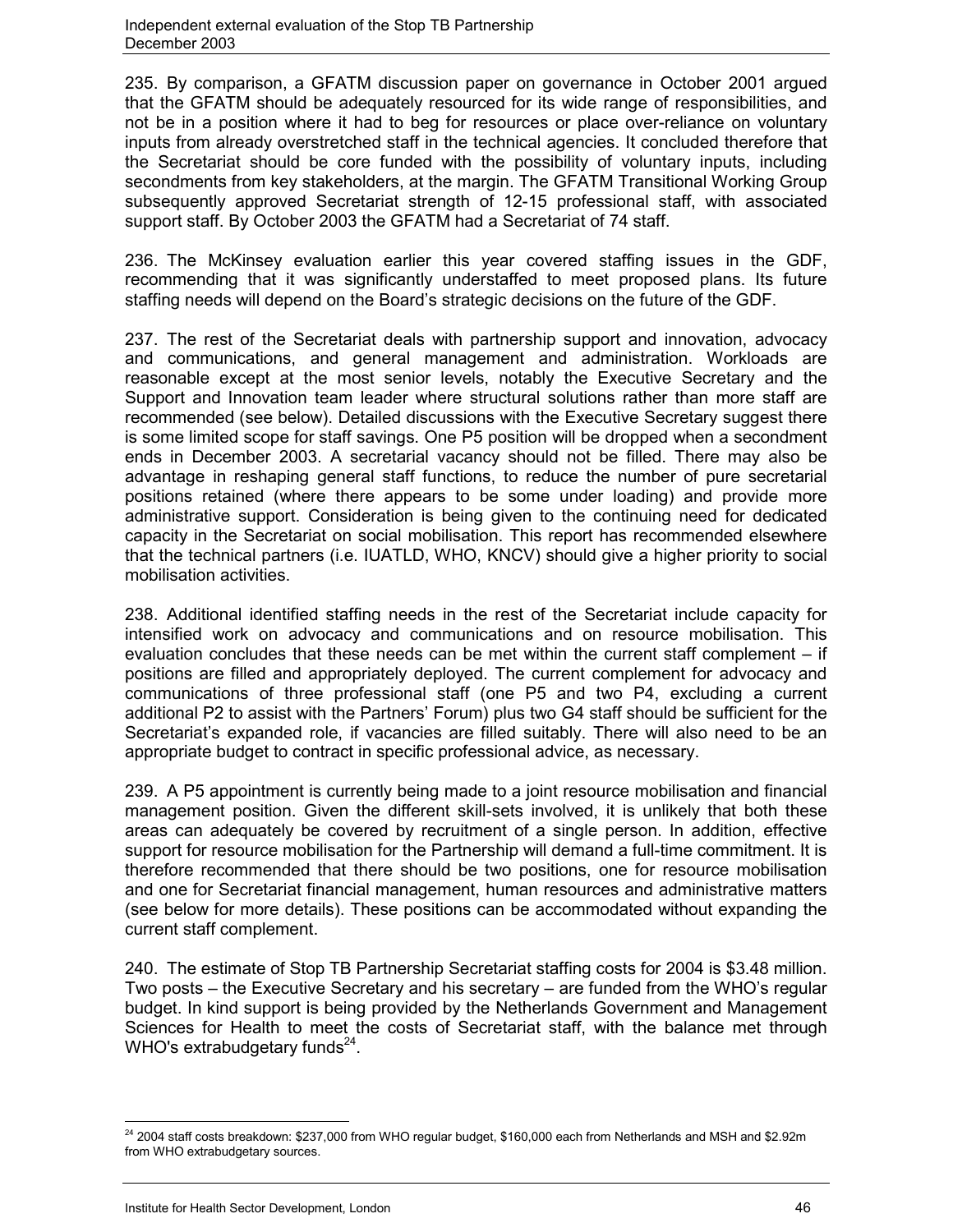# **Secondments**

241. Currently four out of 23 professional positions in the whole of the Secretariat are filled by secondees from partners: the American Thoracic Society (ATS), the Dutch Ministry of Foreign Affairs, Management Sciences for Health and Partners in Health, Harvard Medical School. A second secondee from Management Sciences for Health left the Secretariat in June 2003. This flow of secondees to the Secretariat is fundamental to the original concept of the partnership, and to providing the range of expertise and experience required to support it. Continued, indeed enhanced, support – in the form of individuals or funding for secondments - is required from a wider range of partners. If the full benefit of secondments is to be achieved, Secretariat managers must pay more attention to ensuring a good fit between secondee and job description, and to integrating newcomers into the teams. This point also applies to direct WHO recruits to the Secretariat.

242. Conversely the Partnership Secretariat funds 50% of a secondee to the World Bank. All concerned feel this arrangement works well and to mutual benefit. The Secretariat has expressed interest in adopting this model with selected other partners. This certainly has potential, provided that the jobs are well-designed and effective working links established. Nonetheless, it will be important to retain a core of Secretariat staff working together in one place to ensure overall cohesiveness.

### **Contracts, turnover, vacancies and recruitment processes**

### *Contracts*

243. Secretariat staff are WHO employees or secondees to WHO. Of the total full-time equivalent, only 6.55 secretariat staff (20%) are on WHO fixed-term contracts, which are time-limited but open to extension without break. For example, the Executive Secretary post was advertised as a two-year appointment. The remaining 27 staff are temporary appointments, mostly for 11 months but two for 5 months. Their conditions are significantly less good in terms of entitlements and staff development. Contract extensions may be offered up to a maximum of 44 months in four years. Action is currently in hand to convert three temporary appointments for key Secretariat staff into fixed term. This will result in 28% of Secretariat staff being fixed-term. By comparison, 78% of the GFATM's staff (58 out of 74) are permanent.

244. The consequences of this predominantly temporary profile of staff include a notable sense of insecurity (especially among general grade staff) and serious disruption of work, given the WHO requirement for contract breaks of up to 30 days between short-term contracts for temporary appointments. Some of the Secretariat's most senior staff are subject to contract breaks. Timing of the breaks can be a problem in relation to work priorities. The contracts of 21 staff will expire in the next twelve months, most of which will be renewed. In moving from start-up to sustainable operations, the Secretariat needs to focus on increasing the ratio of fixed term to short-term positions.

# *Turnover*

245. Over the last twelve months, turnover has been extremely high at 35%. This represents a huge burden in terms of disruption of Secretariat activities, loss of institutional memory, wastage of individual induction and development, and transaction costs for exits and recruitments. Handling this level of turnover, and constantly renewing short-term contracts, has strained the capacity not only of the Secretariat but also of the WHO Management Services Unit which provides HR support.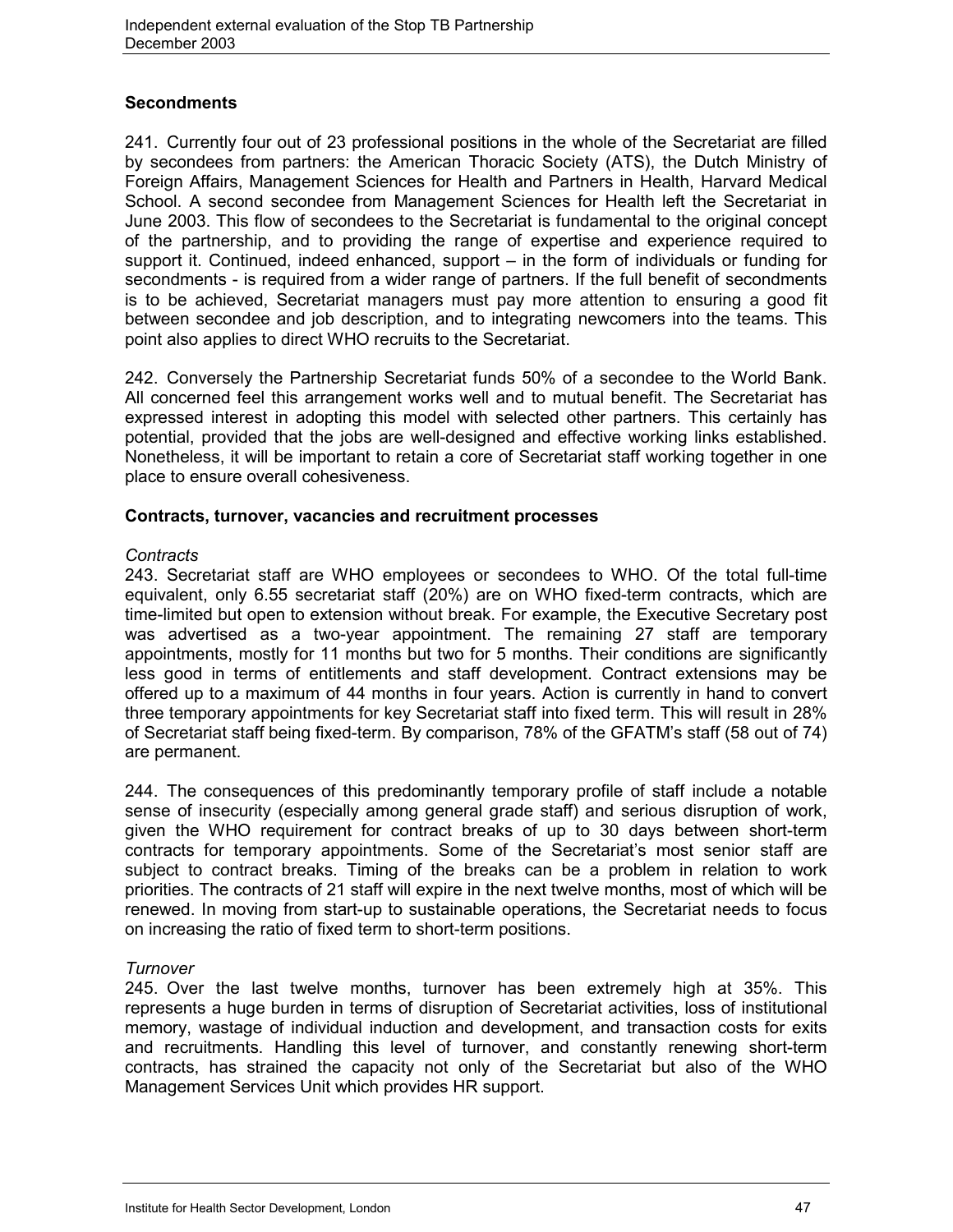246. Factors fuelling turnover over and above normal career development appear to include individual insecurity over temporary appointments, inappropriate appointments, making poor use of staff and too little emphasis on people management and development.

#### *Vacancies and recruitment processes*

247. At present the Secretariat has eight vacancies (24% of complement). This inevitably puts pressure on the remaining staff. The GDF is particularly low on staff in position (29% of the full complement are vacant – 4 positions, including the GDF Manager).

248. The Secretariat has expressed considerable concern about the effort and time taken to complete WHO recruitment processes. A summary of time taken for vacancies / appointments over the last twelve months is given in Annex F. Analysis of short-term appointments in the last 6 months suggests that the appointment of new recruits has taken an average of nine weeks in total. This does not seem unreasonable for an employer with fair and open recruitment policies. However, some appointments have taken substantially longer.

249. There have been serious delays in recruiting to fixed term positions. The recent appointment of the Executive Secretary, using the post description of his predecessor, took the shortest time at 25 weeks. A Finance Officer recruitment, which was notified in November 2002 and approved by WHO's Director General in December 2002, has still not been finalised in November 2003. The Management Services Unit advises that delays can typically occur at the stages of classifying the grading of the post, creating the post in WHO's Central Budget and even in translation for the advertisement.

# **Staff Skills and Management**

250. The GDF evaluation noted that the GDF's management team had largely met expectations, and that the success of the GDF was widely credited to the team's dynamism, innovation, "can-do" spirit, and strong and technically competent leadership. It also noted that the team was relatively young, had limited "business" experience and lacked skills in key areas of marketing/brand-building, fund-raising, monitoring and evaluation, and developing management systems.

251. This evaluation has drawn broadly similar conclusions in relation to the rest of the Secretariat.

252. Its management team has been instrumental in many of the Partnership's achievements to date. In particular, interviewees paid tribute to the skill, energy and sensitivity of Dr Jacob Kumaresan who was Executive Secretary until earlier this year.

253. The moves in the last few months of the Executive Secretary, the GDF Manager and the WHO Stop TB Director mean this has been an exceptional time to review the Secretariat. Given this instability, it is not surprising to find an expressed need for clear and effective leadership, a more strategic approach to the work with strategies driving priorities, workplans and budgets, stronger management and decision-taking, and better communications within the Secretariat. These are key issues to be addressed by the new Executive Secretary, Dr Espinal, in close cooperation with the Board.

254. The Secretariat is relatively strong on technical TB skills. However, the issues of wider skill-sets and managerial systems noted by McKinsey in relation to the GDF apply largely to the Secretariat generally:

 the Secretariat like the Board needs to be more business-like. Building a business mindset for decision-making and operations, and providing effective man-management,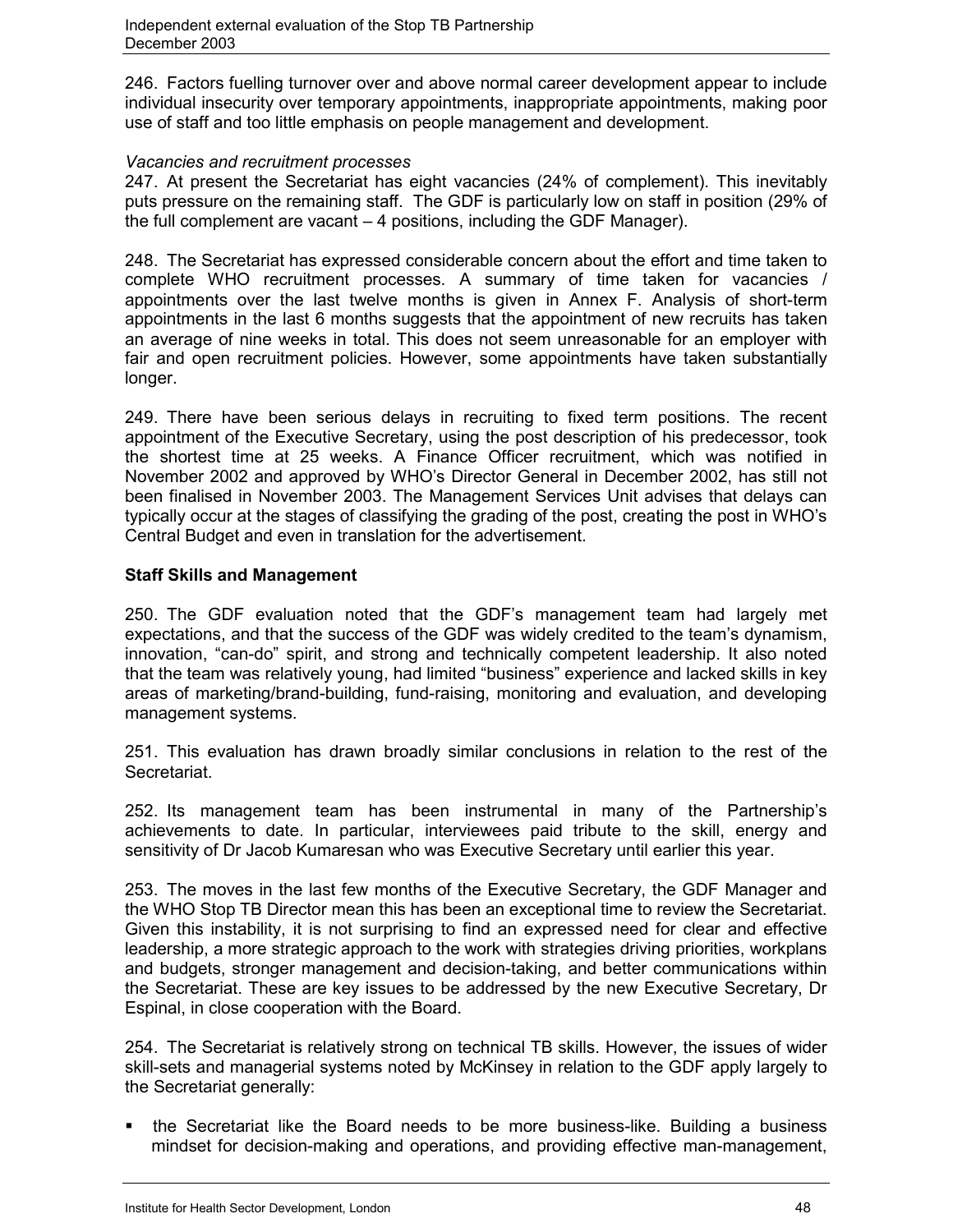will require the development/recruitment of enhanced management skills, particularly at team leader level. Support in defining job descriptions appropriately and selecting suitable recruits with a balance of managerial experience would be provided by a proposed new senior Finance and Administration Officer. In the short-term, assistance should be sought outside the Secretariat

- key areas of Secretariat activity, notably planning/performance management and resource mobilisation, need to be professionalised. Given the different skill-sets involved, it is unlikely that these needs can be met by recruitment of a single Partnership Resource Administrator, as noted above
- advocacy and communications expertise needs to be further strengthened

255. Achieving these ends is likely to require both:

- **•** continuing development of key staff in post and
- recruitment, as vacancies arise, of individuals with the requisite skills and expertise, including managerial skills

256. WHO's Personnel Management and Development System (PMDS), properly used, provides Secretariat line managers with a framework for relating individual to organisational objectives, providing systematic feedback on performance (including areas of weakness as well as strength), and agreeing training and development goals.

### **Secretariat Structure**

257. The incoming Executive Secretary should review the current structure of the Secretariat staffing. The post description indicates that 13 professional grade positions<sup>25</sup> should report directly to him. While flat teams are not uncommon in groupings of professionals, this structure imposes an unmanageable burden on a postholder who has major responsibilities for partnership-building and working with Stop TB partners of all kinds around the world. He has a clear role in providing leadership and oversight of the Secretariat. But he also needs to be supported by a strong internal management structure to free more of his attention for his external functions.

258. The Executive Secretary is accountable for the performance of the Secretariat. He should be free to organise his staff as he thinks best. The evaluation team is less concerned about the precise structure than the principle that it must be sufficiently powerful to handle the bulk of internal operational issues without involving the Executive Secretary in detail, in order to allow him to play his part in the wider Partnership. He will frequently be away from the office.

259. Over the medium term, the balance of the Secretariat's work may change, not least depending on decisions on the GDF. To meet immediate needs, the evaluation suggests that the Secretariat should revert to three teams below the Executive Secretary: the GDF, Partnership/Support and Innovations, and Advocacy and Communications, each under its own experienced team leader. These team leaders must have the stature to carry credibility with partners, including WHO.

260. The recent interim Executive Secretary has run with two team leaders – one for the GDF and another for all other Secretariat functions. It is evident that the latter, while highly regarded, has been significantly overloaded and the current requirement to provide greater Secretariat support for advocacy and communications suggests a need for dedicated attention to this function.

 $\overline{a}$ 

 $25$  Source: post description to support the Executive Secretary vacancy notice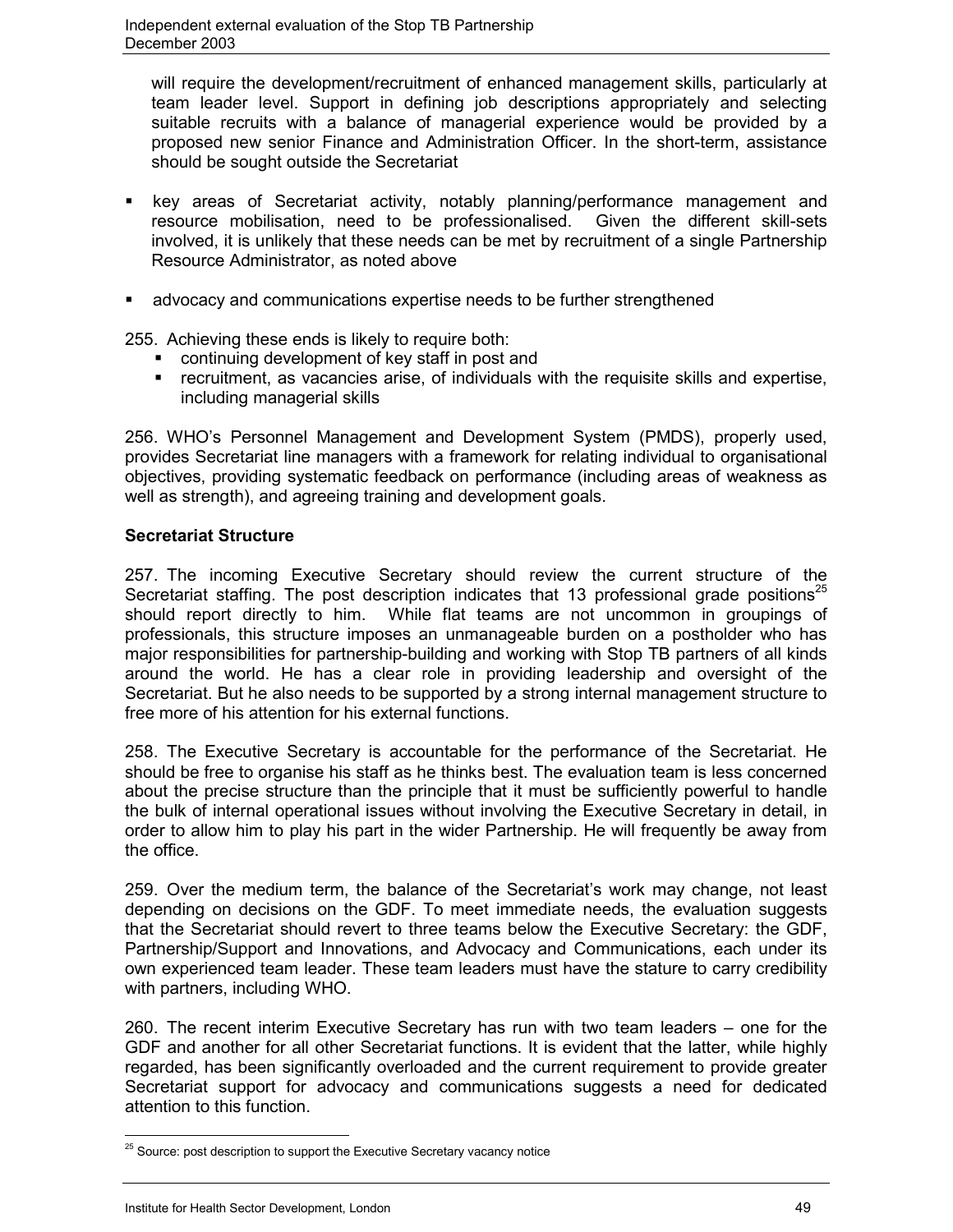261. An additional option might be the insertion of a Deputy to take responsibility across either the full span of control or for selected teams (eg those for Partnership/Support and Innovations and for Advocacy and Communications, leaving the GDF manager to report direct to the Executive Secretary). While this is practicable and would assist in freeing up the Executive Secretary further, the balance of merit probably favours fostering a cohesive unit by retaining direct relations between the teams and the Executive Secretary. Effective mainstreaming of advocacy and communications issues across the whole Secretariat will be particularly important.

262. A key issue for decision by the Board and Executive Secretary is whether the GDF should develop its own separate infrastructure (eg for advocacy and administration) or whether in the interests of efficiency and coordination, high-level expertise of this kind should operate across the whole of the Secretariat.

263. This decision will be influenced by the Board's forthcoming decisions on the future strategy for the GDF and WHO's decisions on other GDF mechanisms. Subject to those decisions, the evaluation team's recommendation is for an integrated approach, with clear accountabilities.

264. Consideration should be given to establishing a senior Finance and Administration Officer position for the Secretariat as a whole. The aim is to ensure the effective management of financial and human resource issues across the Secretariat (including the GDF) and relieve its technical staff – and indeed the Director of Stop TB - of their current substantial involvement with detailed administrative issues, over and above necessary engagement on points of principle. The postholder should be well acquainted with WHO rules, regulations and procedures and work in close liaison with WHO central administration in the best interests of the Partnership. This position would be offset by savings of one more junior position, and time of senior Secretariat staff.

265. There should be a separate position for resource mobilisation. This recommendation cuts across the appointment currently being made to a joint resource mobilisation and financial management position.

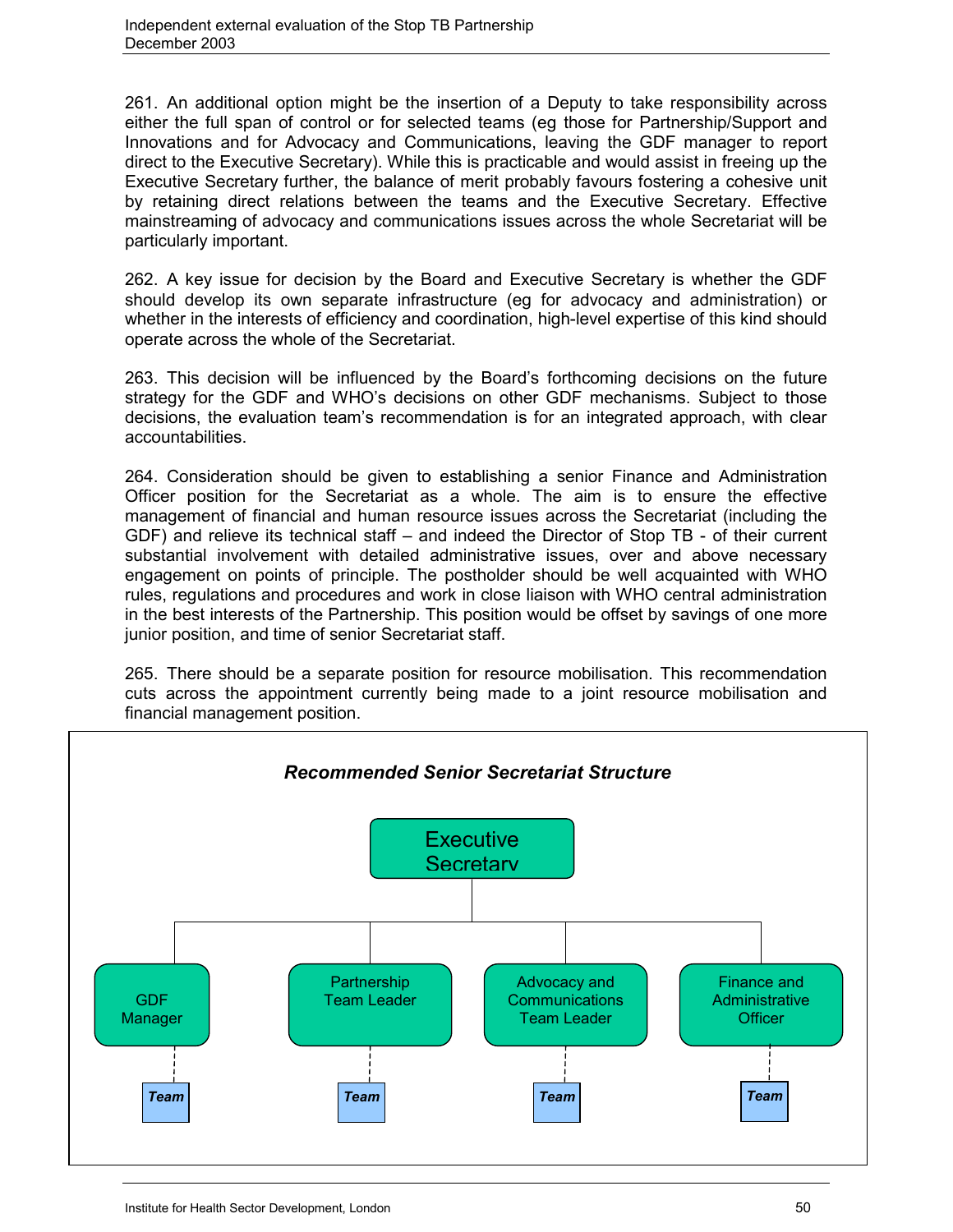# *Key findings and recommendations*

266. The Secretariat's functions are broadly appropriate, subject to incorporating in the Basic Framework definition a greater emphasis on resource mobilisation, advocacy and communications, and on accountability mechanisms. The development of strategies for resource mobilisation, advocacy and communication must be underpinned by a clear delineation of the respective roles and responsibilities of the Board, of any relevant Working Group or Task Force and of the Secretariat.

267. The function specified in the Basic Framework in relation to coordination should be clarified. An alternative wording of the function might be "to support the Board in coordinating and monitoring activities of Partnership bodies, in pursuit of Partnership targets".

268. Board members look to the Secretariat to play an activist role in shaping strategies, securing consensus and implementing initiatives. The scope for any greater delegation of formal authority should be considered by the Board in the context of considering delegation of authority to an Executive Committee.

269. The evaluation endorses the Board's decision that the GDF, which is managed in tandem with the Green Light Committee, should continue to function as part of the Partnership Secretariat and to report to the Executive Secretary. Filling the vacant GDF manager position with a suitably experienced candidate is an immediate priority.

270. The location of the Secretariat in WHO benefits both parties, despite the administrative frustrations encountered. Technical relationships are strong, without compromising the Partnership's independence. WHO has played a relatively hands-off and constructive role in governance. Preliminary analysis suggests that its Programme Support Charge broadly offsets indirect costs incurred in hosting the Secretariat and that WHO makes a substantial net contribution to the Partnership. However outstanding legal and administrative difficulties now need to be resolved, including signing of a general MOU between the Partnership and WHO to reinforce provisions in the Basic Framework, and a renewal of the specific MOU for the GDF if separate MOUs are required.

271. The innovative process used recently to appoint a new Partnership Executive Secretary could be a model for other Partnerships housed in WHO.

272. Ideally the Executive Secretary of the Stop TB Partnership should report to the Chair of the Partnership's Coordinating Board as representative of the whole Board. However, on current WHO advice, the Executive Secretary of the Stop TB Partnership must, under the guidance of the Stop TB Coordinating Board, report formally to the WHO Director of Stop TB, so long as s/he is a WHO employee. This position should be reconsidered if a different outcome is adopted in relation to the RBM Executive Secretary as the posts are analogous.

273. There should be an early review of the grading of the post of Stop TB Partnership Executive Secretary, with a view to upgrading to D1 as a minimum (or D2 if that is the grading confirmed for the post of RBM Executive Secretary with its broadly analogous responsibilities).

274. Staff in the Secretariat are deeply committed to the mission to Stop TB. After a difficult period involving loss of key staff and serious funding challenges, the Secretariat urgently needs clear and effective leadership, a more strategic approach, stronger management and decision-taking, and better internal communications. These are key issues to be addressed by the new Executive Secretary, in close cooperation with the Board.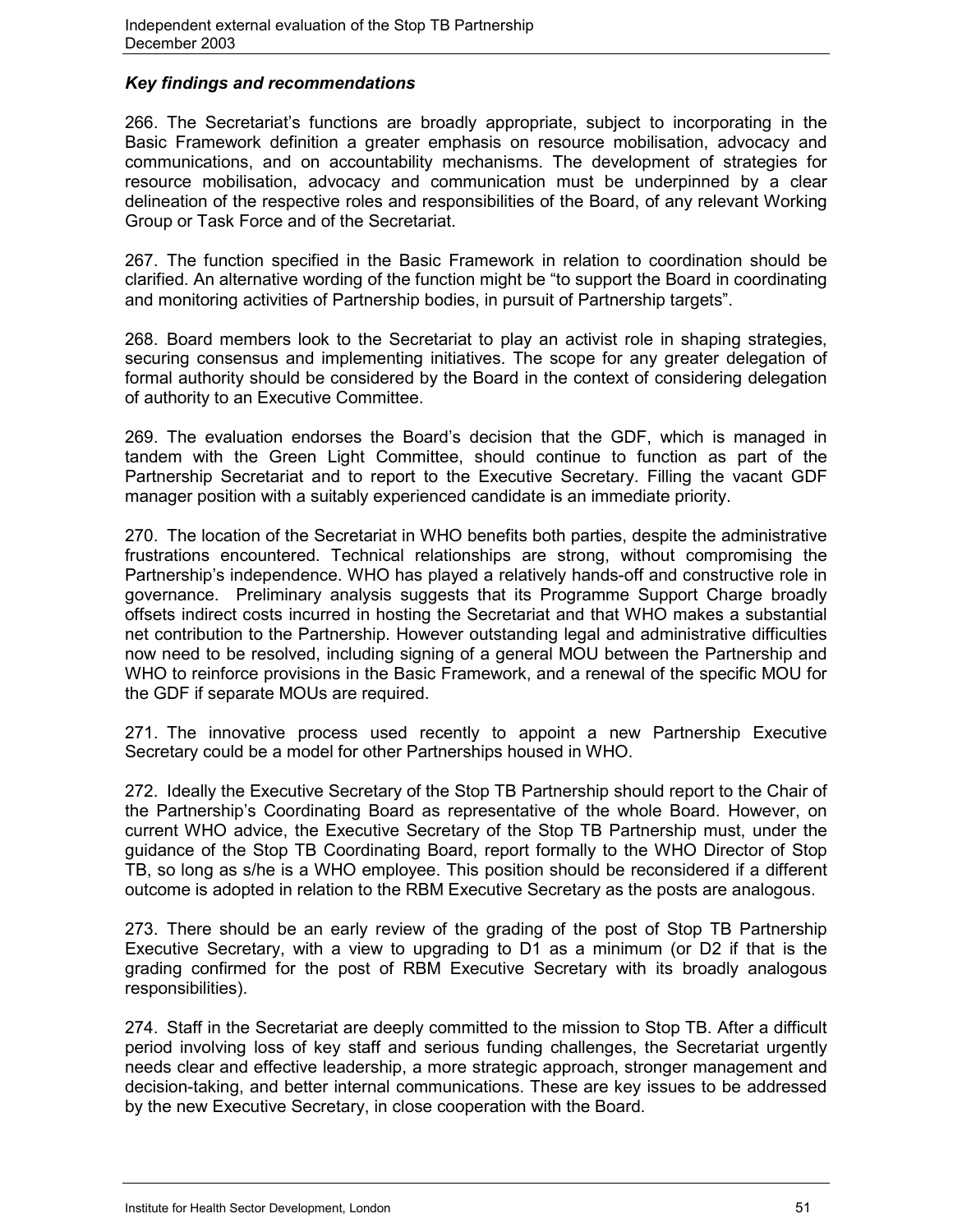275. The summary picture of Secretariat human resources is that staff numbers may be a little too high, grades too low, contracts too uncertain and turnover too rapid. A comprehensive human resources strategy for the Secretariat should be developed as a matter of urgency, in concert with WHO's HRS and the MSU. It should address forecast staffing requirements, taking account of numbers, experience and skillsets, and succession planning; staffing structure; action to reduce exceptionally high turnover rates (35% over the last 12 months); and appraisal and development.

276. The GDF's staffing needs (against a current staff of 14) will depend on the Board's forthcoming strategic decisions on the future of the GDF. Detailed discussions with the Executive Secretary suggest there is some limited scope for staff savings (say, three positions) in the rest of the Secretariat. Projected staffing needs, including intensified support for advocacy, administration and resource mobilisation but reduced support for social mobilisation, can be met with the remaining staff positions, if filled and appropriately deployed. There may also be advantage in reshaping general staff functions, to reduce the number of pure secretarial positions retained (where there appears to be some under loading) and provide more administrative support.

277. There is urgent need to shift the balance away from so great a reliance on temporary staff (80% of staff) and to fill more positions with fixed term staff to provide a central core for the Secretariat. This is critical at team leader level, but selected fixed term appointments at all grades, including secretaries, are important to the efficient and effective conduct of business.

278. To free more of the Executive Secretary's attention for his external functions, he should be supported by a strong management structure within the Secretariat. The obvious immediate option would be three team leaders for Partnership/Support and Innovations, the GDF and Advocacy and Communications, plus a new senior Finance and Administration Officer position to ensure the effective management of financial and human resources across the Secretariat (including the GDF).

279. The Secretariat is relatively strong on technical TB skills but there is need to develop a more managerial culture and strengthen expertise in advocacy and communications, resource mobilisation and planning/performance management. Achieving these ends is likely to require both continuing development of key staff in post and recruitment, as vacancies arise, of individuals with the requisite skills and expertise, including managerial skills.

280. Some critical issues in the HR strategy will require agreement with the MSU or WHO's central HRS. To reduce system delays and capacity constraints, the Polio Eradication Initiative has worked closely with its MSU, providing funding for personnel and undertaking more of the functions itself. It has negotiated a reduction of the contract break to two weeks for some key staff, and has also developed strategies to speed up the system of converting short term to fixed term posts. The Stop TB Partnership and its MSU need to adopt a similar approach, working together to find ways to reduce delays and negotiate flexibilities for core Secretariat staff. WHO has indicated that, while there is scope for some flexibility, it will wish to see the principle of geographical and gender representation respected. This principle is fully supported by the evaluation team. It is appreciated that this will be a time-consuming process on both sides.

281. Accepting the need for due process, WHO should take urgent steps to reduce the unjustifiable delay in processing fixed-term recruitments – not just for the Partnership Secretariat but for the whole of HQ, if the Secretariat's experience is typical. Equally, the Stop TB Partnership Secretariat need to ensure that systems are in place to ensure that the relevant paper work and applications are entered into the system and followed up.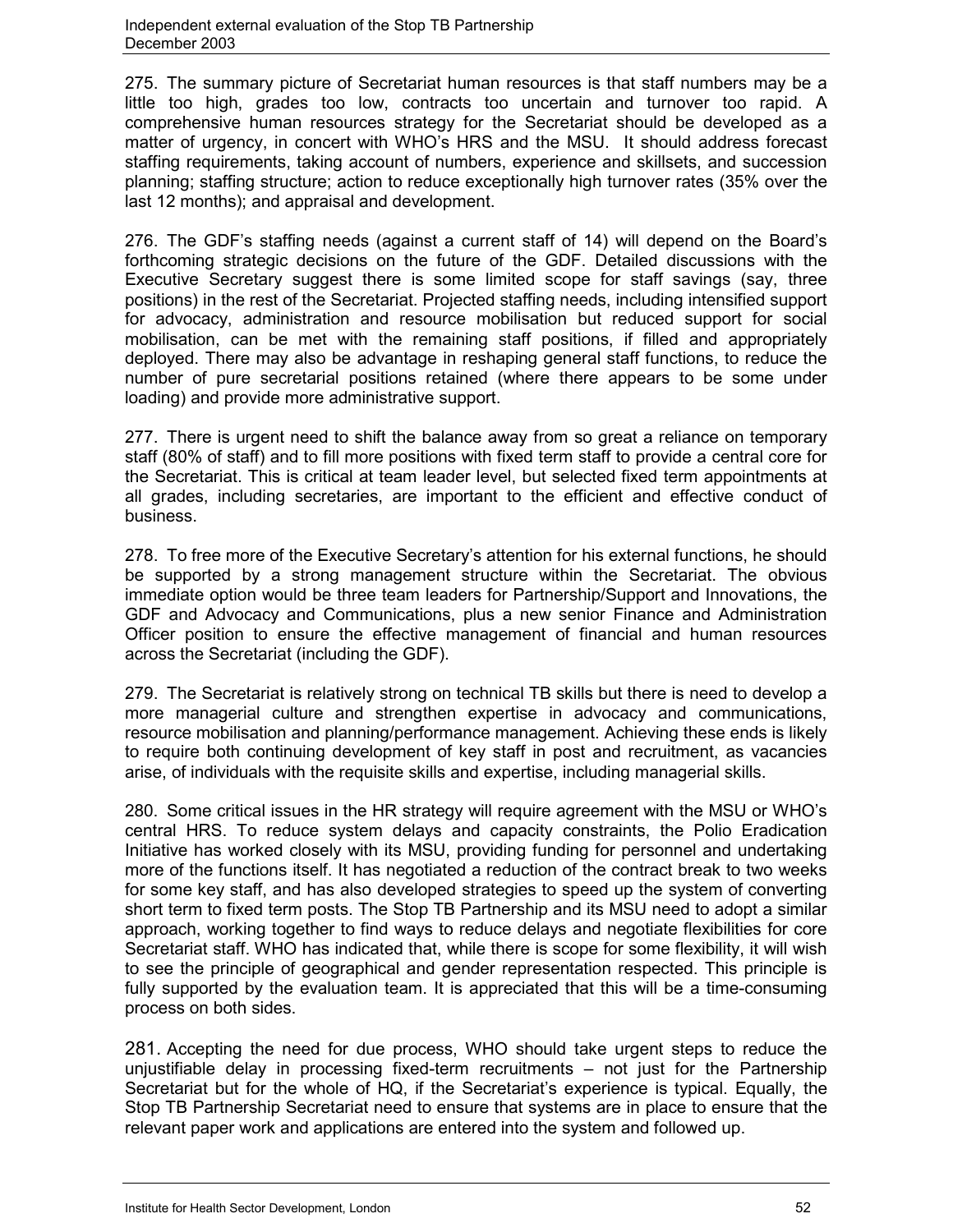# **VI: PARTNERSHIP PROCESSES – A MORE OPEN AND BUSINESS-LIKE APPROACH**

# *General*

282. Two general themes recurring in evaluation interviews are the need for the Partnership to become more business-like as it moves out of start-up phase, and a strong desire for transparency and openness. The two may well be inter-related. This section considers process issues, with particular reference to Board processes and to performance and financial management.

# *Board processes and decision-making protocols*

# **The Basic Framework**

283. The Partnership's Basic Framework specifies eight requirements for the Board's operation, three relating to its officers and five to its operations.

#### **Basic Framework provisions for Board officers**

- *The Board will select from among its members a Chair whose term will be two years renewable. However, the Chair shall not serve more than two consecutive terms*
- *At each session, the Board shall elect a Vice-Chairman, and as many rapporteurs as needed, from among its members*
- *The Executive Secretary will act as the Secretary of the Board*

*Framework provision: The Board will select from among its members a Chair whose term will be two years renewable. However, the Chair shall not serve more than two consecutive terms.*

284. The term of the first Chair, Dr Ernest Loevinsohn of CIDA, ended at the last Board meeting on October 2003. The Basic Framework does not specify the process for selection of the Chair. During evaluation interviews as recently as a month before the meeting, Board members advised that they had had no indication of what steps were to be taken in relation to the Chairmanship.

285. In the event, the Working Committee eventually initiated a selection process for the Chair which was further elaborated by a Nominating Committee and resulted in the reappointment of Dr Loevinsohn until October 2005. Broadly both the process and the criteria for selection of the Chair seem to have been acceptable to Board members, subject to beginning the process earlier to allow Board members unavoidably unable to attend the Board meeting to contribute.

286. It is recommended that:

- in the interest of trust and confidence among partners, the Board should now agree a full set of processes for electing Board officers. It is noted that, as a complement, a helpful process for the selection of the Executive Secretary was established earlier this year
- the Board approves the following principles and process for electing the Chair of the Coordinating Board: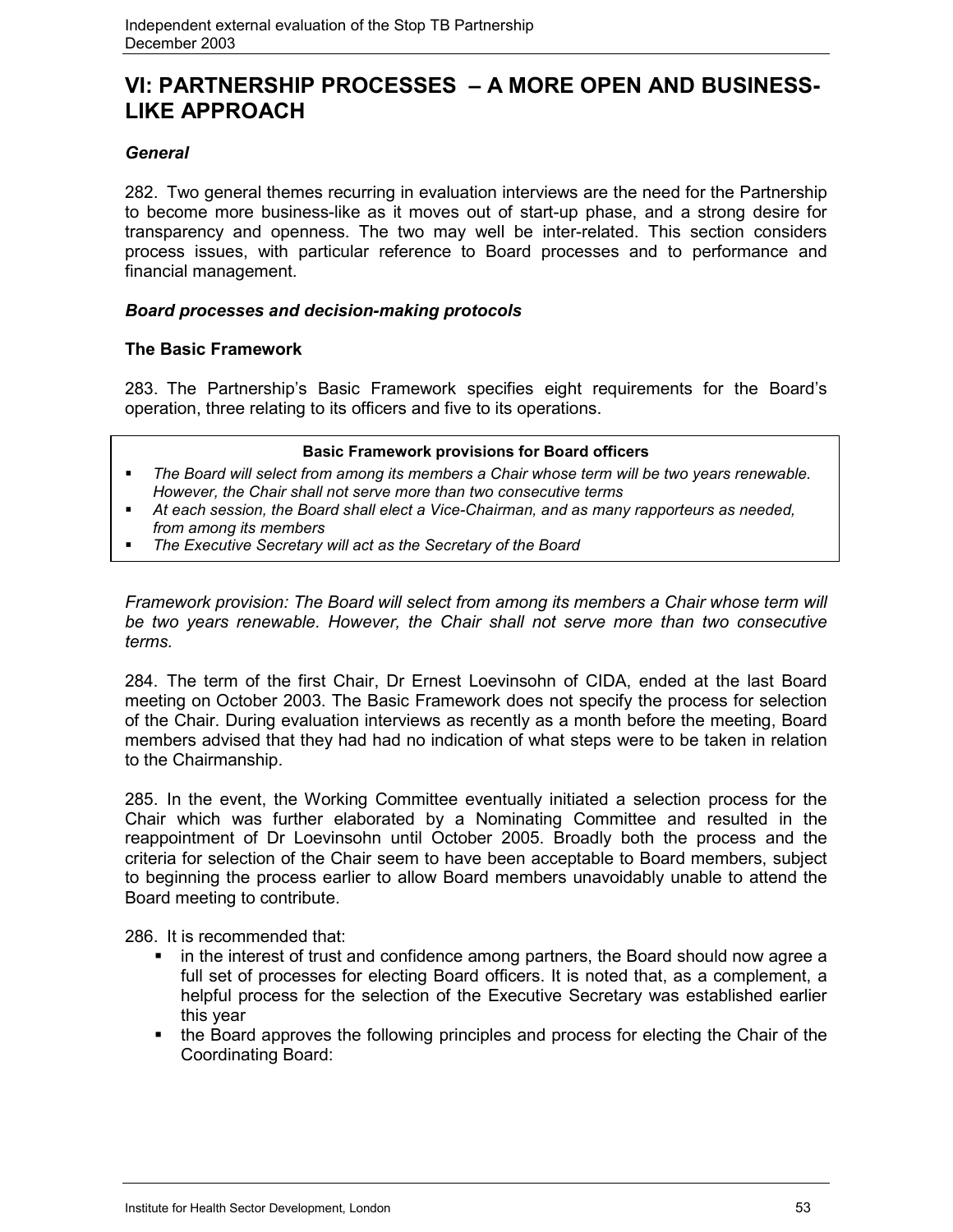#### **Recommended Process for Selecting the Chair of the Coordinating Board**

- *The Board will select from among its members a Chair whose term will be two years renewable. However, no individual shall serve as Chair for more than two consecutive terms.*
- *The criteria for eligibility for Chair will include:*
	- *membership of the Coordinating Board*
	- *a willingness to fulfil the commitments of the Chair, including its representative role, and to devote time and effort to enhance the Partnership*
	- *good oral and written communication skills, including fluency in English*
	- *a willingness to provide support and access to the Secretariat*
- *An Autumn Board meeting shall be organised to coincide with the expiry of the Chair's term.*
- *At the Spring Board meeting before the Autumn Board meeting when the Chair's term is to expire, the Board shall appoint a Nominating Committee of three Board members who do not themselves intend to stand for the Chairmanship. In advance of that Spring meeting, the Executive Secretary will issue an invitation for volunteers to serve on the Nominating Committee.*
- *At least three months before the expiry of the Chair's term and the Autumn meeting, the Nominating Committee will invite Board members to notify them of nominations for the Chair by a given date.*
- *The Nominating Committee will scrutinise the nominations to determine eligibility, then contact eligible nominees to determine their willingness to stand.*
- *At least six weeks before the expiry of the Chair's term and the Autumn meeting, the Nominating Committee will advise Board members of the actual candidates. In the event of more than one candidate, the Committee will announce a vote to select a Chair, on the basis of one vote for each Board member. The vote will be conducted anonymously and will take place at the Autumn Board meeting. Board members unavoidably unable to attend may notify the Nominating Committee in writing of their vote, provided that they are prepared to accept that their vote will not be anonymous and that the vote is received in advance of the Board meeting.*
- *At the Autumn Board meeting, the Nominating Committee will oversee the voting process, provide* facilitation as necessary and advise the Board of the outcome of the selection. The Board will *formally approve the Chair.*

*Framework provision: At each session, the Board shall elect a Vice-Chairman, and as many rapporteurs as needed, from among its members*

287. In practice, the Board has been operating with a constant Vice-Chair, Professor Francis Omaswa, Director-General of Health Services, Uganda. At the Coordinating Board in October 2003, the Nominating Committee for the Chair made a number of proposals for electing a Vice-Chair. Building on those proposals, it is recommended that the Board approves the following principles and process:

#### **Recommended Process for Electing the Vice-Chair of the Coordinating Board**

- *The Board will elect from among its members a Vice-Chair whose term will be two years renewable. However, no individual shall serve as Vice-Chair for more than two consecutive terms.*
- *The Vice-Chair will be elected in the alternate years between the election of the Chair, in the interests of continuity.*
- *Appointment as Vice-Chair will carry no implications in relation to future chairmanship of the Board.*
- *The function of the Vice-Chair will be to chair sessions of Board meetings, (or, if the Board establishes an Executive Committee, Executive Committee meetings) in agreement with the Chair; and to represent the Board in meetings and missions.*
- *The process for nomination and election of the Vice-Chair will follow that for the selection of the Chair.*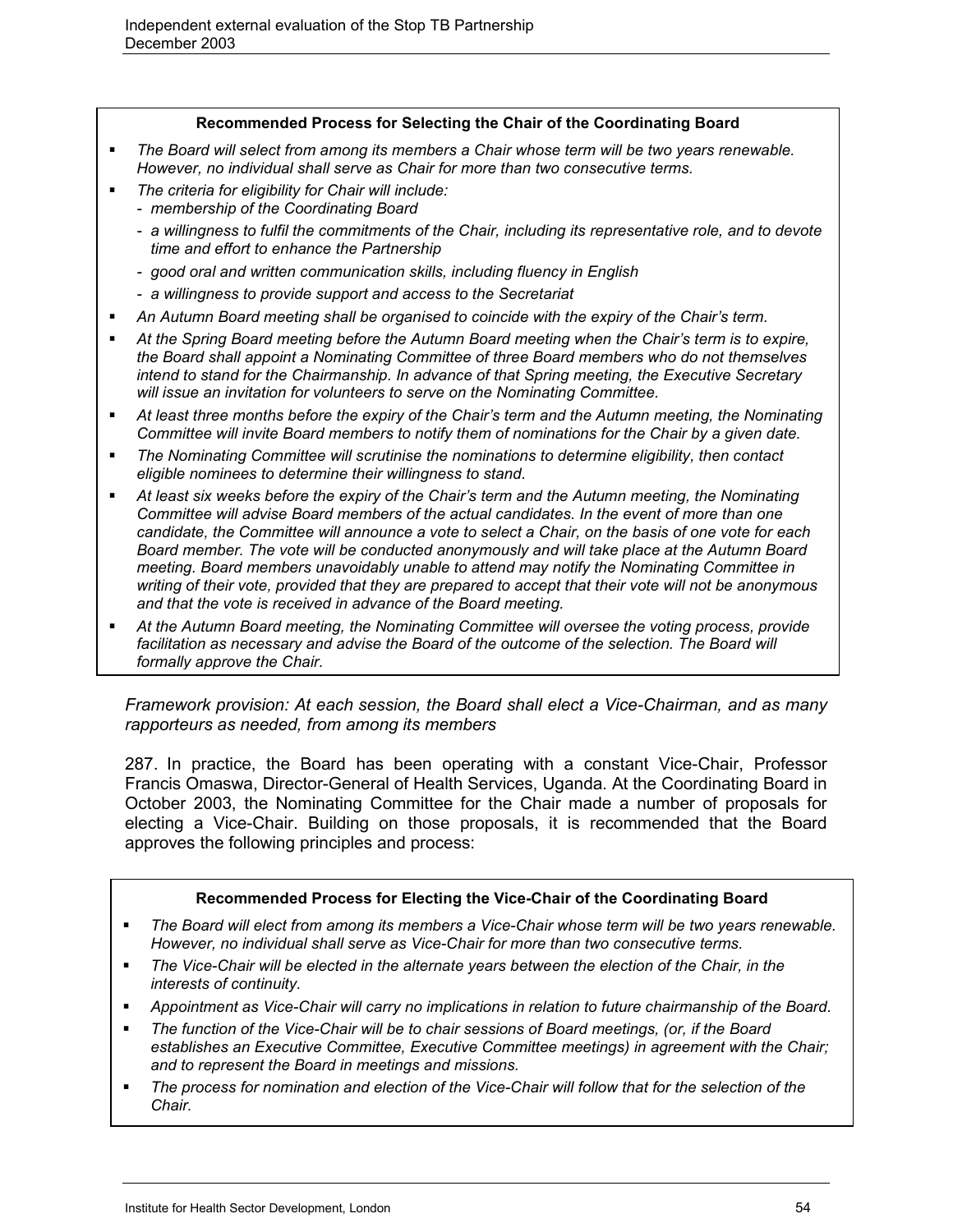288. The Nominating Committee also proposed that balance should be sought in developing/ developed country representation between Chair and Vice Chair. The evaluation endorses the broad principle, subject to the consequences of staggering of terms and the need to avoid locking either grouping into a particular role.

289. Following the Board's consideration of these recommendations, it should agree the process for electing its Chair and Vice-Chair and make it publicly available on the Stop TB partnership website along with a suitably revised Basic Framework.

290. As in the Basic Framework, the Board will elect any rapporteurs needed at a given session from among its members in attendance.

*Framework provision: The Executive* Secretary *will act as the Secretary of the Board*

291. The Executive Secretary, as Secretary of the Board, is responsible for the preparation of the draft agenda and the report of the session. S/he should also have responsibility for overseeing follow-up action on decisions and directives of the Board and reporting progress to the Board. This important role should be reflected in any future revision of the post description.

#### *Basic Framework provisions for Board operations*

- *The Board shall meet at least twice a year, with provision for electronic conferencing where rapid decisions are needed.*
- *To the maximum extent possible, the decisions of the Board are taken by consensus.*
- *The decisions of the Board are not considered as binding upon the partner organizations and will not override their respective governing bodies.*
- *The provisional agenda of the session will be prepared by the Executive Secretary in consultation with the Chair.*
- *The report of the session, prepared by the Secretary, will be circulated as soon as possible.*

*Framework provision: The Board must meet at least twice a year, with provision for electronic conferencing where rapid decisions are needed*

292. Since its establishment in 2001, there have been two Board meetings per year - one interim and five formal – and occasional teleconferences.

293. The Board is struggling to handle the volume of business on this basis. For example, given the current conjunction of a number of strategic issues and pressure of work-planning activities, the Board had planned to hold a third Board meeting in 2003, in tandem with the 2003 Partners' Forum until the latter was postponed. It has now substituted a teleconference though this cannot deal adequately with the range of items originally intended for the December Board meeting.

294. At the same time, Board members – who serve voluntarily in addition to their own substantive jobs - have expressed concern about the total demands on their time, including two or three day Board meetings plus travel time, the Partners' Forum, missions to countries etc. This precludes a routine move to more than two Board meetings per year.

295. This evaluation has therefore recommended in section III the establishment of an Executive Committee to relieve the load on the full Board and allow it to focus on priority strategic issues.

*Framework provision: To the maximum extent possible, the decisions of the Board are taken by consensus*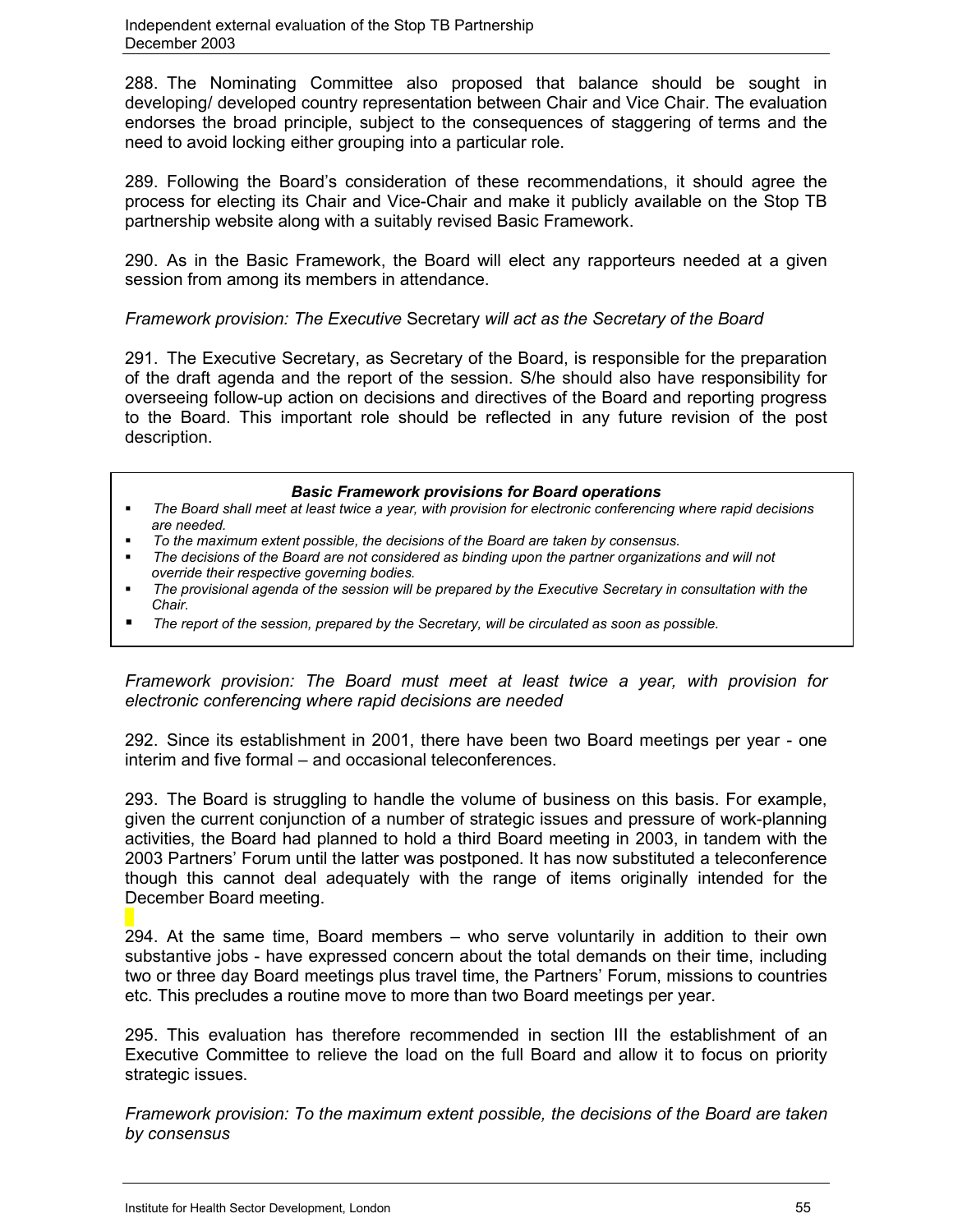296. Seeking decision-making by consensus to the greatest possible extent is fundamental to the spirit of a partnership. Nonetheless, it might be advisable to have an agreed process as a last resort, if consensus is not achievable. Both the GFATM and GAVI have provisions for voting. In practice, the Stop TB Partnership Board already uses voting on an informal basis. It is recommended that the Basic Framework should be amended as follows:

*"to the maximum extent possible, the decisions of the Board are to be taken by consensus. As a last resort, where a clear decision is required and consensus is not achievable, the Board will vote on the issue on the basis of one vote for each Board member in attendance. The decision will rest on a simple majority. There will be no powers of veto".*

297. It has been suggested that this might pose some difficulties for WHO, but it should be noted that the WHO Director General sits on the GAVI Board which has a similar voting clause.

*Framework provision:* The *decisions of the Board are not considered as binding upon the partner organizations and will not override their respective governing bodies*

298. A fundamental operating principle of the Partnership is therefore the dependence on each partner and constituency to seek to ensure the consistency of the policies and decisions of their individual organizations with those of the Partnership. The report of the Bellagio Interim Coordinating Board meeting records that policy decisions made by the Board will be respected by WHO. The authority of the Board derives from the trust invested in it by the Partners. This approach seems to have operated satisfactorily.

### *Framework provision:* The *provisional agenda of the session will be prepared by the Executive Secretary in consultation with the Chair*

299. In practice, provisional agendas for Board meetings and teleconferences are prepared by the Executive Secretary/Secretariat and considered by the Working Committee, which includes the Chair. If the recommendation above for an Executive Committee is adopted, Executive Secretary/Secretariat should consult that Committee which will include the Chair. In the interests of flexibility, the Basic Framework should continue to refer to consultation with the Chair while the full Working or Executive Committee should routinely be consulted. However, it is recommended that the Basic Framework be amended to make explicit that each of the recognised constituencies may raise issues for consideration by the Board, either through the Secretariat or through their representative on the Board.

*Framework provision: The report of the session, prepared by the Secretary, will be circulated as soon as possible*

300. At the Board meeting of October 2003, the Secretariat circulated a summary note of decisions and action points at the end of the meeting, in advance of the formal report which should be circulated in draft form within two weeks of the meeting.

# *301. Recommendations*

 The Board should agree and make available on the partnership website a full set of processes for the election of Board officers. This report makes detailed recommendations for the election of the Chair and the Vice-Chair, drawing on the experience of selecting a Chair in October 2003.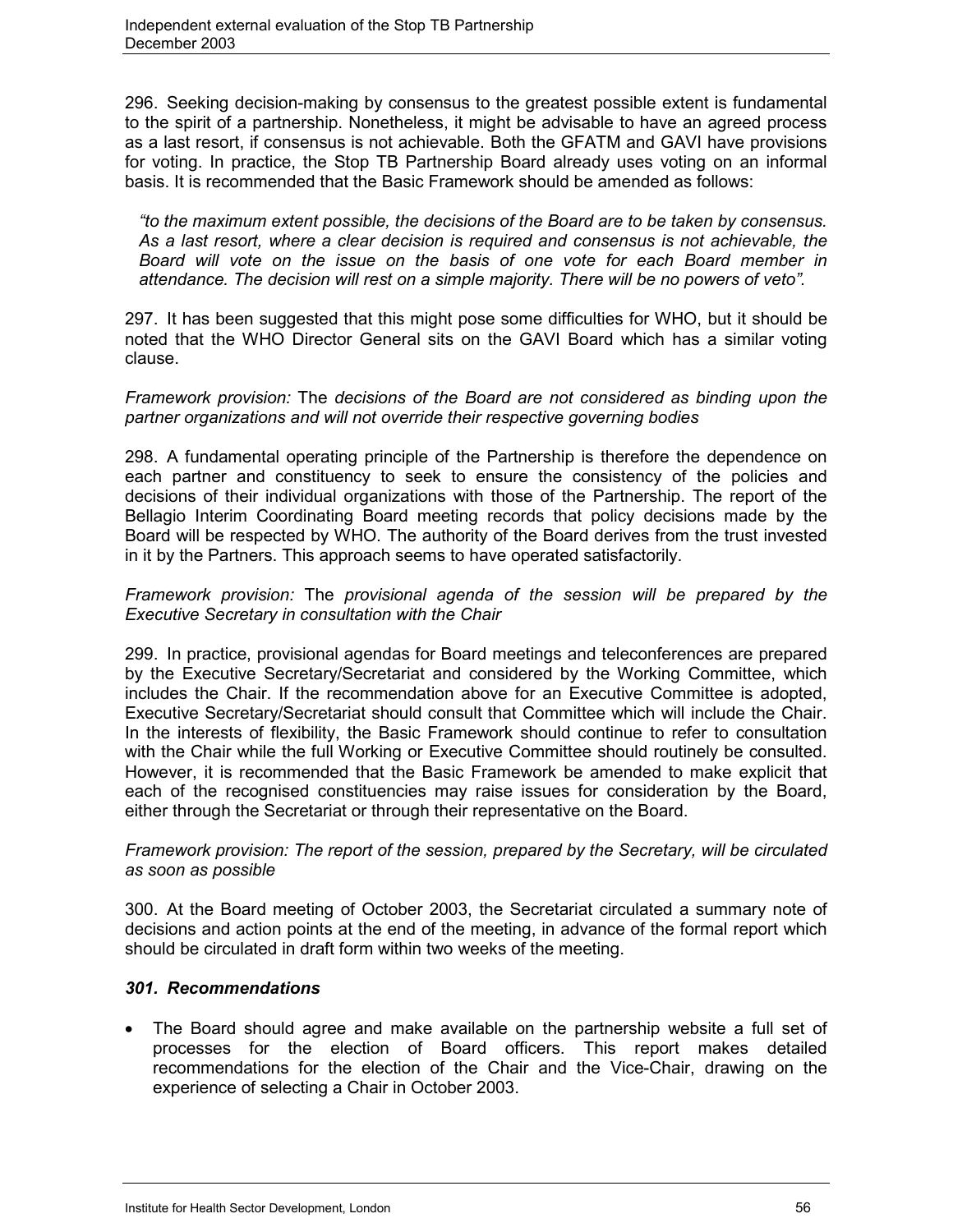- The Basic Framework should be amended to specify that the Vice-Chair should be elected to serve a two-year term, rather than for each session. No individual should serve more than two consecutive terms.
- The Basic Framework should be amended to specify voting on a one member, one vote basis as a last resort, if consensus proves unachievable.
- The Basic Framework should also be amended to make explicit that each of the recognised constituencies may raise issues for consideration by the Board, either through the Secretariat or through their representative on the Board.

## **Board conduct of business**

302. The McKinsey evaluation of the GDF concluded that the Coordinating Board was relatively well-functioning, with balanced representation, a collaborative working style and a focus on getting things done. It found, however, a limited sense of responsibility among the Board and its Working Committee for the GDF.

303. Observation of the Board during this evaluation also suggests that business is conducted reasonably well for the Board's large size and Board interactions are good. Contributions were high-quality and focused on the issues; almost all Board members were engaged on every issue; and differing views were expressed without abrasiveness. A reality check was provided by strong contributions from members from countries. There were clear process rules, sensitively enforced: ten-minute presentations, orderly management of speakers; tightly chaired items; and a clear summary of the outcome by the Chair/Vice Chair allowing members to comment, if minded, and ensuring the formal report should contain no surprises.

304. Nonetheless, there is scope for improvement. Incisive decision-making and systematic progress chasing of follow-up are critical. There is a perception that certain issues are regularly afforded more Board attention than others. Despite Working Group Chairs being Board members, most Working Groups (and particularly the New Tools Working Groups) tend to feel that the Board is not sufficiently engaged with their issues. This concern about the balance of the agenda should be addressed to some extent by earlier recommendations about a greater focus on all Working Groups and provision for constituencies to raise issues for the Board's consideration.

305. At the Board meeting observed during the evaluation, the agenda was very heavy, in both the number and the substantiveness of the items. There seemed a marked preference for an oral approach, to the extent that there were no papers for some items - even relatively complex and/or controversial ones (e.g. social franchising and the GDF).

306. The consequences are that members have limited opportunity to assimilate issues in advance and develop contributions and queries; details are at risk of being overlooked; and members unavoidably not attending cannot send in comments. It may also explain in part a feeling among some non-Board members about the opacity of the Board. In effect, details may be available only to those in attendance since meeting reports tend to be summary and action-oriented.

307. This feeling is reinforced by the fact that until this evaluation, notes of Board and Working Committee meetings, together with Board papers, have been posted on the secure pass-worded Board section of the Stop TB Partnership website. Open and effective communications are critical to trust in a dispersed partnership, and there is a clear call for easier access to information.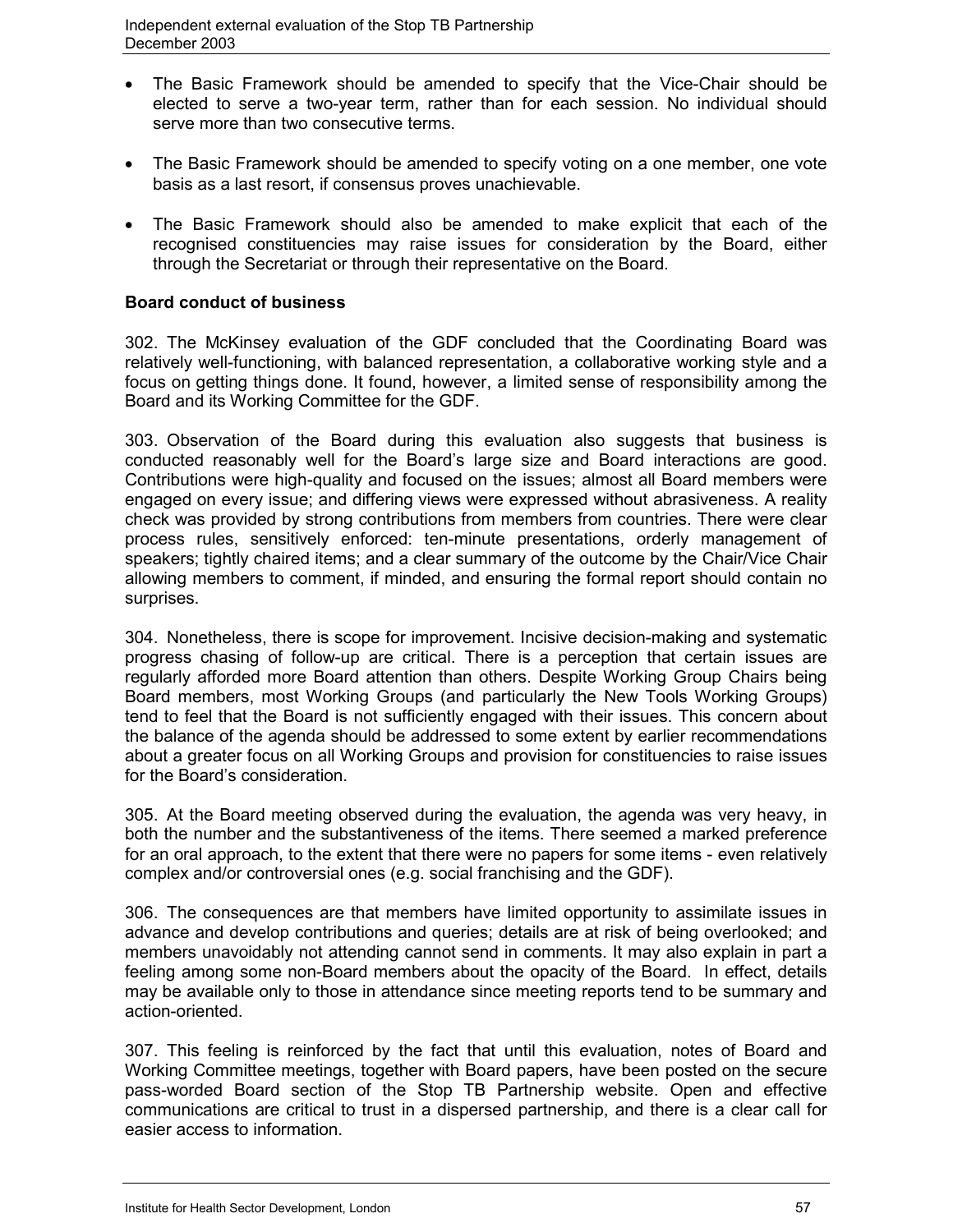308. Without becoming bureaucratic or stifling spontaneity, the Board should have a concise paper (ideally no more than two pages) for each substantive item with key facts (including resource implications if relevant), issues, options and, wherever appropriate, recommendations. The first page should highlight a brief précis of the issues, the recommendations and the action required of the Board, on the GAVI model (example at Annex G).

309. In principle, the deadline for Board papers is four weeks before the meeting. Most papers are resent electronically ten days before the meeting and given to Board members in hard copy on arrival at the meeting. In practice at the October 2003, too much important information was tabled. Board members should receive all Board papers at least ten days before the meeting. This is important to allow members time to reflect and consult, and provide written comments if unable to attend.

310. As a matter of effective oversight, the Board should also check progress on past Board decisions. The Secretariat is already preparing a log of Board decisions.

# *311. Recommendations*

- For each substantive Board meeting item, Board members should be provided with a concise paper giving key facts (including resource implications if relevant), issues, options and, wherever appropriate, recommendations.
- The Board has already agreed at its October meeting that the first page should highlight a brief précis of the issues, the recommendations and the action required of the Board (example at Annex G).
- Board members should receive all Board papers at least ten days before the meeting.
- The Board has already accepted the evaluation team's recommendation that all Coordinating Board papers and agreed reports of meetings and teleconferences should be accessible to partners and the general public on the open website, apart from coverage of exceptional confidential issues, eg relating to commercial/contractual or personnel issues.
- The Secretariat should provide a brief written progress report on past Board decisions for each Board meeting.
- All substantive Partnership meetings should be documented and the notes made available on the website.

# *Performance and Financial Management*

312. There is scope for improving performance and financial management, and for reporting on these issues to the Board and partners. Some steps are already in hand, and the evaluation makes further recommendations.

# **Reporting on Partnership Workplans and Budgets**

313. The Secretariat is responsible for developing its annual workplan and budget; it is now moving to a biennial workplan in line with WHO practice. The Secretariat work plan and budget are approved by the Coordinating Board. At the October 2001 Washington Coordinating Board meeting, the Board requested greater clarity on sources of funding, presentation of the workplan and the size of the budget. They also requested that the budget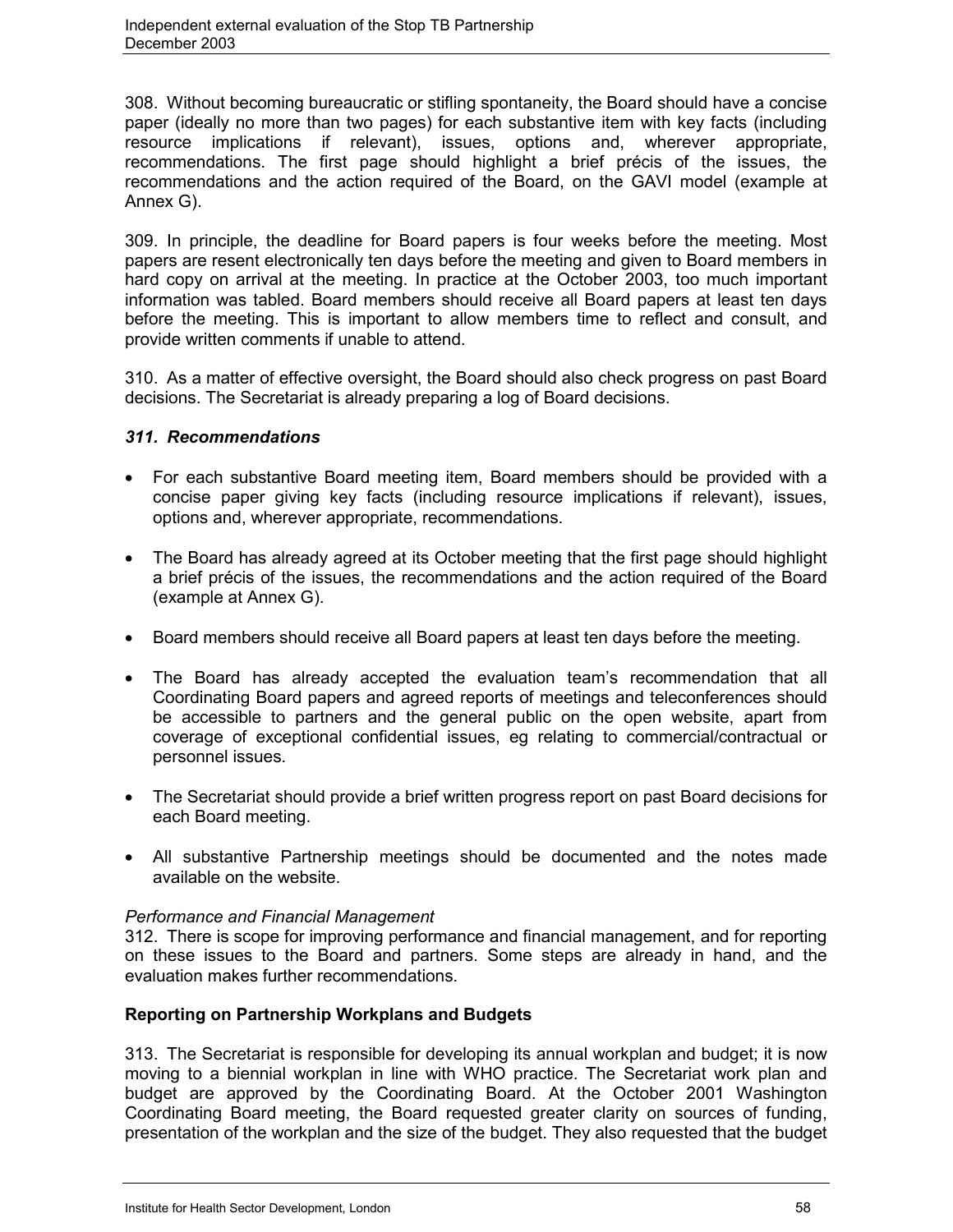set out in the Secretariat workplan should be consistent with the figure included in the Global Plan. The report on the subsequent Cape Town Board meeting suggested that the 2003 Secretariat workplan was much improved describing it as "detailed, transparent and accountable". Nonetheless, evaluation interviews highlighted a current demand for a more open and a more business-like approach, particularly in relation to performance and financial management reports.

314. Currently Board members receive a number of reports which map progress against the workplan:

- a narrative progress report on Secretariat activities outlining key activity highlights during the period between Board meetings (at every Board meeting)
- a more detailed annual activity annex outlining progress against specific activities outlined in the Secretariat work plan
- an annual Financial Statement spelling out sources of funds (including in kind contributions) and utilisation of funds according to broad components (GDF, Partnership, Advocacy and Communications and Administration). Separate statements are provided for the GDF and for all other Secretariat activities. The statement also presents a form of cash flow analysis (for the following year), comparisons between budgeted and actual expenditures, and estimates of planned activities and projected funding (and therefore shortfalls) during the current year. At the October 2003 Coordinating Board meeting, updated estimates were circulated as background information for discussion of the GDF

# **Financial management**

# *Need for more realistic and flexible approaches to planning*

315. At the Secretariat level, budget processes have lacked credibility. There have been wide differences between approved workplan budgets, income received and actual expenditure. For example, in 2002 actual Secretariat expenditure was some 56.8% of its approved budget. This has been due largely to shortfalls on the GDF side. As at 30 September 2003, less than 2% of the annual approved budget for GDF drug purchases had been spent, due to the lack of donor funding to enable a new contract to be signed with the procurement agents.

316. Agreement on a widely-owned Global Plan is undoubtedly a major success of the Partnership. However, the Plan is unusual in that it (rather heroically) presents specific budgets for a full five year period. Similarly the GDF's Strategic Plan sets patient and financial targets for five years.

317. Coordinating Board meeting minutes suggest there has been pressure to ensure that annual budgets conform to these targets, regardless of experience or changing needs. As income has been well below that required to support such plans, the gap between budgets and actual expenditure has been large. Policy decisions, notably the approval of Technical Review Committee recommendations for new grants, have therefore been based on inappropriate estimates of available resources.

318. More realistic and flexible approaches to planning are required. Firstly, strategic plans have to be seen as broad frameworks. In a rapidly changing world, especially one where both funding and the timing and impact of new diagnostics, drugs and vaccines are all uncertain, a more flexible approach is essential. Secondly, while the Global Plan may continue to inform fund-raising targets, more account of realistic resource availability should be taken in developing operational workplans and budgets. These latter would provide the basis for monitoring and accountability.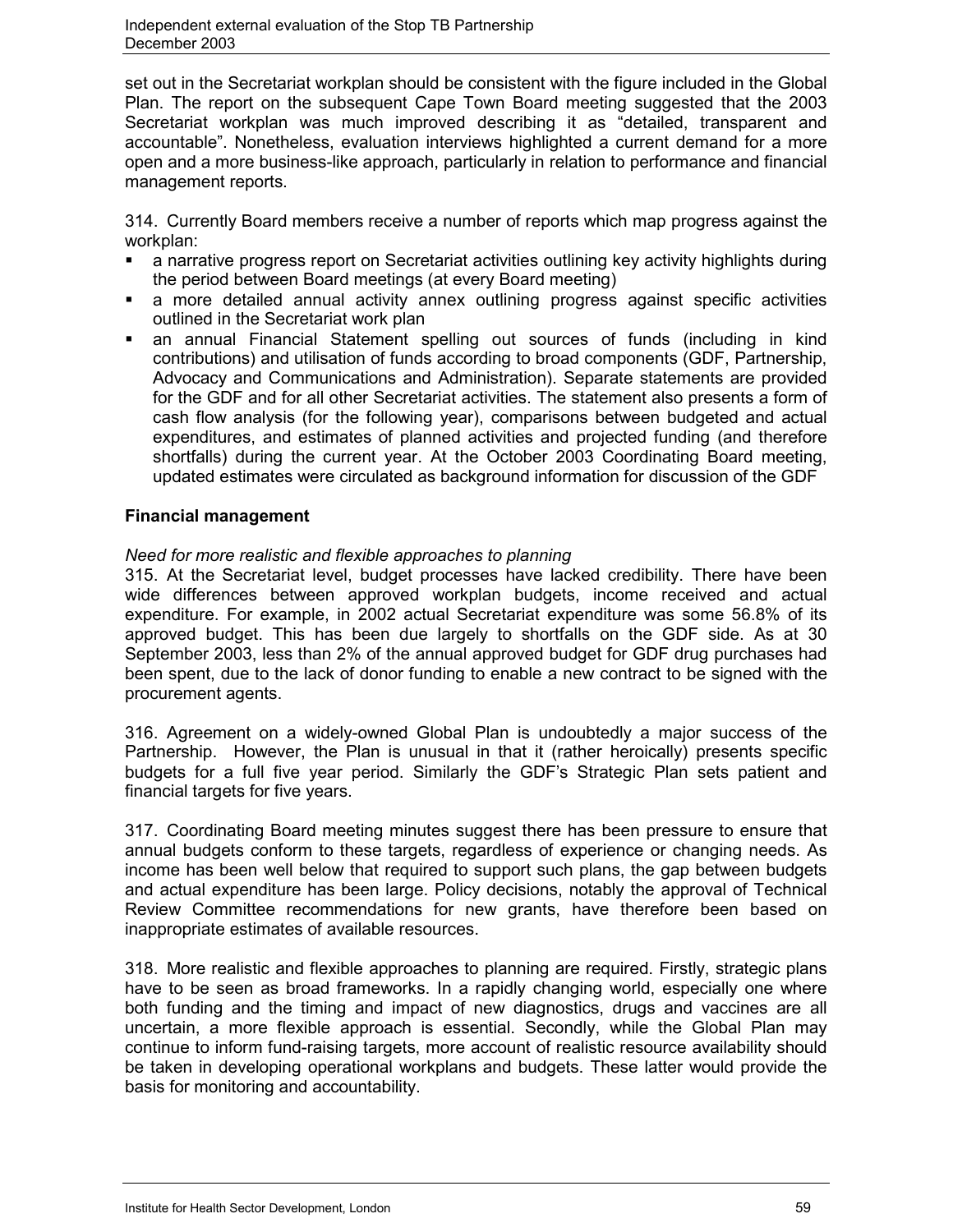### *More transparent classification of income and expenditure*

319. The current approach has strengths. The incorporation of in kind support is a notable achievement and an areas which other Partnerships such as GAVI have faced major challenges.

320. However, the existing classification of income and expenditure is not particularly transparent. To date, the financial statements have provided information on a highly aggregated basis according to broad themes. The classifications have been further aggregated as part of the 2004/5 Workplan process as set out in the table below.

| <b>Key Themes</b>          |           |                        |  |  |  |  |  |  |  |
|----------------------------|-----------|------------------------|--|--|--|--|--|--|--|
| 2001 to 2003               |           | 2004/5                 |  |  |  |  |  |  |  |
| Partnership                |           | Support and Innovation |  |  |  |  |  |  |  |
| Advocacy and Communication |           | GDF                    |  |  |  |  |  |  |  |
| GDE                        | $\bullet$ | General Management and |  |  |  |  |  |  |  |
| Administration             |           | Administration         |  |  |  |  |  |  |  |

*Key Classifications for Financial Reporting of Secretariat Activities*

321. Detailed information on income and expenditure from 2002 through to 2005 according to the new categorisation is provided in Annex H.

322. Without being drowned in detail, the Board needs more disaggregated information on what money is being spent on and how this relates to the Partnership's key objectives and outputs. The current WHO Activity Management System (AMS) is able to provide what the evaluation team feels is a more transparent picture of Secretariat operations and should be used in future as a basis for financial reporting. A suggested format is given in Annex  $N^{26}$ . In the past, all Secretariat funds have passed through the WHO AMS system with the exception of some in kind support. Now funds are also flowing through the Trust Fund. It is important that this fragmentation in funding flows does not obscure a comprehensive picture of expenditure. The 2004/5 work plan and subsequent work plans should therefore incorporate funding by source (WHO/Trust Fund/Other) according to the AMS expenditure classifications. This has not been done to date.

# *323. Recommendations*

 $\overline{a}$ 

- Alongside a fund-raising budget, the Board should approve a realistic operational control budget for the Secretariat (including the GDF) which would provide the basis for activity implementation and for expenditure monitoring and accountability. In the event of significant changes of circumstances mid-budget, Board approval to a revision should be sought $27$ .
- The 2004/5 plan needs to set out proposed funding sources, both to ensure its realism and to ensure that the plan is not fragmented through the use of parallel funding mechanisms such as the Trust Fund.
- Financial reports should be amended to provide a more detailed outline of Secretariat spending based on AMS classifications, and incorporating all sources of funding.

 $26$  This would replace table 2 in the 2002 Financial Statement.

 $27$  The Board at its October 2003 meeting approved in principle a 2004/2005 "targeted Secretariat budget" as the fund-raising target, but without spending authorisation. An operational budget with realistic figures has since beenapproved by the Board.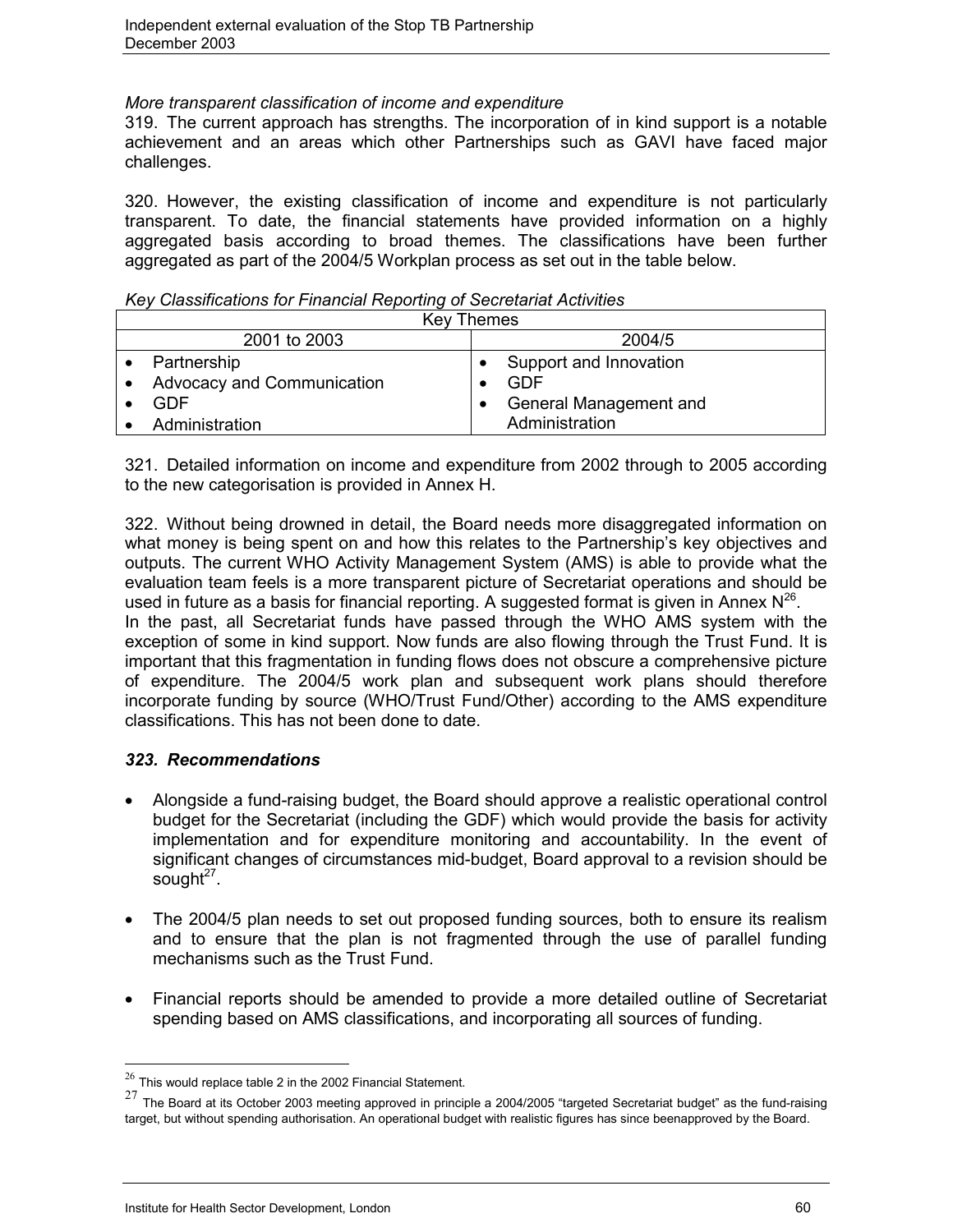The next Global Plan should set out best estimates of projected financial needs but, within this, should introduce a rolling budget process in which the budget is agreed only for the first year with a process outlined for setting budgets in subsequent years.

## *Appropriate financing mechanisms*

324. Considerable time and effort has been expended by Secretariat staff and the World Bank in establishing a Trust Fund to provide pooled funding to finance certain Partnership activities. The Fund is still not fully operational although it is understood that payments are now being processed. The goal of the Trust Fund is to promote the Partnership and strengthen it through the process of agreeing shared financial priorities. The issue of how to operate such a fund is being taken forward by a Board Trust Fund Task Force. It is being advised pro bono by a USA-based law firm familiar with World Bank and WHO operations and is currently considering options.

325. In theory, the Trust Fund could form the basis of a "SWAp type" approach in support of an agreed expenditure plan as set out in the Global Plan and annual Secretariat work plans. Over time it could become the major financing mechanism for Partnership activities. Such pooled arrangements could potentially reduce transaction costs, for example by promoting a shift towards a common reporting framework (though this could happen without the Trust Fund). At the same time the use of multiple funding channels runs the risk of reducing transparency.

326. Currently the operating principles of the Trust Fund imply heavy restrictions<sup>28</sup> on the use of the Trust Fund. If there were a realistic approved annual plan, such restrictions would serve little purpose and a more flexible approach would be warranted. In practice, at present there is no credible budget upon which to base such an arrangement. Furthermore, the Trust Fund is expected to account for only a small share of Partnership spending. It does not, therefore, in its present form appear to present an ideal vehicle for taking forward a pooled financing approach to developing closer partnership.

327. Whilst no attempt has been made to estimate the actual costs and benefits, it is likely that maintaining the Trust Fund will only make sense if:

- use of funds from the Fund are more flexible (provided that an agreed and realistic work plan is in place)
- steps are taken to ensure that planning approaches and financial management are not fragmented by the use of multiple funding channels

# *Better performance information*

328. The progress reports provided to Board members are the key source of information on broad Partnership activities. Due to the large number of activities, they are not ideal but the nature of partnership is complex and it would be extremely difficult to boil performance down to one or two key indicators. It probably makes more sense to review progress towards partnership goals against a broad range of criteria as part of mid term reviews and evaluations rather than on a routine basis.

329. A number of Board members expressed concerns about lack of information on GDF performance, despite the fact that it accounts for the vast majority of Secretariat expenditure and its functions are generally more open to measurement. Whilst data on progress are reported to key donors (for example, the GDF provides a 6 monthly donor report), they have not been reported systematically to the Board or other key partners. Where data are

 $\overline{a}$ 

 $^{28}$  It can only be accessed a limited number of times annually and only for certain purposes (partner planning and coordination, social mobilization and advocacy, training /research collaboration/dissemination and the contracting of procurement and quality control agents purchasing drugs on behalf of the GDF. There are expected to be 10-20 recipients each year and these will not include governments. Source: Principles for the Operation of the Stop TB Partnership Trust Fund October 2002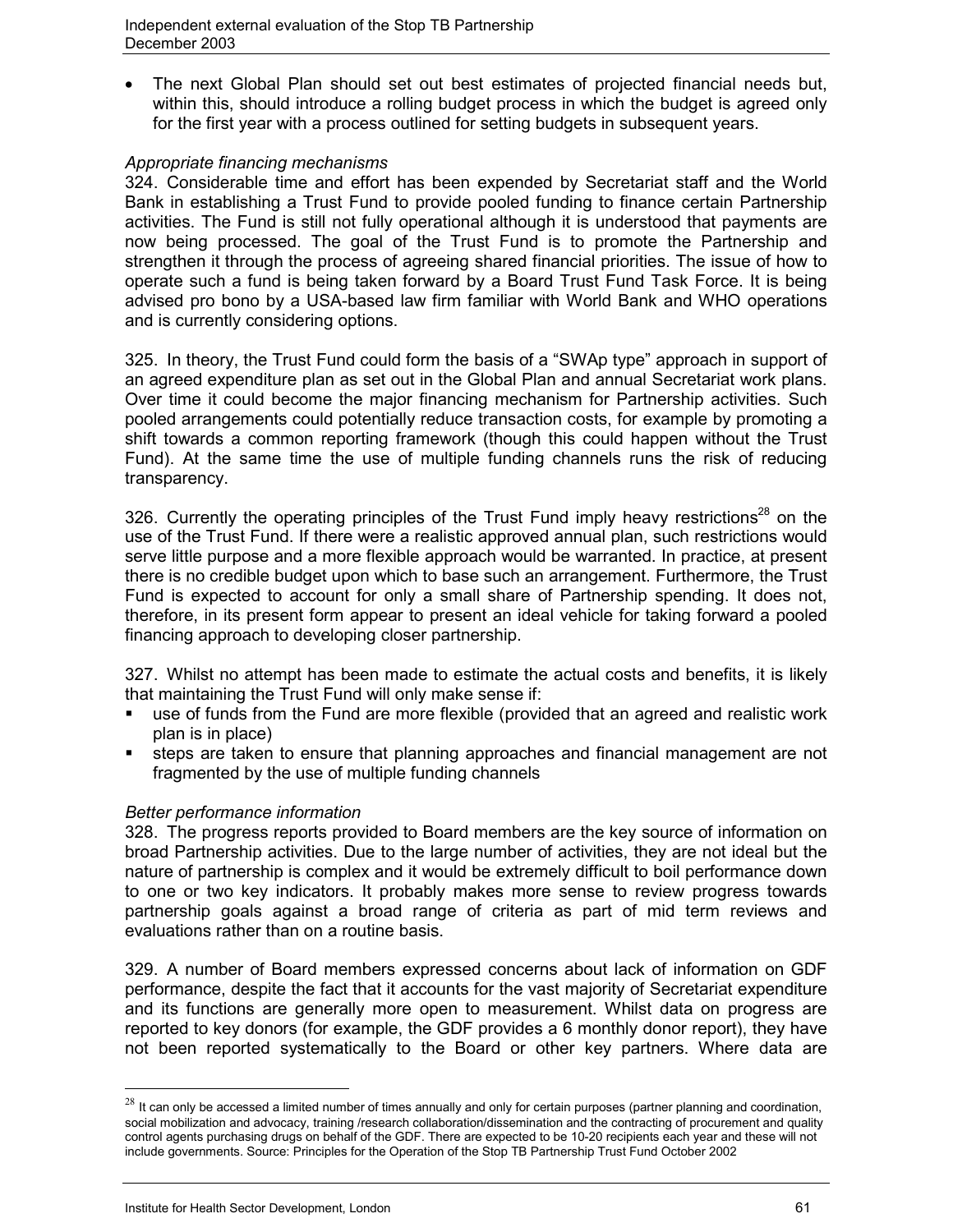prepared, they are often not presented in a way which allows progress to be measured over time or measured against targets. For example, the donor report presents data only for the 6 month period in question or, for some indicators, cumulative data. Information is presented on delivery times without setting out the targets.

330. The review found that whilst there is no agreed list of performance indicators, information is being collected on a wide range of important variables such as the impact of DOTS coverage, additionality, lead times, errors in orders. If such data could be effectively packaged and regularly updated, it could more than adequately address these concerns.

331. Essentially two types of monitoring are required. Firstly, a succinct – maximum 2 page - report should be made available for the Board and for key donors. It should provide a balanced overview of performance, outlining performance against the GDF's own targets and against those of competitors where relevant. Such a report should highlight the introduction of new indicators which are only now becoming relevant - notably those related to the white list, monitoring and evaluation, and direct procurement. A possible format is at Annex K. The summary report should be updated for each Board meeting and posted on the website.

332. A more detailed monitoring system for internal management purposes should also be introduced; a format devised by the secretariat is attached at Annex L. This would be used to provide a comprehensive overview of progress against all key functions and although primarily for management purposes could be made available to the Board or donors on request.

333. Together the reports should provide a comprehensive picture of GDF performance, set out a clear interpretation of the results and also, where relevant, compare performance to those of competitors.

334. It is also important for the Board to disseminate key messages and synthesise key information on progress to the Partnership as a means of maintaining engagements with partners as well as bridging the gap between Partners' Fora.

# *335. Recommendations*

- The Secretariat should strive towards producing a common performance management report for the Board and all donors which could be made available publicly, including on the website. This should provide information on expenditures (as outlined above), and trends in progress against an agreed set of performance indicators over time against targets.
- The Board should receive a specific summary report on the GDF (no more than two pages (Annex K).
- A more detailed GDF monitoring report for internal management purposes should be introduced (Annex L).
- The Board should produce an annual report for the Partnership which would provide key performance management highlights along with effective advocacy material. Members may wish to form an ad hoc task force to identify the key contents of such a report.

# *Adopting a broader monitoring role*

336. At present monitoring by the Board focuses primarily on Secretariat activities rather than on "partnership-related" activities such as the Working Groups, or even more broadly,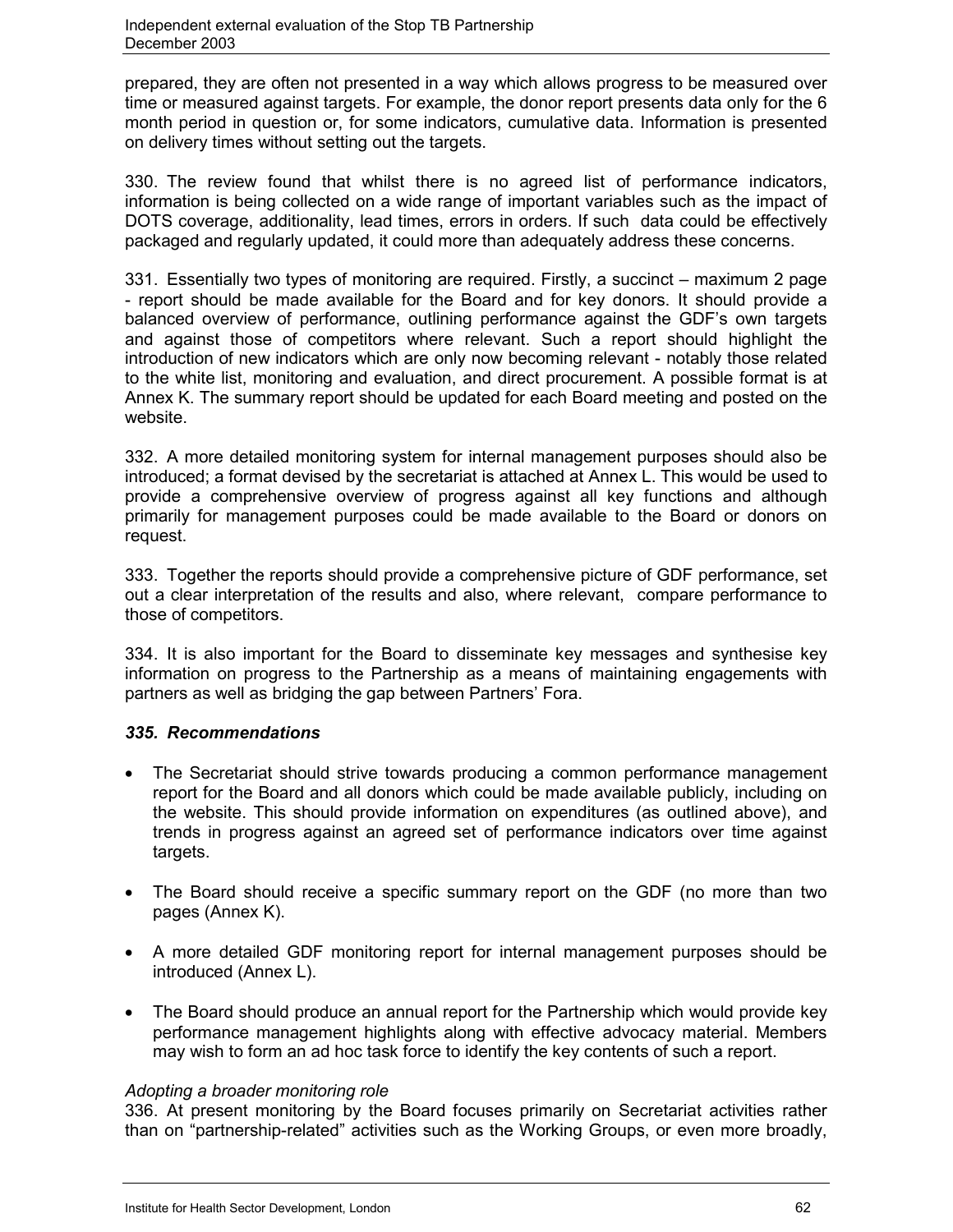progress against the Global TB plan. There is a lack of clarity on where the partnership role  $ends<sup>29</sup>$ .

337. For example, little financial information about the Working Groups has been available to the Board. The Groups have traditionally received little funding from the Partnership itself (although this is expected to increase). There is cooperation between donors supporting the Working Groups on the planning front (e.g. in coordinating visits or common training plans) but, whilst at least some of the Working Groups keep a track of spending informally, there is no formal reporting. In practice each donor tends to contribute its funds directly and account for its spending individually. While Working Group Chairs reported overall financing needs orally to the October Board meeting, the Board's locus and response was unclear.

338. At present the Secretariat has little leverage or capacity to take on this role as it provides little direct financial support to the Working Groups. Some interviewees strongly supported such shift and the need to move towards a results-based management approach to the Global Plan. Whilst the Board generally feels it is not in a position to oblige Working Groups to report on their spending, the failure to do so means that there is no real way of assessing overall Partnership funding or whether actual spending patterns reflect the priorities set out in the Global Plan. These issues could be picked up periodically as part of a global financing monitoring exercise (see below), but ideally such an approach would be integrated into an annual planning and budgeting cycle for all Partnership components. Some interviewees strongly supported such a shift and the need to move towards a resultsbased management approach to the Global Plan. The Board should seek the agreement of the Working Groups to adopt such practices. Modest amounts of Partnership funding for Working Group partnership activities could also support this process.

339. From a global financing perspective, WHO already collects some data on financing and financing gaps in its annual Global Tuberculosis Control: Surveillance, Planning and Financing report. It does not, however, present a comprehensive picture as it focuses largely on DOTS expansion. The key question is whether, and how, the Partnership might take on this role. A survey of spending is a major and costly effort and would not be feasible on an annual basis. However, it could be undertaken periodically  $-$  say, twice during the five year Global Plan cycle, once at its end and once as an input to a mid term review. This would significantly improve the knowledge base on trends in financing flows. The Secretariat has already drafted a framework which could be used as the basis for this type of analysis (Annex M).

340. Such a survey represents a significant piece of work so would need to be contracted out. Provision for this would need to be made in the Secretariat's annual workplan. In general, there would be both human and financial resource implications if the Board takes on a more systematic oversight role in relation to the Global Plan.

341. Taken together with earlier recommendations, this suggests a five-year cycle for the Global Plan (see overleaf), with:

- rolling annual plans/budgets/reports
- a mid-term review of progress supported by a survey of global financial flows for TB which would be reported to a Partners' Forum
- a final evaluation with an update of the global financial flows and a review of the need for Working Groups and Task Forces. This would provide the basis for preparation of the next five-year Global Plan which should be put for endorsement to the second Partners' Forum of the cycle

 $\overline{a}$ 

 $29$  This lack of clarity was apparent in a Working Committee teleconference where Working Group Chairs were unclear as to whether they should budget for the costs of the Working Group running costs only or broader implementation costs.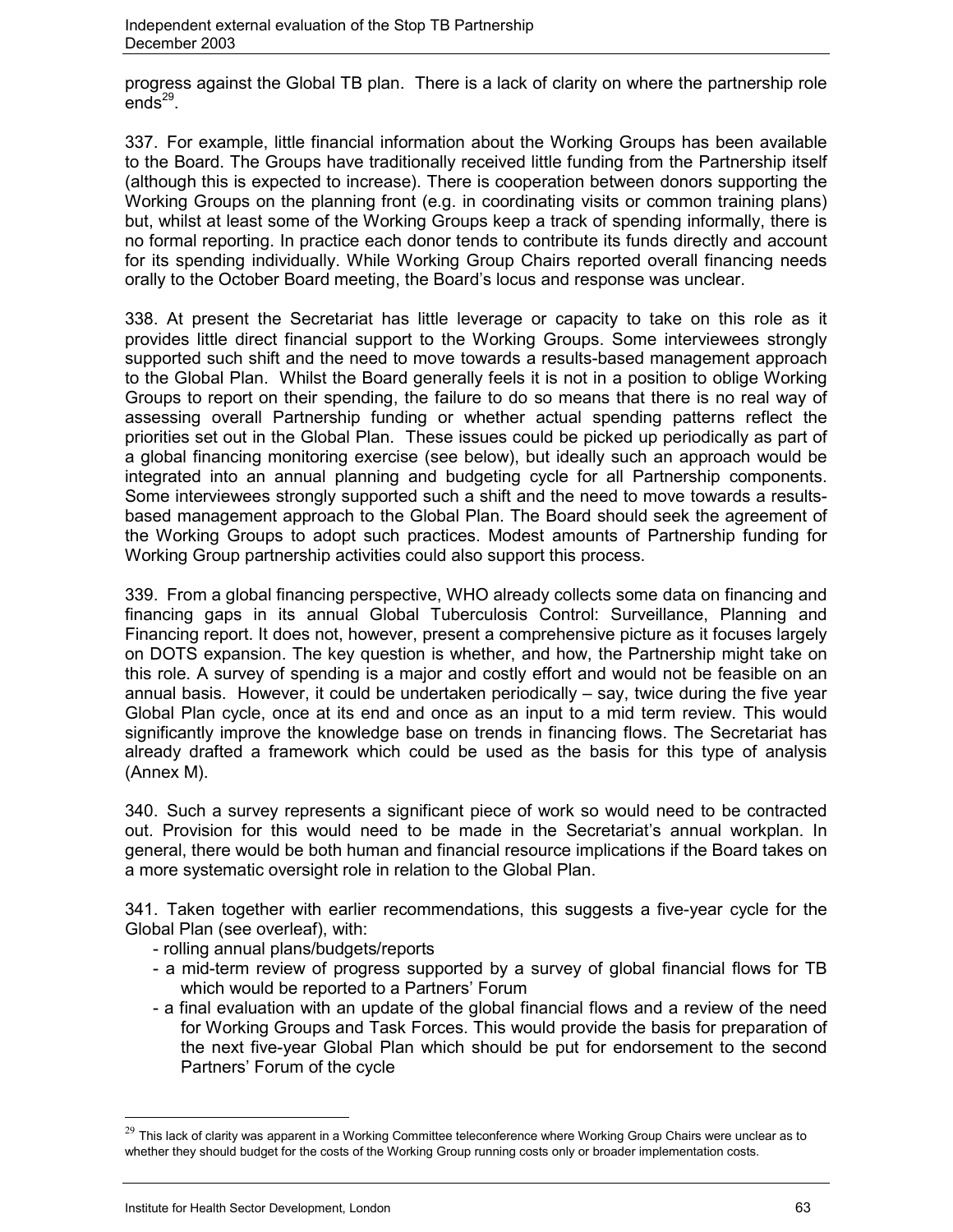# *342. Recommendations*

- The Board should develop a formal results-based management approach to monitoring progress against the Global Plan, with a mid-term review and end evaluation for each five-year cycle. In particular, it should seek the agreement of the Working Groups to annual financial and activity reporting on the understanding that the reports will be used effectively to assess collective progress towards targets.
- The Partnership should contract out a survey of global flows of funding for TB to feed into the next Global Plan. On the basis of that experience, the Board should consider introducing periodic monitoring of global funding flows, working in liaison with WHO to feed into subsequent mid term reviews and global plans. Particular emphasis should be placed on an analysis of existing GFATM grants.